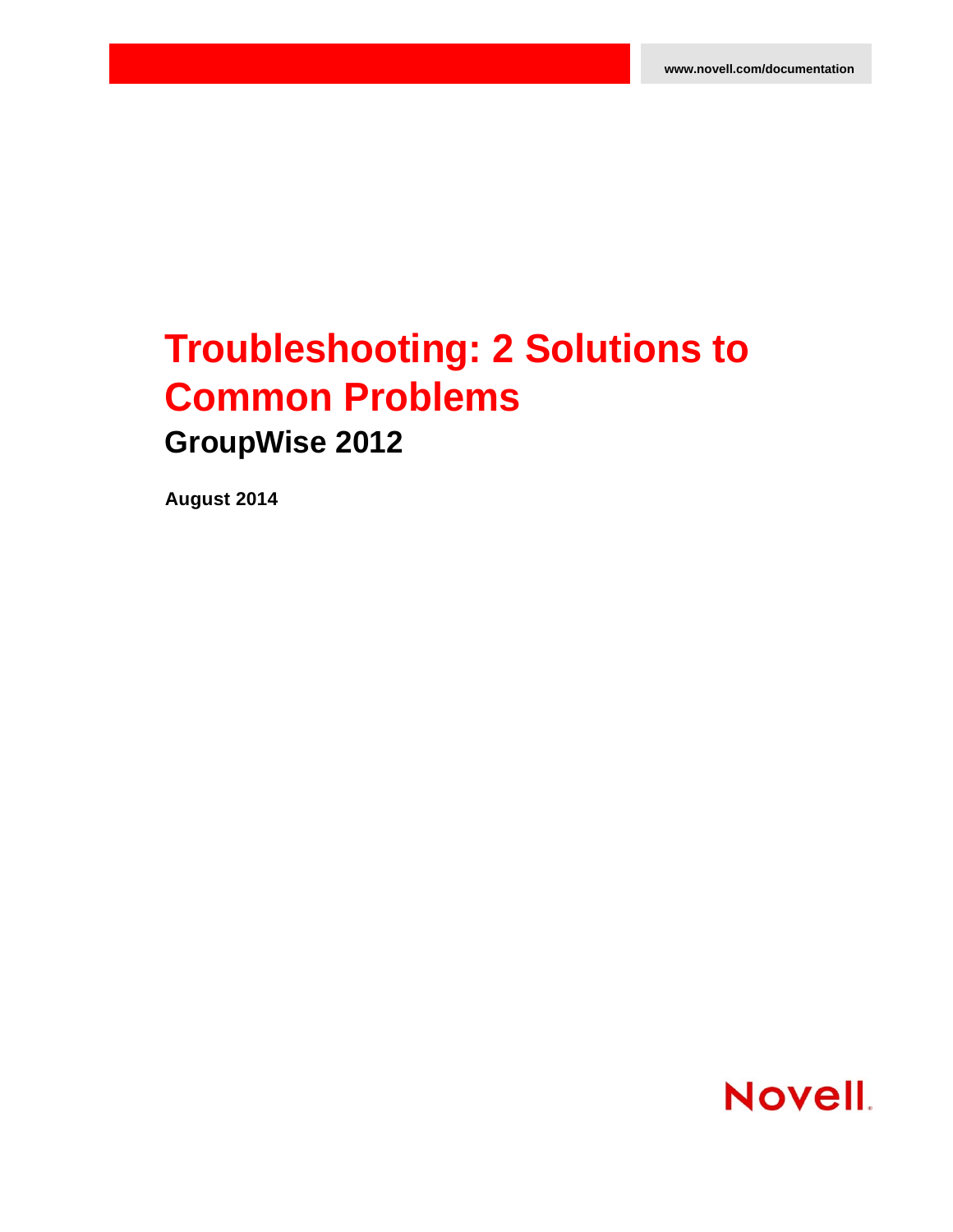#### **Legal Notices**

Novell, Inc. makes no representations or warranties with respect to the contents or use of this documentation, and specifically disclaims any express or implied warranties of merchantability or fitness for any particular purpose. Further, Novell, Inc. reserves the right to revise this publication and to make changes to its content, at any time, without obligation to notify any person or entity of such revisions or changes.

Further, Novell, Inc. makes no representations or warranties with respect to any software, and specifically disclaims any express or implied warranties of merchantability or fitness for any particular purpose. Further, Novell, Inc. reserves the right to make changes to any and all parts of Novell software, at any time, without any obligation to notify any person or entity of such changes.

Any products or technical information provided under this Agreement may be subject to U.S. export controls and the trade laws of other countries. You agree to comply with all export control regulations and to obtain any required licenses or classification to export, re-export, or import deliverables. You agree not to export or re-export to entities on the current U.S. export exclusion lists or to any embargoed or terrorist countries as specified in the U.S. export laws. You agree to not use deliverables for prohibited nuclear, missile, or chemical biological weaponry end uses. See the [Novell International Trade](http://www.novell.com/info/exports/)  [Services Web page](http://www.novell.com/info/exports/) (http://www.novell.com/info/exports/) for more information on exporting Novell software. Novell assumes no responsibility for your failure to obtain any necessary export approvals.

Copyright © 1993-2012 Novell, Inc. All rights reserved. No part of this publication may be reproduced, photocopied, stored on a retrieval system, or transmitted without the express written consent of the publisher.

Novell, Inc. 1800 South Novell Place Provo, UT 84606 U.S.A. www.novell.com

*Online Documentation:* To access the online documentation for this and other Novell products, and to get updates, see the [Novell Documentation Web site](http://www.novell.com/documentation) (http://www.novell.com/documentation).

#### **Novell Trademarks**

For Novell trademarks, see the [Novell Trademark and Service Mark list](http://www.novell.com/company/legal/trademarks/tmlist.html) (http://www.novell.com/company/legal/trademarks/ tmlist.html).

#### **Third-Party Materials**

All third-party trademarks are the property of their respective owners.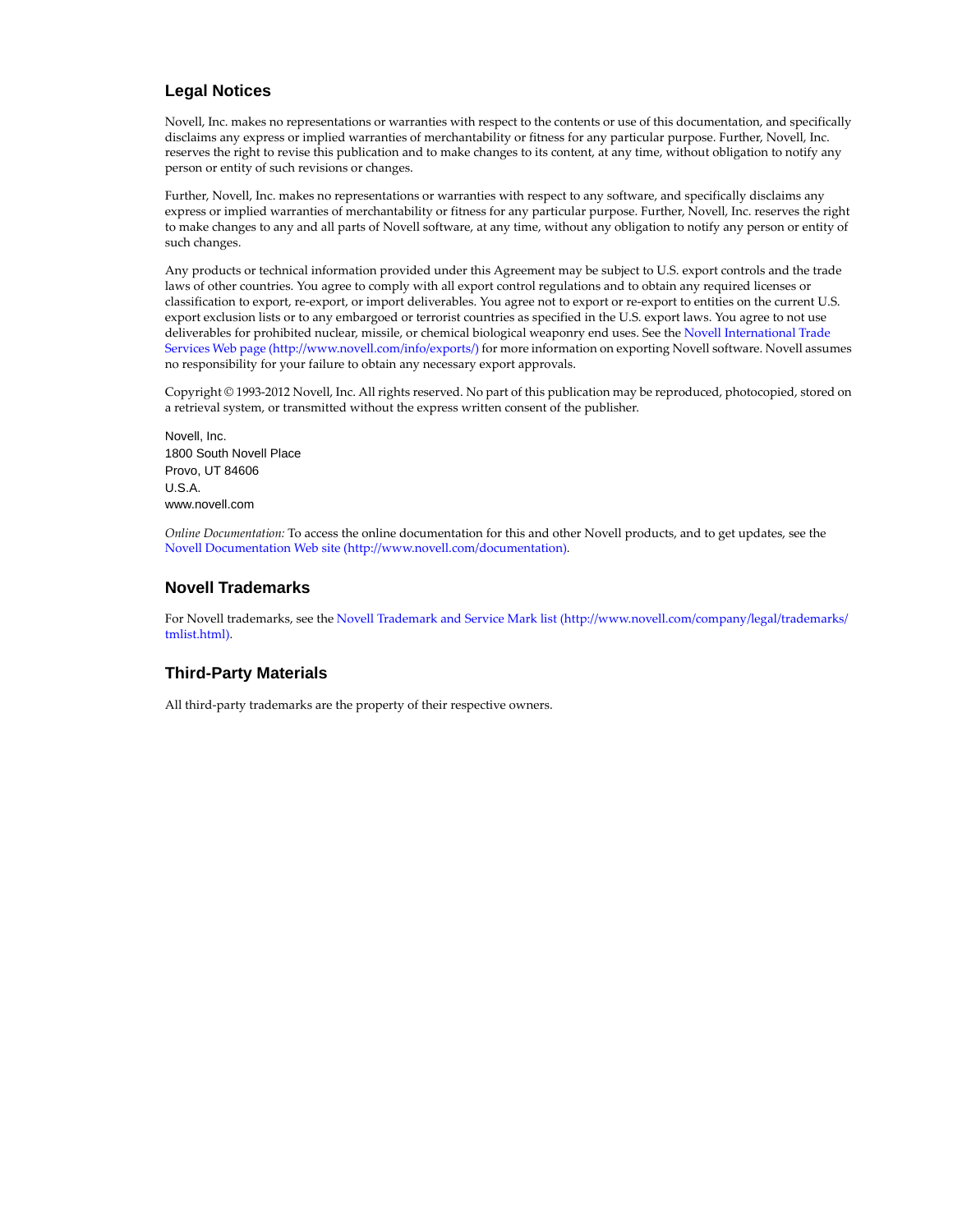# **Contents**

|                                                   | <b>About This Guide</b>                                   | 5              |
|---------------------------------------------------|-----------------------------------------------------------|----------------|
|                                                   | <b>Part I General Troubleshooting Strategies</b>          | $\overline{7}$ |
|                                                   | 1 General GroupWise Troubleshooting Strategies            | 9              |
|                                                   | 2 General Hardware/Network Troubleshooting Strategies     | 13             |
|                                                   | <b>Part II Strategies for Agent Problems</b>              | 15             |
|                                                   | 3 Post Office Agent Problems                              | 17             |
|                                                   | 4 Message Transfer Agent Problems                         | 25             |
|                                                   | 5 Document Viewer Agent Problems                          | 31             |
| 6                                                 | <b>Internet Agent Problems</b>                            | 33             |
|                                                   | <b>7 Monitor Agent Problems</b>                           | 47             |
| Part III Strategies for Message Delivery Problems |                                                           |                |
|                                                   | 8 Message Does Not Arrive                                 | 51             |
| 9                                                 | <b>Message Delivery Is Slow</b>                           | 63             |
|                                                   | 10 Message Has Undeliverable Status                       | 67             |
|                                                   | 11 Message Is Dropped in the problem Directory            | 71             |
|                                                   | Part IV Strategies for Administration Problems            | 73             |
|                                                   | 12 GroupWise Administrator Snap-In to ConsoleOne Problems | 75             |
|                                                   | <b>13 Document Management Services Problems</b>           | 79             |
|                                                   | <b>Part V Strategies for Client Problems</b>              | 83             |
|                                                   | <b>14 GroupWise Client Problems</b>                       | 85             |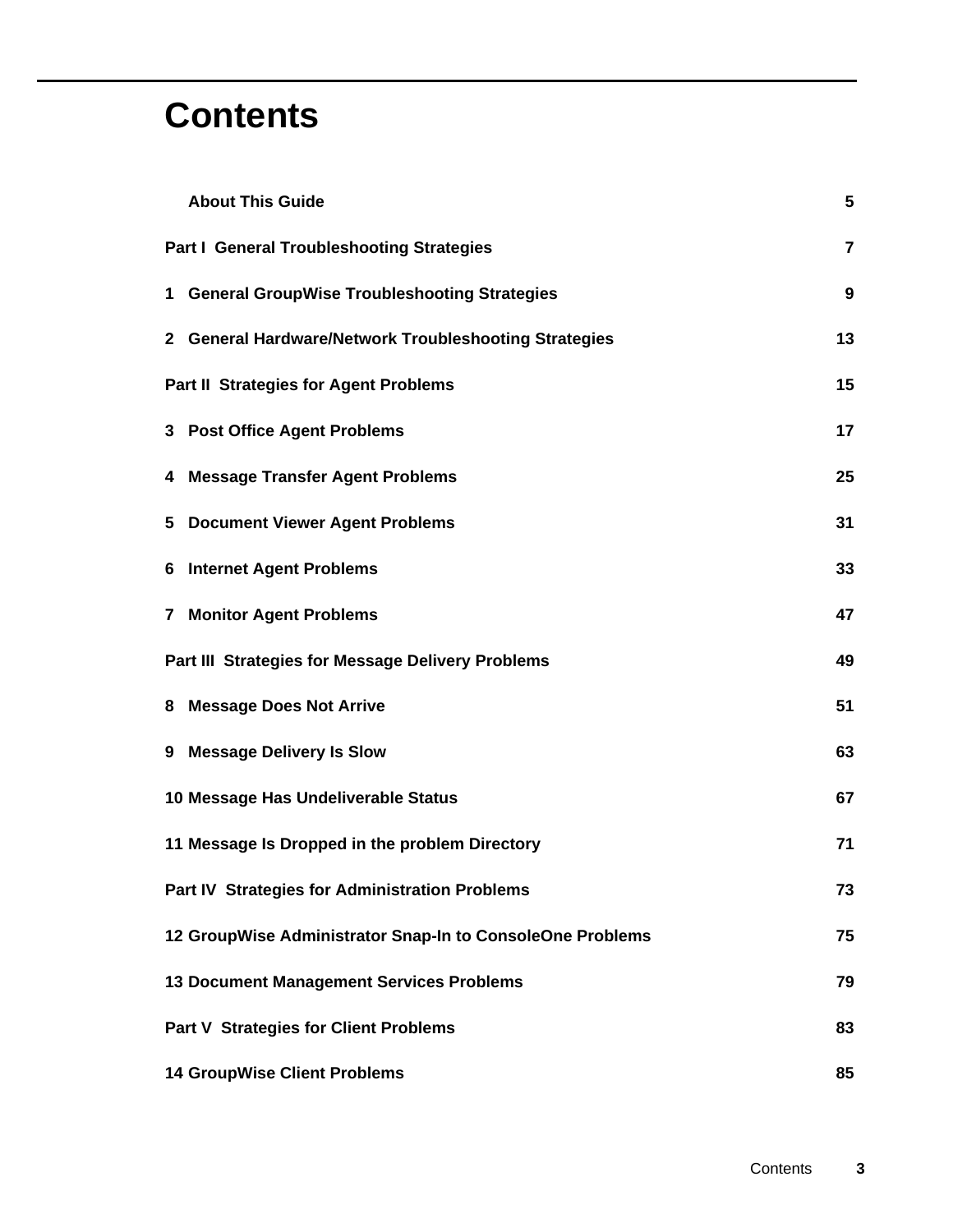# **GroupWise Remote Problems 91**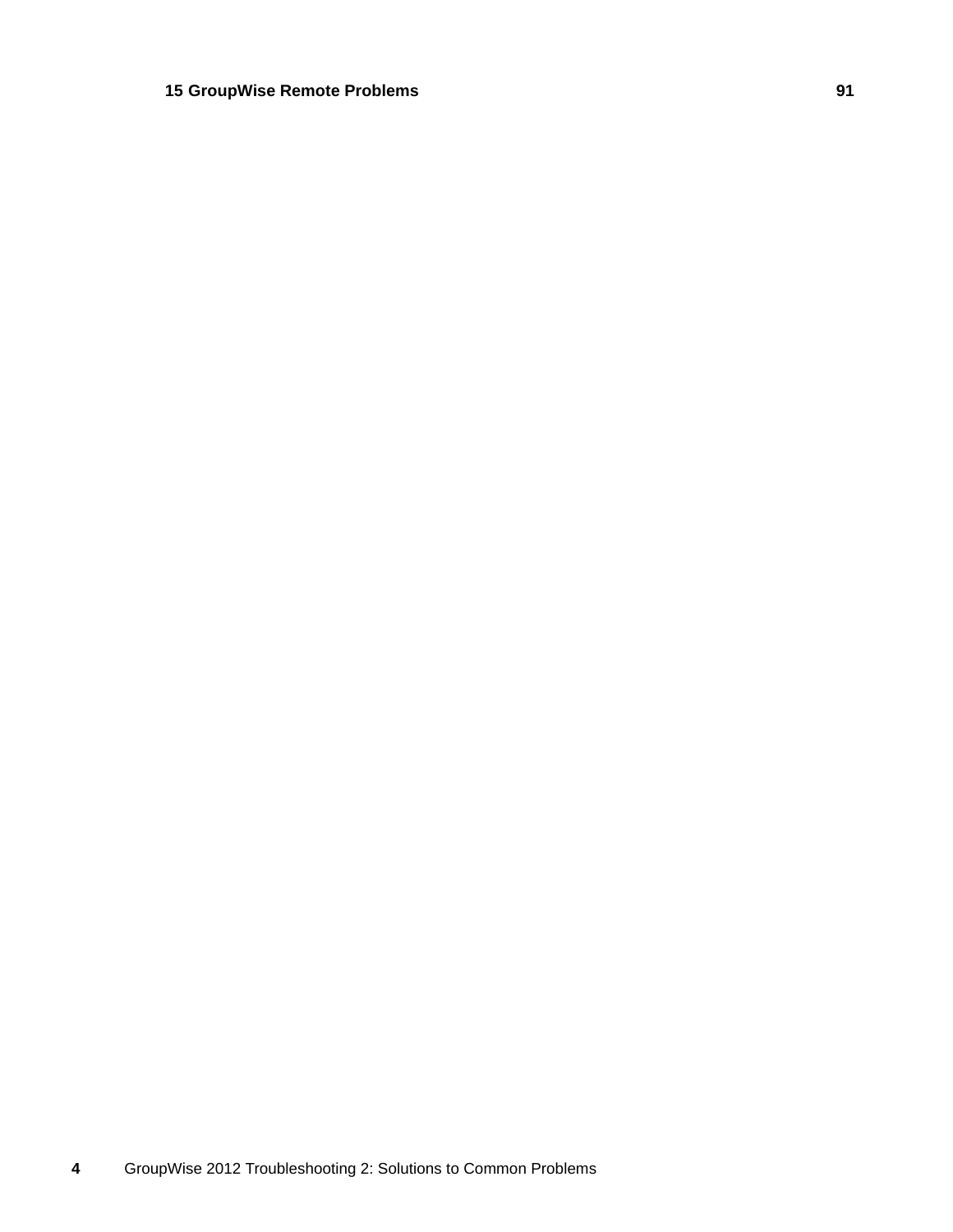# <span id="page-4-0"></span>**About This Guide**

This Novell *GroupWise Troubleshooting 2 Guide* provides troubleshooting strategies for GroupWise problems that can occur with GroupWise clients, GroupWise agents, message delivery, and ConsoleOne.

- [Part I, "General Troubleshooting Strategies," on page 7](#page-6-1)
- [Part II, "Strategies for Agent Problems," on page 15](#page-14-1)
- [Part III, "Strategies for Message Delivery Problems," on page 49](#page-48-1)
- [Part IV, "Strategies for Administration Problems," on page 73](#page-72-1)
- [Part V, "Strategies for Client Problems," on page 83](#page-82-1)

Other sources of troubleshooting assistance include:

[Novell Support and Knowledgebase](http://www.novell.com/support) (http://www.novell.com/support)

To search the GroupWise documentation from the Novell Support Web site, click *Advanced Search*, select *Documentation* in the *Search In* drop-down list, select *GroupWise* in the *Products* drop-down list, type the search string, then click *Search*.

- [GroupWise Support Forums](http://forums.novell.com/forumdisplay.php?&f=356) (http://forums.novell.com/forumdisplay.php?&f=356)
- [GroupWise Support Community](http://www.novell.com/support/products/groupwise) (http://www.novell.com/support/products/groupwise)
- [GroupWise Cool Solutions](http://www.novell.com/communities/coolsolutions/gwmag) (http://www.novell.com/communities/coolsolutions/gwmag)

# **Audience**

This guide is intended for network administrators who install and administer GroupWise.

# **Feedback**

We want to hear your comments and suggestions about this manual and the other documentation included with this product. Please use the User Comment feature at the bottom of each page of the online documentation.

# **Additional Documentation**

For additional GroupWise documentation, see the following guides at the [GroupWise 2012](http://www.novell.com/documentation/groupwise2012)  [Documentation Web site](http://www.novell.com/documentation/groupwise2012) (http://www.novell.com/documentation/groupwise2012):

- *Installation Guide*
- *Server Migration Guide*
- *Administration Guide*
- *Multi-System Administration Guide*
- *Interoperability Guide*
- *Troubleshooting Guides*
- *GroupWise User Frequently Asked Questions (FAQ)*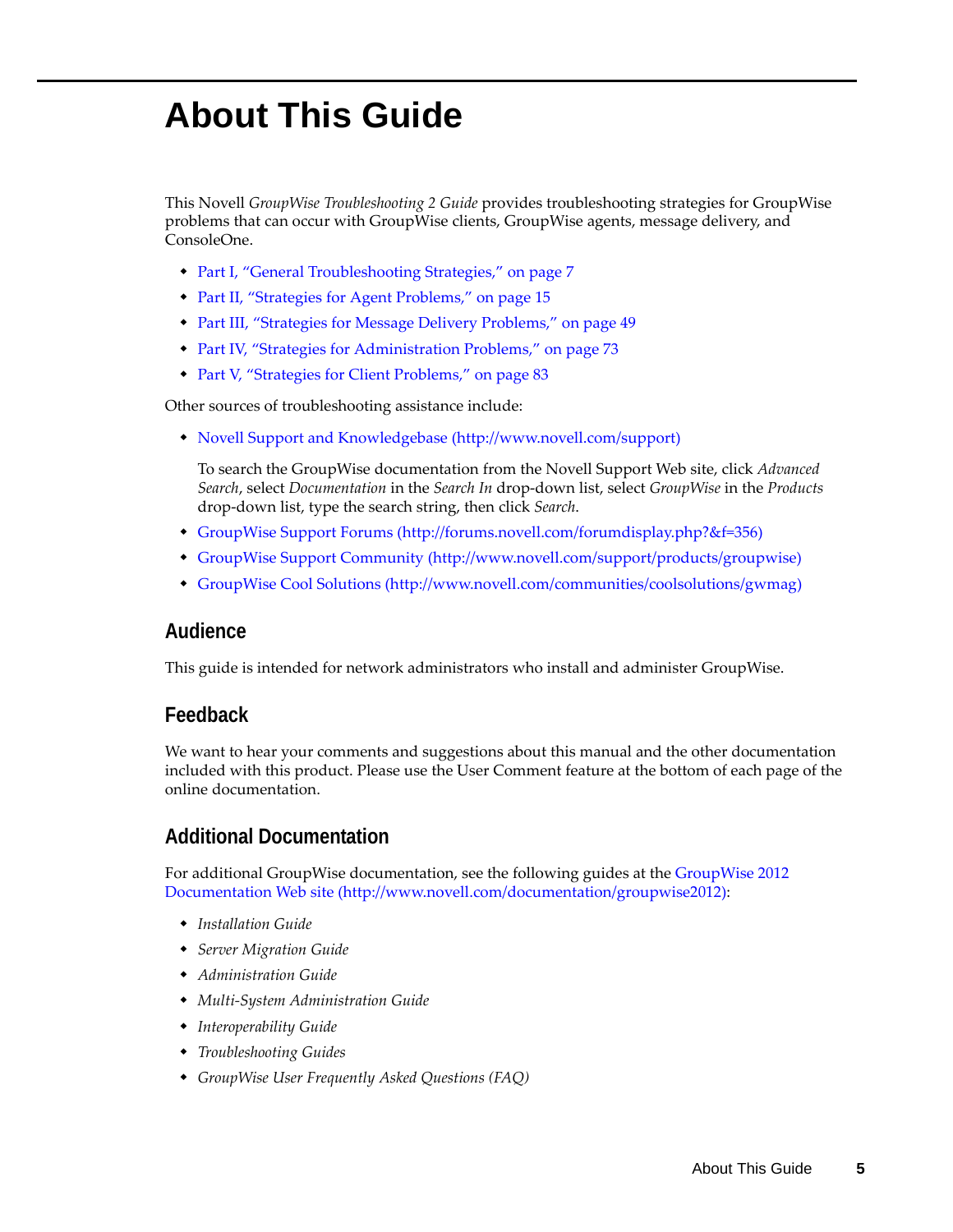- *GroupWise User Guides*
- *GroupWise User Quick Starts*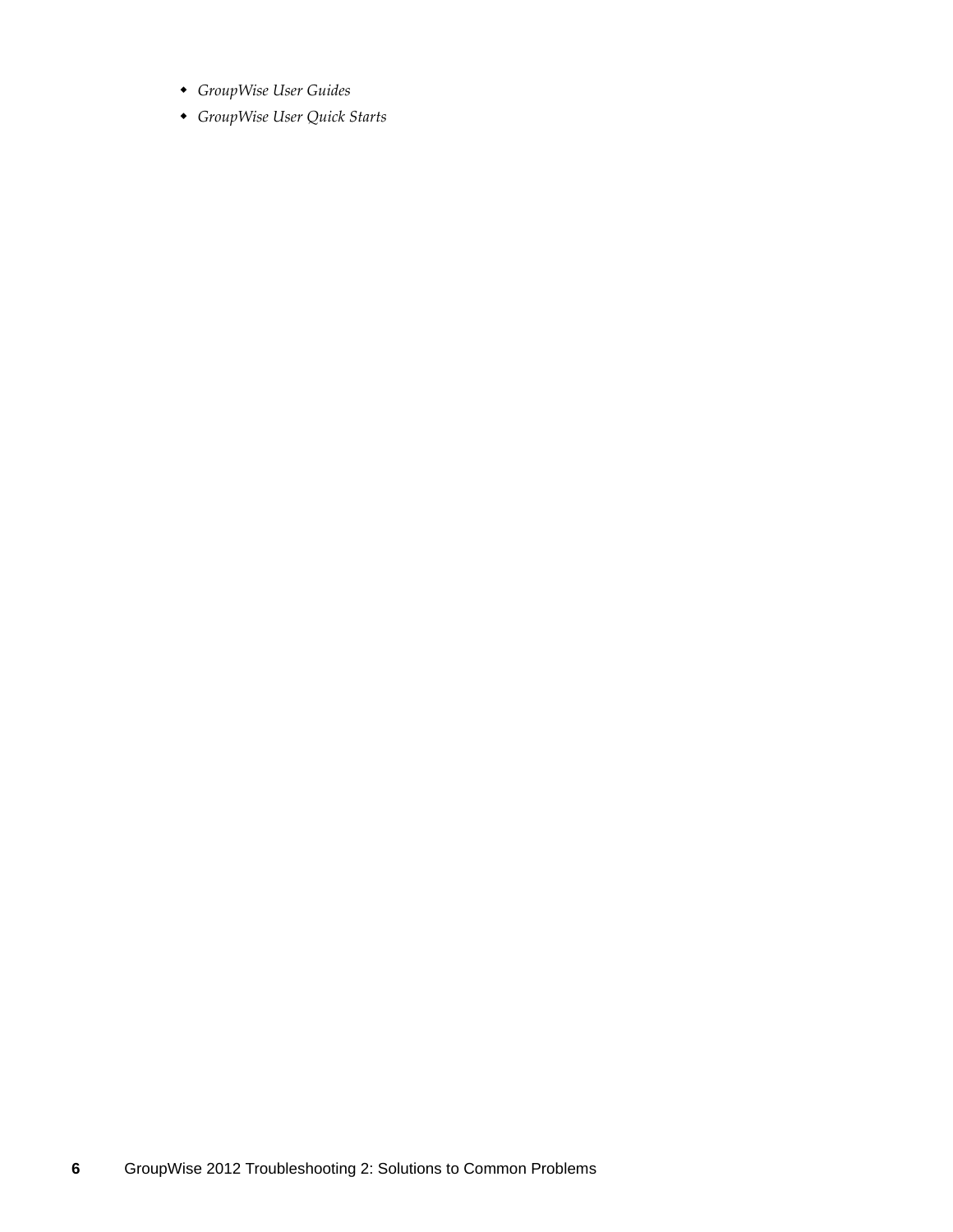# <span id="page-6-1"></span><span id="page-6-0"></span>**General Troubleshooting Strategies**

This part of *Troubleshooting 2: Solutions to Common Problems* helps you resolve GroupWise problems that are not related to specific error messages or components of your system. It can also help with problems that have not been resolved by more specific troubleshooting strategies.

- [Chapter 1, "General GroupWise Troubleshooting Strategies," on page 9](#page-8-1)
- [Chapter 2, "General Hardware/Network Troubleshooting Strategies," on page 13](#page-12-1)

Other sources of assistance include:

I

- [Novell Support and Knowledgebase](http://www.novell.com/support) (http://www.novell.com/support)
- [GroupWise Support Forums](http://forums.novell.com/forumdisplay.php?&f=356) (http://forums.novell.com/forumdisplay.php?&f=356)
- [GroupWise Support Community](http://www.novell.com/support/products/groupwise) (http://www.novell.com/support/products/groupwise)
- [GroupWise Cool Solutions](http://www.novell.com/communities/coolsolutions/gwmag) (http://www.novell.com/communities/coolsolutions/gwmag)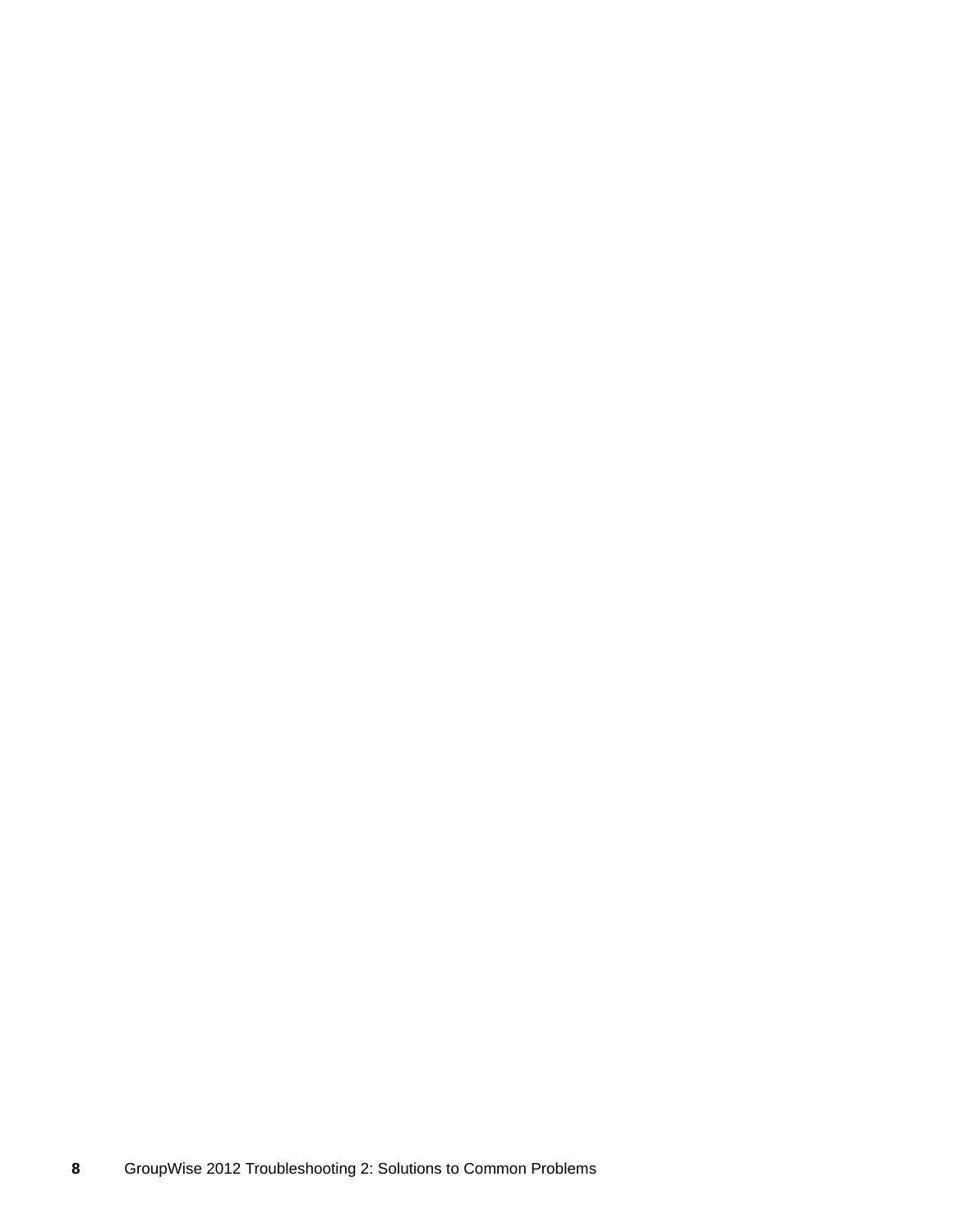# <span id="page-8-1"></span><span id="page-8-0"></span>1 <sup>1</sup>**General GroupWise Troubleshooting Strategies**

- ["Checking GroupWise Agent Log Files" on page 9](#page-8-2)
- ["Assigning a GroupWise Administrator" on page 9](#page-8-3)
- ["Checking IP Addresses and Port Numbers for TCP/IP Links" on page 9](#page-8-4)
- ["Recovering and Rebuilding Domain and Post Office Databases" on page 10](#page-9-0)
- ["Analyzing and Fixing User and Message Databases" on page 10](#page-9-1)
- ["Verifying GroupWise System Information" on page 10](#page-9-2)
- ["Understanding Message Flow" on page 11](#page-10-0)

# <span id="page-8-2"></span>**Checking GroupWise Agent Log Files**

Problem: You are experiencing message delivery problems.

- Action: Use the POA and MTA log files to help you track message delivery problems. Set the logging level to Verbose so all processing information is displayed. This information can help you determine what the problem is. You should also verify that the information is being logged to disk. See the following sections in the *[GroupWise 2012 Administration Guide](http://www.novell.com/documentation/groupwise2012/pdfdoc/gw2012_guide_admin/gw2012_guide_admin.pdf#A2zvyc4)*.
	- ["Using POA Log Files"](http://www.novell.com/documentation/groupwise2012/pdfdoc/gw2012_guide_admin/gw2012_guide_admin.pdf#a7u9jel) in "[Post Office Agent](http://www.novell.com/documentation/groupwise2012/pdfdoc/gw2012_guide_admin/gw2012_guide_admin.pdf#a84jmbe)"
	- "[Using MTA Log Files](http://www.novell.com/documentation/groupwise2012/pdfdoc/gw2012_guide_admin/gw2012_guide_admin.pdf#a7xzvus)" in "[Message Transfer Agent](http://www.novell.com/documentation/groupwise2012/pdfdoc/gw2012_guide_admin/gw2012_guide_admin.pdf#a7q4zpk)"
	- "[Using DVA Log Files](http://www.novell.com/documentation/groupwise2012/pdfdoc/gw2012_guide_admin/gw2012_guide_admin.pdf#bujawkn)" in "[Document Viewer Agent"](http://www.novell.com/documentation/groupwise2012/pdfdoc/gw2012_guide_admin/gw2012_guide_admin.pdf#bujatq4)
	- "[Using GWIA Log Files](http://www.novell.com/documentation/groupwise2012/pdfdoc/gw2012_guide_admin/gw2012_guide_admin.pdf#ak8u8jp)" in "[Internet Agent"](http://www.novell.com/documentation/groupwise2012/pdfdoc/gw2012_guide_admin/gw2012_guide_admin.pdf#a7q50pq)
	- "[Using WebAccess Application Log Files"](http://www.novell.com/documentation/groupwise2012/pdfdoc/gw2012_guide_admin/gw2012_guide_admin.pdf#bw83bv6) in "[WebAccess](http://www.novell.com/documentation/groupwise2012/pdfdoc/gw2012_guide_admin/gw2012_guide_admin.pdf#a7q514o)"
	- "[Using Calendar Publishing Host Log Files"](http://www.novell.com/documentation/groupwise2012/pdfdoc/gw2012_guide_admin/gw2012_guide_admin.pdf#bc4sgs2) in ["Calendar Publishing Host"](http://www.novell.com/documentation/groupwise2012/pdfdoc/gw2012_guide_admin/gw2012_guide_admin.pdf#bc17e7q)
	- "[Configuring Monitor Agent Log Settings](http://www.novell.com/documentation/groupwise2012/pdfdoc/gw2012_guide_admin/gw2012_guide_admin.pdf#aki4jeo)" and "[Configuring Monitor](http://www.novell.com/documentation/groupwise2012/pdfdoc/gw2012_guide_admin/gw2012_guide_admin.pdf#Ab1jlfv)  [Application Log Settings"](http://www.novell.com/documentation/groupwise2012/pdfdoc/gw2012_guide_admin/gw2012_guide_admin.pdf#Ab1jlfv) in ["Monitor"](http://www.novell.com/documentation/groupwise2012/pdfdoc/gw2012_guide_admin/gw2012_guide_admin.pdf#a7q51ga)

#### <span id="page-8-3"></span>**Assigning a GroupWise Administrator**

- Problem: No one is receiving error messages generated by the MTA and the POA.
- Action: Make sure each domain has an administrator who receives error messages generated by the agents. See ["Notifying the Domain Administrator](http://www.novell.com/documentation/groupwise2012/pdfdoc/gw2012_guide_admin/gw2012_guide_admin.pdf#a81nb7t)" in "[Message Transfer Agent"](http://www.novell.com/documentation/groupwise2012/pdfdoc/gw2012_guide_admin/gw2012_guide_admin.pdf#a7q4zpk) in the *[GroupWise 2012 Administration Guide](http://www.novell.com/documentation/groupwise2012/pdfdoc/gw2012_guide_admin/gw2012_guide_admin.pdf#A2zvyc4)*.

# <span id="page-8-4"></span>**Checking IP Addresses and Port Numbers for TCP/IP Links**

Problem: Incorrect IP addresses and port numbers can cause problems for the GroupWise client and agents when TCP/IP connections are used.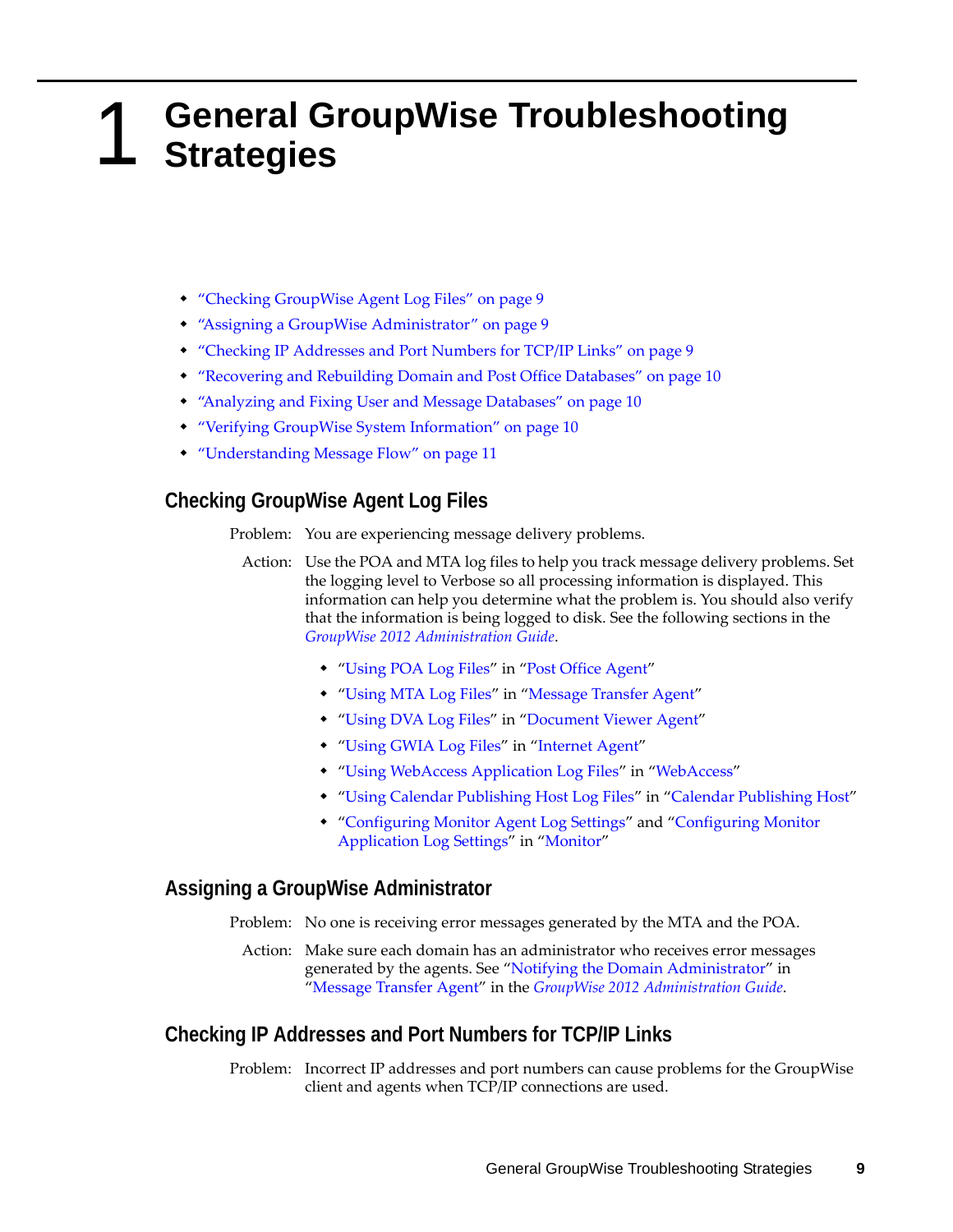- Possible Cause: The GroupWise client is set up with the wrong IP address and/or TCP port number.
	- Action: Make sure the GroupWise client is set up with the correct IP address and port number for the POA in each user's post office. See ["Client](http://www.novell.com/documentation/groupwise2012/pdfdoc/gw2012_guide_admin/gw2012_guide_admin.pdf#a7q51s6)" in the *[GroupWise](http://www.novell.com/documentation/groupwise2012/pdfdoc/gw2012_guide_admin/gw2012_guide_admin.pdf#A2zvyc4)  [2012 Administration Guide](http://www.novell.com/documentation/groupwise2012/pdfdoc/gw2012_guide_admin/gw2012_guide_admin.pdf#A2zvyc4)*.
	- Action: Make sure the GroupWise name server is running so that IP addresses and port numbers can be looked up automatically. See the "[Simplifying Client/Server](http://www.novell.com/documentation/groupwise2012/pdfdoc/gw2012_guide_admin/gw2012_guide_admin.pdf#hmlkfq3d)  [Access with a GroupWise Name Server](http://www.novell.com/documentation/groupwise2012/pdfdoc/gw2012_guide_admin/gw2012_guide_admin.pdf#hmlkfq3d)" in "[Post Office Agent"](http://www.novell.com/documentation/groupwise2012/pdfdoc/gw2012_guide_admin/gw2012_guide_admin.pdf#a84jmbe) in the *[GroupWise](http://www.novell.com/documentation/groupwise2012/pdfdoc/gw2012_guide_admin/gw2012_guide_admin.pdf#A2zvyc4)  [2012 Administration Guide](http://www.novell.com/documentation/groupwise2012/pdfdoc/gw2012_guide_admin/gw2012_guide_admin.pdf#A2zvyc4)*.
- Possible Cause: The POA is set up with the wrong IP address and/or TCP port number.
	- Action: Make sure the POA is set up with the correct IP address and port number. See "[Using Client/Server Access to the Post Office](http://www.novell.com/documentation/groupwise2012/pdfdoc/gw2012_guide_admin/gw2012_guide_admin.pdf#hwmqoxfk)" in "[Post Office Agent"](http://www.novell.com/documentation/groupwise2012/pdfdoc/gw2012_guide_admin/gw2012_guide_admin.pdf#a84jmbe) in the *[GroupWise 2012 Administration Guide](http://www.novell.com/documentation/groupwise2012/pdfdoc/gw2012_guide_admin/gw2012_guide_admin.pdf#A2zvyc4)*.
- Possible Cause: The MTA is set up with the wrong IP address and/or TCP port number.
	- Action: Make sure the MTA is set up with the correct IP address and port number. See "[Using TCP/IP Links between Domains"](http://www.novell.com/documentation/groupwise2012/pdfdoc/gw2012_guide_admin/gw2012_guide_admin.pdf#hi4xilif) and "[Using TCP/IP Links between a](http://www.novell.com/documentation/groupwise2012/pdfdoc/gw2012_guide_admin/gw2012_guide_admin.pdf#h1qbmv4r)  [Domain and its Post Offices](http://www.novell.com/documentation/groupwise2012/pdfdoc/gw2012_guide_admin/gw2012_guide_admin.pdf#h1qbmv4r)" in "[Message Transfer Agent"](http://www.novell.com/documentation/groupwise2012/pdfdoc/gw2012_guide_admin/gw2012_guide_admin.pdf#a7q4zpk) in the *[GroupWise 2012](http://www.novell.com/documentation/groupwise2012/pdfdoc/gw2012_guide_admin/gw2012_guide_admin.pdf#A2zvyc4)  [Administration Guide](http://www.novell.com/documentation/groupwise2012/pdfdoc/gw2012_guide_admin/gw2012_guide_admin.pdf#A2zvyc4)*.
- Possible Cause: Multiple programs on the same server are set up with the same TCP port number.
	- Action: Make sure no duplicate port numbers are in use. See "GroupWise Port Numbers" in the *[GroupWise 2012 Administration Guide](http://www.novell.com/documentation/groupwise2012/pdfdoc/gw2012_guide_admin/gw2012_guide_admin.pdf#A2zvyc4)*.

#### <span id="page-9-0"></span>**Recovering and Rebuilding Domain and Post Office Databases**

- Problem: Problems with a domain database ([wpdomain.db](http://www.novell.com/documentation/groupwise2012/pdfdoc/gw2012_guide_tsh3/gw2012_guide_tsh3.pdf#a3ec28k)) or post office database ([wphost.db](http://www.novell.com/documentation/groupwise2012/pdfdoc/gw2012_guide_tsh3/gw2012_guide_tsh3.pdf#a3edzdk)) can cause access problems for ConsoleOne and the GroupWise client, as well as cause message delivery problems. Database problems can also cause information in your system to be out of sync (for example, a user's information in one post office being different than that user's information in another post office).
	- Action: See ["Maintaining Domain and Post Office Databases"](http://www.novell.com/documentation/groupwise2012/pdfdoc/gw2012_guide_admin/gw2012_guide_admin.pdf#abbtdrb) in "[Databases](http://www.novell.com/documentation/groupwise2012/pdfdoc/gw2012_guide_admin/gw2012_guide_admin.pdf#a8n802e)" in the *[GroupWise 2012 Administration Guide](http://www.novell.com/documentation/groupwise2012/pdfdoc/gw2012_guide_admin/gw2012_guide_admin.pdf#A2zvyc4)*.

#### <span id="page-9-1"></span>**Analyzing and Fixing User and Message Databases**

- Problem: Problems with a user database (user*xxx*[.db](http://www.novell.com/documentation/groupwise2012/pdfdoc/gw2012_guide_tsh3/gw2012_guide_tsh3.pdf#a3edsq6)) or a message database (msg*nnn*[.db](http://www.novell.com/documentation/groupwise2012/pdfdoc/gw2012_guide_tsh3/gw2012_guide_tsh3.pdf#a3edsq2)) can cause users to lose access to their mailboxes, have incorrectly displayed mailbox information, and have message delivery problems.
- Action: See ["Maintaining User/Resource and Message Databases"](http://www.novell.com/documentation/groupwise2012/pdfdoc/gw2012_guide_admin/gw2012_guide_admin.pdf#abbtgc3) in "[Databases](http://www.novell.com/documentation/groupwise2012/pdfdoc/gw2012_guide_admin/gw2012_guide_admin.pdf#a8n802e)" and ["GroupWise Check"](http://www.novell.com/documentation/groupwise2012/pdfdoc/gw2012_guide_admin/gw2012_guide_admin.pdf#a3n60l6) in "[Stand-Alone Database Maintenance Programs](http://www.novell.com/documentation/groupwise2012/pdfdoc/gw2012_guide_admin/gw2012_guide_admin.pdf#abbx8e1)" in the *[GroupWise 2012 Administration Guide](http://www.novell.com/documentation/groupwise2012/pdfdoc/gw2012_guide_admin/gw2012_guide_admin.pdf#A2zvyc4)*.

# <span id="page-9-2"></span>**Verifying GroupWise System Information**

- Problem: Messages are not being delivered to post offices or domains, or you are receiving excessive undeliverable messages.
- Possible Cause: Link configuration problems with your GroupWise system can cause message delivery problems.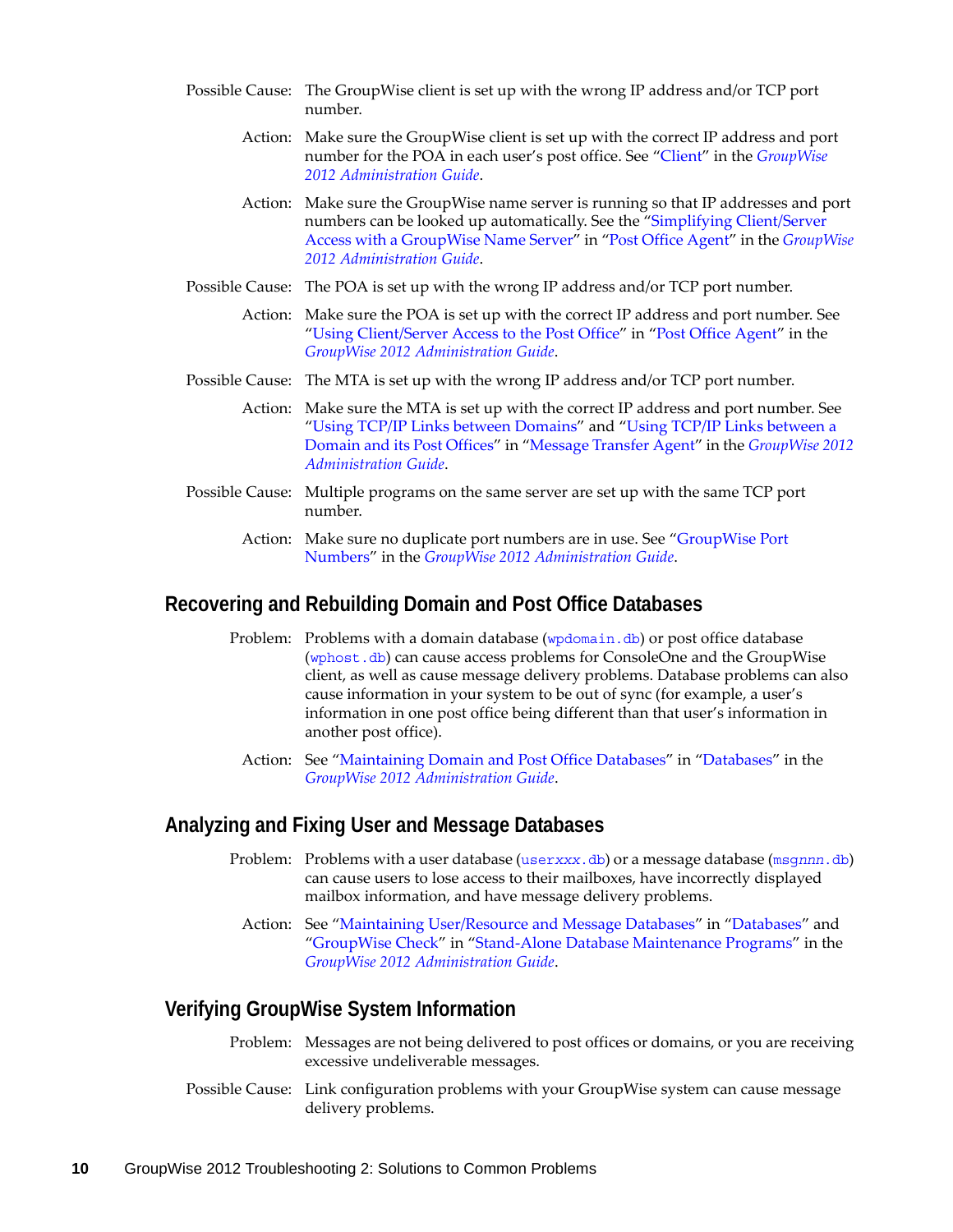- Action: Check links between domains. See ["Understanding Link Configuration](http://www.novell.com/documentation/groupwise2012/pdfdoc/gw2012_guide_admin/gw2012_guide_admin.pdf#a3a8aiv)" in ["Domains"](http://www.novell.com/documentation/groupwise2012/pdfdoc/gw2012_guide_admin/gw2012_guide_admin.pdf#a7q4vpv) in the *[GroupWise 2012 Administration Guide](http://www.novell.com/documentation/groupwise2012/pdfdoc/gw2012_guide_admin/gw2012_guide_admin.pdf#A2zvyc4)*.
- Action: Check links to post offices. See "[Understanding Link Configuration"](http://www.novell.com/documentation/groupwise2012/pdfdoc/gw2012_guide_admin/gw2012_guide_admin.pdf#a3a8aiv) in ["Domains"](http://www.novell.com/documentation/groupwise2012/pdfdoc/gw2012_guide_admin/gw2012_guide_admin.pdf#a7q4vpv) in the *[GroupWise 2012 Administration Guide](http://www.novell.com/documentation/groupwise2012/pdfdoc/gw2012_guide_admin/gw2012_guide_admin.pdf#A2zvyc4)*.
- Possible Cause: Incorrect object information can cause message delivery problems.
	- Action: Check Domain and Post Office object properties. See the following sections in the *[GroupWise 2012 Administration Guide](http://www.novell.com/documentation/groupwise2012/pdfdoc/gw2012_guide_admin/gw2012_guide_admin.pdf#A2zvyc4)*:
		- ["Editing Domain Properties"](http://www.novell.com/documentation/groupwise2012/pdfdoc/gw2012_guide_admin/gw2012_guide_admin.pdf#a4q5cwf) in ["Domains](http://www.novell.com/documentation/groupwise2012/pdfdoc/gw2012_guide_admin/gw2012_guide_admin.pdf#a7q4vpv)"
		- "[Editing Post Office Properties"](http://www.novell.com/documentation/groupwise2012/pdfdoc/gw2012_guide_admin/gw2012_guide_admin.pdf#a4q5ago) in "[Post Offices"](http://www.novell.com/documentation/groupwise2012/pdfdoc/gw2012_guide_admin/gw2012_guide_admin.pdf#a7q4wsn)
	- Action: Check Agent object properties. See the following sections in the *[GroupWise 2012](http://www.novell.com/documentation/groupwise2012/pdfdoc/gw2012_guide_admin/gw2012_guide_admin.pdf#A2zvyc4)  [Administration Guide](http://www.novell.com/documentation/groupwise2012/pdfdoc/gw2012_guide_admin/gw2012_guide_admin.pdf#A2zvyc4)*.
		- "[Configuring the POA in ConsoleOne"](http://www.novell.com/documentation/groupwise2012/pdfdoc/gw2012_guide_admin/gw2012_guide_admin.pdf#h0113uc3) in "[Post Office Agent](http://www.novell.com/documentation/groupwise2012/pdfdoc/gw2012_guide_admin/gw2012_guide_admin.pdf#a84jmbe)"
		- "[Configuring the MTA in ConsoleOne"](http://www.novell.com/documentation/groupwise2012/pdfdoc/gw2012_guide_admin/gw2012_guide_admin.pdf#hwg0p6ct) in "[Message Transfer Agent](http://www.novell.com/documentation/groupwise2012/pdfdoc/gw2012_guide_admin/gw2012_guide_admin.pdf#a7q4zpk)"
		- "[Configuring Internet Services](http://www.novell.com/documentation/groupwise2012/pdfdoc/gw2012_guide_admin/gw2012_guide_admin.pdf#br7deib)" in ["Internet Agent"](http://www.novell.com/documentation/groupwise2012/pdfdoc/gw2012_guide_admin/gw2012_guide_admin.pdf#a7q50pq)
- Possible Cause: Correct information is not being synchronized throughout your GroupWise system.
	- Action: If information is correct in some places but incorrect in others, you can synchronize GroupWise information. See "[Synchronizing Database](http://www.novell.com/documentation/groupwise2012/pdfdoc/gw2012_guide_admin/gw2012_guide_admin.pdf#abbtntx)  [Information](http://www.novell.com/documentation/groupwise2012/pdfdoc/gw2012_guide_admin/gw2012_guide_admin.pdf#abbtntx)" in "[Databases"](http://www.novell.com/documentation/groupwise2012/pdfdoc/gw2012_guide_admin/gw2012_guide_admin.pdf#a8n802e) in the *[GroupWise 2012 Administration Guide](http://www.novell.com/documentation/groupwise2012/pdfdoc/gw2012_guide_admin/gw2012_guide_admin.pdf#A2zvyc4)*.

### <span id="page-10-0"></span>**Understanding Message Flow**

Problem: You are experiencing message delivery problems.

Action: Because each component (GroupWise client, POA and MTA) is responsible for a specific area of message flow, knowing where the message flow has been interrupted can help you discover which component is not functioning correctly. See ["Message Flow Diagrams](http://www.novell.com/documentation/groupwise2012/pdfdoc/gw2012_guide_tsh3/gw2012_guide_tsh3.pdf#a3vx6ne)" in *[GroupWise 2012 Troubleshooting 3: Message Flow](http://www.novell.com/documentation/groupwise2012/pdfdoc/gw2012_guide_tsh3/gw2012_guide_tsh3.pdf#A4ehibh)  [and Directory Structure](http://www.novell.com/documentation/groupwise2012/pdfdoc/gw2012_guide_tsh3/gw2012_guide_tsh3.pdf#A4ehibh)*.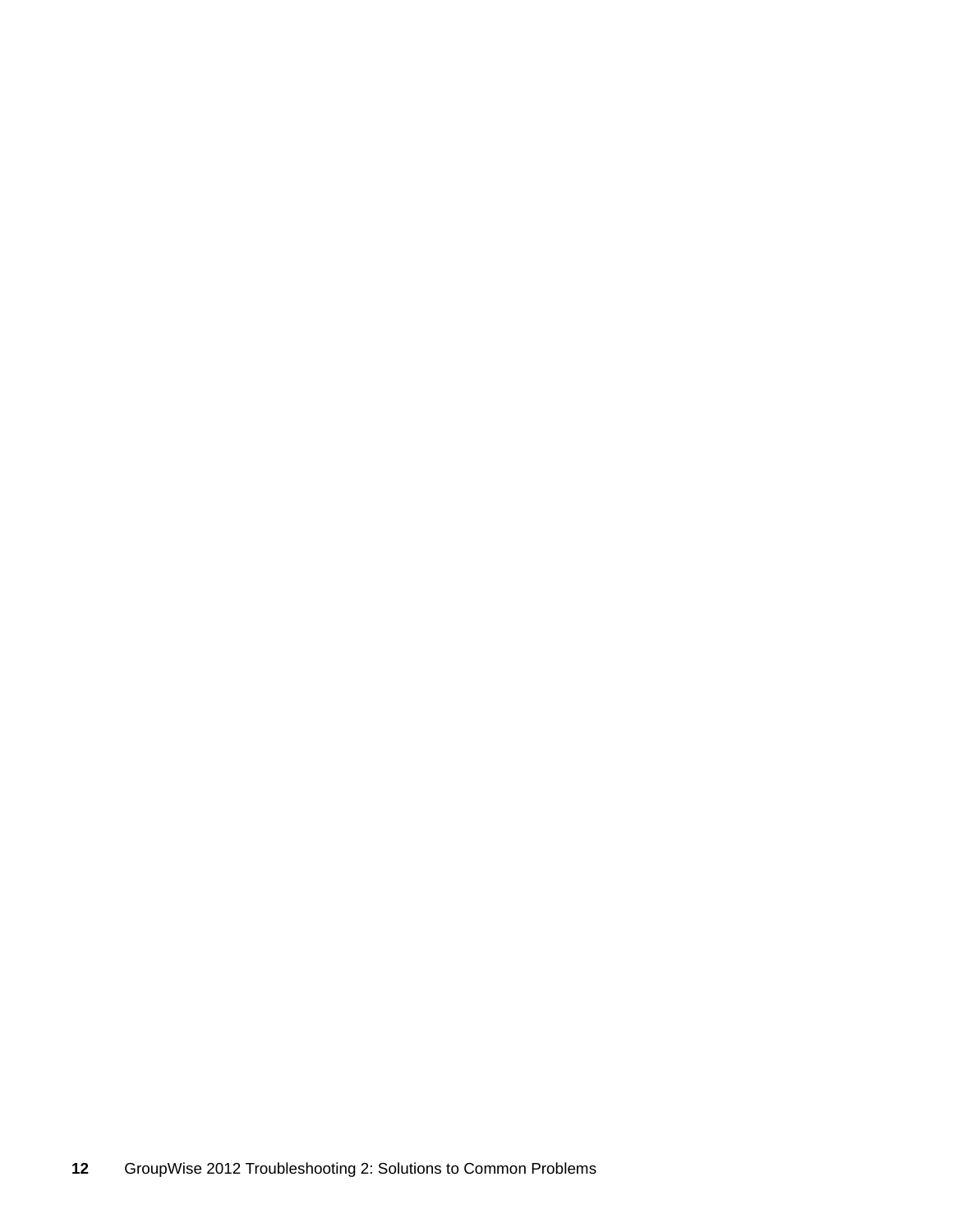# <span id="page-12-1"></span><span id="page-12-0"></span>2 <sup>2</sup>**General Hardware/Network Troubleshooting Strategies**

- ["Checking Available System Resources" on page 13](#page-12-2)
- ["Checking Available Disk Space" on page 13](#page-12-3)

# <span id="page-12-2"></span>**Checking Available System Resources**

- Problem: The GroupWise agents cannot perform well when inadequate system resources are available.
	- Action: Make sure the servers where agents run meet basic system requirements. See "[GroupWise System Requirements"](http://www.novell.com/documentation/groupwise2012/pdfdoc/gw2012_guide_install/gw2012_guide_install.pdf#bp8vh01) in ["Installing a Basic GroupWise System](http://www.novell.com/documentation/groupwise2012/pdfdoc/gw2012_guide_install/gw2012_guide_install.pdf#a8sdu5l)" in the *[GroupWise 2012 Installation Guide](http://www.novell.com/documentation/groupwise2012/pdfdoc/gw2012_guide_install/gw2012_guide_install.pdf#gw2012guideinst)*.

# <span id="page-12-3"></span>**Checking Available Disk Space**

- Problem: When one of the GroupWise programs tries to create or modify a file and there is not enough disk space available to complete the task, you generally receive a disk full error message.
	- Action: Free up space on the disk.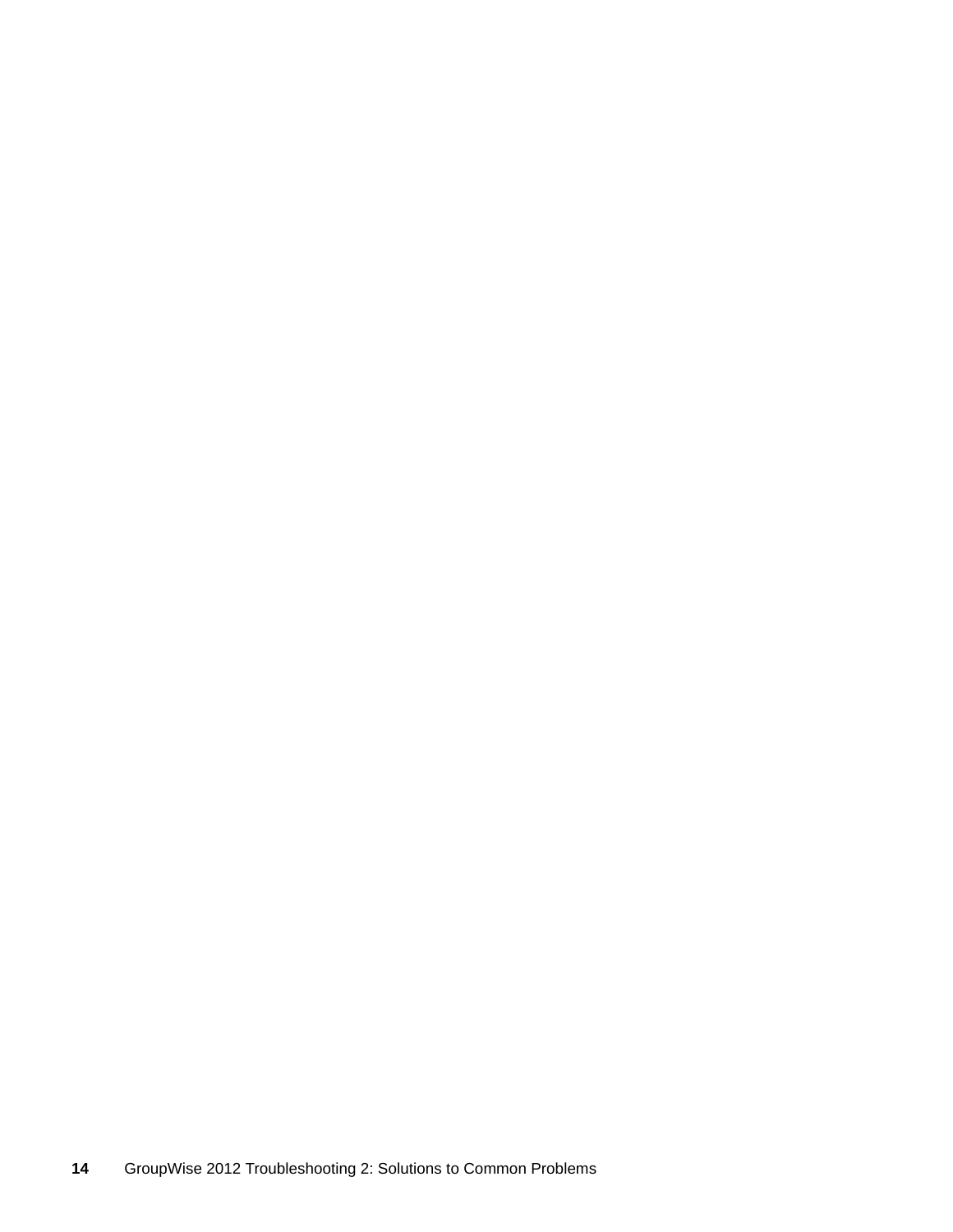# <span id="page-14-0"></span>II **Strategies for Agent Problems**

<span id="page-14-1"></span>This part of *Troubleshooting 2: Solutions to Common Problems* helps you resolve problems with individual agents, the Post Office Agent (POA) or the Message Transfer Agent (MTA), the Internet Agent (GWIA), or the Monitor Agent.

- [Chapter 3, "Post Office Agent Problems," on page 17](#page-16-1)
- [Chapter 4, "Message Transfer Agent Problems," on page 25](#page-24-1)
- [Chapter 5, "Document Viewer Agent Problems," on page 31](#page-30-1)
- [Chapter 6, "Internet Agent Problems," on page 33](#page-32-1)
- [Chapter 7, "Monitor Agent Problems," on page 47](#page-46-1)

Other sources of assistance include:

- [Novell Support and Knowledgebase](http://www.novell.com/support) (http://www.novell.com/support)
- [GroupWise Support Forums](http://forums.novell.com/forumdisplay.php?&f=356) (http://forums.novell.com/forumdisplay.php?&f=356)
- [GroupWise Support Community](http://www.novell.com/support/products/groupwise) (http://www.novell.com/support/products/groupwise)
- [GroupWise Cool Solutions](http://www.novell.com/communities/coolsolutions/gwmag) (http://www.novell.com/communities/coolsolutions/gwmag)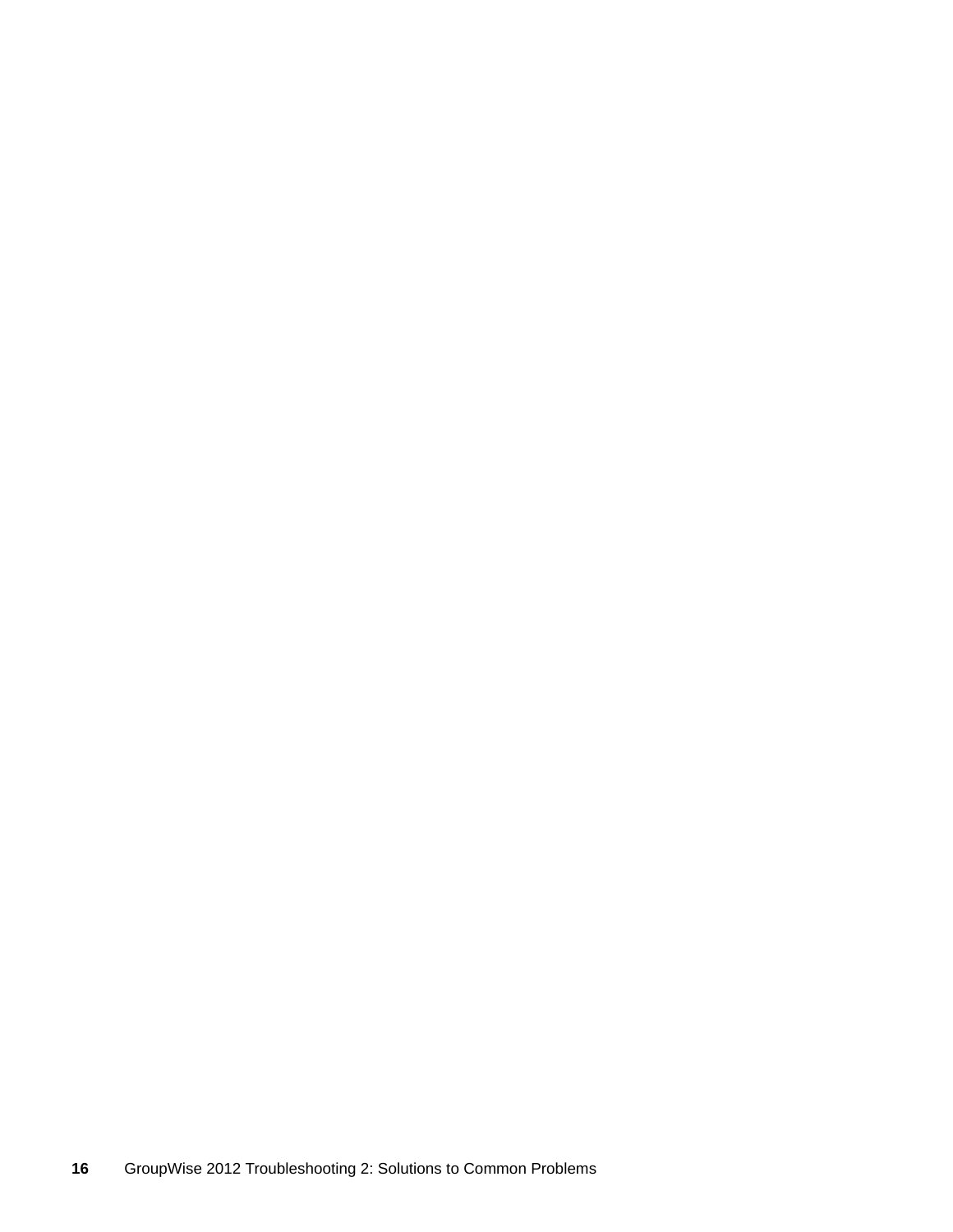# <span id="page-16-1"></span><span id="page-16-0"></span>3 <sup>3</sup>**Post Office Agent Problems**

For a list of error messages related to the Post Office Agent (POA), see ["Post Office Agent Error](http://www.novell.com/documentation/groupwise2012/pdfdoc/gw2012_guide_tsh1/gw2012_guide_tsh1.pdf#h02xldbe)  [Messages](http://www.novell.com/documentation/groupwise2012/pdfdoc/gw2012_guide_tsh1/gw2012_guide_tsh1.pdf#h02xldbe)" in *[GroupWise 2012 Troubleshooting 1: Error Messages](http://www.novell.com/documentation/groupwise2012/pdfdoc/gw2012_guide_tsh1/gw2012_guide_tsh1.pdf#A4ehiyt)*.

Suggested solutions are provided for the following problems:

- ["POA Won't Start" on page 17](#page-16-2)
- ["POA Shuts Down Unexpectedly" on page 19](#page-18-0)
- ["POA Statistics Box Shows Requests Pending" on page 20](#page-19-0)
- ["POA Statistics Box Shows Users Timed Out" on page 20](#page-19-1)
- ["POA Statistics Box Shows Undeliverable Users" on page 20](#page-19-2)
- ["POA Statistics Box Shows Problem Messages" on page 20](#page-19-3)
- ["POA Redirection List Shows Failed TCP/IP Connection" on page 21](#page-20-0)
- ["POA Message Transfer Status Box Shows Closed Link" on page 21](#page-20-1)
- ["POA Starts Unwanted TCP/IP Thread" on page 21](#page-20-2)
- ["POA Fails to Deliver Messages" on page 22](#page-21-0)
- ["POA Fails to Respond to MTP Configuration Changes in ConsoleOne" on page 22](#page-21-1)
- ["POA Fails to Respond to Other Configuration Changes in ConsoleOne" on page 22](#page-21-2)
- ["POA Fails to Update the Post Office Database Version" on page 23](#page-22-0)
- ["POA Runs Repeated Recoveries on the Same Database" on page 23](#page-22-1)
- ["POA Starts in the Wrong Language" on page 24](#page-23-0)
- ["POA Is Involved with Network Operating System or Hardware Problems" on page 24](#page-23-1)

### <span id="page-16-2"></span>**POA Won't Start**

Problem: The POA does not start.

Possible Cause: The [--home](http://www.novell.com/documentation/groupwise2012/pdfdoc/gw2012_guide_admin/gw2012_guide_admin.pdf#hctg5sgk) switch is missing.

- Action: Make sure the --home switch provides the correct path to the post office directory where the post office database ([wphost.db](http://www.novell.com/documentation/groupwise2012/pdfdoc/gw2012_guide_tsh3/gw2012_guide_tsh3.pdf#a3edzdk)) resides. This switch is required to start the POA and must be provided either in the POA startup file or on the command line when you start the POA.
- Possible Cause: The --home switch points to an unavailable location.
	- Action: Make sure the location specified by the --home switch is currently available to the POA.

If the post office is located on a different server from where the Windows POA will run, you must create the drive mapping to the post office before starting the POA.

Possible Cause: The server where the post office resides is down.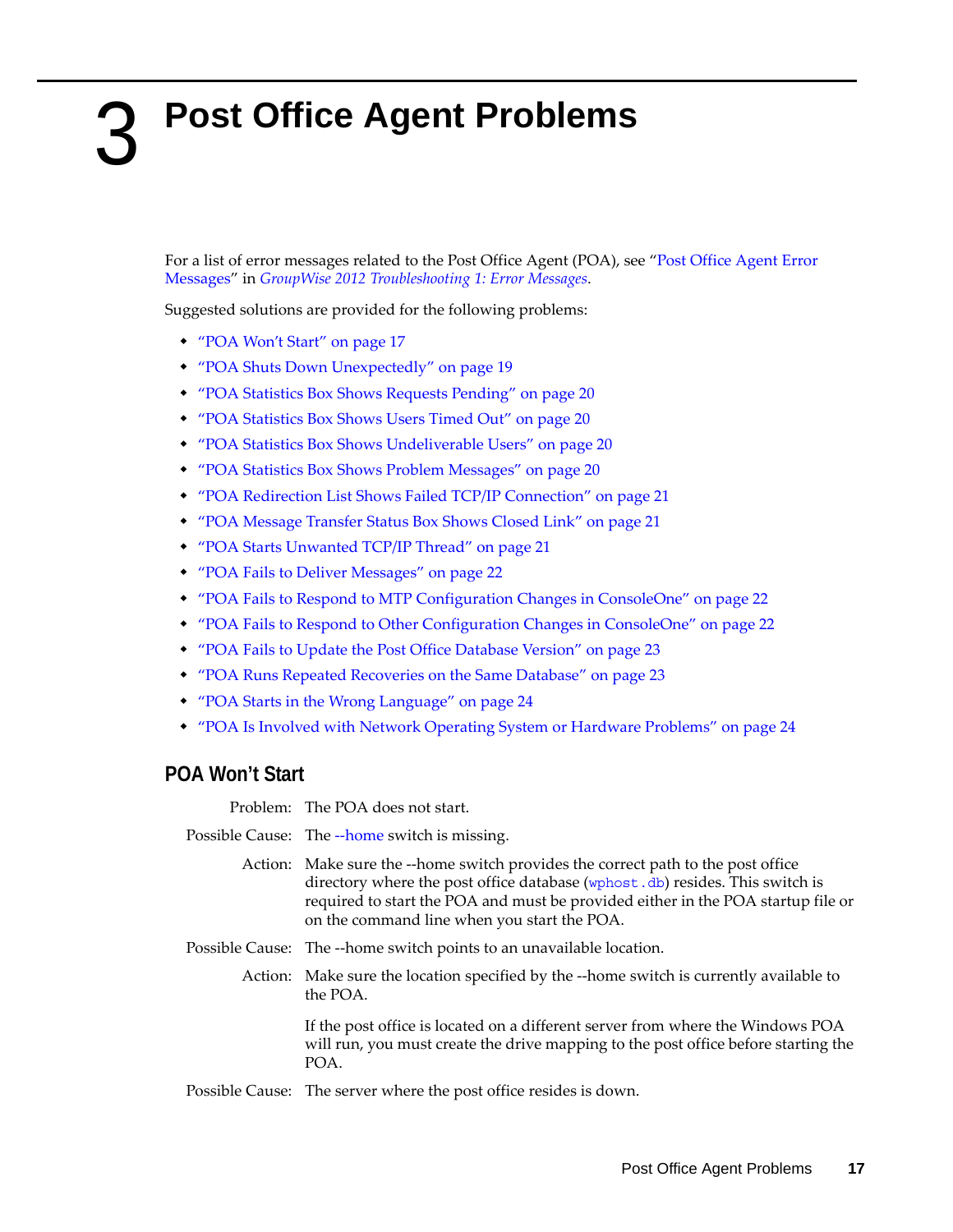| Action: Check the status of the server where the post office resides. |
|-----------------------------------------------------------------------|
|-----------------------------------------------------------------------|

- Possible Cause: The POA does not have sufficient rights to the post office directory.
	- Action: Make sure the network rights in the post office are correct. Start the POA using the [--rights](http://www.novell.com/documentation/groupwise2012/pdfdoc/gw2012_guide_admin/gw2012_guide_admin.pdf#hbd217f8) switch to determine the specific problem the POA is encountering and make corrections as needed.
- Possible Cause: The post office database ([wphost.db](http://www.novell.com/documentation/groupwise2012/pdfdoc/gw2012_guide_tsh3/gw2012_guide_tsh3.pdf#a3edzdk)) is damaged.
	- Action: If the post office database is available to the POA but cannot be read, it might be damaged. In ConsoleOne, perform database maintenance to correct any problems with the post office database. See "[Maintaining Domain and Post](http://www.novell.com/documentation/groupwise2012/pdfdoc/gw2012_guide_admin/gw2012_guide_admin.pdf#abbtdrb)  [Office Databases"](http://www.novell.com/documentation/groupwise2012/pdfdoc/gw2012_guide_admin/gw2012_guide_admin.pdf#abbtdrb) in "[Databases](http://www.novell.com/documentation/groupwise2012/pdfdoc/gw2012_guide_admin/gw2012_guide_admin.pdf#a8n802e)" in the *[GroupWise 2012 Administration Guide](http://www.novell.com/documentation/groupwise2012/pdfdoc/gw2012_guide_admin/gw2012_guide_admin.pdf#A2zvyc4)*.
- Possible Cause: The POA server has inadequate resources.
	- Action: Make sure the server where you are trying to run the POA has adequate resources to run the POA, especially adequate available memory and the current versions of any required network system files. See ["Agent System](http://www.novell.com/documentation/groupwise2012/pdfdoc/gw2012_guide_install/gw2012_guide_install.pdf#bpcgnfq)  [Requirements"](http://www.novell.com/documentation/groupwise2012/pdfdoc/gw2012_guide_install/gw2012_guide_install.pdf#bpcgnfq) in ["Installing GroupWise Agents](http://www.novell.com/documentation/groupwise2012/pdfdoc/gw2012_guide_install/gw2012_guide_install.pdf#a8pam03)" in the *[GroupWise 2012](http://www.novell.com/documentation/groupwise2012/pdfdoc/gw2012_guide_install/gw2012_guide_install.pdf#gw2012guideinst)  [Installation Guide](http://www.novell.com/documentation/groupwise2012/pdfdoc/gw2012_guide_install/gw2012_guide_install.pdf#gw2012guideinst)*.

Use your operating system tools to check current server resources.

- Possible Cause: The POA is not installed correctly.
	- Action: Make sure all files required to run the POA are installed. For a list of agent files, see ["Agent Installation Directories"](http://www.novell.com/documentation/groupwise2012/pdfdoc/gw2012_guide_tsh3/gw2012_guide_tsh3.pdf#h20ibbf0) in *[GroupWise 2012 Troubleshooting 3: Message](http://www.novell.com/documentation/groupwise2012/pdfdoc/gw2012_guide_tsh3/gw2012_guide_tsh3.pdf#A4ehibh)  [Flow and Directory Structure](http://www.novell.com/documentation/groupwise2012/pdfdoc/gw2012_guide_tsh3/gw2012_guide_tsh3.pdf#A4ehibh)*.
- Possible Cause: A remote document storage area on a Windows server is unavailable.
	- Action: Make sure the remote server where the document storage area is located is running.
	- Action: Make sure the POA has sufficient rights to log in.
	- Action: Make sure the [/user](http://www.novell.com/documentation/groupwise2012/pdfdoc/gw2012_guide_admin/gw2012_guide_admin.pdf#hmjuoyrc) and [/password](http://www.novell.com/documentation/groupwise2012/pdfdoc/gw2012_guide_admin/gw2012_guide_admin.pdf#hkhhjmya) switches have been provided in the Windows POA startup file.
	- Action: As a temporary workaround, you can start the POA with the [/noconfig](http://www.novell.com/documentation/groupwise2012/pdfdoc/gw2012_guide_admin/gw2012_guide_admin.pdf#hh40zgbu) switch, so it can start without trying to access the remote document storage area.
- Possible Cause: Language files are missing.

Action: If you are using the [--language](http://www.novell.com/documentation/groupwise2012/pdfdoc/gw2012_guide_admin/gw2012_guide_admin.pdf#hg4rhbzq) switch to run the POA in a particular language, the corresponding language files must be installed for the POA to run in that language. To determine what language-specific files are required, see ["Agent](http://www.novell.com/documentation/groupwise2012/pdfdoc/gw2012_guide_tsh3/gw2012_guide_tsh3.pdf#h20ibbf0)  [Installation Directories"](http://www.novell.com/documentation/groupwise2012/pdfdoc/gw2012_guide_tsh3/gw2012_guide_tsh3.pdf#h20ibbf0) in *[GroupWise 2012 Troubleshooting 3: Message Flow and](http://www.novell.com/documentation/groupwise2012/pdfdoc/gw2012_guide_tsh3/gw2012_guide_tsh3.pdf#A4ehibh)  [Directory Structure](http://www.novell.com/documentation/groupwise2012/pdfdoc/gw2012_guide_tsh3/gw2012_guide_tsh3.pdf#A4ehibh)*.

- Possible Cause: A POA is already running on the server.
	- Action: If you have defined multiple POAs for the same post office in ConsoleOne, the [--name](http://www.novell.com/documentation/groupwise2012/pdfdoc/gw2012_guide_admin/gw2012_guide_admin.pdf#hqu2pg7a) switch is required in each startup file to specify which POA configuration to use when you start each instance of the POA.
- Possible Cause: The POA encounters an error condition.
	- Action: If you receive an error message when trying to start the POA, look it up in "[Post](http://www.novell.com/documentation/groupwise2012/pdfdoc/gw2012_guide_tsh1/gw2012_guide_tsh1.pdf#h02xldbe)  [Office Agent Error Messages](http://www.novell.com/documentation/groupwise2012/pdfdoc/gw2012_guide_tsh1/gw2012_guide_tsh1.pdf#h02xldbe)" in *[GroupWise 2012 Troubleshooting 1: Error](http://www.novell.com/documentation/groupwise2012/pdfdoc/gw2012_guide_tsh1/gw2012_guide_tsh1.pdf#A4ehiyt)  [Messages](http://www.novell.com/documentation/groupwise2012/pdfdoc/gw2012_guide_tsh1/gw2012_guide_tsh1.pdf#A4ehiyt)*.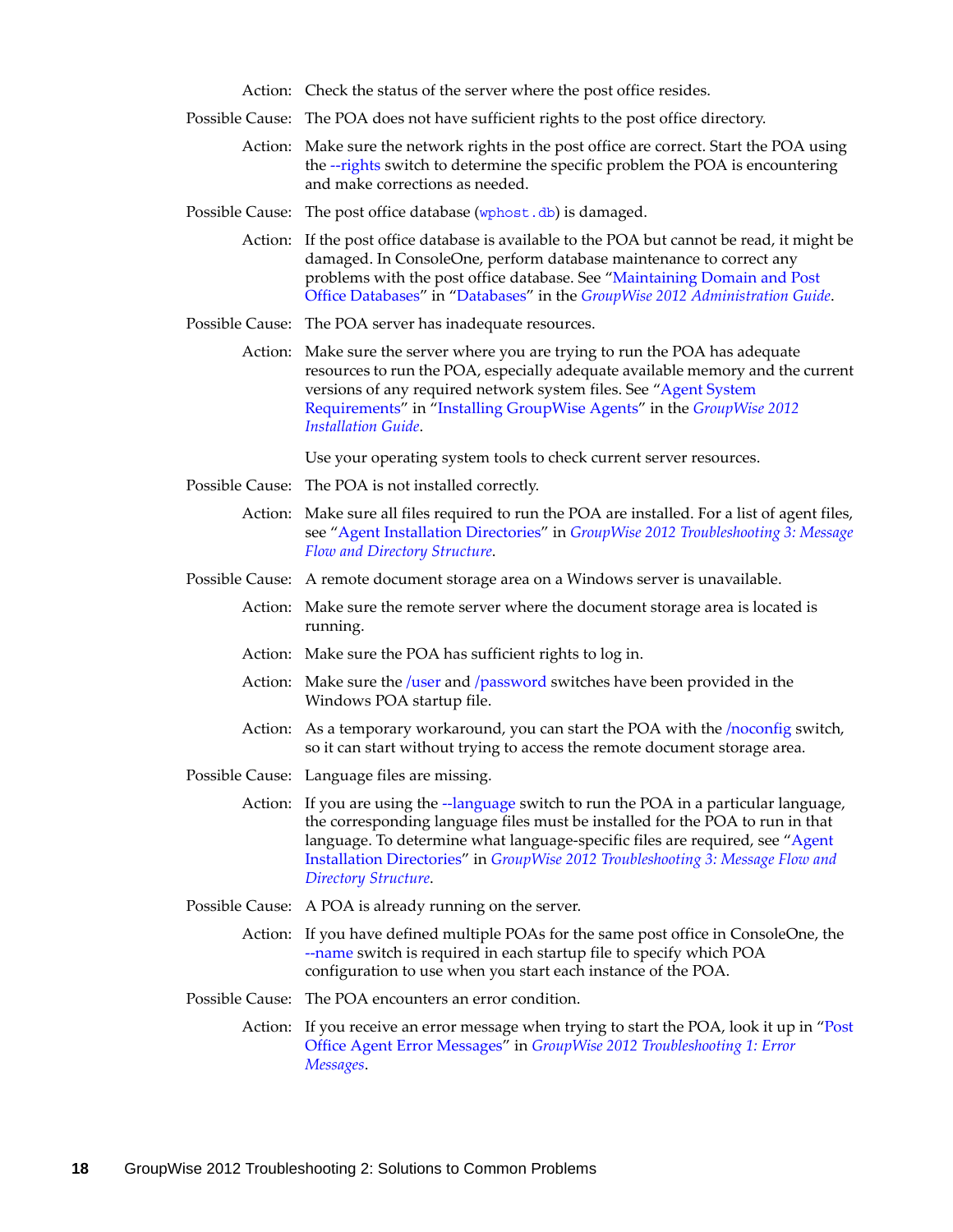### <span id="page-18-0"></span>**POA Shuts Down Unexpectedly**

Problem: The POA has been running smoothly, but stops unexpectedly.

Action: If the POA server console is still displayed, exit it. If the normal exit procedure does not work, use the system procedure for terminating a program.

> Linux: Kill the first POA process. You might need to use kill -9. Window Close the POA window.s:

- Action: After the POA server console is no longer displayed, restart the POA as you normally would. See "[Setting Up the GroupWise Agents](http://www.novell.com/documentation/groupwise2012/pdfdoc/gw2012_guide_install/gw2012_guide_install.pdf#bpcgnt9)" in the *[GroupWise 2012](http://www.novell.com/documentation/groupwise2012/pdfdoc/gw2012_guide_install/gw2012_guide_install.pdf#gw2012guideinst)  [Installation Guide](http://www.novell.com/documentation/groupwise2012/pdfdoc/gw2012_guide_install/gw2012_guide_install.pdf#gw2012guideinst)*. If the POA shuts down again, exit it again, reboot the server, then start the POA again.
- Action: Set the POA log level to Verbose for troubleshooting. See "[Using POA Log Files"](http://www.novell.com/documentation/groupwise2012/pdfdoc/gw2012_guide_admin/gw2012_guide_admin.pdf#a7u9jel) in ["Post Office Agent"](http://www.novell.com/documentation/groupwise2012/pdfdoc/gw2012_guide_admin/gw2012_guide_admin.pdf#a84jmbe) in the *[GroupWise 2012 Administration Guide](http://www.novell.com/documentation/groupwise2012/pdfdoc/gw2012_guide_admin/gw2012_guide_admin.pdf#A2zvyc4)*.
- Possible Cause: Occasionally, a badly damaged message file can cause the POA to shut down.
	- Action: Check the contents of the POA input queue in the post office. For the location of the POA input queue in the post office, see "[Post Office Directory](http://www.novell.com/documentation/groupwise2012/pdfdoc/gw2012_guide_tsh3/gw2012_guide_tsh3.pdf#h6rf9mws)" in *[GroupWise](http://www.novell.com/documentation/groupwise2012/pdfdoc/gw2012_guide_tsh3/gw2012_guide_tsh3.pdf#A4ehibh)  [2012 Troubleshooting 3: Message Flow and Directory Structure](http://www.novell.com/documentation/groupwise2012/pdfdoc/gw2012_guide_tsh3/gw2012_guide_tsh3.pdf#A4ehibh)*.

Move the message files out of the input queue subdirectories, start the POA, then copy the message files back in groups, watching the POA carefully to see if it shuts down on a particular message file. If it does, delete the problem message file so normal processing can resume.

- Action: Rename the *post\_office*[/wpcsout/ofs](http://www.novell.com/documentation/groupwise2012/pdfdoc/gw2012_guide_tsh3/gw2012_guide_tsh3.pdf#a3edx6o) directory, then start the POA. This creates a new, empty input queue and the POA should run smoothly. Then copy the message files from the *0-7* priority subdirectories of wpcsout/ofs back into the correct priority subdirectory so the POA can process them. Copy them in small groups so the damaged message file can be identified and removed.
- Possible Cause: Occasionally, a damaged database in the post office can cause the POA to shut down.
	- Action: In ConsoleOne, perform maintenance to correct any problems with the databases in the post office. See ["Maintaining Domain and Post Office](http://www.novell.com/documentation/groupwise2012/pdfdoc/gw2012_guide_admin/gw2012_guide_admin.pdf#abbtdrb)  [Databases"](http://www.novell.com/documentation/groupwise2012/pdfdoc/gw2012_guide_admin/gw2012_guide_admin.pdf#abbtdrb) and "[Maintaining User/Resource and Message Databases](http://www.novell.com/documentation/groupwise2012/pdfdoc/gw2012_guide_admin/gw2012_guide_admin.pdf#abbtgc3)" in ["Databases"](http://www.novell.com/documentation/groupwise2012/pdfdoc/gw2012_guide_admin/gw2012_guide_admin.pdf#a8n802e) in the *[GroupWise 2012 Administration Guide](http://www.novell.com/documentation/groupwise2012/pdfdoc/gw2012_guide_admin/gw2012_guide_admin.pdf#A2zvyc4)*.
- Possible Cause: Although increasing the number of POA threads from their default settings can, in many cases, improve POA performance, creating too many POA threads can have undesirable results.
	- Action: For guidance is setting an appropriate number of POA threads, see "[Optimizing](http://www.novell.com/documentation/groupwise2012/pdfdoc/gw2012_guide_admin/gw2012_guide_admin.pdf#hx0rwd73)  [the POA](http://www.novell.com/documentation/groupwise2012/pdfdoc/gw2012_guide_admin/gw2012_guide_admin.pdf#hx0rwd73)" in "[Post Office Agent](http://www.novell.com/documentation/groupwise2012/pdfdoc/gw2012_guide_admin/gw2012_guide_admin.pdf#a84jmbe)" in the *[GroupWise 2012 Administration Guide](http://www.novell.com/documentation/groupwise2012/pdfdoc/gw2012_guide_admin/gw2012_guide_admin.pdf#A2zvyc4)*.
- Possible Cause: Another program on the server is interfering with the operation of the POA.

Action: If the POA continues to be unstable, eliminate other programs running on the server. If the POA is stable when another specific program is not running on the same server with it, a conflict might exist between the two programs.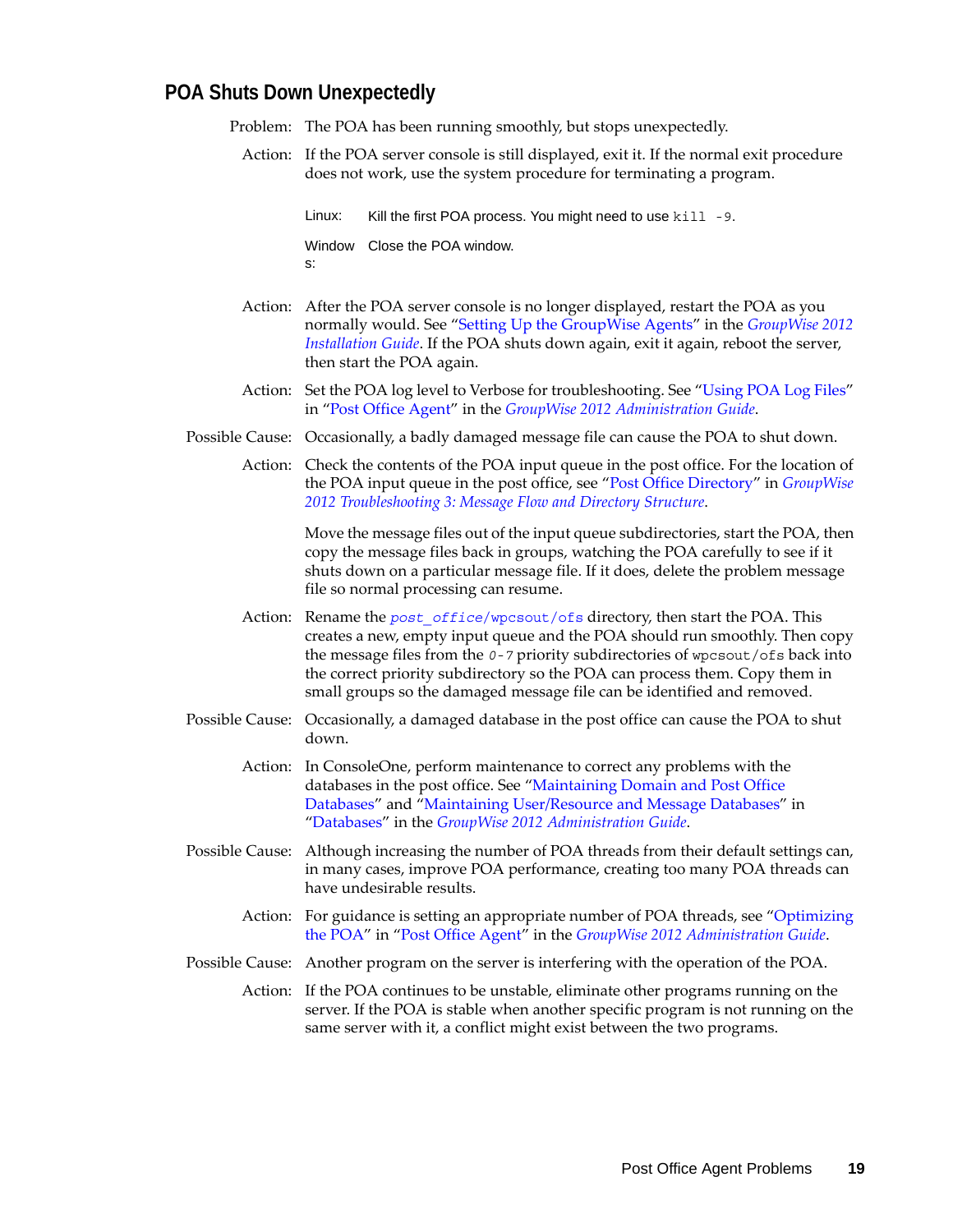# <span id="page-19-0"></span>**POA Statistics Box Shows Requests Pending**

- Problem: GroupWise client users are using TCP/IP links to the post office. At the POA server console, the Statistics box shows a large number of pending client/ server requests. The POA Web console provides comparable information on the Status page.
	- Action: Increase the number of POA connections so that more users can be serviced by the POA. See ["Adjusting the Number of Connections for Client/Server](http://www.novell.com/documentation/groupwise2012/pdfdoc/gw2012_guide_admin/gw2012_guide_admin.pdf#h5zfe0iy)  [Processing](http://www.novell.com/documentation/groupwise2012/pdfdoc/gw2012_guide_admin/gw2012_guide_admin.pdf#h5zfe0iy)" in ["Post Office Agent"](http://www.novell.com/documentation/groupwise2012/pdfdoc/gw2012_guide_admin/gw2012_guide_admin.pdf#a84jmbe) in the *[GroupWise 2012 Administration Guide](http://www.novell.com/documentation/groupwise2012/pdfdoc/gw2012_guide_admin/gw2012_guide_admin.pdf#A2zvyc4)*.

# <span id="page-19-1"></span>**POA Statistics Box Shows Users Timed Out**

- Problem: GroupWise client users are using TCP/IP links to the post office. At the POA server console, the *Statistics* box shows a large number of users timed out. The POA Web console provides comparable information on the Status page.
	- Action: Having users timed out does not indicate a problem with the POA, but rather an issue with users' actions. Users who have timed out are users for which the POA has closed the connection because the GroupWise client was no longer communicating. Timed out users might not be exiting GroupWise normally or might be having other problems with their workstations. The number of timedout users might tend to increase on a daily basis during the hour after users leave to go home. This is not a problem.

# <span id="page-19-2"></span>**POA Statistics Box Shows Undeliverable Users**

Problem: At the POA server console, the *Statistics* box shows a large number of undeliverable users. The POA Web console provides comparable information on the Status page.

> Undeliverable users are counted differently from undeliverable messages. For example, a single message could be addressed to 10 users; perhaps 9 users received the message successfully but 1 user was undeliverable.

- Possible Cause: If messages cannot be delivered to a particular user, that user might have a damaged user database (user*xxx*[.db](http://www.novell.com/documentation/groupwise2012/pdfdoc/gw2012_guide_tsh3/gw2012_guide_tsh3.pdf#a3edsq6)).
	- Action: In ConsoleOne, perform maintenance to correct any problems with the user database so messages can be delivered. See ["Maintaining User/Resource and](http://www.novell.com/documentation/groupwise2012/pdfdoc/gw2012_guide_admin/gw2012_guide_admin.pdf#abbtgc3)  [Message Databases](http://www.novell.com/documentation/groupwise2012/pdfdoc/gw2012_guide_admin/gw2012_guide_admin.pdf#abbtgc3)" in ["Databases"](http://www.novell.com/documentation/groupwise2012/pdfdoc/gw2012_guide_admin/gw2012_guide_admin.pdf#a8n802e) in the *[GroupWise 2012 Administration Guide](http://www.novell.com/documentation/groupwise2012/pdfdoc/gw2012_guide_admin/gw2012_guide_admin.pdf#A2zvyc4)*.
	- Action: Check the POA log file for other reasons why messages cannot be delivered to specific users. See ["Using POA Log Files](http://www.novell.com/documentation/groupwise2012/pdfdoc/gw2012_guide_admin/gw2012_guide_admin.pdf#a7u9jel)" in "[Post Office Agent](http://www.novell.com/documentation/groupwise2012/pdfdoc/gw2012_guide_admin/gw2012_guide_admin.pdf#a84jmbe)" in the *[GroupWise 2012 Administration Guide](http://www.novell.com/documentation/groupwise2012/pdfdoc/gw2012_guide_admin/gw2012_guide_admin.pdf#A2zvyc4)*.

#### <span id="page-19-3"></span>**POA Statistics Box Shows Problem Messages**

- Problem: At the POA server console, the *Statistics* box shows that problem messages have been encountered. The POA Web console provides comparable information on the Status page.
	- Action: The problem messages number indicates how many messages could not be processed by the POA. For strategies, see ["Message Is Dropped in the problem](#page-70-1)  [Directory in the Post Office" on page 71](#page-70-1).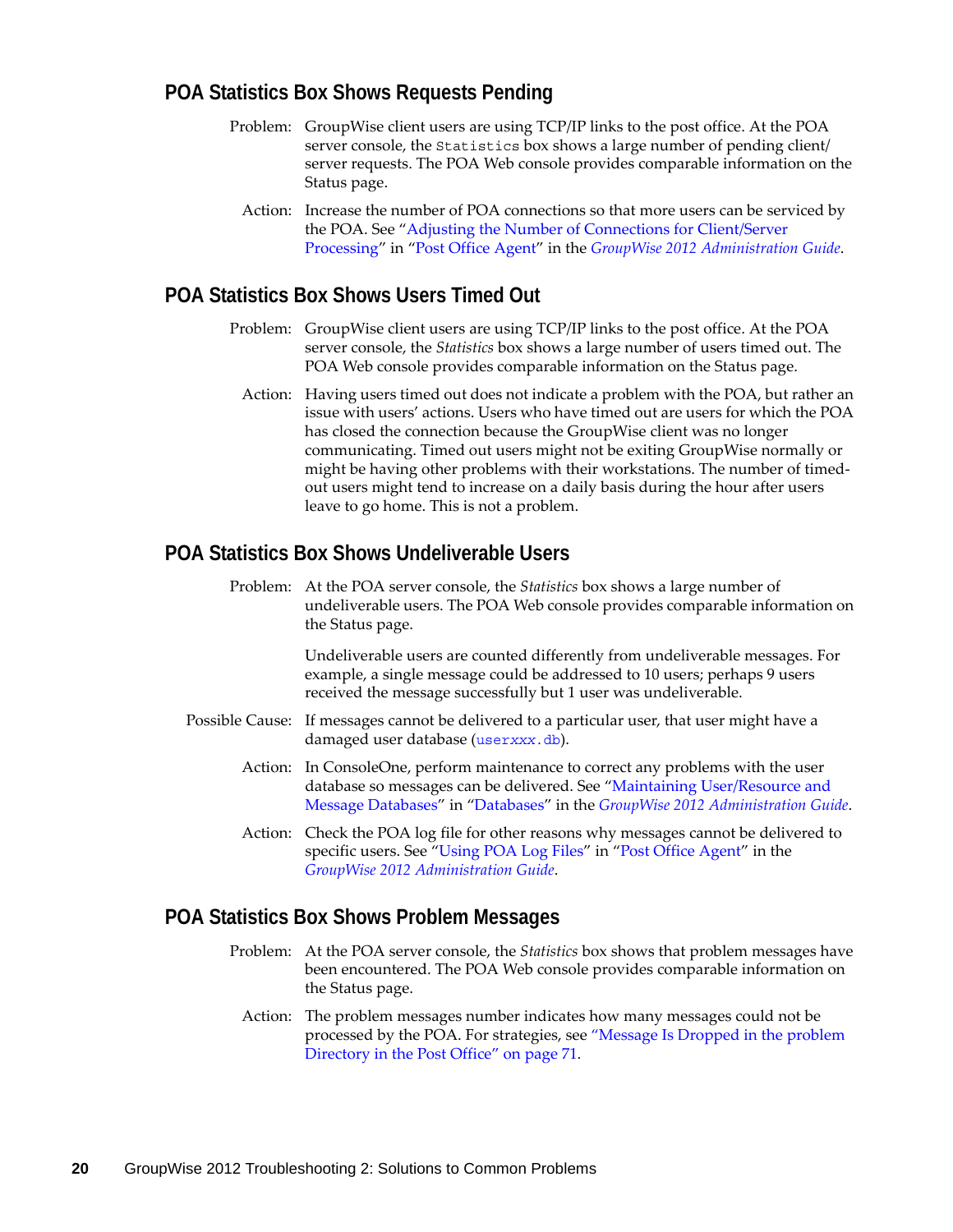# <span id="page-20-0"></span>**POA Redirection List Shows Failed TCP/IP Connection**

- Problem: At the POA server console, client/server statistics show a failed TCP/IP connection. The POA Web console provides comparable information on the Status page.
	- Action: Under *Client/Server Statistics*, use *Show Redirection List* to list existing POAs and the IP addresses of the computers they are running on.
	- Action: Under *Client/Server Statistics*, use *Check Redirection List* to determine which connections are currently valid.
	- Action: If a connection is listed as failed for a POA, use the ping command to see if the server is alive. If the server does not respond to the ping command, you must resolve the TCP/IP problem before the POA can use the link successfully.
- Possible Cause: TCP/IP is not functioning correctly on the POA server.
	- Action: If the POA is running on a Windows server, make sure TCP/IP is correctly installed and set up on the server where the POA is running.
- Possible Cause: Multiple servers are trying to use the same IP address.
	- Action: Check for conflicting IP addresses between those used by POA servers and those used by other servers. Only one server at a time can use the same IP address.

### <span id="page-20-1"></span>**POA Message Transfer Status Box Shows Closed Link**

- Problem: The POA is configured to communicate with the MTA by way of TCP/IP. However, the link between the POA and the MTA displays as *Closed*.
	- Action: Check the last closure reason. This information can help you determine the source of the problem. Common last closure reasons include:

[Host refused connection](http://www.novell.com/documentation/groupwise2012/pdfdoc/gw2012_guide_tsh1/gw2012_guide_tsh1.pdf#hxx2n5v5) [No peer listening for connection \(B30A\)](http://www.novell.com/documentation/groupwise2012/pdfdoc/gw2012_guide_tsh1/gw2012_guide_tsh1.pdf#he36vj65) [Port already in use \(B309\)](http://www.novell.com/documentation/groupwise2012/pdfdoc/gw2012_guide_tsh1/gw2012_guide_tsh1.pdf#hr2c0ltu) [TCP/IP connection failure \(8908\)](http://www.novell.com/documentation/groupwise2012/pdfdoc/gw2012_guide_tsh1/gw2012_guide_tsh1.pdf#babbgedf) [TCP/IP disconnected \(890F\)](http://www.novell.com/documentation/groupwise2012/pdfdoc/gw2012_guide_tsh1/gw2012_guide_tsh1.pdf#hk15eh72) [TCP/IP read timeout \(8912\)](http://www.novell.com/documentation/groupwise2012/pdfdoc/gw2012_guide_tsh1/gw2012_guide_tsh1.pdf#hn0cg5km)

Action: See also ["POA Fails to Respond to MTP Configuration Changes in ConsoleOne"](#page-21-1)  [on page 22.](#page-21-1)

# <span id="page-20-2"></span>**POA Starts Unwanted TCP/IP Thread**

- Problem: Even though you have started the POA using the [--notcpip](http://www.novell.com/documentation/groupwise2012/pdfdoc/gw2012_guide_admin/gw2012_guide_admin.pdf#Ho6sltd5) switch or disabled the *Enable TCP/IP* option in the POA Agent Settings page in ConsoleOne, the POA still starts a TCP/IP thread.
- Explanation: When you select *Client/Server Only* or *Client/Server and Direct* as the access mode for a post office and use the [--notcpip](http://www.novell.com/documentation/groupwise2012/pdfdoc/gw2012_guide_admin/gw2012_guide_admin.pdf#ho6sltd5) switch when starting a POA, that POA does not accept incoming client/server connections from GroupWise clients. However, it still starts a single TCP/IP handler thread if TCP/IP is configured on the server. The purpose of this TCP/IP thread is to notify any GroupWise clients connecting to another POA in the post office via TCP/IP they should reread the database because a new message has been delivered by a POA that is not using TCP/IP.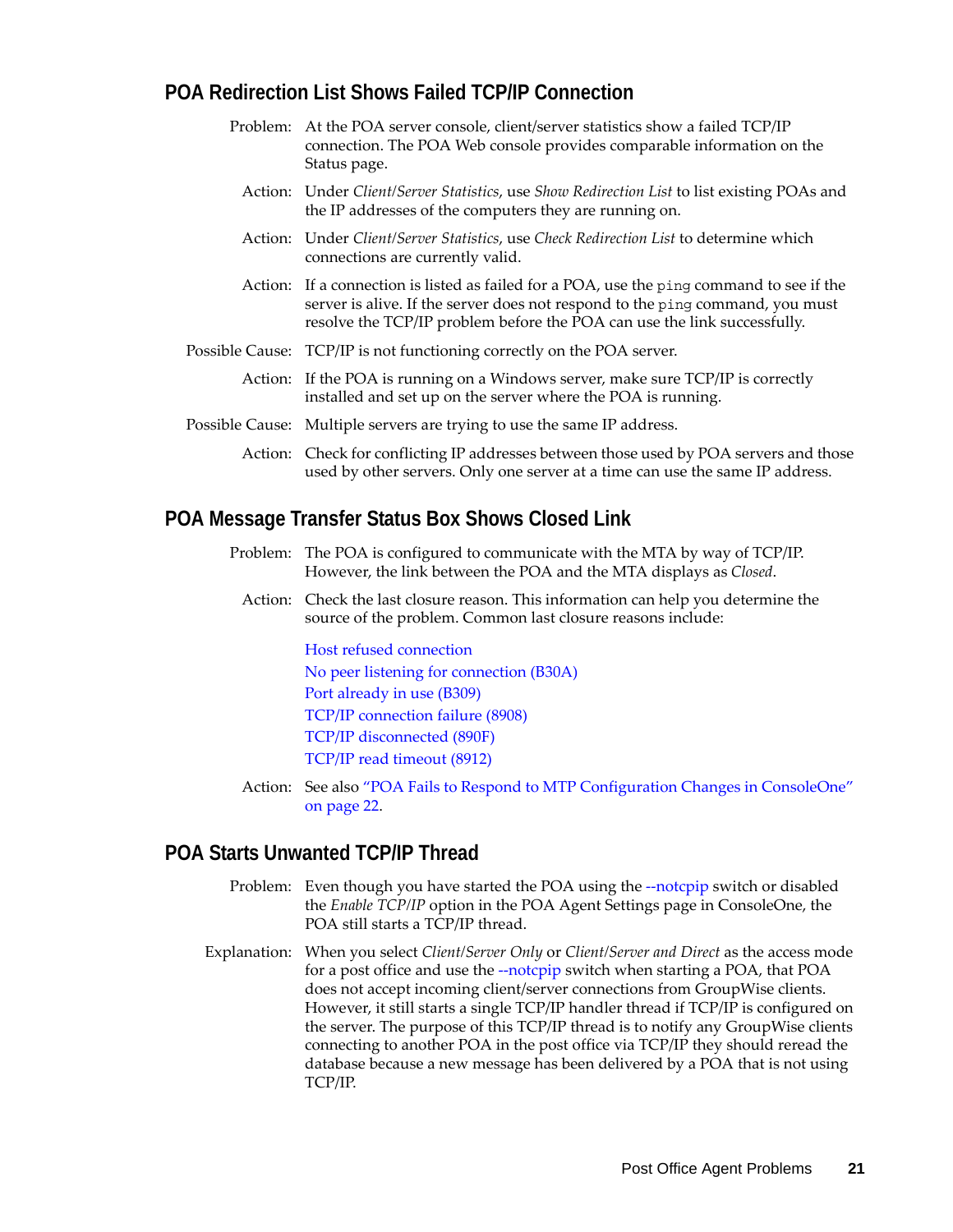Action: To totally disable TCP/IP processing in a post office, set the access mode for the post office to *Direct Only* and start all POAs servicing that post office with the --notcpip switch, or deselect *Enable TCP/IP* in the Agent Settings page in ConsoleOne.

### <span id="page-21-0"></span>**POA Fails to Deliver Messages**

Problem: The POA is running, but no messages are being delivered.

- Possible Cause: The post office is closed.
	- Action: From the MTA server console, check the status of the post office from the point of view of the domain. See "[Displaying MTA Status Information"](http://www.novell.com/documentation/groupwise2012/pdfdoc/gw2012_guide_admin/gw2012_guide_admin.pdf#hfzdfja8) in ["Monitoring the MTA](http://www.novell.com/documentation/groupwise2012/pdfdoc/gw2012_guide_admin/gw2012_guide_admin.pdf#a530rmt)" in the *[GroupWise 2012 Administration Guide](http://www.novell.com/documentation/groupwise2012/pdfdoc/gw2012_guide_admin/gw2012_guide_admin.pdf#A2zvyc4)*.

If the post office is closed, messages are not arriving in the post office. Correct the problem with the MTA. See ["MTA Status Box Shows a Closed Location" on](#page-26-0)  [page 27.](#page-26-0)

The MTA Web console provides comparable information on the Status page.

- Possible Cause: Message file processing has been turned off.
	- Action: Make sure that message file processing for the POA has not been turned off using the [--nomf](http://www.novell.com/documentation/groupwise2012/pdfdoc/gw2012_guide_admin/gw2012_guide_admin.pdf#hdolgx29), [--nomfhigh,](http://www.novell.com/documentation/groupwise2012/pdfdoc/gw2012_guide_admin/gw2012_guide_admin.pdf#hky2n08x) or [--nomflow](http://www.novell.com/documentation/groupwise2012/pdfdoc/gw2012_guide_admin/gw2012_guide_admin.pdf#hfsuvetl) switches.

# <span id="page-21-1"></span>**POA Fails to Respond to MTP Configuration Changes in ConsoleOne**

- Problem: You change a POA link configuration or network address setting in ConsoleOne, but the POA does not respond to the change. For example, you change from a mapped or UNC link to a TCP/IP link between the POA and the MTA, or you move the POA to a different server and change its IP address. If the configuration change does not replicate successfully to the post office database, the MTA link to the post office becomes closed.
	- Action: If you do not want to stop and restart the POA to open a closed post office link, change the configuration information back to what it was before you tried to change it. The MTA should then be able to open the post office link again. After communication between the POA and MTA is re-established, make the configuration changes again. Wait for the configuration changes to be replicated to the post office database ([wphost.db](http://www.novell.com/documentation/groupwise2012/pdfdoc/gw2012_guide_tsh3/gw2012_guide_tsh3.pdf#a3edzdk)), then start the POA in its new location.
	- Action: Stop the POA, then start the POA using the [--mtpinipaddr](http://www.novell.com/documentation/groupwise2012/pdfdoc/gw2012_guide_admin/gw2012_guide_admin.pdf#aasstks) and [--mtpinport](http://www.novell.com/documentation/groupwise2012/pdfdoc/gw2012_guide_admin/gw2012_guide_admin.pdf#Aasstn3) switches to specify the new IP address and port the POA should use for Message Transfer Protocol (MTP) communication with the MTA. After the link is established and all administrative messages have been processed, you do not need to use these switches again.
	- Action: Stop the POA. Rebuild the post office database (wphost.db) to replicate the configuration changes. See ["Rebuilding Domain or Post Office Databases](http://www.novell.com/documentation/groupwise2012/pdfdoc/gw2012_guide_admin/gw2012_guide_admin.pdf#a3n5dhl)" in "[Databases"](http://www.novell.com/documentation/groupwise2012/pdfdoc/gw2012_guide_admin/gw2012_guide_admin.pdf#a8n802e) in the *[GroupWise 2012 Administration Guide](http://www.novell.com/documentation/groupwise2012/pdfdoc/gw2012_guide_admin/gw2012_guide_admin.pdf#A2zvyc4)*.

# <span id="page-21-2"></span>**POA Fails to Respond to Other Configuration Changes in ConsoleOne**

Problem: You change a POA configuration setting in ConsoleOne, but the POA does not respond to the change. For example, you change from direct access to client/ server mode, or you want to turn off error mail to the administrator.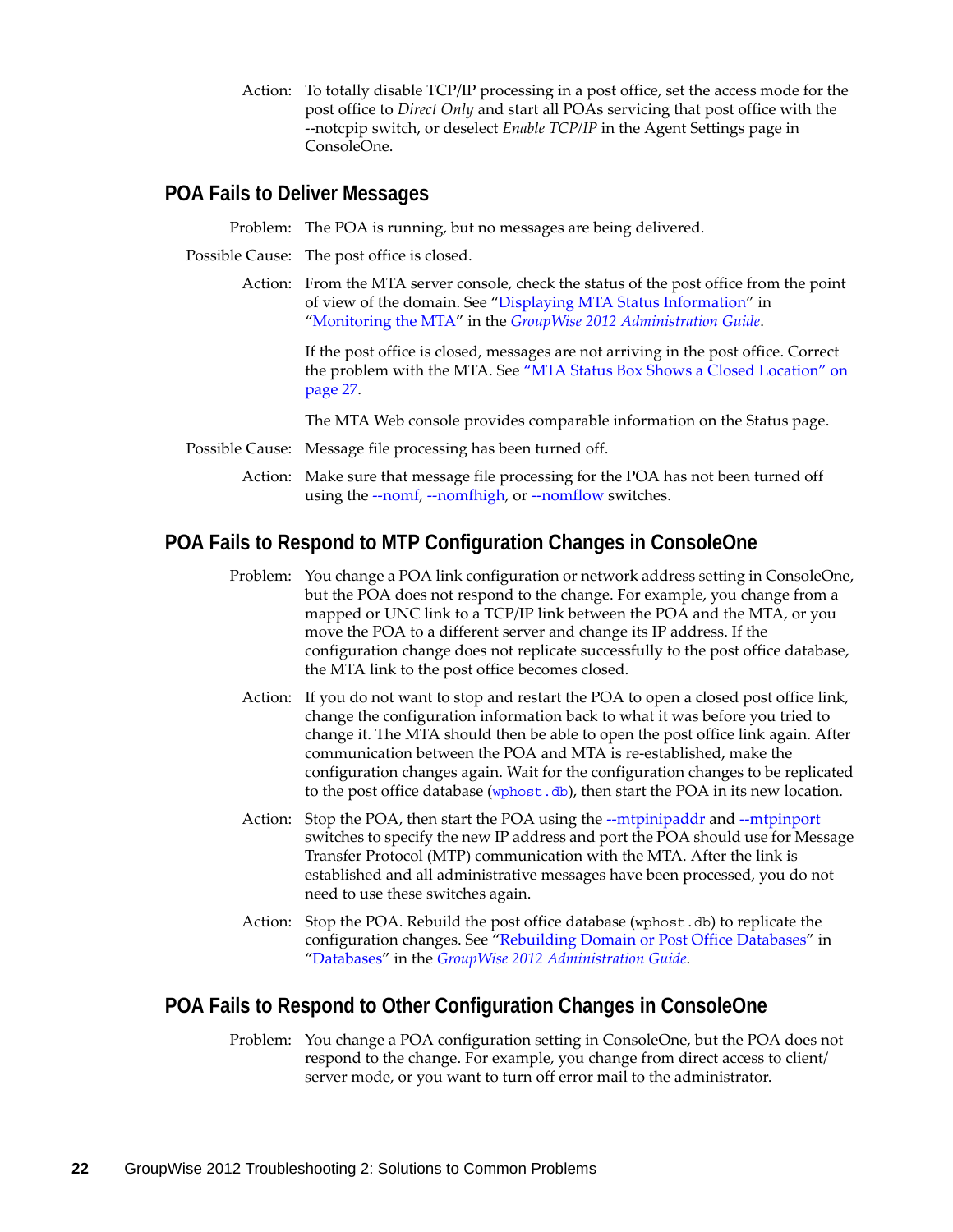- Action: Synchronize the post office database ([wphost.db](http://www.novell.com/documentation/groupwise2012/pdfdoc/gw2012_guide_tsh3/gw2012_guide_tsh3.pdf#a3edzdk)) with the domain database ([wpdomain.db](http://www.novell.com/documentation/groupwise2012/pdfdoc/gw2012_guide_tsh3/gw2012_guide_tsh3.pdf#a3ec28k)). See ["Synchronizing Database Information](http://www.novell.com/documentation/groupwise2012/pdfdoc/gw2012_guide_admin/gw2012_guide_admin.pdf#abbtntx)" in ["Databases"](http://www.novell.com/documentation/groupwise2012/pdfdoc/gw2012_guide_admin/gw2012_guide_admin.pdf#a8n802e) in the *[GroupWise 2012 Administration Guide](http://www.novell.com/documentation/groupwise2012/pdfdoc/gw2012_guide_admin/gw2012_guide_admin.pdf#A2zvyc4)*.
- Action: Stop the POA. Rebuild the post office database (wphost.db) to replicate the configuration changes. See ["Rebuilding Domain or Post Office Databases](http://www.novell.com/documentation/groupwise2012/pdfdoc/gw2012_guide_admin/gw2012_guide_admin.pdf#a3n5dhl)" in "[Databases"](http://www.novell.com/documentation/groupwise2012/pdfdoc/gw2012_guide_admin/gw2012_guide_admin.pdf#a8n802e) in the *[GroupWise 2012 Administration Guide](http://www.novell.com/documentation/groupwise2012/pdfdoc/gw2012_guide_admin/gw2012_guide_admin.pdf#A2zvyc4)*.

# <span id="page-22-0"></span>**POA Fails to Update the Post Office Database Version**

- Problem: You are updating the agent software on a server where both the POA and the MTA are running. The MTA successfully updates the database version for the domain but the POA fails to update the database version for the post office.
- Possible Cause: You let the Installation program start both agents automatically. As a result, the POA checked the domain version in the post office database before it had a chance to process the administrative message from the MTA that would update the domain version in the post office database.
	- Action: Wait until the MTA has updated the domain database. For a large domain database, you might need to wait as much as 20 minutes or more. Verify that the database version has been updated by checking the Domain object's Identification page in ConsoleOne, then stop and restart the POA to update the post office database. Check the Post Office object's Identification page in ConsoleOne to verify that the database version has been updated.
	- Action: If restarting the POA does not update the post office database version:
		- **1** Compare the dates on the .dc files ([gwpo.dc](http://www.novell.com/documentation/groupwise2012/pdfdoc/gw2012_guide_tsh3/gw2012_guide_tsh3.pdf#a3edzdk) and [ngwguard.dc](http://www.novell.com/documentation/groupwise2012/pdfdoc/gw2012_guide_tsh3/gw2012_guide_tsh3.pdf#a3edzdk)) in the post office directory with the dates on the .dc files in the update source .
		- **2** If the dates on the .dc files in the post office are older than the dates on the .dc files in the update source, copy the .dc files from the update source into the post office directory.
		- **3** At the POA console, recover the post office database. See ["Recovering the](http://www.novell.com/documentation/groupwise2012/pdfdoc/gw2012_guide_admin/gw2012_guide_admin.pdf#heri4f0q)  [Post Office Database Automatically or Immediately](http://www.novell.com/documentation/groupwise2012/pdfdoc/gw2012_guide_admin/gw2012_guide_admin.pdf#heri4f0q)" in "[Post Office Agent"](http://www.novell.com/documentation/groupwise2012/pdfdoc/gw2012_guide_admin/gw2012_guide_admin.pdf#a84jmbe) in the *[GroupWise 2012 Administration Guide](http://www.novell.com/documentation/groupwise2012/pdfdoc/gw2012_guide_admin/gw2012_guide_admin.pdf#A2zvyc4)*.

When the recovery process is finished, the database version should be updated.

**4** View the Post Office object's Identification page in ConsoleOne to verify that the database version has been updated.

# <span id="page-22-1"></span>**POA Runs Repeated Recoveries on the Same Database**

- Problem: The POA continually attempts to recover a particular database but never succeeds.
	- Action: The recovery operation that the POA can perform while the database is in use is not as powerful as a rebuild operation. Rebuild the problem database. See "[Maintaining Domain and Post Office Databases"](http://www.novell.com/documentation/groupwise2012/pdfdoc/gw2012_guide_admin/gw2012_guide_admin.pdf#abbtdrb) and "[Maintaining User/](http://www.novell.com/documentation/groupwise2012/pdfdoc/gw2012_guide_admin/gw2012_guide_admin.pdf#abbtgc3) [Resource and Message Databases"](http://www.novell.com/documentation/groupwise2012/pdfdoc/gw2012_guide_admin/gw2012_guide_admin.pdf#abbtgc3) in ["Databases](http://www.novell.com/documentation/groupwise2012/pdfdoc/gw2012_guide_admin/gw2012_guide_admin.pdf#a8n802e)" in the *[GroupWise 2012](http://www.novell.com/documentation/groupwise2012/pdfdoc/gw2012_guide_admin/gw2012_guide_admin.pdf#A2zvyc4)  [Administration Guide](http://www.novell.com/documentation/groupwise2012/pdfdoc/gw2012_guide_admin/gw2012_guide_admin.pdf#A2zvyc4)*.
	- Action: If the problem is occurring with a user database and it cannot be rebuilt, recreate the user database. See "[Re-creating a User Database](http://www.novell.com/documentation/groupwise2012/pdfdoc/gw2012_guide_admin/gw2012_guide_admin.pdf#a3n5l5n)" in "[Databases"](http://www.novell.com/documentation/groupwise2012/pdfdoc/gw2012_guide_admin/gw2012_guide_admin.pdf#a8n802e) in the *[GroupWise 2012 Administration Guide](http://www.novell.com/documentation/groupwise2012/pdfdoc/gw2012_guide_admin/gw2012_guide_admin.pdf#A2zvyc4)*.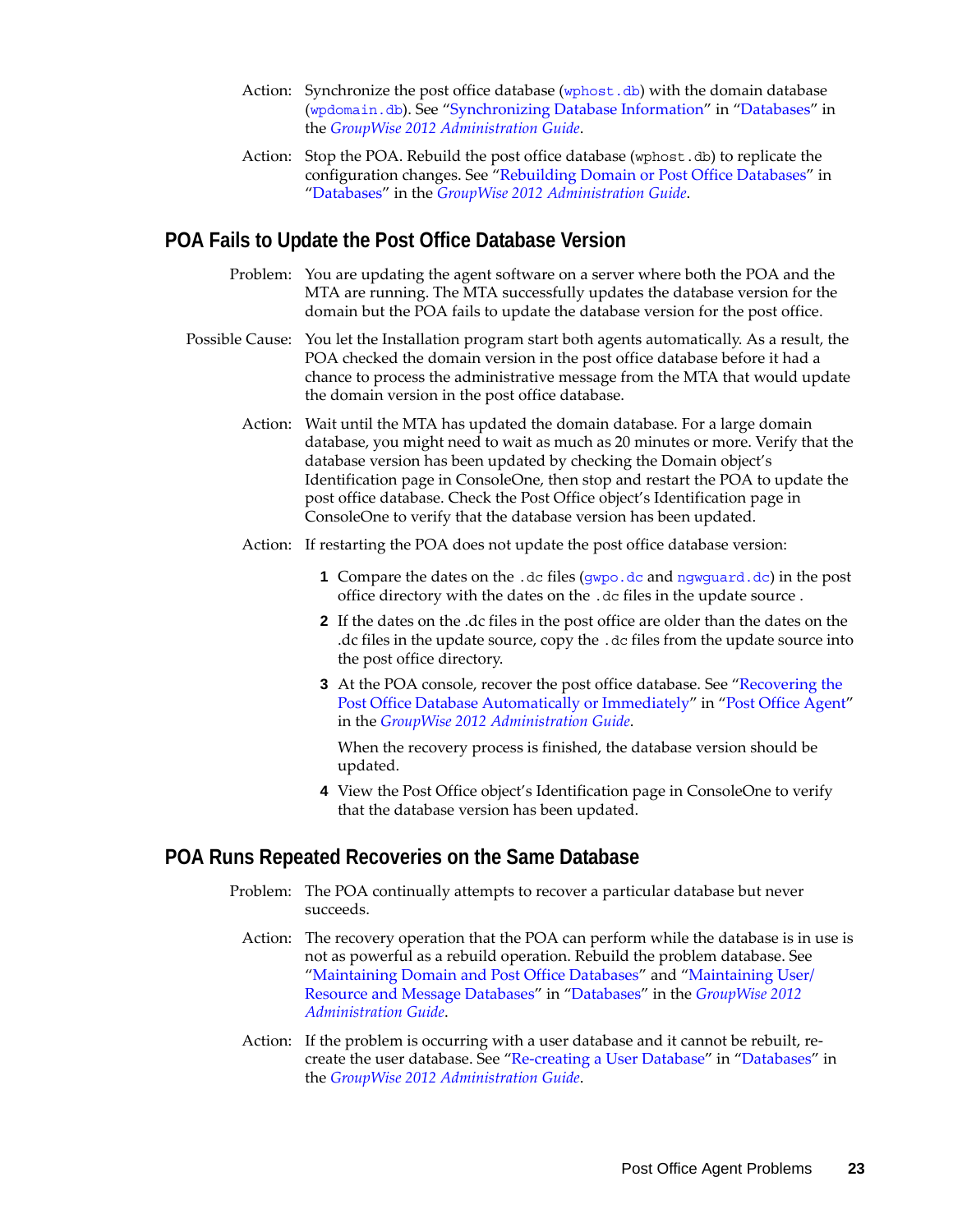# <span id="page-23-0"></span>**POA Starts in the Wrong Language**

- Problem: You have installed the POA in more than one language and it is starting in a different language than you want.
	- Action: Start the POA using the [--language](http://www.novell.com/documentation/groupwise2012/pdfdoc/gw2012_guide_admin/gw2012_guide_admin.pdf#hg4rhbzq) switch to specify the language.

# <span id="page-23-1"></span>**POA Is Involved with Network Operating System or Hardware Problems**

- Problem: The POA is interacting with the network operating system or hardware in an undesirable way.
- Possible Cause: The POA server is overburdened, resulting in [SYN attacks](http://en.wikipedia.org/wiki/SYN_flood) (http:// en.wikipedia.org/wiki/SYN\_flood).
	- Action: Make sure overall server utilization is not too high. Increase the POA's TCP/IP resources. See ["Adjusting the Number of Connections for Client/Server](http://www.novell.com/documentation/groupwise2012/pdfdoc/gw2012_guide_admin/gw2012_guide_admin.pdf#h5zfe0iy)  [Processing](http://www.novell.com/documentation/groupwise2012/pdfdoc/gw2012_guide_admin/gw2012_guide_admin.pdf#h5zfe0iy)" in ["Post Office Agent"](http://www.novell.com/documentation/groupwise2012/pdfdoc/gw2012_guide_admin/gw2012_guide_admin.pdf#a84jmbe) in the *[GroupWise 2012 Administration Guide](http://www.novell.com/documentation/groupwise2012/pdfdoc/gw2012_guide_admin/gw2012_guide_admin.pdf#A2zvyc4)*.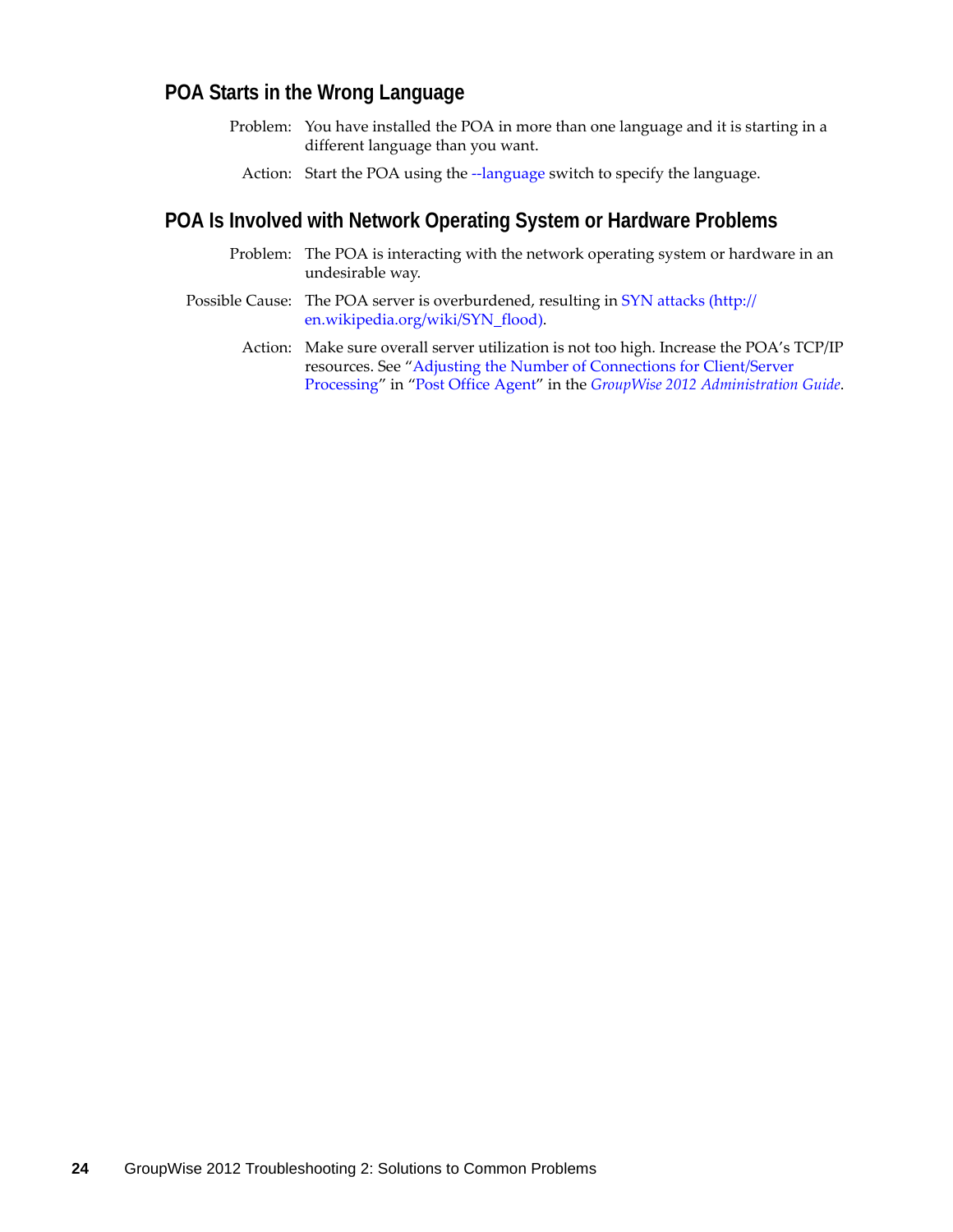# <span id="page-24-1"></span><span id="page-24-0"></span>4 <sup>4</sup>**Message Transfer Agent Problems**

For a list of error messages related to the Message Transfer Agent (MTA), see "[Message Transfer](http://www.novell.com/documentation/groupwise2012/pdfdoc/gw2012_guide_tsh1/gw2012_guide_tsh1.pdf#hiaa80ba)  [Agent Error Messages"](http://www.novell.com/documentation/groupwise2012/pdfdoc/gw2012_guide_tsh1/gw2012_guide_tsh1.pdf#hiaa80ba) in *[GroupWise 2012 Troubleshooting 1: Error Messages](http://www.novell.com/documentation/groupwise2012/pdfdoc/gw2012_guide_tsh1/gw2012_guide_tsh1.pdf#A4ehiyt)*.

Suggested solutions are provided for the following problems:

- ["MTA Won't Start" on page 25](#page-24-2)
- ["MTA Shuts Down Unexpectedly" on page 26](#page-25-0)
- ["MTA Status Box Shows a Closed Location" on page 27](#page-26-0)
- ["MTA Statistics Box Shows Undeliverable Messages" on page 28](#page-27-0)
- ["MTA Statistics Box Shows Errors" on page 29](#page-28-0)
- ["MTA Configuration Status Isn't Open" on page 29](#page-28-1)
- ["MTA Fails to Update the Domain Database Version" on page 29](#page-28-2)
- ["MTA Starts in the Wrong Language" on page 30](#page-29-0)
- ["MTA Is Involved with Network Operating System or Hardware Problems" on page 30](#page-29-1)

#### <span id="page-24-2"></span>**MTA Won't Start**

Problem: The MTA does not start.

| Possible Cause: The --home switch is missing.                                                                                                                                                                                                                                                                                                                                                                                                                                                                        |  |  |  |
|----------------------------------------------------------------------------------------------------------------------------------------------------------------------------------------------------------------------------------------------------------------------------------------------------------------------------------------------------------------------------------------------------------------------------------------------------------------------------------------------------------------------|--|--|--|
| Action: Make sure the --home switch provides the correct path to the domain directory<br>where the domain database (wpdomain.db) resides. This switch is required to<br>start the MTA and must be provided either in the MTA startup file or on the<br>command line when you start the MTA.                                                                                                                                                                                                                          |  |  |  |
| Possible Cause: The --home switch points to an unavailable location.                                                                                                                                                                                                                                                                                                                                                                                                                                                 |  |  |  |
| Action: Make sure the location specified by the --home switch is currently available to<br>the MTA.                                                                                                                                                                                                                                                                                                                                                                                                                  |  |  |  |
| If the domain is located on a different Windows server from where the MTA will<br>run, you must create the drive mapping to the domain and post offices in the<br>domain before starting the MTA.                                                                                                                                                                                                                                                                                                                    |  |  |  |
| Possible Cause: The server where the domain resides is down.                                                                                                                                                                                                                                                                                                                                                                                                                                                         |  |  |  |
| Action: Check the status of the server where the domain resides.                                                                                                                                                                                                                                                                                                                                                                                                                                                     |  |  |  |
| Possible Cause: The --work switch points to an unavailable location. Although not required, the<br>--work switch is useful to specify a local working directory for the MTA when<br>the domain it services is located on a different server. Using the --work switch to<br>provide a local working directory on the server where it is installed is highly<br>recommended for MTA performance. If the --work switch is not used, the<br>working directory is placed in the directory specified by the --home switch. |  |  |  |
| Action: Make sure the location of the MTA working directory is available to the MTA.                                                                                                                                                                                                                                                                                                                                                                                                                                 |  |  |  |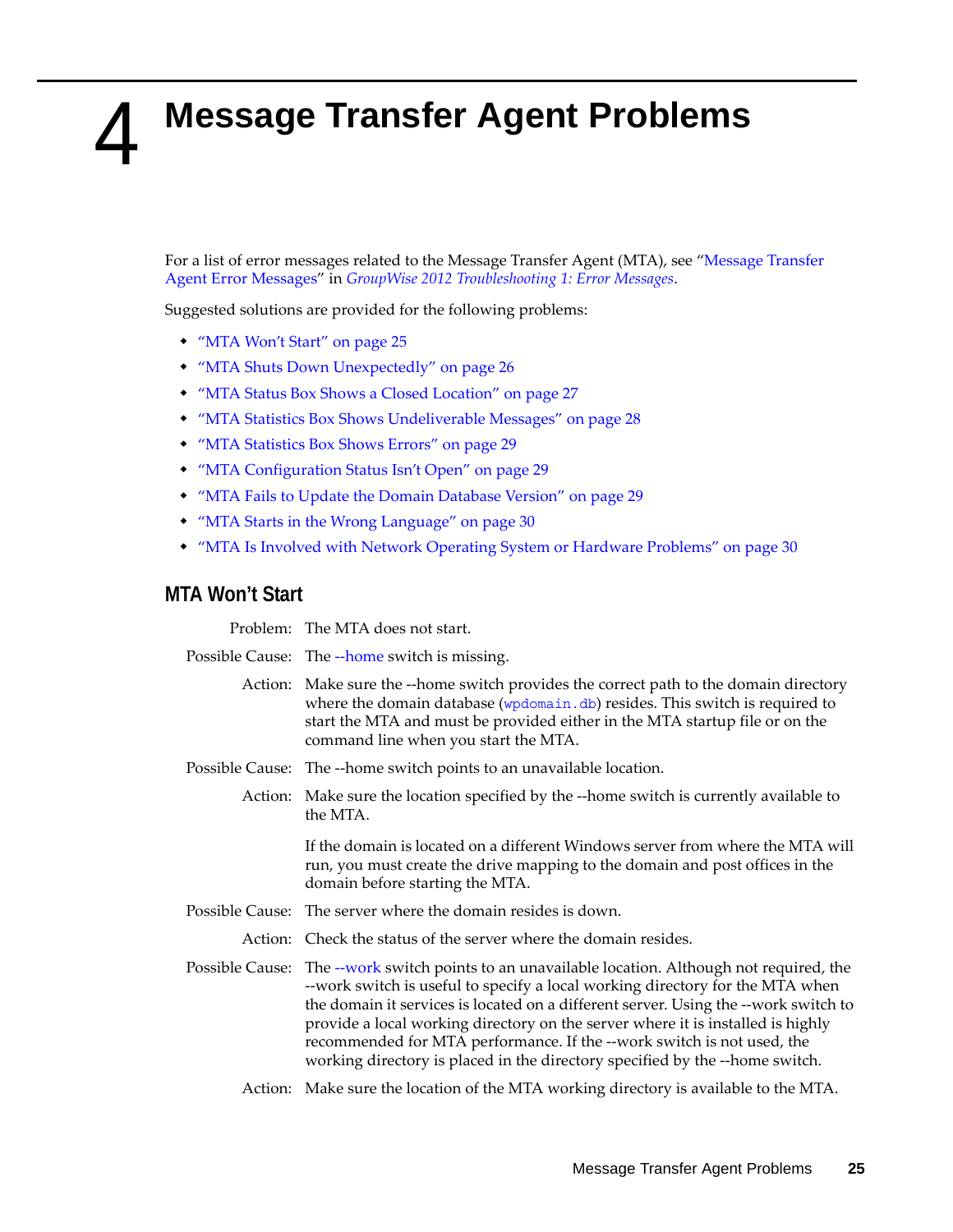Possible Cause: The MTA does not have sufficient rights to the domain directory.

Action: Make sure the network rights in the domain are correct.

- Possible Cause: The domain database ([wpdomain.db](http://www.novell.com/documentation/groupwise2012/pdfdoc/gw2012_guide_tsh3/gw2012_guide_tsh3.pdf#a3ec28k)) is damaged.
	- Action: If the domain database (wpdomain.db) is available to the MTA but cannot be read, it might be damaged. In ConsoleOne, perform maintenance to correct any problems with the domain database. See ["Maintaining Domain and Post Office](http://www.novell.com/documentation/groupwise2012/pdfdoc/gw2012_guide_admin/gw2012_guide_admin.pdf#abbtdrb)  [Databases"](http://www.novell.com/documentation/groupwise2012/pdfdoc/gw2012_guide_admin/gw2012_guide_admin.pdf#abbtdrb) in ["Databases](http://www.novell.com/documentation/groupwise2012/pdfdoc/gw2012_guide_admin/gw2012_guide_admin.pdf#a8n802e)" in the *[GroupWise 2012 Administration Guide](http://www.novell.com/documentation/groupwise2012/pdfdoc/gw2012_guide_admin/gw2012_guide_admin.pdf#A2zvyc4)*.
- Possible Cause: The MTA server has inadequate resources.
	- Action: Make sure the server where you are trying to run the MTA has adequate resources to run the MTA, especially adequate available memory and the current versions of any required network system files. See ["Agent System](http://www.novell.com/documentation/groupwise2012/pdfdoc/gw2012_guide_install/gw2012_guide_install.pdf#bpcgnfq)  [Requirements"](http://www.novell.com/documentation/groupwise2012/pdfdoc/gw2012_guide_install/gw2012_guide_install.pdf#bpcgnfq) in ["Installing GroupWise Agents](http://www.novell.com/documentation/groupwise2012/pdfdoc/gw2012_guide_install/gw2012_guide_install.pdf#a8pam03)" in the *[GroupWise 2012](http://www.novell.com/documentation/groupwise2012/pdfdoc/gw2012_guide_install/gw2012_guide_install.pdf#gw2012guideinst)  [Installation Guide](http://www.novell.com/documentation/groupwise2012/pdfdoc/gw2012_guide_install/gw2012_guide_install.pdf#gw2012guideinst)*.
- Possible Cause: The MTA is not installed correctly.
	- Action: Make sure all files required to run the MTA are installed. For a complete list, see "[Agent Installation Directories"](http://www.novell.com/documentation/groupwise2012/pdfdoc/gw2012_guide_tsh3/gw2012_guide_tsh3.pdf#h20ibbf0) in *[GroupWise 2012 Troubleshooting 3: Message](http://www.novell.com/documentation/groupwise2012/pdfdoc/gw2012_guide_tsh3/gw2012_guide_tsh3.pdf#A4ehibh)  [Flow and Directory Structure](http://www.novell.com/documentation/groupwise2012/pdfdoc/gw2012_guide_tsh3/gw2012_guide_tsh3.pdf#A4ehibh)*.
- Possible Cause: Language-specific files are missing.
	- Action: If you are using the [--language](http://www.novell.com/documentation/groupwise2012/pdfdoc/gw2012_guide_admin/gw2012_guide_admin.pdf#a5322fh) switch to run the MTA in a particular language, the corresponding language files must be installed for the MTA to run in that language. To determine what language-specific files are required, see "Agent [Installation Directories"](http://www.novell.com/documentation/groupwise2012/pdfdoc/gw2012_guide_tsh3/gw2012_guide_tsh3.pdf#h20ibbf0) in *[GroupWise 2012 Troubleshooting 3: Message Flow and](http://www.novell.com/documentation/groupwise2012/pdfdoc/gw2012_guide_tsh3/gw2012_guide_tsh3.pdf#A4ehibh)  [Directory Structure](http://www.novell.com/documentation/groupwise2012/pdfdoc/gw2012_guide_tsh3/gw2012_guide_tsh3.pdf#A4ehibh)*.
- Possible Cause: The MTA is encountering a problem with one specific aspect of its functioning.
	- Action: MTA switches are available to disable specific MTA functions while allowing other functions to continue normally. For example, the --noada switch disables the MTA admin thread. If a specific MTA function is causing the MTA to shut down, you might be able to disable that particular function with a switch. See "[Using MTA Startup Switches](http://www.novell.com/documentation/groupwise2012/pdfdoc/gw2012_guide_admin/gw2012_guide_admin.pdf#a3a7e94)" in "[Message Transfer Agent"](http://www.novell.com/documentation/groupwise2012/pdfdoc/gw2012_guide_admin/gw2012_guide_admin.pdf#a7q4zpk) in the *[GroupWise](http://www.novell.com/documentation/groupwise2012/pdfdoc/gw2012_guide_admin/gw2012_guide_admin.pdf#A2zvyc4)  [2012 Administration Guide](http://www.novell.com/documentation/groupwise2012/pdfdoc/gw2012_guide_admin/gw2012_guide_admin.pdf#A2zvyc4)*.
- Possible Cause: The MTA encounters an error condition.
	- Action: If you receive an error message when trying to start the MTA, look it up in "[Message Transfer Agent Error Messages](http://www.novell.com/documentation/groupwise2012/pdfdoc/gw2012_guide_tsh1/gw2012_guide_tsh1.pdf#hiaa80ba)" in *[GroupWise 2012 Troubleshooting 1:](http://www.novell.com/documentation/groupwise2012/pdfdoc/gw2012_guide_tsh1/gw2012_guide_tsh1.pdf#A4ehiyt)  [Error Messages](http://www.novell.com/documentation/groupwise2012/pdfdoc/gw2012_guide_tsh1/gw2012_guide_tsh1.pdf#A4ehiyt)*.

#### <span id="page-25-0"></span>**MTA Shuts Down Unexpectedly**

- Problem: The MTA has been running smoothly, but stops unexpectedly.
	- Action: If the MTA server console is still displayed, exit it. If the normal exit procedure does not work, use the system procedure for terminating a program.

Linux: Kill the first MTA process. You might need to use kill -9.

Window Close the MTA window.

s: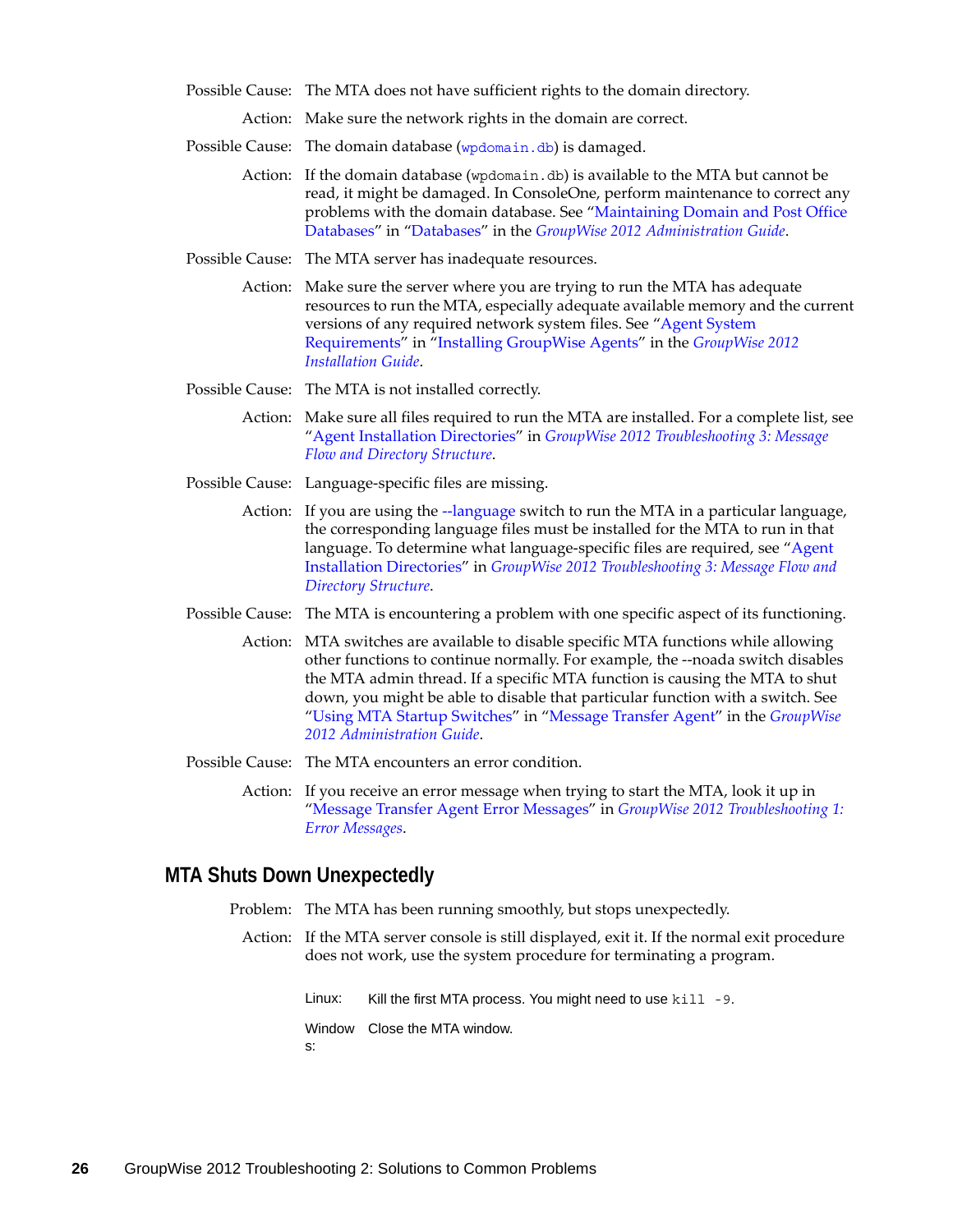- Action: After the MTA server console is no longer displayed, restart the MTA as you normally would. See "[Setting Up the GroupWise Agents](http://www.novell.com/documentation/groupwise2012/pdfdoc/gw2012_guide_install/gw2012_guide_install.pdf#bpcgnt9)" in the *[GroupWise 2012](http://www.novell.com/documentation/groupwise2012/pdfdoc/gw2012_guide_install/gw2012_guide_install.pdf#gw2012guideinst)  [Installation Guide](http://www.novell.com/documentation/groupwise2012/pdfdoc/gw2012_guide_install/gw2012_guide_install.pdf#gw2012guideinst)*.
- Action: If the MTA shuts down again, exit it again, reboot the server, then start the MTA again.
- Action: Set the MTA log level to Verbose for troubleshooting. See ["Using MTA Log Files"](http://www.novell.com/documentation/groupwise2012/pdfdoc/gw2012_guide_admin/gw2012_guide_admin.pdf#a7xzvus) in ["Message Transfer Agent"](http://www.novell.com/documentation/groupwise2012/pdfdoc/gw2012_guide_admin/gw2012_guide_admin.pdf#a7q4zpk) in the *[GroupWise 2012 Administration Guide](http://www.novell.com/documentation/groupwise2012/pdfdoc/gw2012_guide_admin/gw2012_guide_admin.pdf#A2zvyc4)*.
- Possible Cause: Occasionally, a badly damaged message file can cause the MTA to shut down.
	- Action: Check the contents of the MTA input queues in the domain and post offices. For the locations of the MTA input queues, see "[Message Transfer/Storage](http://www.novell.com/documentation/groupwise2012/pdfdoc/gw2012_guide_tsh3/gw2012_guide_tsh3.pdf#huj343fv)  [Directories](http://www.novell.com/documentation/groupwise2012/pdfdoc/gw2012_guide_tsh3/gw2012_guide_tsh3.pdf#huj343fv)" in *[GroupWise 2012 Troubleshooting 3: Message Flow and Directory](http://www.novell.com/documentation/groupwise2012/pdfdoc/gw2012_guide_tsh3/gw2012_guide_tsh3.pdf#A4ehibh)  [Structure](http://www.novell.com/documentation/groupwise2012/pdfdoc/gw2012_guide_tsh3/gw2012_guide_tsh3.pdf#A4ehibh)*.

Move the message files out of the priority subdirectories of each input queue, start the MTA, then copy the message files back in groups, watching the MTA carefully to see if it shuts down on a particular message file. If it does, delete the problem message file so normal processing can resume.

- Possible Cause: Occasionally, a damaged domain database ([wpdomain.db](http://www.novell.com/documentation/groupwise2012/pdfdoc/gw2012_guide_tsh3/gw2012_guide_tsh3.pdf#a3ec28k)) can cause the MTA to shut down.
	- Action: In ConsoleOne, perform maintenance to correct any problems with the domain database. See ["Maintaining Domain and Post Office Databases"](http://www.novell.com/documentation/groupwise2012/pdfdoc/gw2012_guide_admin/gw2012_guide_admin.pdf#abbtdrb) in "[Databases](http://www.novell.com/documentation/groupwise2012/pdfdoc/gw2012_guide_admin/gw2012_guide_admin.pdf#a8n802e)" in the *[GroupWise 2012 Administration Guide](http://www.novell.com/documentation/groupwise2012/pdfdoc/gw2012_guide_admin/gw2012_guide_admin.pdf#A2zvyc4)*.
- Possible Cause: Network connections are unstable.
	- Action: Make sure the connections between the server where the MTA is running and the servers where the domain database ([wpdomain.db](http://www.novell.com/documentation/groupwise2012/pdfdoc/gw2012_guide_tsh3/gw2012_guide_tsh3.pdf#a3ec28k)) and post office database ([wphost.db](http://www.novell.com/documentation/groupwise2012/pdfdoc/gw2012_guide_tsh3/gw2012_guide_tsh3.pdf#a3edzdk)) are located are stable. Repeatedly losing connections to servers can cause damage to databases.
- Possible Cause: The MTA is encountering a problem with one specific aspect of its functioning.
	- Action: MTA switches are available to disable specific MTA functions while allowing other functions to continue normally. For example, the --noada switch disables the MTA admin thread. If a specific MTA function is causing the MTA to shut down, you might be able to disable that particular function with a switch. See "[Using MTA Startup Switches](http://www.novell.com/documentation/groupwise2012/pdfdoc/gw2012_guide_admin/gw2012_guide_admin.pdf#a3a7e94)" in "[Message Transfer Agent"](http://www.novell.com/documentation/groupwise2012/pdfdoc/gw2012_guide_admin/gw2012_guide_admin.pdf#a7q4zpk) in the *[GroupWise](http://www.novell.com/documentation/groupwise2012/pdfdoc/gw2012_guide_admin/gw2012_guide_admin.pdf#A2zvyc4)  [2012 Administration Guide](http://www.novell.com/documentation/groupwise2012/pdfdoc/gw2012_guide_admin/gw2012_guide_admin.pdf#A2zvyc4)*.
- Possible Cause: Another program on the server is interfering with the operation of the MTA.
	- Action: If the MTA continues to be unstable, eliminate other programs running on the server. If the MTA is stable when another specific program is not running on the same server with it, a conflict might exist between the two programs.

# <span id="page-26-0"></span>**MTA Status Box Shows a Closed Location**

- Problem: At the MTA server console, the *Status* box shows a closed location. The MTA Web console provides comparable information on the Status page.
	- Action: Check for details about why the location is closed. See ["Displaying MTA Status](http://www.novell.com/documentation/groupwise2012/pdfdoc/gw2012_guide_admin/gw2012_guide_admin.pdf#hfzdfja8)  [Information](http://www.novell.com/documentation/groupwise2012/pdfdoc/gw2012_guide_admin/gw2012_guide_admin.pdf#hfzdfja8)" in "[Message Transfer Agent"](http://www.novell.com/documentation/groupwise2012/pdfdoc/gw2012_guide_admin/gw2012_guide_admin.pdf#a7q4zpk) in the *[GroupWise 2012 Administration](http://www.novell.com/documentation/groupwise2012/pdfdoc/gw2012_guide_admin/gw2012_guide_admin.pdf#A2zvyc4)  [Guide](http://www.novell.com/documentation/groupwise2012/pdfdoc/gw2012_guide_admin/gw2012_guide_admin.pdf#A2zvyc4)*.
	- Action: Check the configuration status for the closed location. See ["MTA Configuration](#page-28-1)  [Status Isn't Open" on page 29](#page-28-1).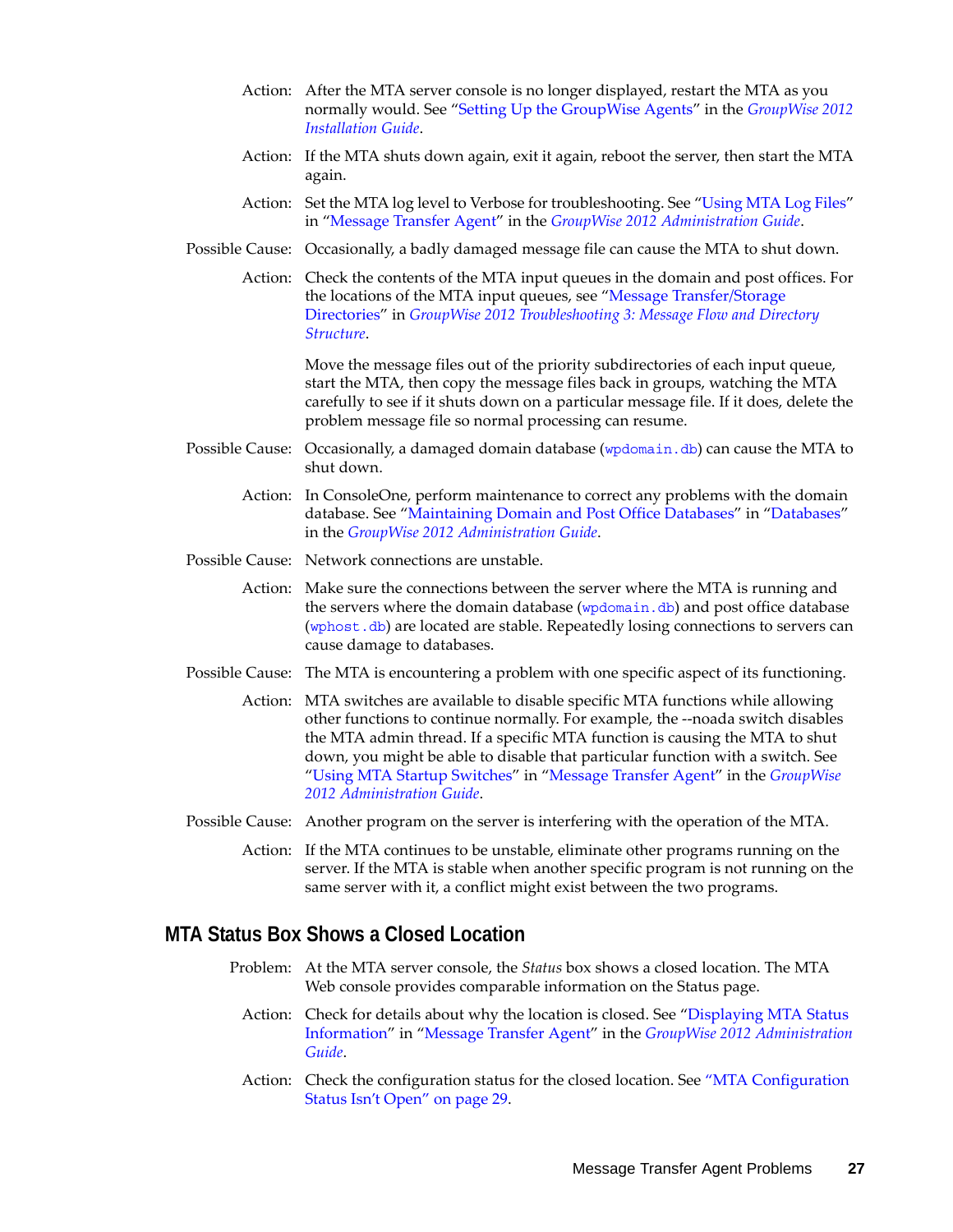- Action: Check the last closure reason. This information can help you determine the source of the problem. Common last closure reasons include:
	- [Access denied](http://www.novell.com/documentation/groupwise2012/pdfdoc/gw2012_guide_tsh1/gw2012_guide_tsh1.pdf#hyfmjsp0) [Cannot attach to server or volume](http://www.novell.com/documentation/groupwise2012/pdfdoc/gw2012_guide_tsh1/gw2012_guide_tsh1.pdf#hsjnr08z) [Cannot create/read/write files/directories](http://www.novell.com/documentation/groupwise2012/pdfdoc/gw2012_guide_tsh1/gw2012_guide_tsh1.pdf#h1d8nafv) [Cannot move files](http://www.novell.com/documentation/groupwise2012/pdfdoc/gw2012_guide_tsh1/gw2012_guide_tsh1.pdf#hcdt8n2j) [Insufficient disk space](http://www.novell.com/documentation/groupwise2012/pdfdoc/gw2012_guide_tsh1/gw2012_guide_tsh1.pdf#hzqmbqmw) [Insufficient memory](http://www.novell.com/documentation/groupwise2012/pdfdoc/gw2012_guide_tsh1/gw2012_guide_tsh1.pdf#hphd4o4q) [Insufficient system resources](http://www.novell.com/documentation/groupwise2012/pdfdoc/gw2012_guide_tsh1/gw2012_guide_tsh1.pdf#hf63yj3f) [Link or transport down](http://www.novell.com/documentation/groupwise2012/pdfdoc/gw2012_guide_tsh1/gw2012_guide_tsh1.pdf#hkm3c3i4) [No path configured](http://www.novell.com/documentation/groupwise2012/pdfdoc/gw2012_guide_tsh1/gw2012_guide_tsh1.pdf#hulmlknz) [Undefined link](http://www.novell.com/documentation/groupwise2012/pdfdoc/gw2012_guide_tsh1/gw2012_guide_tsh1.pdf#hepr9ely)

For more information, see ["Message Transfer Agent Error Messages](http://www.novell.com/documentation/groupwise2012/pdfdoc/gw2012_guide_tsh1/gw2012_guide_tsh1.pdf#hiaa80ba)" in *[GroupWise 2012 Troubleshooting 1: Error Messages](http://www.novell.com/documentation/groupwise2012/pdfdoc/gw2012_guide_tsh1/gw2012_guide_tsh1.pdf#A4ehiyt)*.

- Action: In *Configuration Status Details*, check the directory paths for mapped and UNC connections or the IP addresses and port numbers for TCP/IP links. Make sure the correct locations are displayed. Make sure the locations exist, and verify that the database ([wpdomain.db](http://www.novell.com/documentation/groupwise2012/pdfdoc/gw2012_guide_tsh3/gw2012_guide_tsh3.pdf#a3ec28k) for a domain or [wphost.db](http://www.novell.com/documentation/groupwise2012/pdfdoc/gw2012_guide_tsh3/gw2012_guide_tsh3.pdf#a3edzdk) for a post office) is there in the specified location. Do not use eDirectory paths.
- Action: If it is a new location that has never been open, verify the links between domains and post offices. See "[Understanding Link Configuration"](http://www.novell.com/documentation/groupwise2012/pdfdoc/gw2012_guide_admin/gw2012_guide_admin.pdf#a3a8aiv) in ["Domains](http://www.novell.com/documentation/groupwise2012/pdfdoc/gw2012_guide_admin/gw2012_guide_admin.pdf#a7q4vpv)" in the *[GroupWise 2012 Administration Guide](http://www.novell.com/documentation/groupwise2012/pdfdoc/gw2012_guide_admin/gw2012_guide_admin.pdf#A2zvyc4)*. Make sure mapped and UNC path specifications are in the correct format. Do not use eDirectory full context paths.
- Possible Cause: A domain or post office has been moved incorrectly.
	- Action: When you move a domain or post office to a new location or change its link type, you must make various configuration changes in ConsoleOne. If the domain or post office becomes closed as a result, the reconfiguration changes might not have replicated down to the agent in the reconfigured location before other changes prevented the replication from happening at all. Rebuild the location database (wpdomain.db or wphost.db). See "[Rebuilding Domain or Post Office](http://www.novell.com/documentation/groupwise2012/pdfdoc/gw2012_guide_admin/gw2012_guide_admin.pdf#a3n5dhl)  [Databases"](http://www.novell.com/documentation/groupwise2012/pdfdoc/gw2012_guide_admin/gw2012_guide_admin.pdf#a3n5dhl) in ["Databases](http://www.novell.com/documentation/groupwise2012/pdfdoc/gw2012_guide_admin/gw2012_guide_admin.pdf#a8n802e)" in the *[GroupWise 2012 Administration Guide](http://www.novell.com/documentation/groupwise2012/pdfdoc/gw2012_guide_admin/gw2012_guide_admin.pdf#A2zvyc4)*. This ensures that the reconfiguration changes are replicated to the location. Then restart the agent for the location.
- Possible Cause: The MTA server has insufficient memory.
	- Action: Make sure the server where the MTA is running has adequate memory. If the MTA starts running out of memory, it starts shutting down connections. See ["Agent System Requirements"](http://www.novell.com/documentation/groupwise2012/pdfdoc/gw2012_guide_install/gw2012_guide_install.pdf#bpcgnfq) in ["Installing GroupWise Agents](http://www.novell.com/documentation/groupwise2012/pdfdoc/gw2012_guide_install/gw2012_guide_install.pdf#a8pam03)" in the *[GroupWise 2012 Installation Guide](http://www.novell.com/documentation/groupwise2012/pdfdoc/gw2012_guide_install/gw2012_guide_install.pdf#gw2012guideinst)*.

#### <span id="page-27-0"></span>**MTA Statistics Box Shows Undeliverable Messages**

- Problem: At the MTA server console, the *Statistics* box displays a large number of undeliverable messages. The MTA Web console provides comparable information on the Status page.
	- Action: The number of undeliverable messages indicates how many messages could not be routed by the MTA. For strategies, see "Message Has Undeliverable Status" [on page 67.](#page-66-1)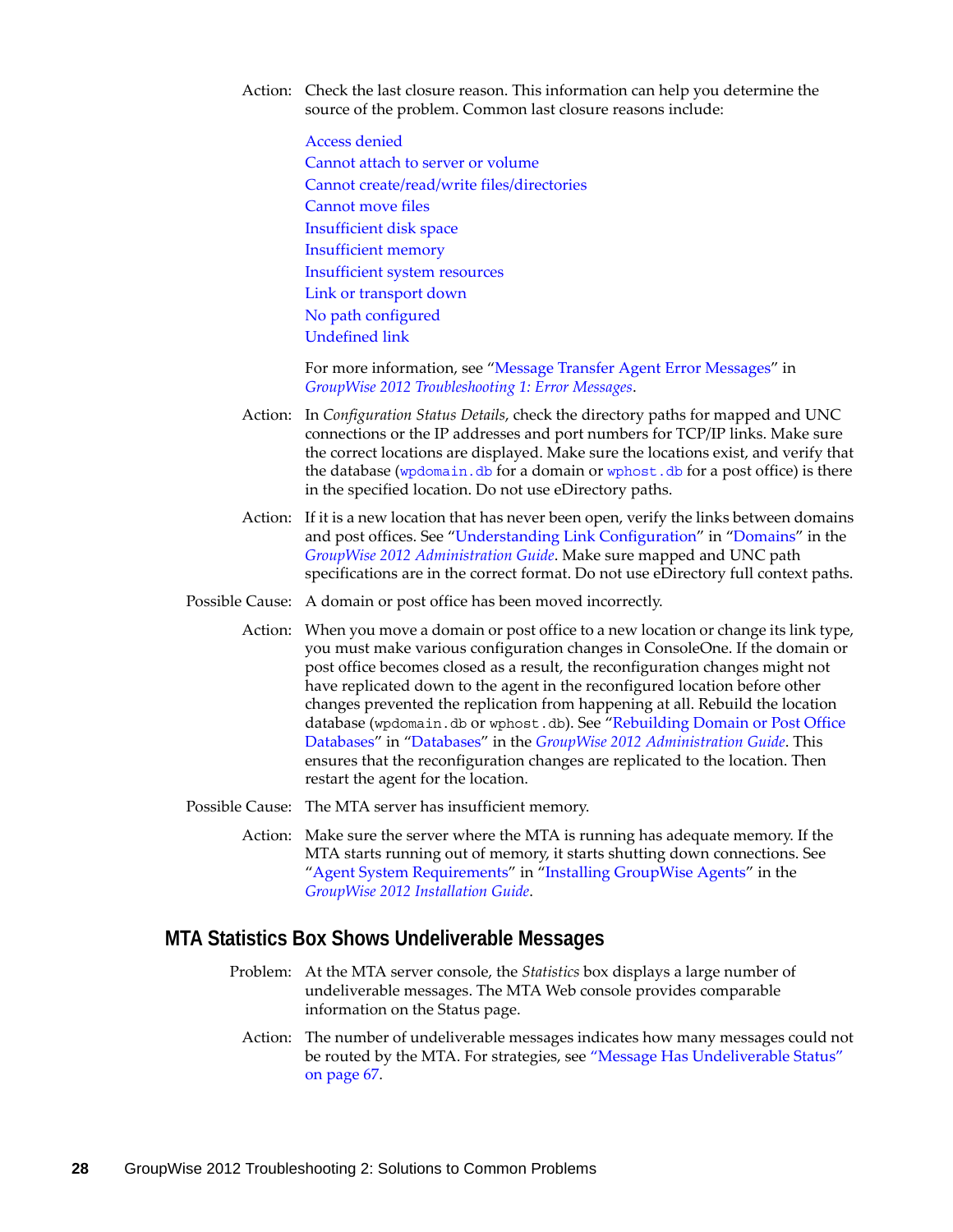# <span id="page-28-0"></span>**MTA Statistics Box Shows Errors**

- Problem: At the MTA server console, the *Statistics* box shows a large number of message errors have occurred. The MTA Web console provides comparable information on the Status page.
	- Action: The number of message errors indicates how many messages could not be processed by the MTA. For strategies, see ["Message Is Dropped in the problem](#page-70-2)  [Directory" on page 71](#page-70-2).

# <span id="page-28-1"></span>**MTA Configuration Status Isn't Open**

- Problem: At the MTA server console, the *Configuration Status* box displays the connection status as something other than *Open*. The MTA Web console provides comparable information on the Status page.
	- Action: If the configuration status is *Closed*, the MTA cannot access the database in the domain or post office. Make sure the server where the closed location resides is not down. Make sure the MTA can access the server. Verify the UNC path or drive mapping to the closed location.
	- Action: If the connection status is *Suspended*, resume the MTA. See ["Suspending/](http://www.novell.com/documentation/groupwise2012/pdfdoc/gw2012_guide_admin/gw2012_guide_admin.pdf#h1r2cpxp) [Resuming MTA Processing for a Location"](http://www.novell.com/documentation/groupwise2012/pdfdoc/gw2012_guide_admin/gw2012_guide_admin.pdf#h1r2cpxp) in ["Message Transfer Agent](http://www.novell.com/documentation/groupwise2012/pdfdoc/gw2012_guide_admin/gw2012_guide_admin.pdf#a7q4zpk)" in the *[GroupWise 2012 Administration Guide](http://www.novell.com/documentation/groupwise2012/pdfdoc/gw2012_guide_admin/gw2012_guide_admin.pdf#A2zvyc4)*.
	- Action: If the connection status is *Open Pending*, post offices in the domain are in the process of opening and the MTA is clearing its holding queues. After this is accomplished, the MTA begins processing current messages and the status changes to *Open*. No action is necessary.

# <span id="page-28-2"></span>**MTA Fails to Update the Domain Database Version**

- Problem: You are updating the MTA software in a secondary domain and the MTA fails to update the database version for the domain. You might see conflicting database version information depending on whether you are connected to the secondary domain or the primary domain.
- Possible Cause: You installed and started the MTA for the secondary domain before the MTA for the primary domain had finished updating the primary domain database.
	- Action: Wait until the MTA for the primary domain has finished updating the primary domain database. For a large domain database, you might need to wait as much as 20 minutes or more. Verify that the primary domain database version has been updated by checking the Domain object's Identification page in ConsoleOne. Then stop and restart the MTA for the secondary domain to update the secondary domain database.
	- Action: If restarting the MTA for the secondary domain does not update the domain database version:
		- **1** Compare the dates on the .dc files ([gwdom.dc](http://www.novell.com/documentation/groupwise2012/pdfdoc/gw2012_guide_tsh3/gw2012_guide_tsh3.pdf#a3ec28k) and [gwpo.dc](http://www.novell.com/documentation/groupwise2012/pdfdoc/gw2012_guide_tsh3/gw2012_guide_tsh3.pdf#a3ec28k)) in the secondary domain directory with the dates on the .dc files in the update source.
		- **2** If the dates on the .dc files in the secondary domain are older than the dates on the .dc files in the update source, copy the .dc files from the update source into the domain directory.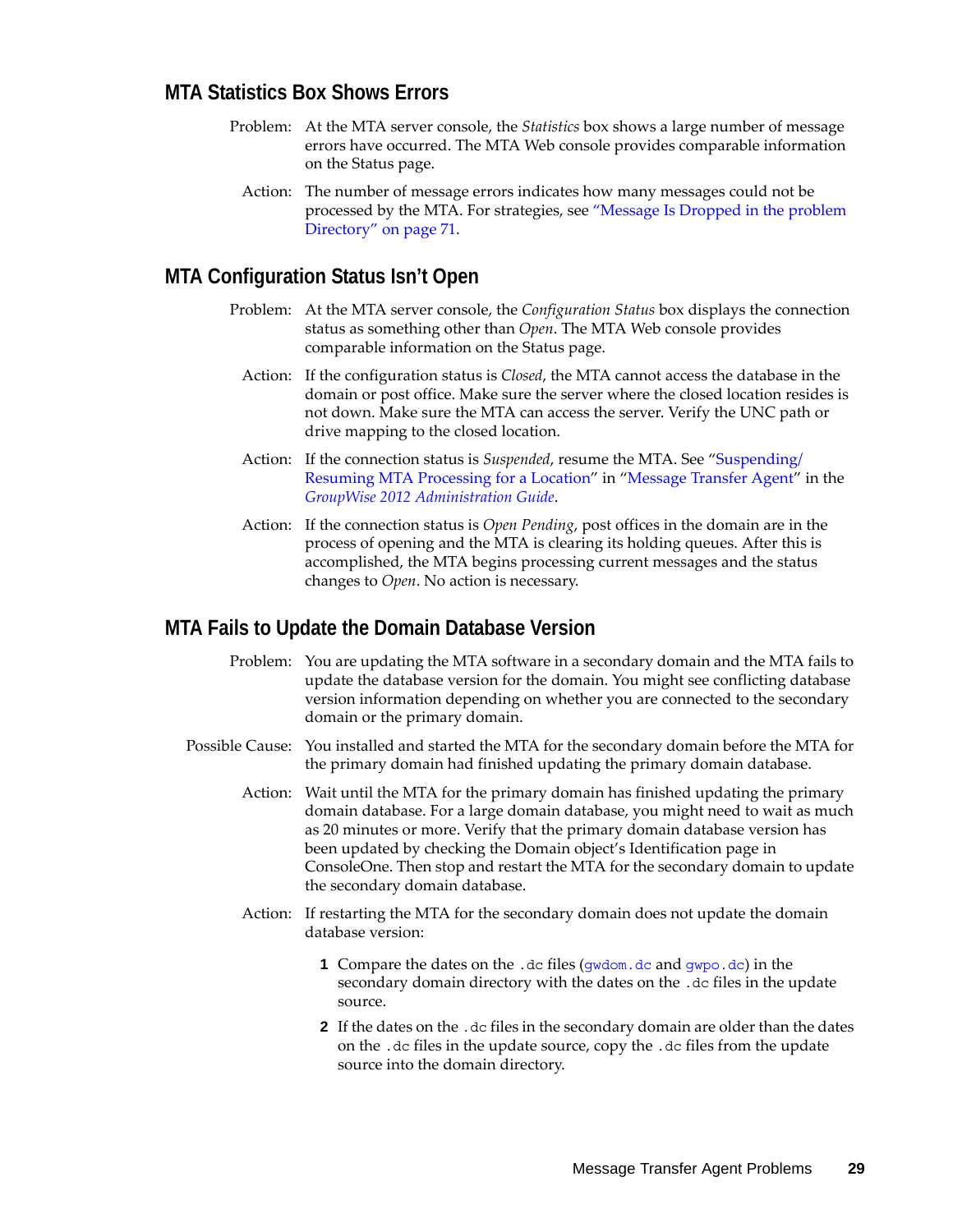**3** At the MTA server console or Web console, recover the domain database. See ["Recovering the Domain Database Automatically or Immediately](http://www.novell.com/documentation/groupwise2012/pdfdoc/gw2012_guide_admin/gw2012_guide_admin.pdf#hel6lrqr)" in "[Message Transfer Agent"](http://www.novell.com/documentation/groupwise2012/pdfdoc/gw2012_guide_admin/gw2012_guide_admin.pdf#a7q4zpk) in the *[GroupWise 2012 Administration Guide](http://www.novell.com/documentation/groupwise2012/pdfdoc/gw2012_guide_admin/gw2012_guide_admin.pdf#A2zvyc4)*.

When the recovery process is finished, the database version should be updated.

- **4** In ConsoleOne, connect to the secondary domain, then check the Domain object's Identification page to verify that the database version has been updated.
- **5** Connect to the primary domain database, then check the Identification page for the primary domain to verify that the database version information matches in both domain databases.
- Action: If recovering the secondary domain database does not update the version, then connect to the primary domain and rebuild the secondary domain database. See "[Rebuilding Domain or Post Office Databases"](http://www.novell.com/documentation/groupwise2012/pdfdoc/gw2012_guide_admin/gw2012_guide_admin.pdf#a3n5dhl) in "[Databases](http://www.novell.com/documentation/groupwise2012/pdfdoc/gw2012_guide_admin/gw2012_guide_admin.pdf#a8n802e)" in the *[GroupWise](http://www.novell.com/documentation/groupwise2012/pdfdoc/gw2012_guide_admin/gw2012_guide_admin.pdf#A2zvyc4)  [2012 Administration Guide](http://www.novell.com/documentation/groupwise2012/pdfdoc/gw2012_guide_admin/gw2012_guide_admin.pdf#A2zvyc4)*.
- Possible Cause: There are one or more closed links between the secondary domain and the primary domain that are preventing the administrative messages from flowing between the domains to accomplish the database version update.
	- Action: Check the links between the domains and open any closed links. See ["MTA](#page-28-1)  [Configuration Status Isn't Open" on page 29](#page-28-1). After all links are open, recover the secondary domain database. See "[Recovering the Domain Database](http://www.novell.com/documentation/groupwise2012/pdfdoc/gw2012_guide_admin/gw2012_guide_admin.pdf#hel6lrqr)  [Automatically or Immediately](http://www.novell.com/documentation/groupwise2012/pdfdoc/gw2012_guide_admin/gw2012_guide_admin.pdf#hel6lrqr)" in "[Message Transfer Agent](http://www.novell.com/documentation/groupwise2012/pdfdoc/gw2012_guide_admin/gw2012_guide_admin.pdf#a7q4zpk)" in the *[GroupWise](http://www.novell.com/documentation/groupwise2012/pdfdoc/gw2012_guide_admin/gw2012_guide_admin.pdf#A2zvyc4)  [2012 Administration Guide](http://www.novell.com/documentation/groupwise2012/pdfdoc/gw2012_guide_admin/gw2012_guide_admin.pdf#A2zvyc4)*.

### <span id="page-29-0"></span>**MTA Starts in the Wrong Language**

- Problem: You have installed the MTA in more than one language and it is starting in a different language than you want.
	- Action: Start the MTA using the [--language](http://www.novell.com/documentation/groupwise2012/pdfdoc/gw2012_guide_admin/gw2012_guide_admin.pdf#a5322fh) switch to specify the language.

#### <span id="page-29-1"></span>**MTA Is Involved with Network Operating System or Hardware Problems**

- Problem: The MTA is interacting with the network operating system or hardware in an undesirable way.
- Possible Cause: The MTA server is overburdened, resulting in [SYN attacks](http://en.wikipedia.org/wiki/SYN_flood) (http:// en.wikipedia.org/wiki/SYN\_flood).
	- Action: Make sure overall server utilization is not too high. Increase the MTA's tolerance for slow connections. See ["Adjusting the MTA Wait Intervals for Slow TCP/IP](http://www.novell.com/documentation/groupwise2012/pdfdoc/gw2012_guide_admin/gw2012_guide_admin.pdf#h5hgld35)  [Connections](http://www.novell.com/documentation/groupwise2012/pdfdoc/gw2012_guide_admin/gw2012_guide_admin.pdf#h5hgld35)" in ["Message Transfer Agent"](http://www.novell.com/documentation/groupwise2012/pdfdoc/gw2012_guide_admin/gw2012_guide_admin.pdf#a7q4zpk) in the *[GroupWise 2012 Administration](http://www.novell.com/documentation/groupwise2012/pdfdoc/gw2012_guide_admin/gw2012_guide_admin.pdf#A2zvyc4)  [Guide](http://www.novell.com/documentation/groupwise2012/pdfdoc/gw2012_guide_admin/gw2012_guide_admin.pdf#A2zvyc4)*.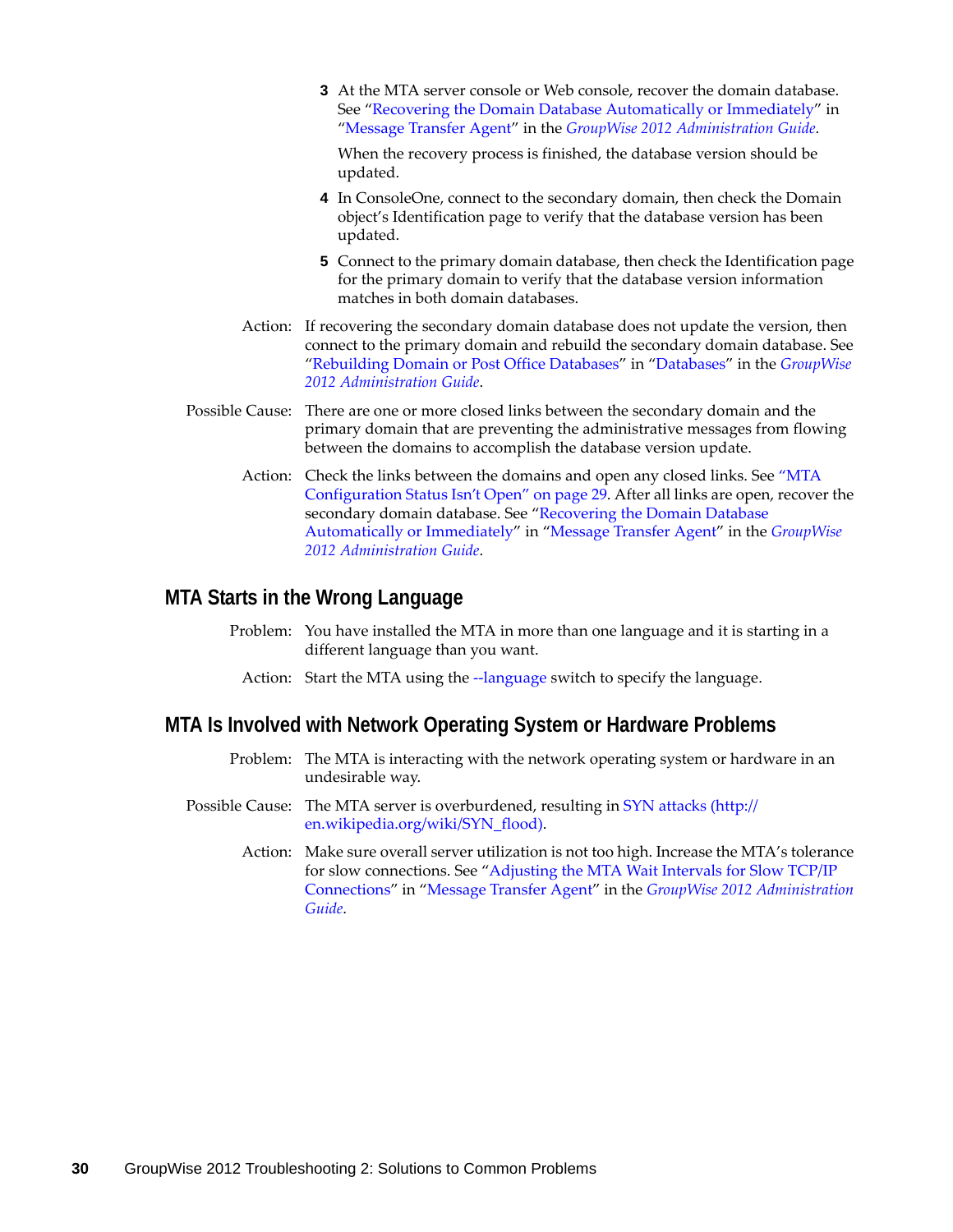# <span id="page-30-1"></span><span id="page-30-0"></span><sup>5</sup>**Document Viewer Agent Problems**

Suggested solutions are provided for the following problems:

- ["DVA Won't Start" on page 31](#page-30-2)
- ["DVA Shuts Down Unexpectedly" on page 31](#page-30-3)
- ["Documents Not Being Converted" on page 32](#page-31-0)

# <span id="page-30-2"></span>**DVA Won't Start**

Problem: The DVA does not start.

| Possible Cause: The --home switch is missing. |  |  |  |
|-----------------------------------------------|--|--|--|
|-----------------------------------------------|--|--|--|

- Action: Make sure the --home switch provides the correct path to the DVA working directory. This switch is required to start the DVA and must be provided in the DVA startup file.
- Possible Cause: The --home switch points to an unavailable location.
	- Action: Make sure the location specified by the --home switch is currently available to the DVA.

If the working directory is located on a different Windows server from where the DVA will run, you must create the drive mapping to the working directory before starting the MTA.

- Possible Cause: The server where the working directory resides is down.
	- Action: Check the status of the server where the working directory resides.
- Possible Cause: The DVA does not have sufficient rights to the working directory.
	- Action: Make sure the network rights in the working directory are correct.
	- Problem: On Windows, the DVA is configured as a Windows service, and it fails to restart automatically when the Windows server restarts.
		- Action: If you configured the DVA service to run as the Local System account on the Windows server, make sure that the [--home](http://www.novell.com/documentation/groupwise2012/pdfdoc/gw2012_guide_admin/gw2012_guide_admin.pdf#bug2v5z) switch is specified using a mapped drive format to the c: drive, and not a UNC path to the server.

# <span id="page-30-3"></span>**DVA Shuts Down Unexpectedly**

- Problem: The DVA has been running smoothly, but stops unexpectedly.
	- Action: Make sure that the DVA is completely stopped. Use the system procedure for terminating a program.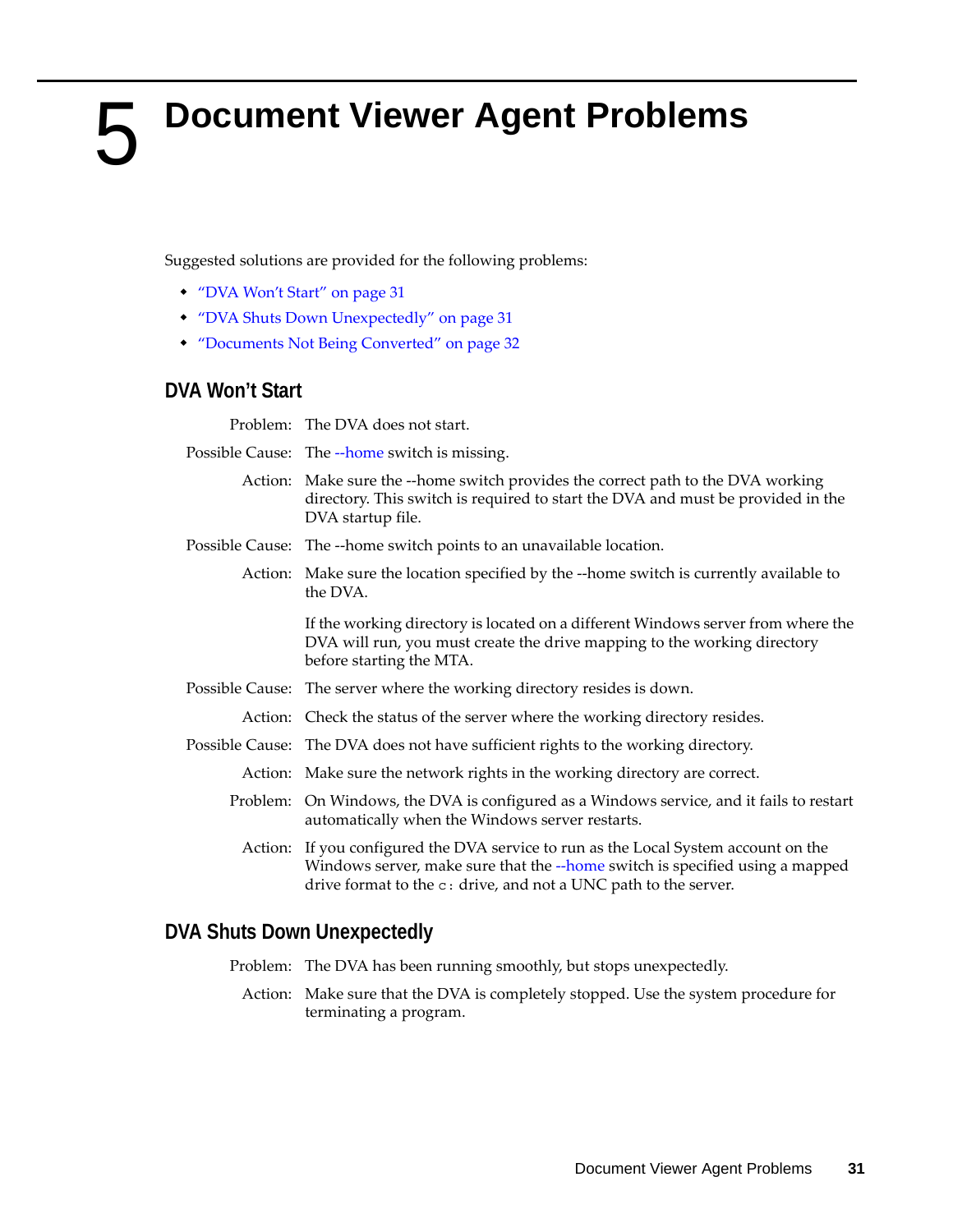- Linux: Check for DVA processes that are still running. If necessary, kill the first DVA process. You might need to use kill -9. Make sure that all DVA processes have stopped.
- Window If the DVA server console is still displayed, close the DVA window.s:
- Action: After the DVA is completely stopped, restart the DVA as you normally would. See ["Setting Up the GroupWise Agents](http://www.novell.com/documentation/groupwise2012/pdfdoc/gw2012_guide_install/gw2012_guide_install.pdf#bpcgnt9)" in the *[GroupWise 2012 Installation Guide](http://www.novell.com/documentation/groupwise2012/pdfdoc/gw2012_guide_install/gw2012_guide_install.pdf#gw2012guideinst)*.
- Action: If the DVA shuts down again, exit it again, reboot the server, then start the DVA again.
- Action: Set the DVA log level to Verbose for troubleshooting. See "[Using DVA Log Files"](http://www.novell.com/documentation/groupwise2012/pdfdoc/gw2012_guide_admin/gw2012_guide_admin.pdf#bujawkn) in ["Document Viewer Agent](http://www.novell.com/documentation/groupwise2012/pdfdoc/gw2012_guide_admin/gw2012_guide_admin.pdf#bujatq4)" in the *[GroupWise 2012 Administration Guide](http://www.novell.com/documentation/groupwise2012/pdfdoc/gw2012_guide_admin/gw2012_guide_admin.pdf#A2zvyc4)*.
- Action: Contact [Novell Support](http://www.novell.com/support) (http://www.novell.com/support) for assistance. Have a current log file available. If the DVA is running on Linux, look for a core file in the DVA home directory.

# <span id="page-31-0"></span>**Documents Not Being Converted**

- Problem: WebAccess users notice that attached documents are not viewable in their Web browsers. Windows client users notice that attached documents are not being indexed.
	- Action: Make sure that the DVA is running. See ["Using the DVA Web Console](http://www.novell.com/documentation/groupwise2012/pdfdoc/gw2012_guide_admin/gw2012_guide_admin.pdf#bxb123n)" in "[Document Viewer Agent](http://www.novell.com/documentation/groupwise2012/pdfdoc/gw2012_guide_admin/gw2012_guide_admin.pdf#bujatq4)" in the *[GroupWise 2012 Administration Guide](http://www.novell.com/documentation/groupwise2012/pdfdoc/gw2012_guide_admin/gw2012_guide_admin.pdf#A2zvyc4)*.
	- Action: Restart the DVA.
	- Action: Configure the DVA to be more fault tolerant. See "Scaling Your DVA [Installation"](http://www.novell.com/documentation/groupwise2012/pdfdoc/gw2012_guide_admin/gw2012_guide_admin.pdf#bujatti) in "[Document Viewer Agent"](http://www.novell.com/documentation/groupwise2012/pdfdoc/gw2012_guide_admin/gw2012_guide_admin.pdf#bujatq4) in the *[GroupWise 2012 Administration](http://www.novell.com/documentation/groupwise2012/pdfdoc/gw2012_guide_admin/gw2012_guide_admin.pdf#A2zvyc4)  [Guide](http://www.novell.com/documentation/groupwise2012/pdfdoc/gw2012_guide_admin/gw2012_guide_admin.pdf#A2zvyc4)*.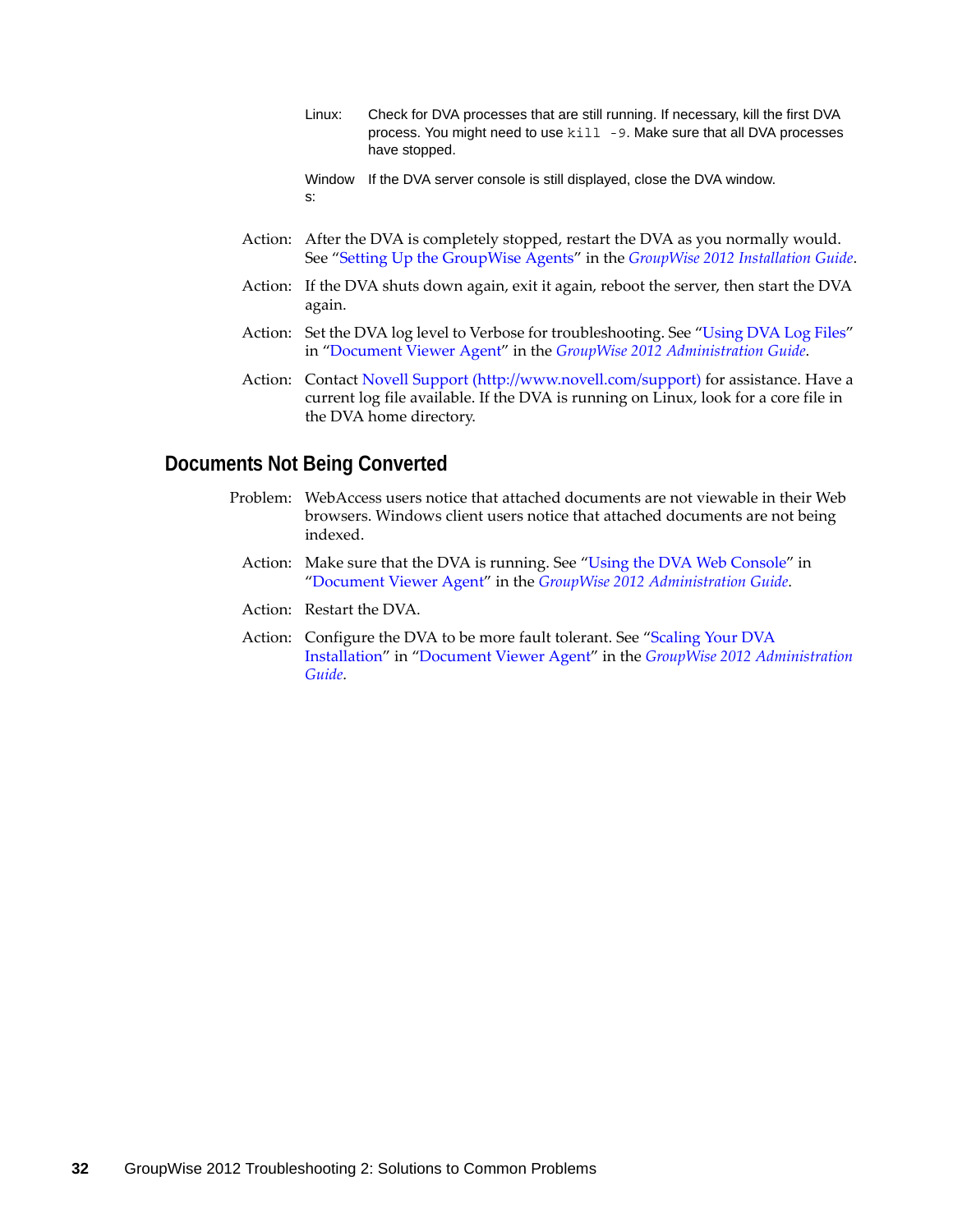# <span id="page-32-1"></span><span id="page-32-0"></span>6 <sup>6</sup> **Internet Agent Problems**

Suggested solutions are provided for the following problems:

- ["No Relay Host Connectivity from the Target Server" on page 33](#page-32-2)
- ["No Internet Connectivity from the Target Server" on page 34](#page-33-0)
- ["Target Server Could Not Perform DNS Resolution" on page 36](#page-35-0)
- ["Target Server Not Configured for TCP/IP" on page 37](#page-36-0)
- ["Invalid or Unspecified Internet Hostname for Target Server" on page 37](#page-36-1)
- ["Unverified Hostname for Target Server" on page 38](#page-37-0)
- ["Specify a Postmaster for RFC Compliance" on page 39](#page-38-0)
- ["Log Files" on page 39](#page-38-1)
- ["SMTP Statistics" on page 39](#page-38-2)
- ["Internet Agent Not Sending Messages" on page 40](#page-39-0)
- ["Internet Agent Not Receiving Messages" on page 41](#page-40-0)
- ["Internet Agent Locking Up" on page 41](#page-40-1)
- ["Internet Agent Cannot Access the Domain" on page 42](#page-41-0)
- ["Internet Agent Doesn't Send Outgoing Mail" on page 42](#page-41-1)
- ["Internet Agent Fails to Respond to Configuration Changes Made in ConsoleOne" on page 42](#page-41-2)
- ["Administrator Wants to Prevent Certain Types of Messages from Passing through the Internet](#page-42-0)  [Agent" on page 43](#page-42-0)
- ["POP3 Client Users Can't Send Internet Mail through the Internet Agent" on page 43](#page-42-1)
- ["POP3 Client Users Can't Access the GroupWise Address Book through the LDAP Services of](#page-42-2)  [the Internet Agent" on page 43](#page-42-2)
- ["Extended Characters in User Names Prevent Delivery through the Internet Agent" on page 44](#page-43-0)
- ["Messages Sent Out through the Internet Agent Don't Wrap When Displayed by Recipients" on](#page-43-1)  [page 44](#page-43-1)
- ["The Internet Agent Cannot Communicate with the Message Transfer Agent \(MTA\)" on page 44](#page-43-2)
- ["The Internet Agent Displays a 450 MX Record Lookup Failure" on page 45](#page-44-0)
- ["The Internet Agent Experiences a Problem with Rules Causing Looping" on page 45](#page-44-1)

# <span id="page-32-2"></span>**No Relay Host Connectivity from the Target Server**

- Problem: During installation, the Internet Agent Installation program was not able to contact a mail process on the specified relay host. You can fix the problem after the GWIA has been installed.
- Possible Cause: The server where you installed the GWIA cannot communicate with the relay host because the default router is not properly configured.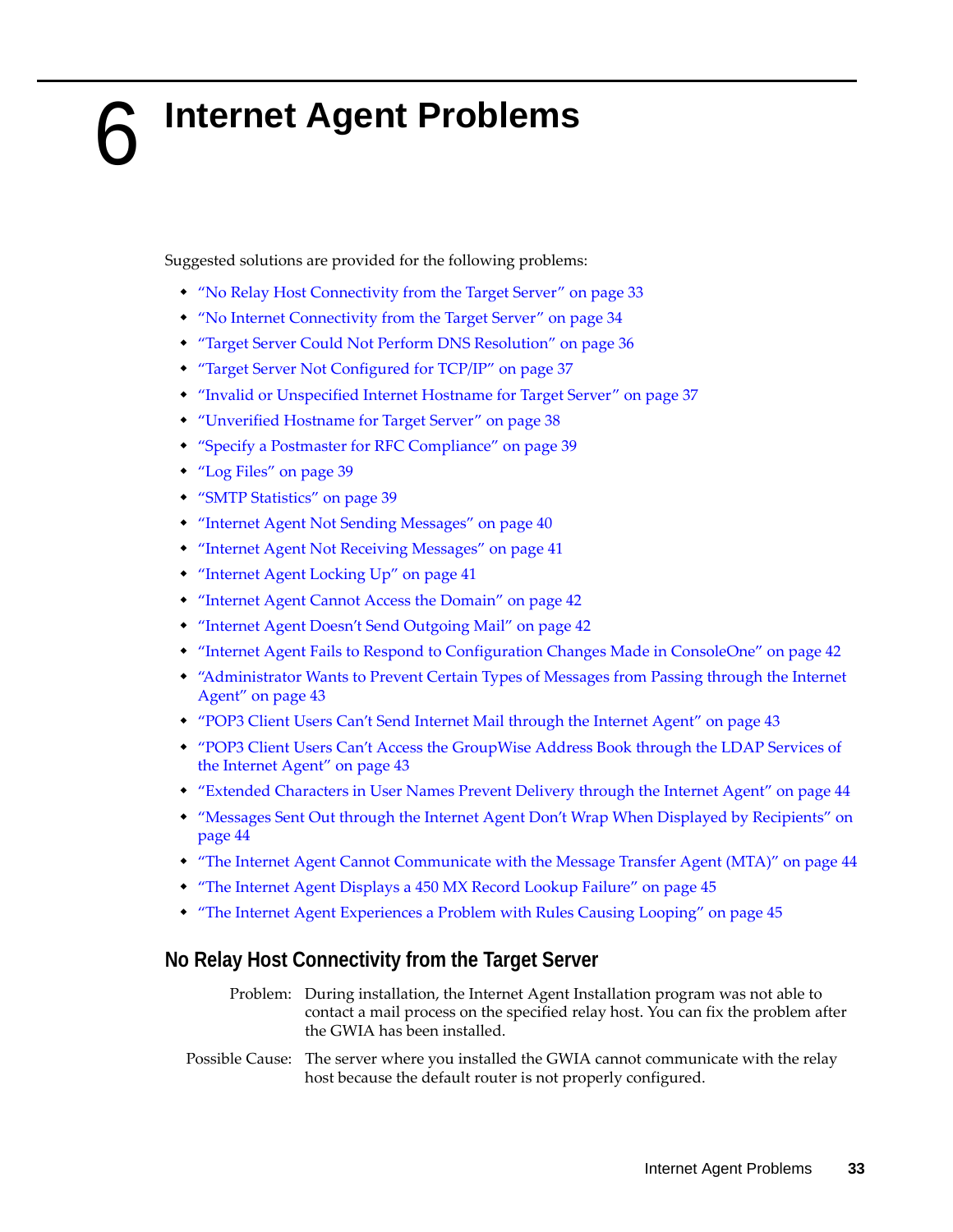Action: On a Linux server:

(Steps might vary, depending on your version of Linux.)

- **1** In Yast, click *Network Devices > Network Card*.
- **2** Click *Next* to use the default network setup method.
- **3** Select the network card, then click *Edit*.
- **4** On the *Address* tab, click *Routing*.
- **5** In the *Default Gateway* field, specify the IP address of the default router on your network.
- **6** Click *OK*, click *Next*, then click *Finish*.
- Action: On a Windows server:

(Steps might vary, depending on your version of Windows.)

- **1** Click *Start > Control Panel > View network status and tasks > Local Area Connection*.
- **2** In the Local Area Connection dialog box, click *Properties* to display the Local Area Connection Properties dialog box.
- **3** In the list on the *Networking* tab, select *Internet Protocol*, then click *Properties* to display the Internet Protocol (TCP/IP) Properties dialog box.
- **4** In the *Default gateways* box, specify the IP address of the default router on your network.
- **5** Click *OK*.
- **6** Restart the server to put the new default gateway information into effect.

Refer to your Windows documentation for more information about configuring TCP/IP on Windows.

- Possible Cause: There is no SMTP mail service listening at the IP address of the relay host.
	- Action: Start the mail service on the relay host.
	- Action: Specify a different relay host.

#### <span id="page-33-0"></span>**No Internet Connectivity from the Target Server**

Problem: During installation, the Internet Agent Installation program was not able to connect to the Internet. You can fix the problem after the GWIA has been installed.

- Possible Cause: The server where you installed the GWIA is not yet correctly configured for TCP/IP.
	- Action: On a Linux server:

(Steps might vary, depending on your version of Linux.)

- **1** In Yast, click *Network Devices > Network Card*.
- **2** Click *Next* to use the default network setup method.
- **3** Select the network card, then click *Edit*.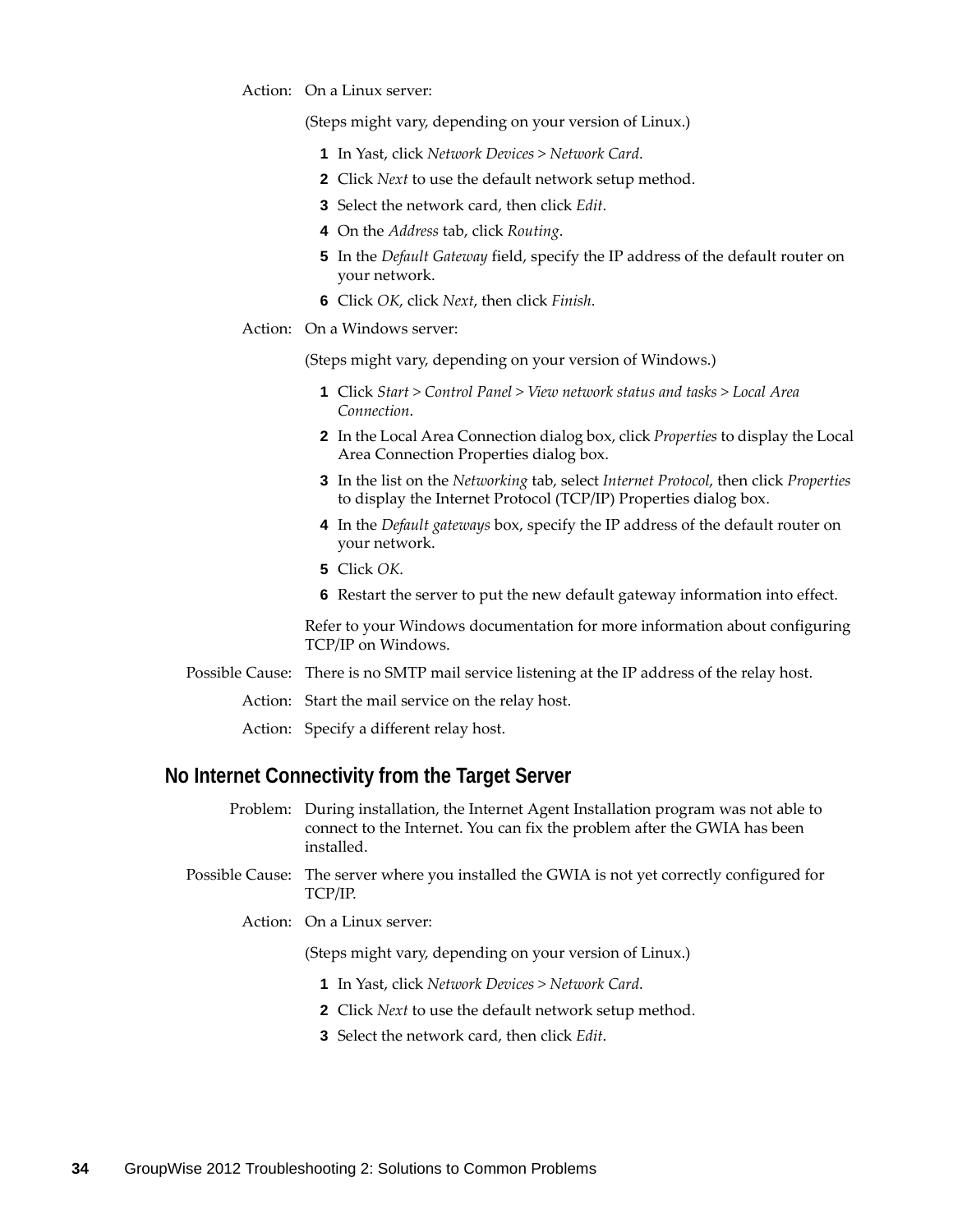- **4** On the *Address* tab, specify the IP address subnet mask, hostname, name server, and routing information.
- **5** Make changes as needed to correct the TCP/IP configuration for the server, click *Next*, then click *Finish*.
- Action: On a Windows server:

(Steps might vary, depending on your version of Windows.)

- **1** Click *Start > Control Panel > View network status and tasks > Local Area Connection*.
- **2** In the Local Area Connection dialog box, click *Properties* to display the Local Area Connection Properties dialog box.
- **3** In the list on the *Networking* tab, select *Internet Protocol*, then click *Properties* to display the Internet Protocol (TCP/IP) Properties dialog box.
- **4** Check the TCP/IP configuration information for accuracy.
- **5** Click *OK* to save any changes you have made.
- **6** Restart the server.

Refer to your Windows documentation for more information about configuring TCP/IP on Windows.

- Possible Cause: The server where you installed the GWIA cannot communicate with the Internet because the default router is not properly configured.
	- Action: On a Linux server:

(Steps might vary, depending on your version of Linux.)

- **1** In Yast, click *Network Devices > Network Card*.
- **2** Click *Next* to use the default network setup method.
- **3** Select the network card, then click *Edit*.
- **4** On the *Address* tab, click *Routing*.
- **5** In the *Default Gateway* field, specify the IP address of the default router on your network.
- **6** Click *OK*, click *Next*, then click *Finish*.
- Action: On a Windows server:

(Steps might vary, depending on your version of Windows.)

- **1** Click *Start > Control Panel > View network status and tasks > Local Area Connection*.
- **2** In the Local Area Connection dialog box, click *Properties* to display the Local Area Connection Properties dialog box.
- **3** In the list on the *Networking* tab, select *Internet Protocol*, then click *Properties* to display the Internet Protocol (TCP/IP) Properties dialog box.
- **4** In the *Default gateway*s box, specify the IP address of the default router on your network.
- **5** Click *OK*.
- **6** Restart the server to put the new default gateway information into effect.

Refer to your Windows documentation for more information about setting up a default router on Windows.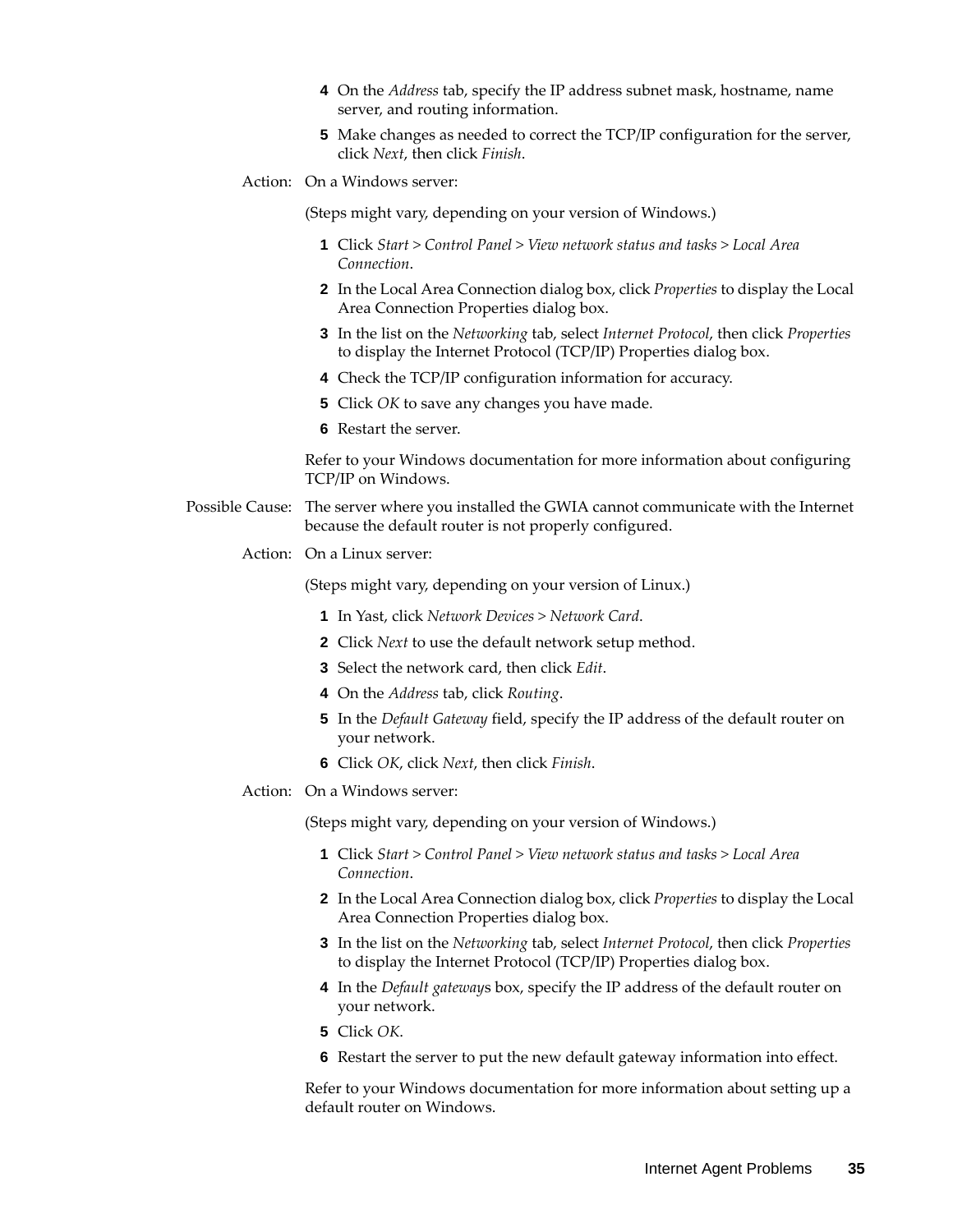Possible Cause: A firewall is blocking SMTP traffic.

- Action: Configure the firewall to allow outbound messages to pass if the source IP address is the IP address of the server where you installed the GWIA. Also configure the firewall to allow inbound messages to pass if the destination IP address is the IP address of the server where you installed the GWIA. In both cases, the required port number is 25. See "[Opening Ports for GroupWise Agents](http://www.novell.com/documentation/groupwise2012/pdfdoc/gw2012_guide_admin/gw2012_guide_admin.pdf#bw1wp27)  [and Applications](http://www.novell.com/documentation/groupwise2012/pdfdoc/gw2012_guide_admin/gw2012_guide_admin.pdf#bw1wp27)" in "[GroupWise Port Numbers"](http://www.novell.com/documentation/groupwise2012/pdfdoc/gw2012_guide_admin/gw2012_guide_admin.pdf#bv5bw9l) in the *[GroupWise 2012](http://www.novell.com/documentation/groupwise2012/pdfdoc/gw2012_guide_admin/gw2012_guide_admin.pdf#A2zvyc4)  [Administration Guide](http://www.novell.com/documentation/groupwise2012/pdfdoc/gw2012_guide_admin/gw2012_guide_admin.pdf#A2zvyc4)*.
- Action: As needed, configure the firewall to accept the following additional types of traffic: POP3 (port 110), IMAP4 (port 143), or LDAP (port 389).
- Possible Cause: You are using a dial-up connection to the Internet and it is not configured to dial on demand.
	- Action: Refer to the documentation accompanying the dial-up router or contact the router software vendor.

#### <span id="page-35-0"></span>**Target Server Could Not Perform DNS Resolution**

- Problem: During installation, the Internet Agent Installation program determined that the server where you installed the GWIA cannot resolve DNS (Domain Name Service) hostnames. You can fix the problem after the GWIA has been installed.
- Possible Cause: The server where you installed the GWIA is not yet configured for DNS.
	- Action: On a Linux server:

(Steps might vary, depending on your version of Linux.)

- **1** In Yast, click *Network Devices > Network Card*.
- **2** Click *Next* to use the default network setup method.
- **3** Select the network card, then click *Edit*.
- **4** On the *Address* tab, click *Hostname and Name Server*.
- **5** In the *Name Servers and Domain Search List* box, specify the IP address for one to three name servers on your network.
- **6** Click *OK*, click *Next*, then click *Finish*.
- Action: On a Windows server:

(Steps might vary, depending on your version of Windows.)

- **1** Click the *Start > Control Panel > View network status and tasks > Local Area Connection*.
- **2** In the Local Area Connection dialog box, click *Properties* to display the Local Area Connection Properties dialog box.
- **3** In the list on the *Networking* tab, select *Internet Protocol*, then click *Properties* to display the Internet Protocol (TCP/IP) Properties dialog box.
- **4** Click *Advanced* to display the Advanced TCP/IP Settings dialog box.
- **5** Click the *DNS* tab, then make sure the IP address of at least one DNS name server is listed in the *DNS Server Addresses* list.
- **6** Click *OK* to save any changes you have made.
- **7** Restart the server.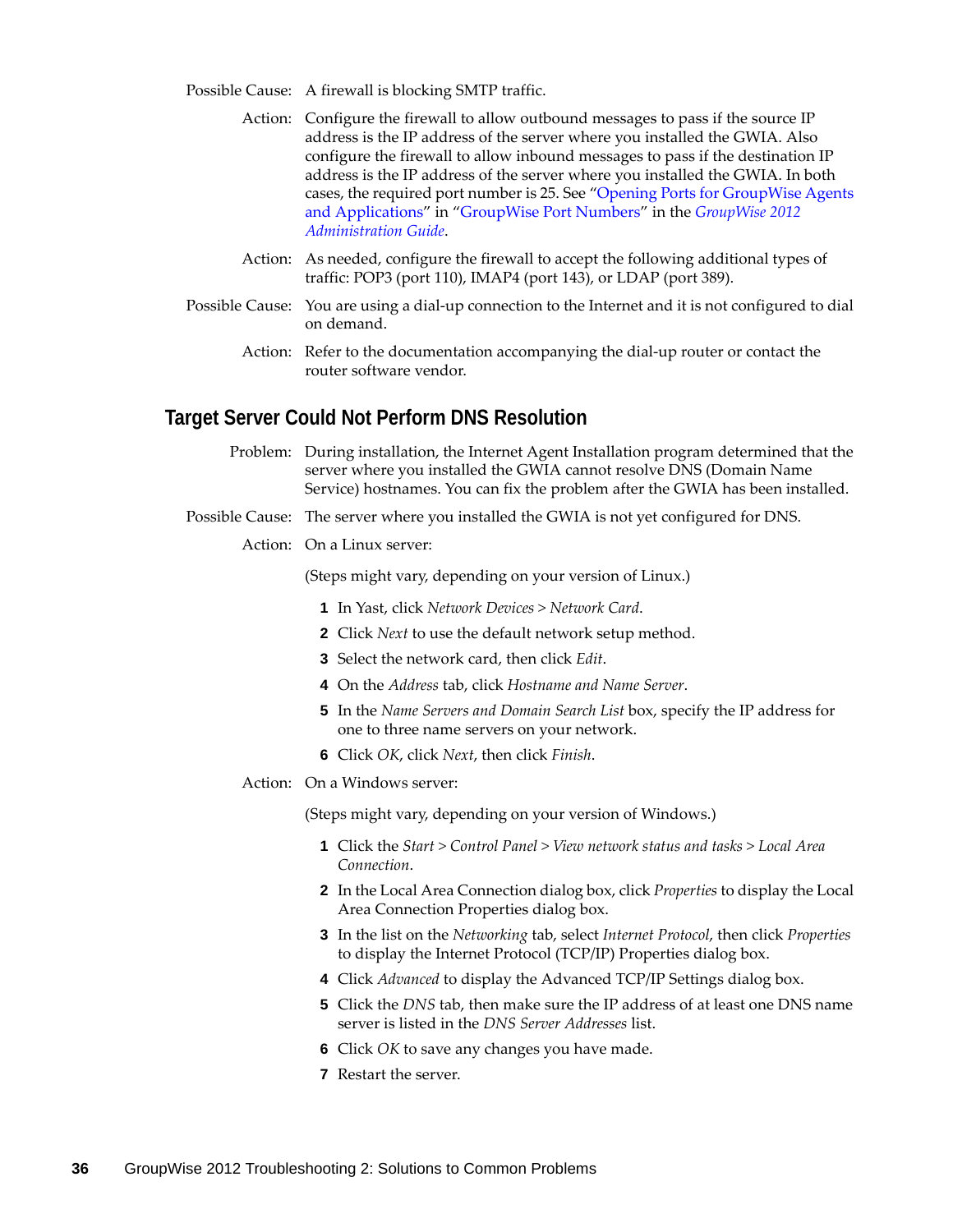Refer to your Windows documentation for more information about setting up DNS on Windows.

- Possible Cause: The DNS server is down or otherwise unavailable.
	- Action: Contact the administrator of the DNS server to resolve the issue.
	- Action: Configure the server where you are installing the GWIA to use a different DNS server.

# **Target Server Not Configured for TCP/IP**

- Problem: During installation, the Internet Agent Installation program determined that the server where you installed the GWIA is not correctly configured for TCP/IP. You can fix the problem after the GWIA has been installed.
	- Action: On a Linux server:

(Steps might vary, depending on your version of Linux.)

- **1** In Yast, click *Network Devices > Network Card*.
- **2** Click *Next* to use the default network setup method.
- **3** Select the network card, then click *Edit*.
- **4** On the *Address* tab, specify the IP address subnet mask, hostname, name server, and routing information.
- **5** Make changes as needed to correct the TCP/IP configuration for the server, click *Next*, then click *Finish*.
- Action: On a Windows server:

(Steps might vary, depending on your version of Windows.)

- **1** Click *Start > Control Panel > View network status and tasks > Local Area Connection*.
- **2** In the Local Area Connection dialog box, click *Properties* to display the Local Area Connection Properties dialog box.
- **3** In the list on the *Networking* tab, select *Internet Protocol*, then click *Properties* to display the Internet Protocol (TCP/IP) Properties dialog box.
- **4** Check the TCP/IP configuration information for accuracy.
- **5** Click *OK* to save any changes you have made.
- **6** Restart the server.

Refer to your Windows documentation for more information about configuring TCP/IP on Windows.

# **Invalid or Unspecified Internet Hostname for Target Server**

- Problem: During installation, you did not specify a valid Internet hostname for the GWIA to use when resolving Internet addresses. You can fix the problem after the GWIA has been installed.
- Possible Cause: The Internet hostname is not yet stored in eDirectory.
	- Action: In ConsoleOne, browse to and right-click the GWIA object, then click *Properties*. Click *GroupWise > Identification*. In the *Foreign ID* field, provide the Internet hostname of your company (for example, Novell.com).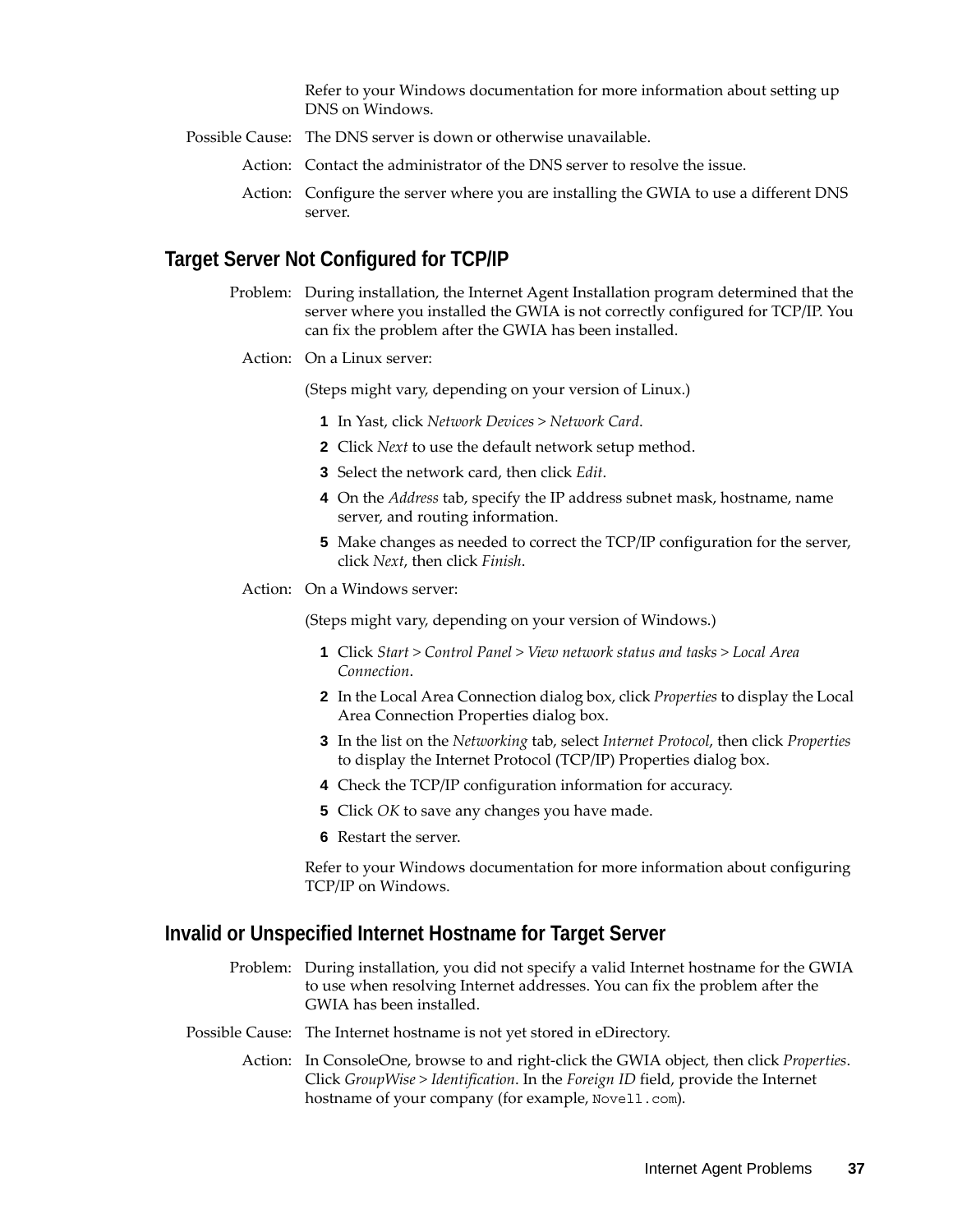- Possible Cause: The hostname you provided has not been registered and published by your ISP.
	- Action: Contact your ISP to find out when your hostname will be published. Make sure that your ISP has associated the correct IP address with your hostname. Verify the contents of the MX and A records for your hostname.
- Possible Cause: Your hostname as been published for less than 24 hours and your DNS server is still using cached information.
	- Action: Wait a day and try again.
- Possible Cause: Inbound mail is routed through a relay host.
	- Action: You can ignore this warning if the relay host is configured to forward messages to the server where the GWIA is installed.
	- Action: If the relay host uses aliasing to forward messages to the server where the GWIA is installed, you must configure the GWIA to handle the alias. In ConsoleOne, browse to and right-click the GWIA object, then click *Properties*. Click *GroupWise > Identification*. In the *Foreign ID* field, provide the alias along with the Internet hostname of your company. Separate the hostnames with a space.

# **Unverified Hostname for Target Server**

- Problem: During installation, the Internet Agent Installation program determined that the server where you installed the GWIA does not have a valid hostname. You can fix the problem after the GWIA has been installed.
	- Action: On a Linux server:

(Steps might vary, depending on your version of Linux.)

- **1** In Yast, click *Network Devices > Network Card*.
- **2** Click *Next* to use the default network setup method.
- **3** Select the network card, then click *Edit*.
- **4** On the *Address* tab, click *Hostname and Name Server*.
- **5** In the *Hostname* field, specify the correct hostname.
- **6** Click *OK*, click *Next*, then click *Finish*.
- Action: On a Windows server:

(Steps might vary, depending on your version of Windows.)

- **1** Click *Start > Control Panel > System and Security > See the name of this computer*.
- **2** Under *Computer name, domain, and workgroup settings*, check the computer name.
- **3** Click *Change settings > Change* to correct the computer name.
- **4** Click *OK*.

Refer to your Windows documentation for more information about setting up DNS on Windows.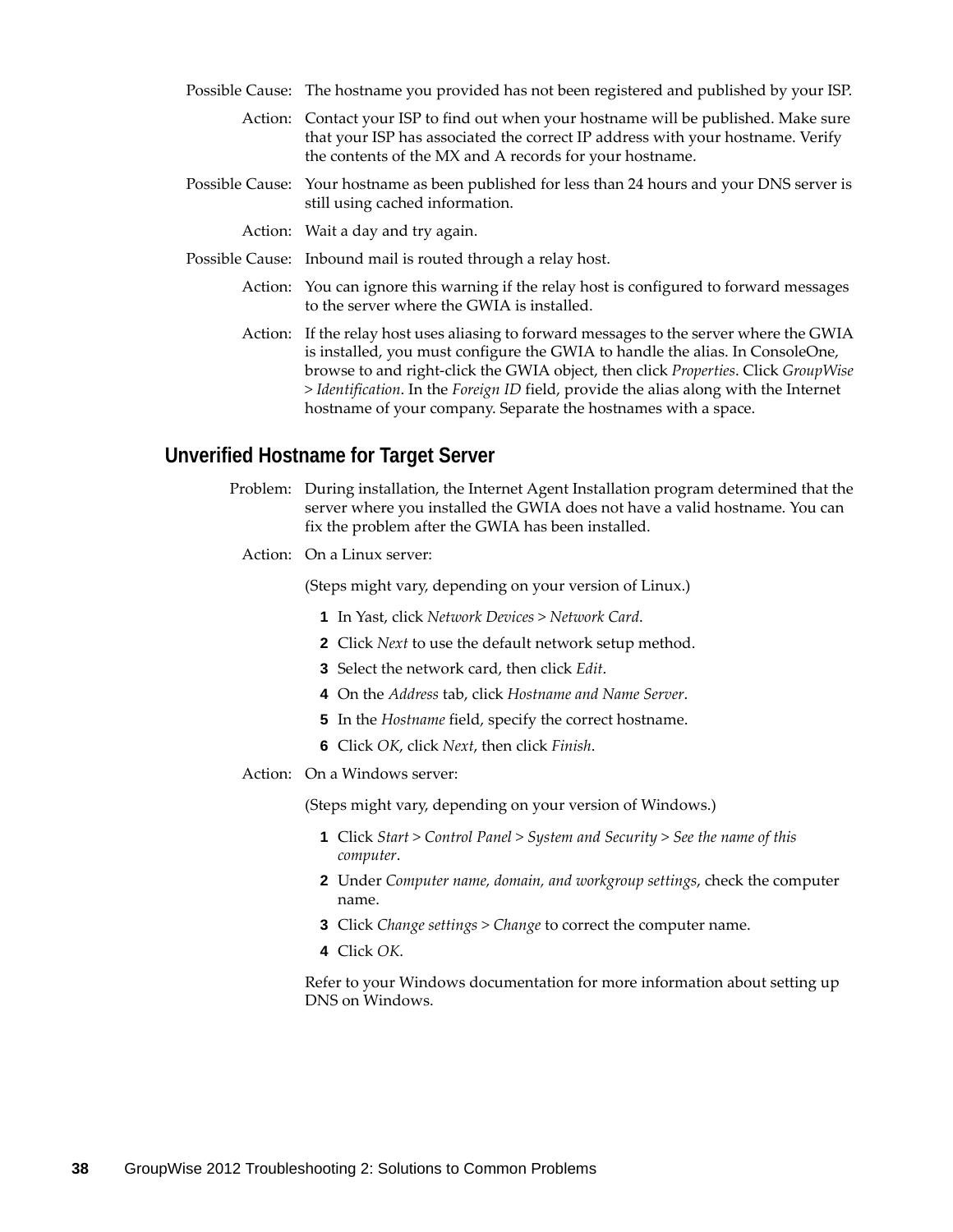## **Specify a Postmaster for RFC Compliance**

- Problem: During installation, you did not specify a postmaster for the GWIA to send error notifications to. You can fix the problem after you have finished installing the GWIA.
	- Action: Follow the instructions in ["Assigning a Postmaster "](http://www.novell.com/documentation/groupwise2012/pdfdoc/gw2012_guide_install/gw2012_guide_install.pdf#a2zgnxw) in ["Installing the](http://www.novell.com/documentation/groupwise2012/pdfdoc/gw2012_guide_install/gw2012_guide_install.pdf#a8sx8kq)  [GroupWise Internet Agent"](http://www.novell.com/documentation/groupwise2012/pdfdoc/gw2012_guide_install/gw2012_guide_install.pdf#a8sx8kq) in the *[GroupWise 2012 Installation Guide](http://www.novell.com/documentation/groupwise2012/pdfdoc/gw2012_guide_install/gw2012_guide_install.pdf#gw2012guideinst)*.

# **Log Files**

- Explanation: The GWIA log file is a useful tool for diagnosing problems. It records Internet access activity and provides a variety of configuration, message flow, and productivity information. The GWIA log file contains the same information that scrolls in the message log portion of the of the GWIA server console. The GWIA log file can also be accessed from the GWIA Web console.
	- Action: You can adjust the amount of information a log file records using the Log Settings page in ConsoleOne, the log switches, or the menu in the GWIA server console. For more information, see "[Using GWIA Log Files](http://www.novell.com/documentation/groupwise2012/pdfdoc/gw2012_guide_admin/gw2012_guide_admin.pdf#ak8u8jp)" in "[Internet Agent"](http://www.novell.com/documentation/groupwise2012/pdfdoc/gw2012_guide_admin/gw2012_guide_admin.pdf#a7q50pq) in the *[GroupWise 2012 Administration Guide](http://www.novell.com/documentation/groupwise2012/pdfdoc/gw2012_guide_admin/gw2012_guide_admin.pdf#A2zvyc4)*.

## <span id="page-38-0"></span>**SMTP Statistics**

- Explanation: The Statistics screen, which is accessed from the GWIA server console, lists numbers of error and informational messages. Most of these messages are informational only. The GWIA Web console provides comparable information on the Status page.
	- Action: Use the statistics to help you resolve GWIA problems.

**Messages Sent/Messages Received:** These fields display the number of messages the GWIA has sent and received.

**Send Threads/Receive Threads:** These fields display the number of currently active send and receive threads the GWIA is using to process outgoing and incoming messages. If the number of send or receive threads currently in use is consistently close to the total number allocated, you might want to increase the total number of send or receive threads.

**Send Thr Avail/Receive Thr Avail:** These fields display the number of available send and receive threads of the total number allocated.

**MX Lookup Errs:** This field displays the number of times the GWIA queries the Domain Name Server (DNS) for the address of the destination host and receives a SERVER FAIL code message back from the DNS. These messages are deferred and automatically re-queued according to the retry schedule.

Unless the number of MX Lookup Errors is very significant, do not be concerned by these messages. If the number of messages is very significant, you might want to check the DNS to make sure the tables are not corrupted. If you're using a remote DNS, you might consider setting up a local DNS server. It could also mean that your file server TCP/IP is not correctly configured.

**Unknown Hosts:** This field displays the number of times the GWIA attempted to do a lookup on a destination host and the hostname did not exist in either the DNS records or in the host table. The GWIA sends back a non-deliverable message to the sender for each Unknown Host message.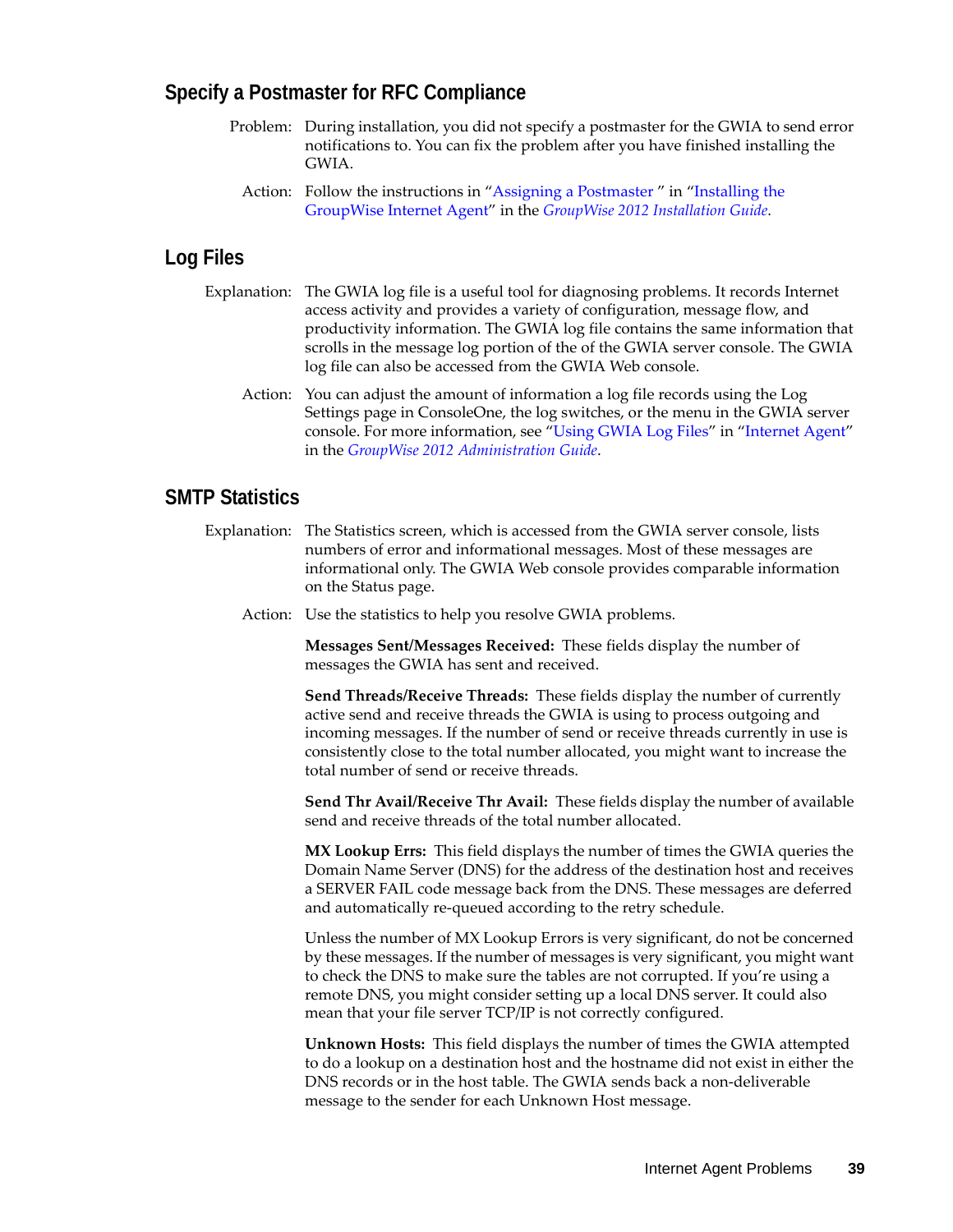**TCP/IP Read Errs/ TCP/IP Write Errs:** These fields display the number of TCP/ IP read or write errors indicating some communication problem occurred. This is a temporary error. These messages are deferred and automatically re-queued according to the retry schedule. Unless the number of TCP/IP read or write errors is very significant, do not be concerned by these messages. If the number of messages is very significant, you might want to contact your Internet service provider to check for anything that could hinder communication, such as network problems or line noise. You might also want to adjust the timeout switches, particularly the [--te](http://www.novell.com/documentation/groupwise2012/pdfdoc/gw2012_guide_admin/gw2012_guide_admin.pdf#a37lq0m) and [--tr](http://www.novell.com/documentation/groupwise2012/pdfdoc/gw2012_guide_admin/gw2012_guide_admin.pdf#a37lrhh) switches.

**Hosts Down:** This field displays the number of times the GWIA tried to open a connection with the destination host and received a connection refused status. This is a temporary error. These messages are deferred and automatically requeued according to the Retry Schedule.

The statistics count the number of times a code or SMTP reply, such as Host Down, comes back to the GWIA. It does not keep track of the mail messages causing these replies. If, for example, a message is deferred and re-queued for four days during the Retry Schedule, each attempt the program makes to send the message results in another SMTP reply or error code.

**Retry Schedule:** If an Internet host is down or the connection is not made on the Internet, the GWIA defers the message and re-queues it according to the retry schedule. The GWIA program places the message in the [/wpgate/gwia/defer](http://www.novell.com/documentation/groupwise2012/pdfdoc/gw2012_guide_tsh3/gw2012_guide_tsh3.pdf#bsfil9z) directory for 20 minutes. Then it transfers the file to the [send](http://www.novell.com/documentation/groupwise2012/pdfdoc/gw2012_guide_tsh3/gw2012_guide_tsh3.pdf#bsfil9z) directory for another attempt at sending to the Internet. The GWIA makes this attempt three times in one hour and then every four hours for four days. After the four days, if the Internet host remains down, an undeliverable status is sent back to the sender.

## **Internet Agent Not Sending Messages**

- Problem: Messages are not returned to the user's Sent Items folder as undeliverable, and the recipients are not receiving the messages.
	- Action: Make sure the GWIA is running and is correctly configured in ConsoleOne.
- Action: Make sure the MTA is running.
- Action: Make sure the GWIA can access the GroupWise domain directory or the MTA for the domain.
- Action: Make sure the program is properly configured. Check the startup file to verify that the [--dhome](http://www.novell.com/documentation/groupwise2012/pdfdoc/gw2012_guide_admin/gw2012_guide_admin.pdf#a377a8d) switch is pointing to the GWIA directory.
- Action: Check the statistics from the GWIA server console or Web console. If any of the fields, such as *TCP/IP Read or Write Errors* or *MX Lookup Errors*, have a very significant number, you might want to contact your Internet service provider. See ["SMTP Statistics" on page 39](#page-38-0) for more information.
- Action: Check the log file for error messages. You might want to set the log level to *Diag* and resend problem messages. See "[Internet Agent Error Messages"](http://www.novell.com/documentation/groupwise2012/pdfdoc/gw2012_guide_tsh1/gw2012_guide_tsh1.pdf#adlk8az) in *[GroupWise 2012 Troubleshooting 1: Error Messages](http://www.novell.com/documentation/groupwise2012/pdfdoc/gw2012_guide_tsh1/gw2012_guide_tsh1.pdf#A4ehiyt)* for more information.
- Action: Make sure the resolv.cfg file is set up correctly. See "Internet Connectivity" [Requirements"](http://www.novell.com/documentation/groupwise2012/pdfdoc/gw2012_guide_install/gw2012_guide_install.pdf#a2zdqyg) in ["Installing the GroupWise Internet Agent](http://www.novell.com/documentation/groupwise2012/pdfdoc/gw2012_guide_install/gw2012_guide_install.pdf#a8sx8kq)" in the *[GroupWise](http://www.novell.com/documentation/groupwise2012/pdfdoc/gw2012_guide_install/gw2012_guide_install.pdf#gw2012guideinst)  [2012 Installation Guide](http://www.novell.com/documentation/groupwise2012/pdfdoc/gw2012_guide_install/gw2012_guide_install.pdf#gw2012guideinst)*.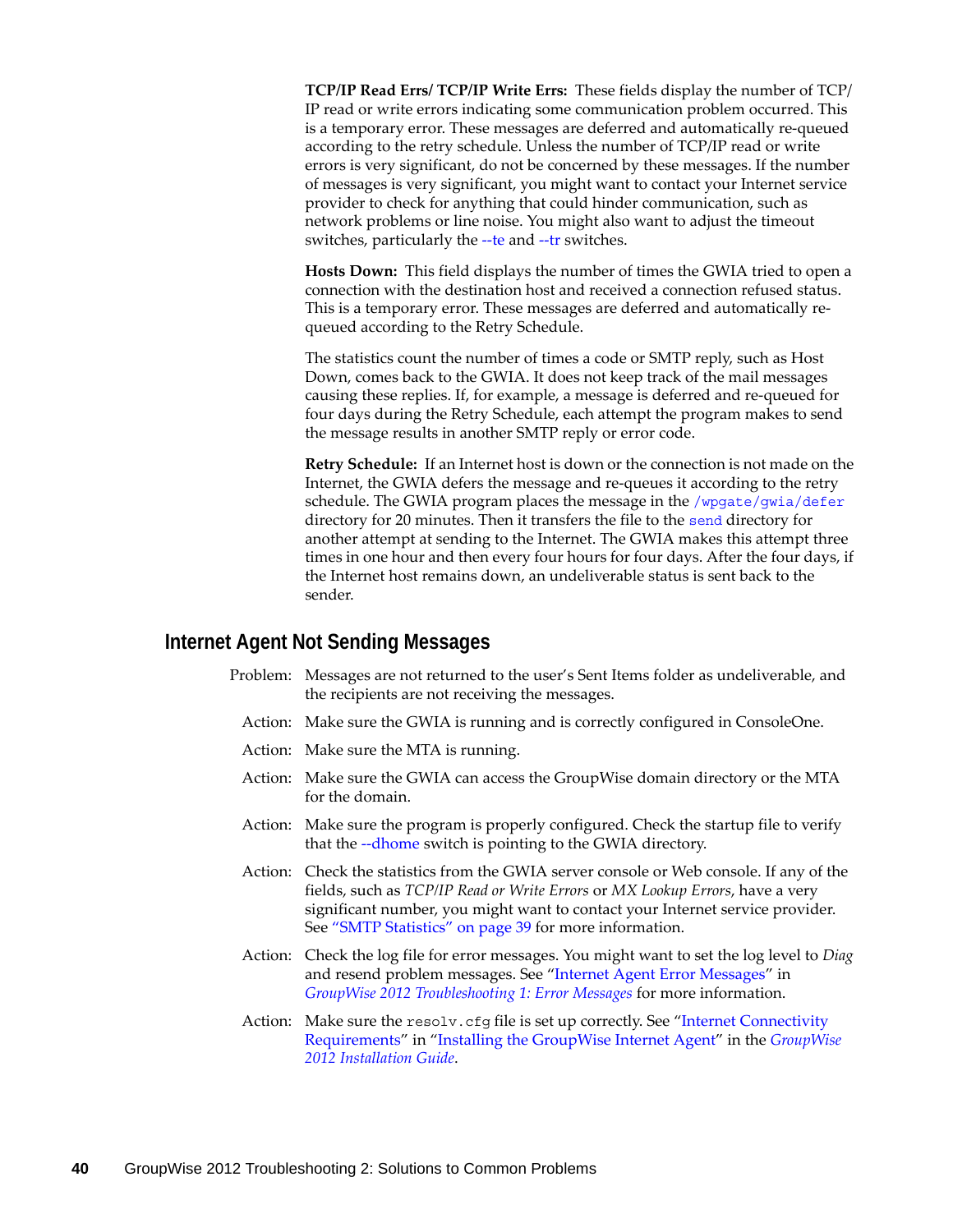## **Internet Agent Not Receiving Messages**

Problem: The GWIA is not receiving messages from the Internet.

- Action: Make sure the GWIA directory has sufficient network rights.
- Action: Make sure the GWIA can access the GroupWise domain database or the MTA for the domain.
- Action: For a direct link, make sure the GWIA has rights to the domain directory and that the GWIA can access all its subdirectories.
- Action: Make sure the GWIA is properly configured. Check the startup file to verify that the [--dhome](http://www.novell.com/documentation/groupwise2012/pdfdoc/gw2012_guide_admin/gw2012_guide_admin.pdf#a377a8d) switch is pointing to the GWIA directory.
- Action: Check if you can ping the GWIA server from another Internet server.
- Action: Send a test message from a UNIX Internet computer using the sendmail  $-v$ option. The -v option shows all the SMTP reply codes for the message. For example, use the following syntax:

echo test | /usr/lib/sendmail -v *user*@*internet\_domain*

## **Internet Agent Locking Up**

| Problem: The GWIA locks up or hangs.                            |
|-----------------------------------------------------------------|
| Possible Cause: Bad message file                                |
| Possible Cause: Bad configuration file in the 000 prc directory |
| Possible Cause: Bad domain record                               |
| Possible Cause: Bad domain user record                          |
| Possible Cause: Software incompatibility                        |
|                                                                 |

- Possible Cause: Hardware failure
	- Action: Check the dates of the executables and make sure you are using the most current software and patches. Apply the latest versions for the GWIA as well as for the TCP/IP kernel. Make sure you meet the minimum version and system requirements for the operating system, as listed in "[Internet Agent System](http://www.novell.com/documentation/groupwise2012/pdfdoc/gw2012_guide_install/gw2012_guide_install.pdf#A2zf2el)  [Requirements"](http://www.novell.com/documentation/groupwise2012/pdfdoc/gw2012_guide_install/gw2012_guide_install.pdf#A2zf2el) in ["Installing the GroupWise Internet Agent](http://www.novell.com/documentation/groupwise2012/pdfdoc/gw2012_guide_install/gw2012_guide_install.pdf#A8sx8kq)" in the *[GroupWise](http://www.novell.com/documentation/groupwise2012/pdfdoc/gw2012_guide_install/gw2012_guide_install.pdf#gw2012guideinst)  [2012 Installation Guide](http://www.novell.com/documentation/groupwise2012/pdfdoc/gw2012_guide_install/gw2012_guide_install.pdf#gw2012guideinst)*.
	- Action: Check for bad message files. Move all files currently in any queues in the [send](http://www.novell.com/documentation/groupwise2012/pdfdoc/gw2012_guide_tsh3/gw2012_guide_tsh3.pdf#adn5uzt), [receive](http://www.novell.com/documentation/groupwise2012/pdfdoc/gw2012_guide_tsh3/gw2012_guide_tsh3.pdf#adn5uzt), [defer](http://www.novell.com/documentation/groupwise2012/pdfdoc/gw2012_guide_tsh3/gw2012_guide_tsh3.pdf#adn5uzt), [result](http://www.novell.com/documentation/groupwise2012/pdfdoc/gw2012_guide_tsh3/gw2012_guide_tsh3.pdf#adn5uzt), [wpcsin](http://www.novell.com/documentation/groupwise2012/pdfdoc/gw2012_guide_tsh3/gw2012_guide_tsh3.pdf#adn5uzt), [wpcsout](http://www.novell.com/documentation/groupwise2012/pdfdoc/gw2012_guide_tsh3/gw2012_guide_tsh3.pdf#adn5uzt), or [000.prc/gwwork](http://www.novell.com/documentation/groupwise2012/pdfdoc/gw2012_guide_tsh3/gw2012_guide_tsh3.pdf#adn5uzt) directories and let the GWIA run idle without processing any messages. If the GWIA can run idle without locking, a bad message is probably causing it to lock.

Start copying the files back to the appropriate directory queues starting with the newest file to the oldest. This approach assumes the oldest file caused the lock and allows the GWIA to process the messages that got backed up before dealing with the bad file. Delete the bad file when you find it. Because the file is encrypted, there is no way to determine who sent the message.

Action: Check for a bad configuration file. One of the setup files in the  $000$ . prcdirectory might be damaged and therefore causing problems. Before removing or changing anything, back up your directories. Be sure to back up any files you want in the 000.prc directory such as the log and accounting files. Remove all the files in the 000.prc and restart the GWIA.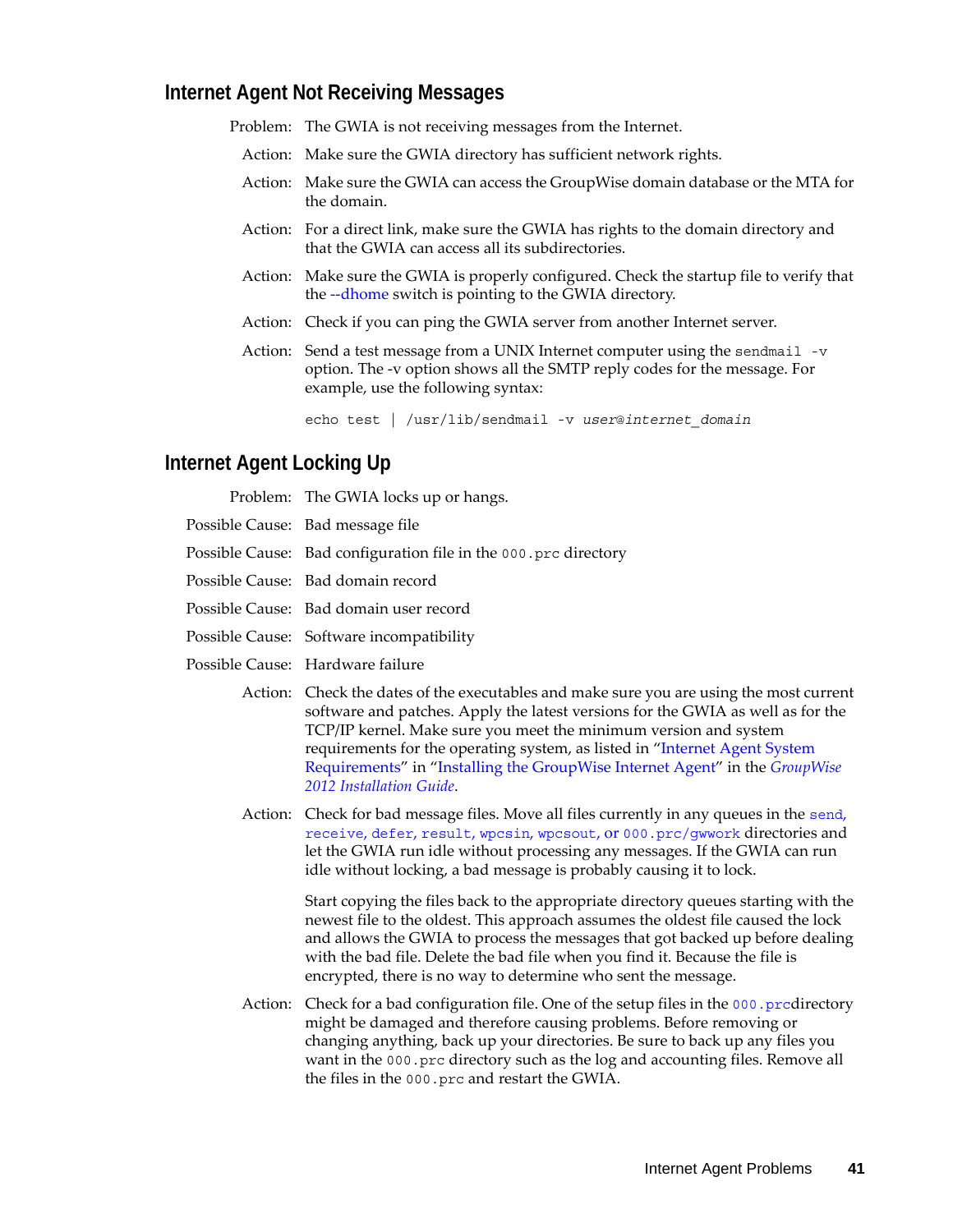- Action: Remove directories and have the MTA and the GWIA re-create new ones. Be sure to back up the whole GWIA directory and all subdirectories before deleting anything. Shut down the GWIA and the MTA. Remove the [send](http://www.novell.com/documentation/groupwise2012/pdfdoc/gw2012_guide_tsh3/gw2012_guide_tsh3.pdf#adn5uzt), [receive](http://www.novell.com/documentation/groupwise2012/pdfdoc/gw2012_guide_tsh3/gw2012_guide_tsh3.pdf#adn5uzt), [defer](http://www.novell.com/documentation/groupwise2012/pdfdoc/gw2012_guide_tsh3/gw2012_guide_tsh3.pdf#adn5uzt), [result](http://www.novell.com/documentation/groupwise2012/pdfdoc/gw2012_guide_tsh3/gw2012_guide_tsh3.pdf#adn5uzt), [wpcsin](http://www.novell.com/documentation/groupwise2012/pdfdoc/gw2012_guide_tsh3/gw2012_guide_tsh3.pdf#adn5uzt), [wpcsout](http://www.novell.com/documentation/groupwise2012/pdfdoc/gw2012_guide_tsh3/gw2012_guide_tsh3.pdf#adn5uzt), [000.prc](http://www.novell.com/documentation/groupwise2012/pdfdoc/gw2012_guide_tsh3/gw2012_guide_tsh3.pdf#adn5uzt)directories. Restart the MTA first to re-create the wpcsin and wpcsout directories, then restart the GWIA to re-create the other directories (empty). This approach is often effective for solving locking problems, although it is not very effective for isolating and determining what is causing the problem.
- Action: If the GWIA continues to lock after removing and re-creating the directories, you might want to rebuild the domain database for the domain where the GWIA is installed in case there are database structural problems. If it's a primary domain database, you must rebuild the database from itself. If it's a secondary domain database, you can rebuild it from the primary domain database or rebuild it from itself. See ["Rebuilding Domain or Post Office Databases](http://www.novell.com/documentation/groupwise2012/pdfdoc/gw2012_guide_admin/gw2012_guide_admin.pdf#a3n5dhl)" in "[Databases"](http://www.novell.com/documentation/groupwise2012/pdfdoc/gw2012_guide_admin/gw2012_guide_admin.pdf#a8n802e) in the *[GroupWise 2012 Administration Guide](http://www.novell.com/documentation/groupwise2012/pdfdoc/gw2012_guide_admin/gw2012_guide_admin.pdf#A2zvyc4)*.
- Action: Run the GWIA on a different server that is already set up and running well (without problems with requestors, network interface cards, and so on). If the GWIA runs well with the same configuration on a different server, then the hardware is probably causing problems.

## **Internet Agent Cannot Access the Domain**

Problem: The GWIA cannot access its input and output queues in the domain.

- Explanation: When the domain is located on a remote Windows server, the GWIA must be started with the /user and /password switches so it can log in to the remote server.
	- Action: Make sure these switches have been specified in the GWIA .cfg file.
	- Action: Make sure the user has sufficient rights to access the /*[domain](http://www.novell.com/documentation/groupwise2012/pdfdoc/gw2012_guide_tsh3/gw2012_guide_tsh3.pdf#a2iehes)*/wpgate/*gwia*  directory.
	- Action: Make sure the password is correct and current.

## **Internet Agent Doesn't Send Outgoing Mail**

Problem: The GWIA seems to receive and process messages, but never sends them.

Action: If you are using an external domain to simplify addressing for your users, make sure the external domain type is set to Non-GroupWise Domain, not External Domain. In ConsoleOne, in the GroupWise View, delete the external domain, then create a non-GroupWise domain.

## **Internet Agent Fails to Respond to Configuration Changes Made in ConsoleOne**

- Problem: You change a GWIA access control setting in ConsoleOne, but the GWIA does not respond to the change.
- Action: Exit, then restart the GWIA so it rereads its access control database (gwac.db).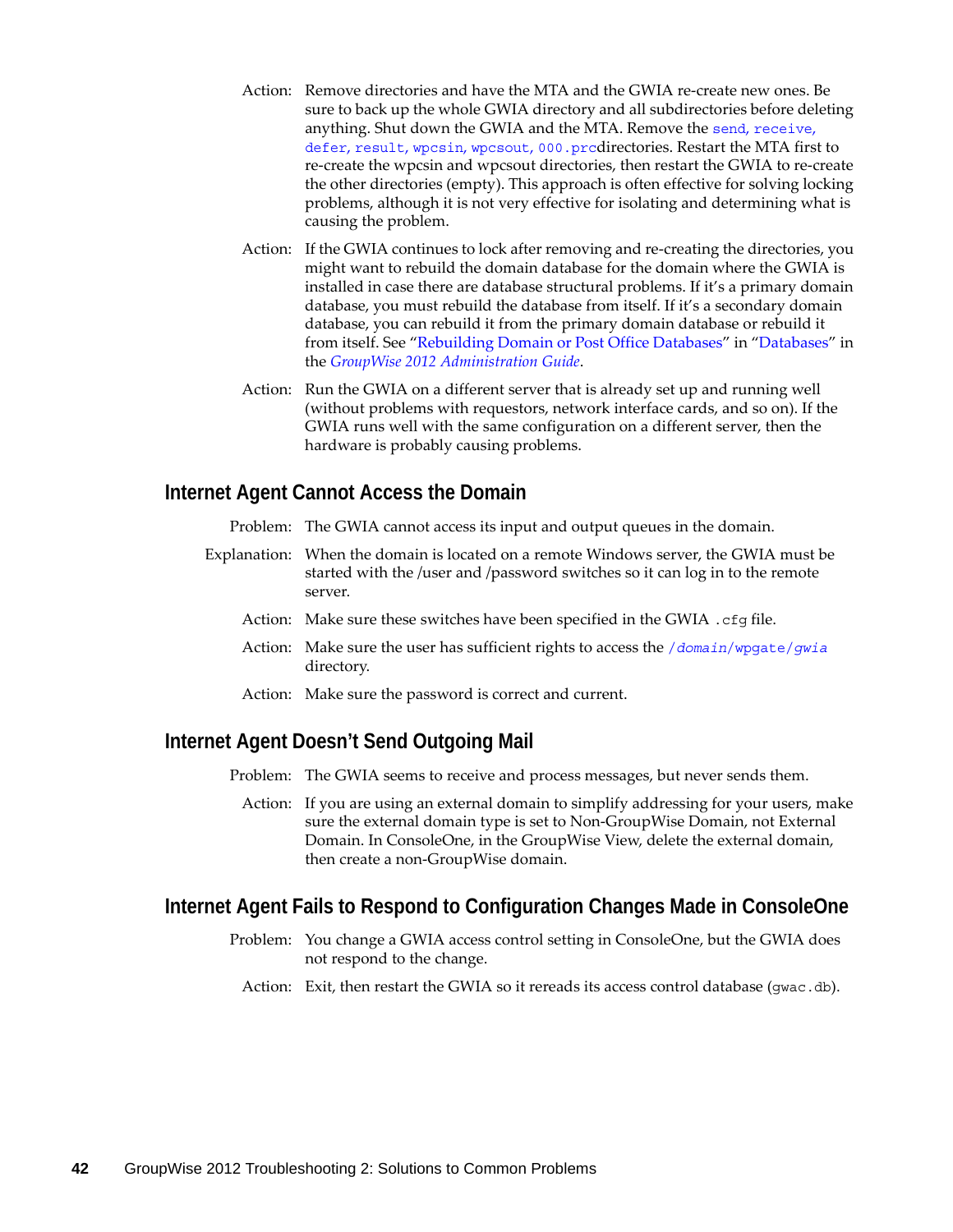# **Administrator Wants to Prevent Certain Types of Messages from Passing through the Internet Agent**

- Problem: Message flow through the GWIA is being hindered because large numbers of undesirable types of messages are passing through.
- Explanation: You want to prevent messages larger than a specified size from coming into the GroupWise system through the GWIA.
	- Action: In ConsoleOne, browse to and select the domain where the GWIA is installed. Right-click the GWIA object, then click *Properties > Access Control*. Select *Default Class of Service*, then click *Edit*.

To restrict the size of incoming messages, click *SMTP Incoming*, select *Allow Incoming Messages*, select *Prevent Messages Larger than X Kbytes*, specify the maximum message size in kilobytes, then click *OK*.

To restrict the size of outgoing messages, click *SMTP Outgoing*, select *Allow Outgoing Messages*, select *Prevent Messages Larger than X Kbytes*, specify the maximum message size in kilobytes, then click *OK*.

- Explanation: By default, the GWIA downloads only 100 messages at a time. You want to increase or decrease this number.
	- Action: In ConsoleOne, browse to and select the Domain object where the GWIA is installed. Right-click the GWIA object, then click *Properties > Access Control*. Select *Default Class of Service*, then click *Edit*. Click *POP3*, modify the setting in the *Maximum Number of Messages to Download* field as needed (valid settings range from 1 to 1000), then click *OK*.

# **POP3 Client Users Can't Send Internet Mail through the Internet Agent**

Problem: Users of POP3 mail clients are unable to send mail through the GWIA.

- Possible Cause: Allow Message Relaying has been turned off.
	- Action: Make sure Allow Message Relaying is turned on. In ConsoleOne, browse to and select the Domain object where the GWIA is installed. Right-click the GWIA object, then click *Properties*. Click *Access Control > SMTP Relay*, select *Allow Message Relaying*, then click *OK*.

# **POP3 Client Users Can't Access the GroupWise Address Book through the LDAP Services of the Internet Agent**

- Problem: POP3 client users cannot look up addresses using the LDAP directory services created in their browser.
- Possible Cause: The GWIA does not have access to a post office to retrieve information from the GroupWise Address Book by accessing a post office database ([wphost.db](http://www.novell.com/documentation/groupwise2012/pdfdoc/gw2012_guide_tsh3/gw2012_guide_tsh3.pdf#a3edzdk)).
	- Action: In ConsoleOne, browse to and select the Domain object where the GWIA is installed. Right-click the GWIA object, then click *Properties*. Click *Access Control > LDAP Public*, then make sure a valid post office has been specified. Make sure the post office access mode includes direct access. Make sure that message file processing has not been turned off. See ["Adjusting the Number of](http://www.novell.com/documentation/groupwise2012/pdfdoc/gw2012_guide_admin/gw2012_guide_admin.pdf#h9fcfb18)  [POA Threads for Message File Processing"](http://www.novell.com/documentation/groupwise2012/pdfdoc/gw2012_guide_admin/gw2012_guide_admin.pdf#h9fcfb18) in ["Post Office Agent"](http://www.novell.com/documentation/groupwise2012/pdfdoc/gw2012_guide_admin/gw2012_guide_admin.pdf#a84jmbe) in the *[GroupWise 2012 Administration Guide](http://www.novell.com/documentation/groupwise2012/pdfdoc/gw2012_guide_admin/gw2012_guide_admin.pdf#A2zvyc4)*.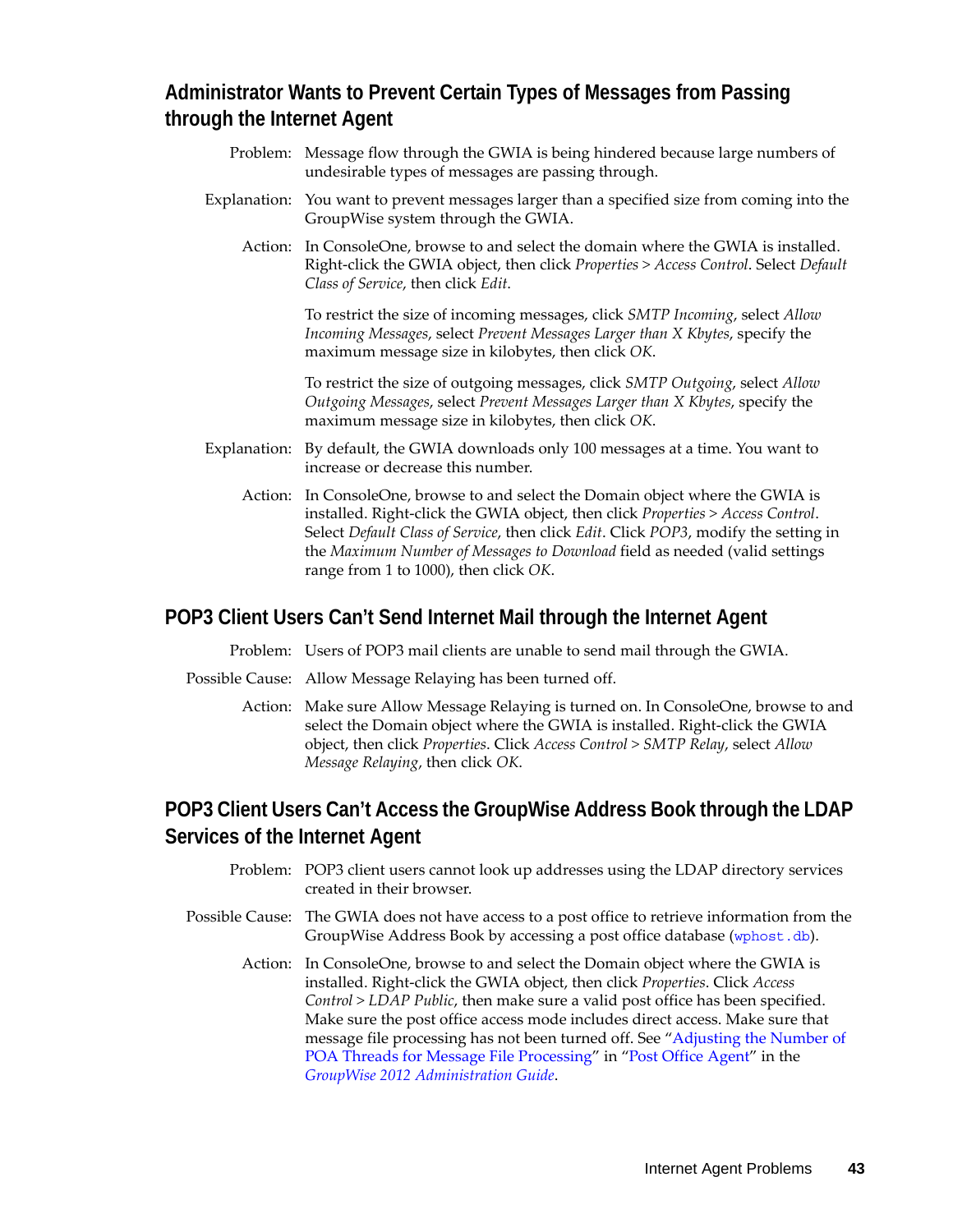## **Extended Characters in User Names Prevent Delivery through the Internet Agent**

- Problem: Messages arriving from the Internet through the GWIA addressed to recipients who have extended characters in their user names are undeliverable.
- Explanation: User names are part of message header files. According to RFC822 and RFC1521 standards, text in header fields must be composed of printable ASCII characters.
	- Action: As a workaround, create a nickname for affected users without the extended characters. See ["Creating a Nickname for a User](http://www.novell.com/documentation/groupwise2012/pdfdoc/gw2012_guide_admin/gw2012_guide_admin.pdf#abptcmq)" in "[Users"](http://www.novell.com/documentation/groupwise2012/pdfdoc/gw2012_guide_admin/gw2012_guide_admin.pdf#a7q4x8x) in the *[GroupWise](http://www.novell.com/documentation/groupwise2012/pdfdoc/gw2012_guide_admin/gw2012_guide_admin.pdf#A2zvyc4)  [2012 Administration Guide](http://www.novell.com/documentation/groupwise2012/pdfdoc/gw2012_guide_admin/gw2012_guide_admin.pdf#A2zvyc4)*.

# **Messages Sent Out through the Internet Agent Don't Wrap When Displayed by Recipients**

- Problem: Recipients of GroupWise messages sent across the Internet through the GWIA complain that the messages do not wrap correctly when viewed in their email client software.
	- Action: Enable line wrapping in the recipient's email software.
	- Action: To specify how you want lines to wrap when displayed by the recipient, browse to and select the Domain object where the GWIA is installed. Right-click the GWIA object, then click *Properties*. Click *SMTP/MIME Settings > Message Formatting*, specify a setting for *Line Wrap Length for Message Text on Outbound Mail*, then click *OK*.

You can also specify the line wrap setting using the [--wrap](http://www.novell.com/documentation/groupwise2012/pdfdoc/gw2012_guide_admin/gw2012_guide_admin.pdf#a37lhuy) switch in the GWIA startup file ([gwia.cfg](http://www.novell.com/documentation/groupwise2012/pdfdoc/gw2012_guide_tsh3/gw2012_guide_tsh3.pdf#a2xaj7o)).

The line wrap setting affects only RFC822-formatted messages, not MIME messages.

## **The Internet Agent Cannot Communicate with the Message Transfer Agent (MTA)**

Problem: The GWIA is not receiving messages to send out across the Internet.

- Explanation: The MTA distributes messages between post offices, gateways, and domains. A MTA is required in each domain. If the MTA is offline, outgoing messages are queued in the MTA directories. When the MTA is brought online, all queued messages are routed.
	- Action: Make sure the MTA is running and transferring messages. See "[Monitoring the](http://www.novell.com/documentation/groupwise2012/pdfdoc/gw2012_guide_admin/gw2012_guide_admin.pdf#a530rmt)  [MTA"](http://www.novell.com/documentation/groupwise2012/pdfdoc/gw2012_guide_admin/gw2012_guide_admin.pdf#a530rmt) in ["Message Transfer Agent](http://www.novell.com/documentation/groupwise2012/pdfdoc/gw2012_guide_admin/gw2012_guide_admin.pdf#a7q4zpk)" in the *[GroupWise 2012 Administration Guide](http://www.novell.com/documentation/groupwise2012/pdfdoc/gw2012_guide_admin/gw2012_guide_admin.pdf#A2zvyc4)*.
	- Action: Make sure the MTA is correctly configured in ConsoleOne. See ["Configuring the](http://www.novell.com/documentation/groupwise2012/pdfdoc/gw2012_guide_admin/gw2012_guide_admin.pdf#a4wyw1s)  [MTA"](http://www.novell.com/documentation/groupwise2012/pdfdoc/gw2012_guide_admin/gw2012_guide_admin.pdf#a4wyw1s) in ["Message Transfer Agent](http://www.novell.com/documentation/groupwise2012/pdfdoc/gw2012_guide_admin/gw2012_guide_admin.pdf#a7q4zpk)" in the *[GroupWise 2012 Administration Guide](http://www.novell.com/documentation/groupwise2012/pdfdoc/gw2012_guide_admin/gw2012_guide_admin.pdf#A2zvyc4)*.
	- Action: Check the MTA server console, Web console, or the MTA log files. These sources provide a detailed record of MTA operations. See ["Using the MTA Server](http://www.novell.com/documentation/groupwise2012/pdfdoc/gw2012_guide_admin/gw2012_guide_admin.pdf#a7xztsu)  [Console"](http://www.novell.com/documentation/groupwise2012/pdfdoc/gw2012_guide_admin/gw2012_guide_admin.pdf#a7xztsu), "[Using the MTA Web Console"](http://www.novell.com/documentation/groupwise2012/pdfdoc/gw2012_guide_admin/gw2012_guide_admin.pdf#A7xzvr1), and ["Using MTA Log Files](http://www.novell.com/documentation/groupwise2012/pdfdoc/gw2012_guide_admin/gw2012_guide_admin.pdf#a7xzvus)" in "[Message Transfer Agent"](http://www.novell.com/documentation/groupwise2012/pdfdoc/gw2012_guide_admin/gw2012_guide_admin.pdf#a7q4zpk) in the *[GroupWise 2012 Administration Guide](http://www.novell.com/documentation/groupwise2012/pdfdoc/gw2012_guide_admin/gw2012_guide_admin.pdf#A2zvyc4)*.
	- Action: Check the *Status* portion of the MTA server console to find out whether the domain, post office, or gateway is closed. See ["MTA Status Box Shows a Closed](#page-26-0)  [Location" on page 27.](#page-26-0)
	- Action: Make sure you can send messages between post offices. See ["Message Does Not](#page-50-0)  [Arrive between Post Offices" on page 51](#page-50-0).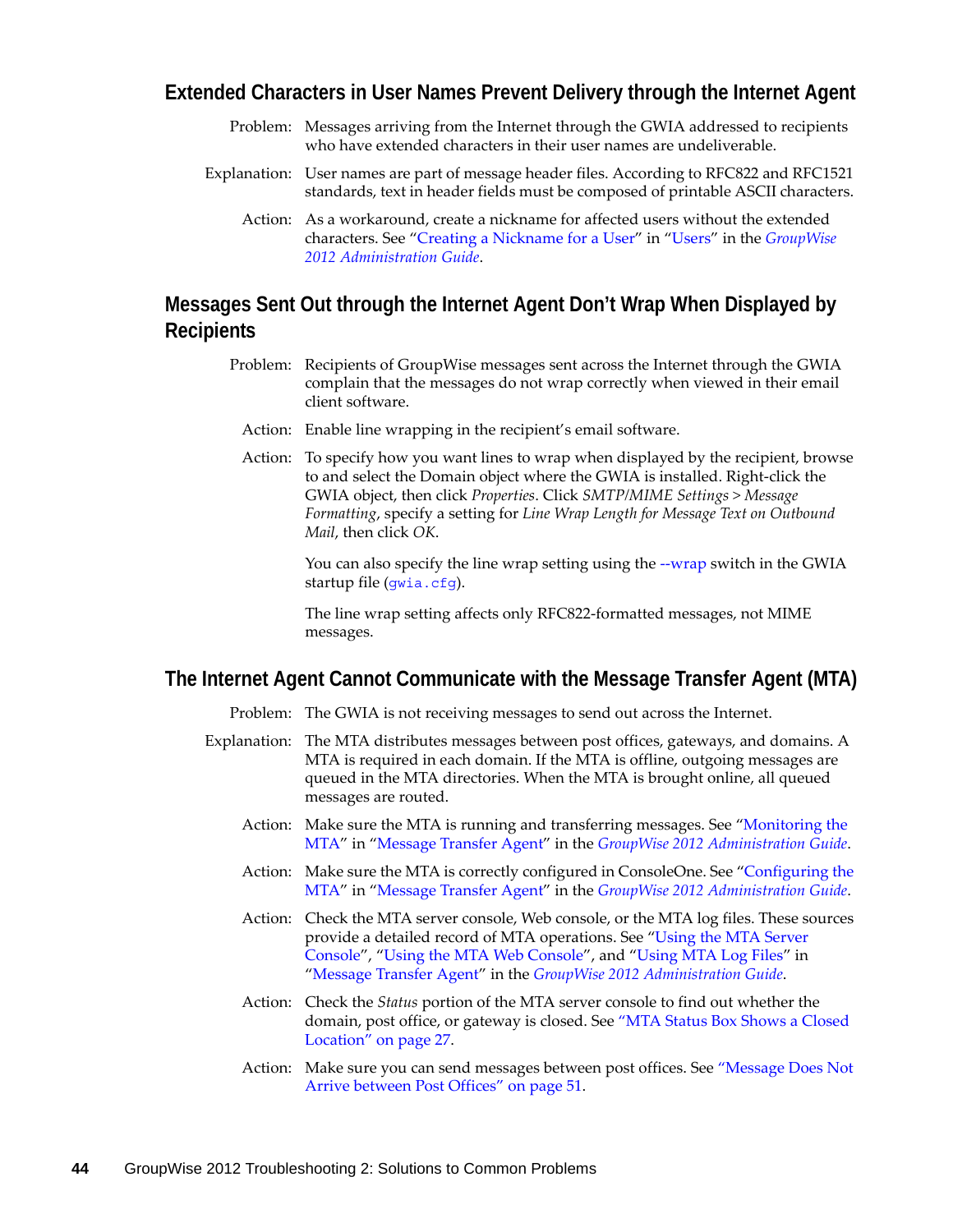# **The Internet Agent Displays a 450 MX Record Lookup Failure**

- Problem: The GWIA has requested a lookup from the Domain Name Server (DNS) and did not get a response.
	- Action: Check the resolv.cfg file for correct configuration.

The resolv.cfg file should be in the following format:

domain *your\_domain\_name* nameserver *ip\_address* nameserver *ip\_address* nameserver *ip\_address*

The domain name is first, followed by up to three nameserver IP addresses. The following is a sample resolv.cfg file:

domain sgunix.org nameserver 172.16.5.18

Possible Cause: The IP address to your DNS has changed.

- Action: Update the resolv.cfq file.
- Possible Cause: TCP/IP is configured incorrectly.
- Possible Cause: There is a problem with your network interface card.
- Possible Cause: There is a problem with your network cabling.
- Possible Cause: The DNS server is down.
- Possible Cause: IP filtering has been added to the routers so the GWIA cannot see the DNS server.
	- Action: Ping the name server IP address to see if it is reachable from the gateway station.
	- Action: Ping the LAN segment router IP address.
- Possible Cause: Outbound ports are disabled. TCP/IP can use port 1024 through 2099 or some other range of outbound ports for sending.
	- Action: Check with your Internet service provider for the outbound ports it uses.

# **The Internet Agent Experiences a Problem with Rules Causing Looping**

- Problem: An infinite message loop can occur when a user has turned on a rule automatically replying to messages. If a message is then sent to another user who has an automatic reply rule, or to a list server, an infinite loop can occur.
- Explanation: GroupWise has built-in counters to prevent most infinite loops, primarily those occurring within the GroupWise system. The following safeguards have been implemented by the GWIA to prevent the looping of messages that go through the gateway:
	- Messages generated by a rule now have the *From* address changed to POSTMASTER@*foreign\_name*.
	- A *Reply To* field has been added with the real user address so most mailers will reply to the user, but list servers that reply to the *From* address will reply to the postmaster instead.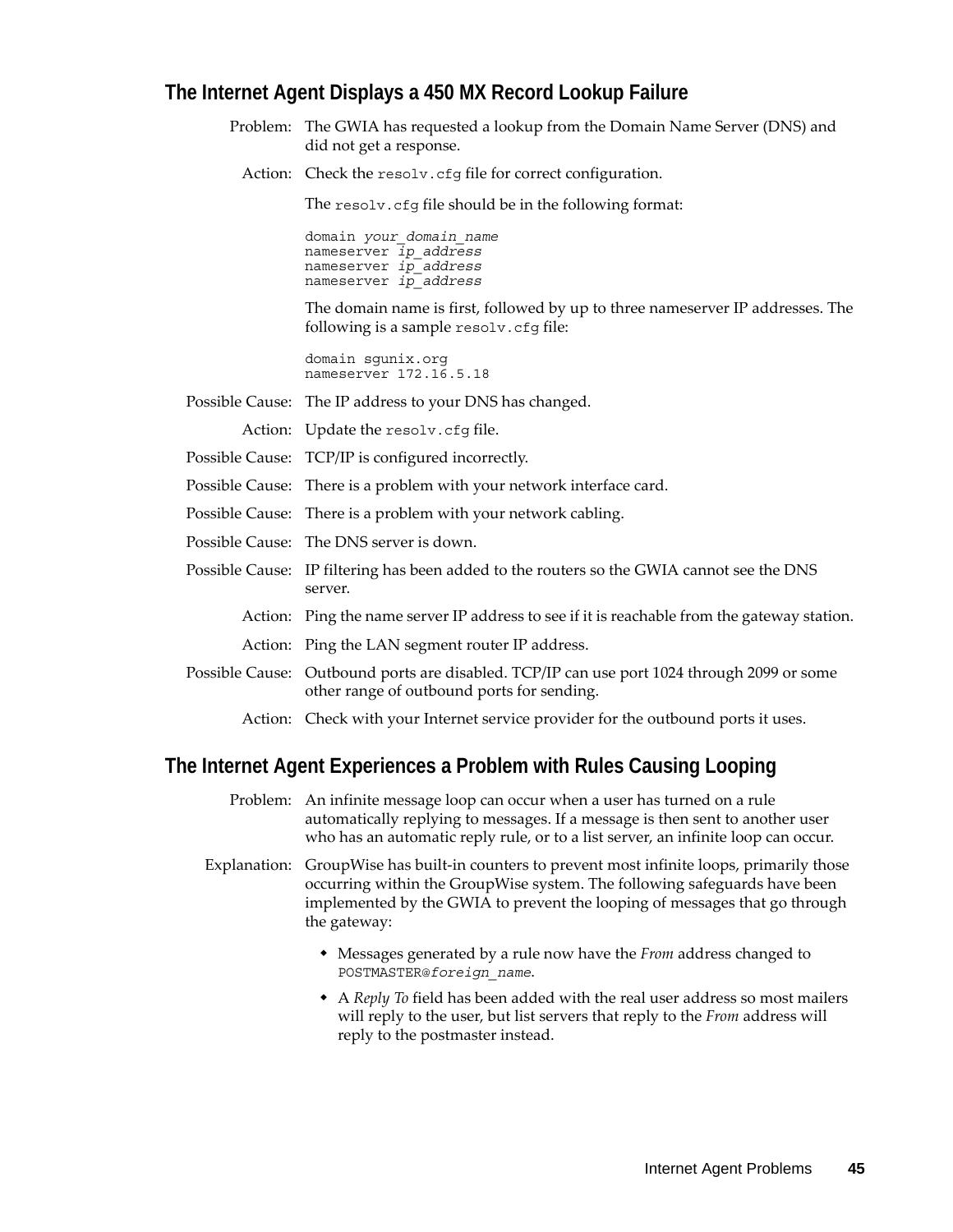- An *Errors To* field has been added with the POSTMASTER foreign name address. With this field, undeliverable messages won't be sent to a mailbox that has a rule associated with it.
- If a message is sent to a user that is defined on a foreign domain or gateway, the *Reply To* field will contain the postmaster's actual resolved address. This allows the postmaster message to get to a postmaster who might not be on the GroupWise system.
- Action: The infinite loop protection built into GroupWise might not work for some messages going through the gateway to Internet list servers. Such infinite loops must be resolved on a case-by-case basis.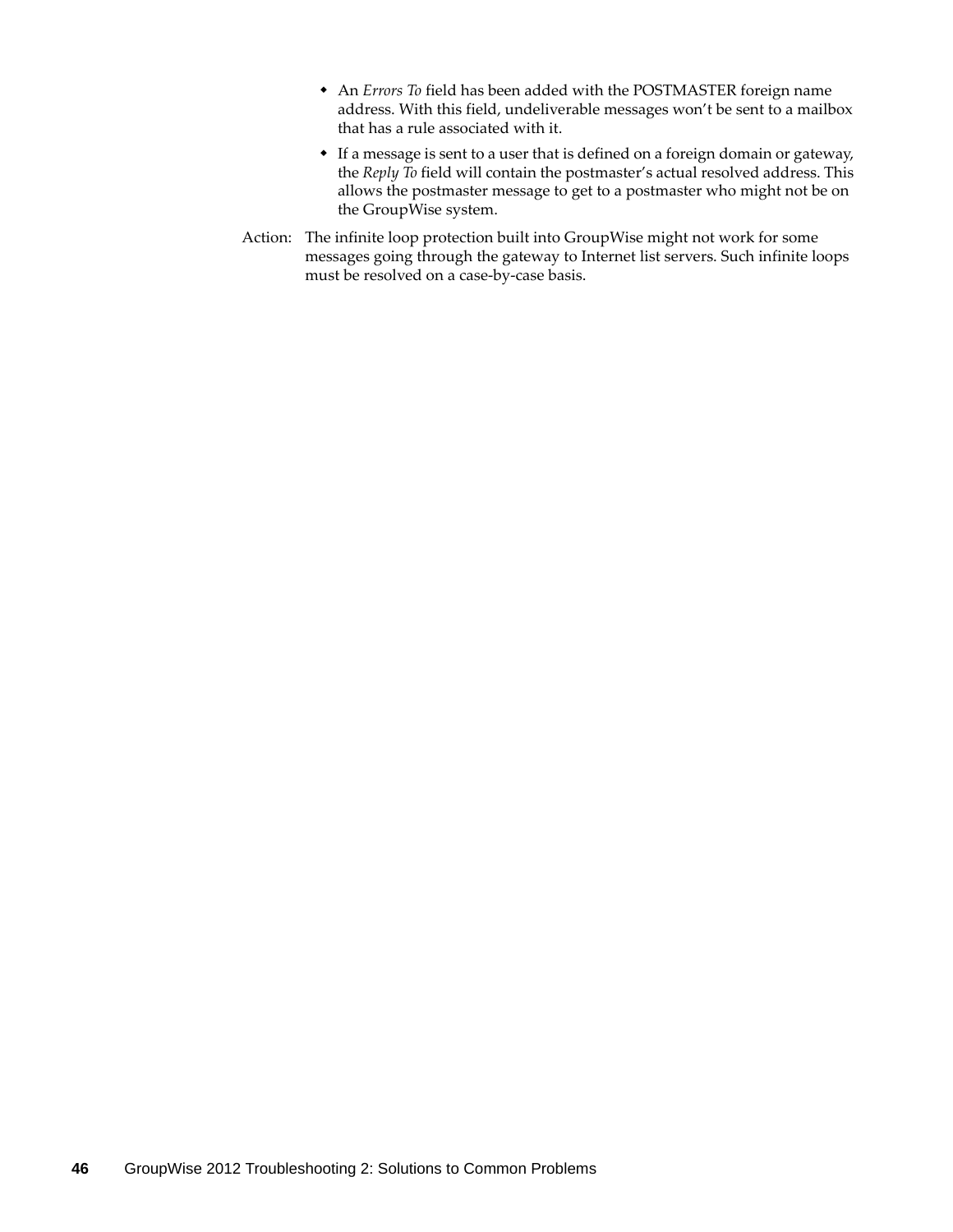# 7 <sup>7</sup>**Monitor Agent Problems**

A suggested solution is provided for the following problem:

["Monitor Agent Won't Start" on page 47](#page-46-0)

# <span id="page-46-0"></span>**Monitor Agent Won't Start**

Problem: The Monitor Agent does not start.

- Possible Cause: The [--home](http://www.novell.com/documentation/groupwise2012/pdfdoc/gw2012_guide_admin/gw2012_guide_admin.pdf#ab1jrp8) switch is missing.
	- Action: Make sure the --home switch provides the correct path to the domain directory where the domain database ([wpdomain.db](http://www.novell.com/documentation/groupwise2012/pdfdoc/gw2012_guide_tsh3/gw2012_guide_tsh3.pdf#a3ec28k)) resides. See "Using Monitor Agent [Startup Switches](http://www.novell.com/documentation/groupwise2012/pdfdoc/gw2012_guide_admin/gw2012_guide_admin.pdf#Ab1jrhh)" in "[Monitor](http://www.novell.com/documentation/groupwise2012/pdfdoc/gw2012_guide_admin/gw2012_guide_admin.pdf#a7q51ga)" in the *[GroupWise 2012 Administration Guide](http://www.novell.com/documentation/groupwise2012/pdfdoc/gw2012_guide_admin/gw2012_guide_admin.pdf#A2zvyc4)*.
- Possible Cause: The server where the domain resides is down.

Action: Check the status of the server where the domain resides.

- Possible Cause: The domain database ([wpdomain.db](http://www.novell.com/documentation/groupwise2012/pdfdoc/gw2012_guide_tsh3/gw2012_guide_tsh3.pdf#a3ec28k)) is damaged.
	- Action: If the domain database (wpdomain.db) is available to the Monitor Agent but cannot be read, it might be damaged. In ConsoleOne, perform maintenance to correct any problems with the domain database. See "[Maintaining Domain and](http://www.novell.com/documentation/groupwise2012/pdfdoc/gw2012_guide_admin/gw2012_guide_admin.pdf#abbtdrb)  [Post Office Databases](http://www.novell.com/documentation/groupwise2012/pdfdoc/gw2012_guide_admin/gw2012_guide_admin.pdf#abbtdrb)" in "[Databases"](http://www.novell.com/documentation/groupwise2012/pdfdoc/gw2012_guide_admin/gw2012_guide_admin.pdf#a8n802e) in the *[GroupWise 2012 Administration](http://www.novell.com/documentation/groupwise2012/pdfdoc/gw2012_guide_admin/gw2012_guide_admin.pdf#A2zvyc4)  [Guide](http://www.novell.com/documentation/groupwise2012/pdfdoc/gw2012_guide_admin/gw2012_guide_admin.pdf#A2zvyc4)*.
- Possible Cause: The Monitor Agent encounters an error condition.
	- Action: If you receive an error message when trying to start the Monitor Agent, look it up in "[Monitor Agent and Application Error Messages"](http://www.novell.com/documentation/groupwise2012/pdfdoc/gw2012_guide_tsh1/gw2012_guide_tsh1.pdf#adlk8la) in *[GroupWise 2012](http://www.novell.com/documentation/groupwise2012/pdfdoc/gw2012_guide_tsh1/gw2012_guide_tsh1.pdf#A4ehiyt)  [Troubleshooting 1: Error Messages](http://www.novell.com/documentation/groupwise2012/pdfdoc/gw2012_guide_tsh1/gw2012_guide_tsh1.pdf#A4ehiyt)*.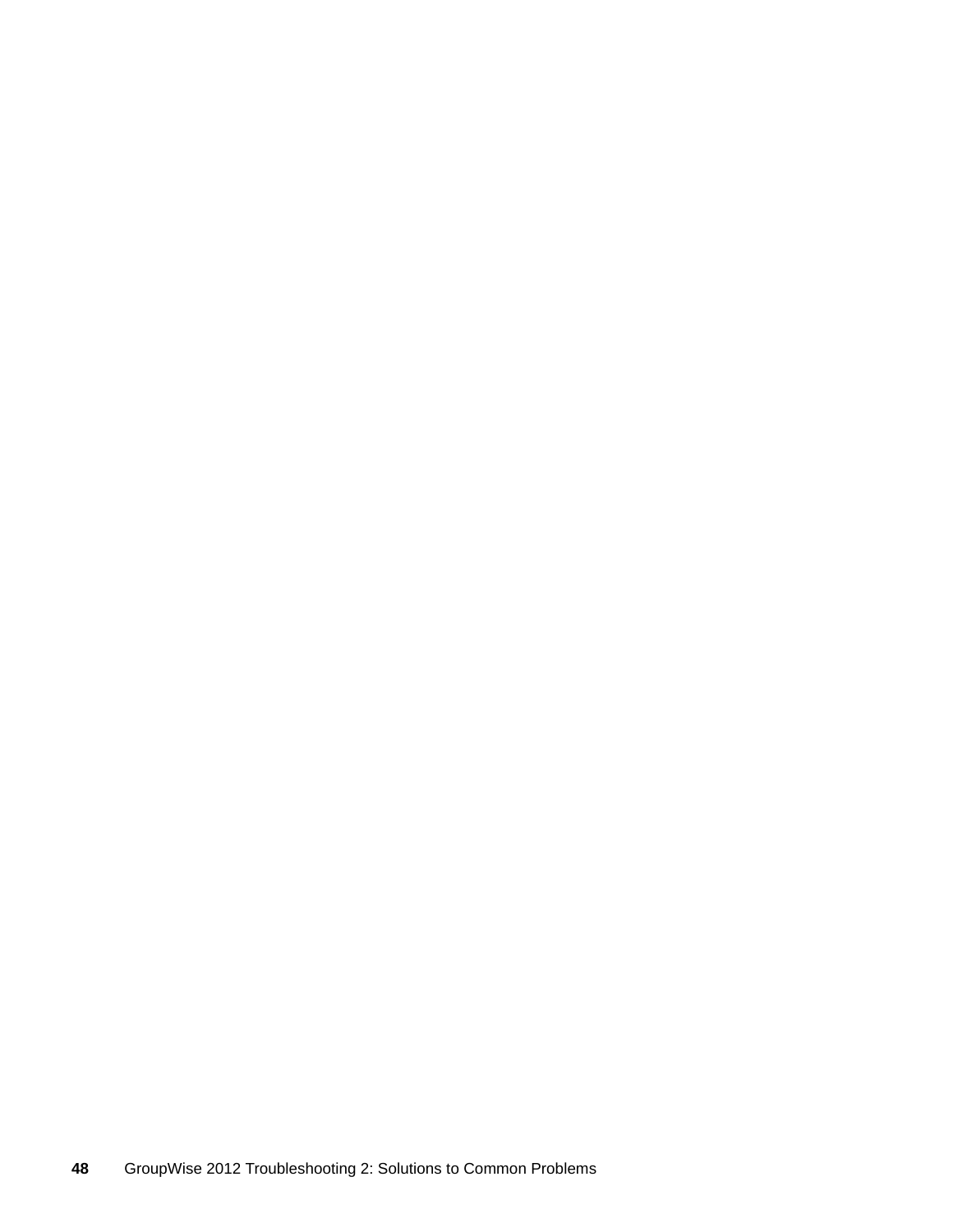# **III Strategies for Message Delivery<br>
III Problems Problems**

This part of *Troubleshooting 2: Solutions to Common Problems* helps you resolve problems with how the agents are interacting to deliver messages throughout your GroupWise system and covers the following situations:

- [Chapter 8, "Message Does Not Arrive," on page 51](#page-50-1)
- [Chapter 9, "Message Delivery Is Slow," on page 63](#page-62-0)
- [Chapter 10, "Message Has Undeliverable Status," on page 67](#page-66-0)
- [Chapter 11, "Message Is Dropped in the problem Directory," on page 71](#page-70-0)

Other sources of assistance include:

- [Novell Support and Knowledgebase](http://www.novell.com/support) (http://www.novell.com/support)
- [GroupWise Support Forums](http://forums.novell.com/forumdisplay.php?&f=356) (http://forums.novell.com/forumdisplay.php?&f=356)
- [GroupWise Support Community](http://www.novell.com/support/products/groupwise) (http://www.novell.com/support/products/groupwise)
- [GroupWise Cool Solutions](http://www.novell.com/communities/coolsolutions/gwmag) (http://www.novell.com/communities/coolsolutions/gwmag)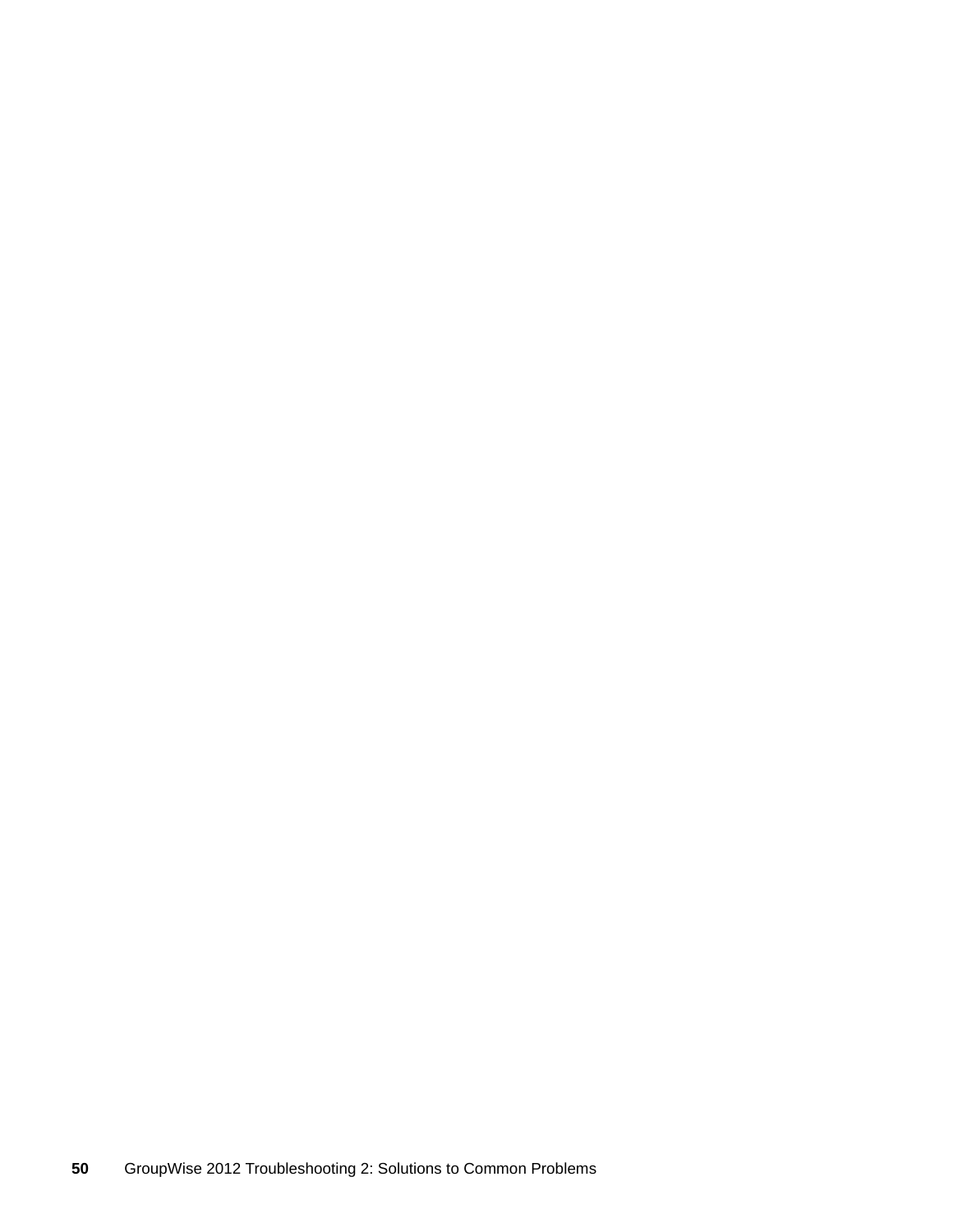# <span id="page-50-1"></span>**Message Does Not Arrive**

Suggested solutions are provided for the following problems:

- ["Message Does Not Arrive in the Local Post Office" on page 51](#page-50-2)
- ["Message Does Not Arrive between Post Offices" on page 51](#page-50-3)
- ["Message Does Not Arrive between Domains" on page 55](#page-54-0)
- ["Message Does Not Arrive Across the Internet" on page 60](#page-59-0)

# <span id="page-50-2"></span>**Message Does Not Arrive in the Local Post Office**

- Problem: A message from user A is not being delivered to user B in the same post office. This scenario would most likely occur when GroupWise users connect to the post office using direct access mode. Direct access for clients is not recommended for GroupWise 2012.
	- Action: Do not use direct access for clients in GroupWise 2012.

# <span id="page-50-3"></span>**Message Does Not Arrive between Post Offices**

- Problem: A message from a user in Post Office A is not being delivered to a user in Post Office B in the same domain.
	- Action: Review the stages of message flow between post offices. See ["Message Delivery](http://www.novell.com/documentation/groupwise2012/pdfdoc/gw2012_guide_tsh3/gw2012_guide_tsh3.pdf#h23xeinv)  [to a Different Post Office"](http://www.novell.com/documentation/groupwise2012/pdfdoc/gw2012_guide_tsh3/gw2012_guide_tsh3.pdf#h23xeinv) in *[GroupWise 2012 Troubleshooting 3: Message Flow and](http://www.novell.com/documentation/groupwise2012/pdfdoc/gw2012_guide_tsh3/gw2012_guide_tsh3.pdf#A4ehibh)  [Directory Structure](http://www.novell.com/documentation/groupwise2012/pdfdoc/gw2012_guide_tsh3/gw2012_guide_tsh3.pdf#A4ehibh)*.
	- Action: Answer the following question:

#### <span id="page-50-0"></span>**Can other users in Post Office A send messages to other users in Post Office B?**

- **Yes** See ["Problem with an Individual User in Either Post Office" on page 51.](#page-50-4)
- **No** See ["Problem between Post Offices for Multiple Users" on page 53.](#page-52-0)

**Don/t Know** See ["Problem between Post Offices for Multiple Users" on page 53.](#page-52-0)

#### <span id="page-50-4"></span>**Problem with an Individual User in Either Post Office**

- **1** Stop the MTA for the domain.
- **2** Have the user in Post Office A send a low priority test message to a recipient in Post Office B. (It's a good idea to test message flow using a low priority message because the low priority message queue is typically empty.)
- **3** Check the *post* of fice[/wpcsin/6](http://www.novell.com/documentation/groupwise2012/pdfdoc/gw2012_guide_tsh3/gw2012_guide_tsh3.pdf#a3ectbd) directory in the sender's post office.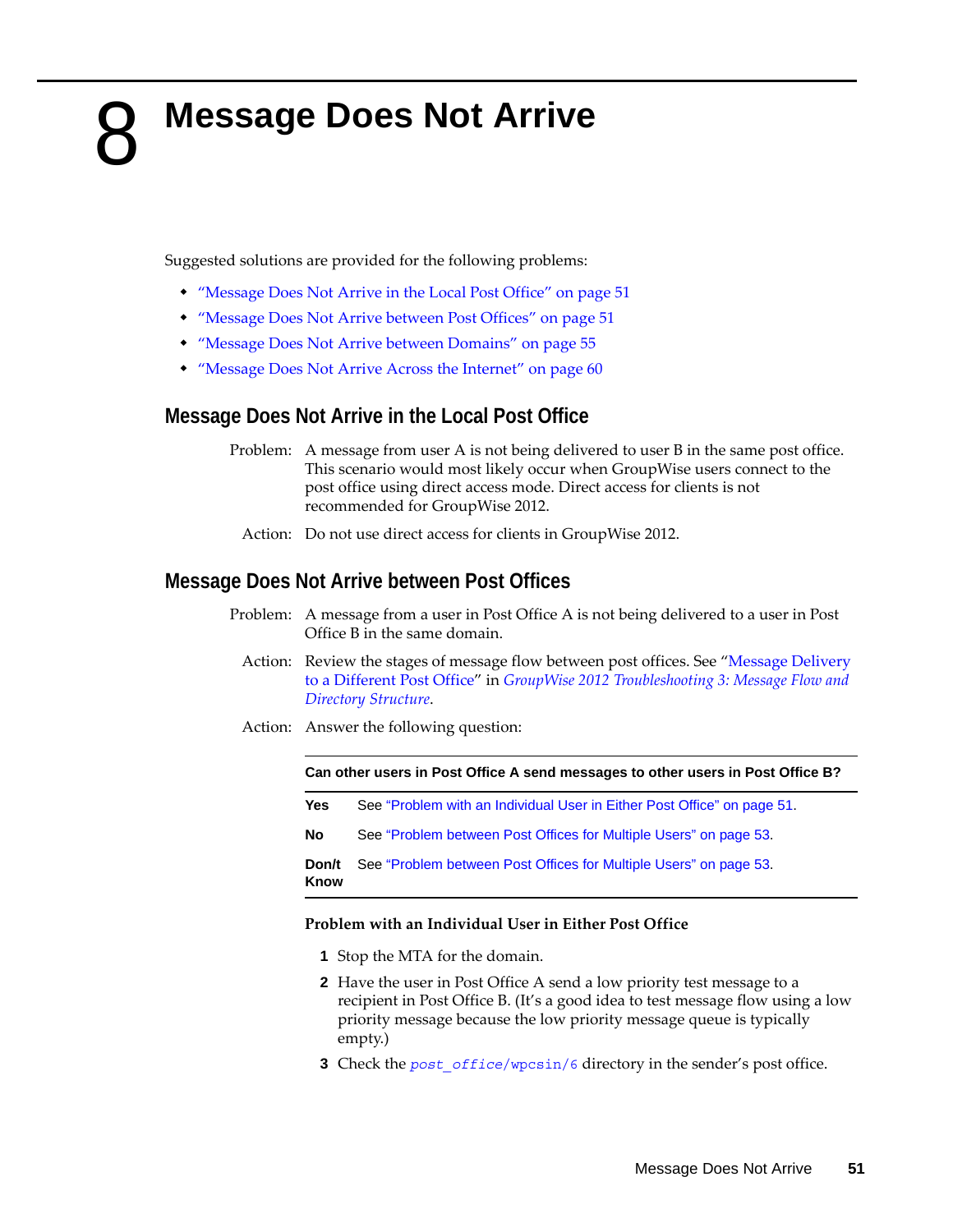**Has a new message file appeared in the** *post\_office***/wpcsin/6 directory?**

**No** The GroupWise client was unable to create the message file. The user might not have sufficient rights to the directory if using direct access mode. Correct the problem, then repeat the test.

**Yes** The sender can successfully send messages. Continue below.

- **4** Stop the POA for Post Office B.
- **5** Restart the MTA in the domain. Observe the MTA server console or Web console for any sign of problems.
- **6** Check the *post\_office*[/wpcsout/ofs/6](http://www.novell.com/documentation/groupwise2012/pdfdoc/gw2012_guide_tsh3/gw2012_guide_tsh3.pdf#a3edx6o) directory in Post Office B.

**Has a new message file appeared in the** *post\_office***/wpcsout/ofs/6 directory?**

- **No** See ["Problem between Post Offices for Multiple Users" on page 53](#page-52-0).
- **Yes** The message transferred successfully between post offices. Continue below.
- **7** Restart the POA for Post Office B. Observe the POA server console or Web console for any sign of problems.
- <span id="page-51-0"></span>**8** Recheck the *post\_office*/wpcsout/ofs/6 directory in Post Office B.

**Has the message file disappeared from the** *post\_office***/wpcsout/ofs/6 directory?**

- **No** The POA was unable to pick up the message. Correct the problem, then repeat the test.
- **Yes** The POA has successfully picked up the message. Continue below.
- <span id="page-51-1"></span>**9** Check the recipient's mailbox.

**Does the new message appear in the recipient's mailbox?**

- **Ye s** The POA has successfully delivered the message this time. Repeat the test with a different user.
- **No** The POA was unable to deliver the message. Continue below.
- **10** Check the ownership of the recipient's user database (user*xxx*[.db](http://www.novell.com/documentation/groupwise2012/pdfdoc/gw2012_guide_tsh3/gw2012_guide_tsh3.pdf#a3edsq6)[\).](http://www.novell.com/documentation/groupwise2012/pdfdoc/gw2012_guide_tsh3/gw2012_guide_tsh3.pdf#a3edsq6)

#### **Does the ownership of the user database match the recipient's network login ID?**

- **No** Reset the ownership on the user*xxx*.db file, then repeat the test.
- **Yes** Continue below.
- **11** Check the ownership of the message database (msg*nnn*[.db](http://www.novell.com/documentation/groupwise2012/pdfdoc/gw2012_guide_tsh3/gw2012_guide_tsh3.pdf#a3edsq2)[\)](http://www.novell.com/documentation/groupwise2012/pdfdoc/gw2012_guide_tsh3/gw2012_guide_tsh3.pdf#a3edsq2) in the recipient's post office that corresponds to the message database assigned to the sender in the sender's post office.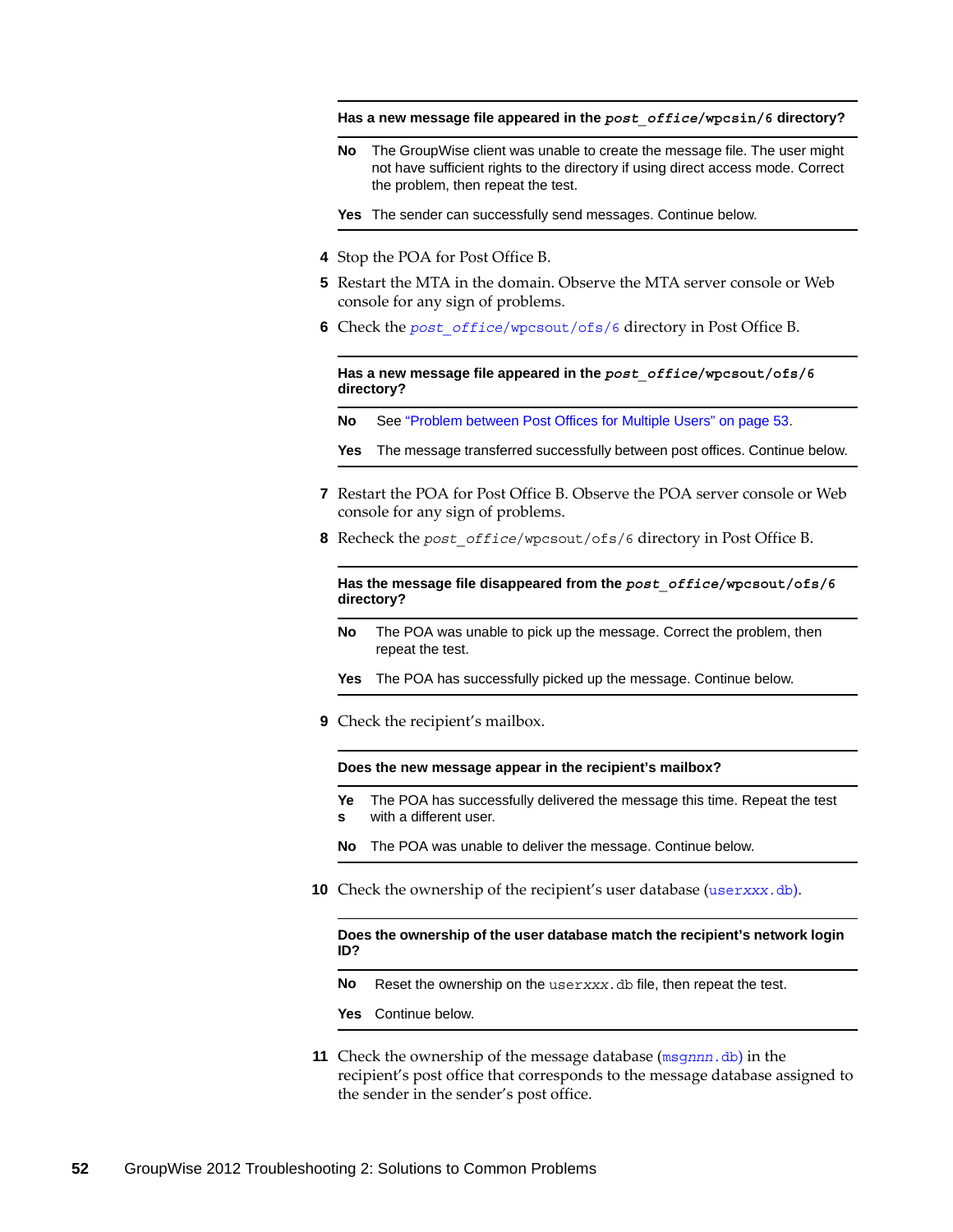#### **Is the ownership of the message database correct?**

- **No** Reset the ownership on the msg*nnn*.db, then repeat the test.
- <span id="page-52-1"></span>**Yes** Continue below.
	- **12** In ConsoleOne, perform maintenance to correct any problems with the databases. See ["Maintaining User/Resource and Message Databases"](http://www.novell.com/documentation/groupwise2012/pdfdoc/gw2012_guide_admin/gw2012_guide_admin.pdf#abbtgc3) in ["Databases"](http://www.novell.com/documentation/groupwise2012/pdfdoc/gw2012_guide_admin/gw2012_guide_admin.pdf#a8n802e) in the *[GroupWise 2012 Administration Guide](http://www.novell.com/documentation/groupwise2012/pdfdoc/gw2012_guide_admin/gw2012_guide_admin.pdf#A2zvyc4)*. Then repeat the test.
	- **13** (Conditional) If the message flow problem has not been resolved by following the above troubleshooting steps, seek assistance from [Novell](http://www.novell.com/support)  [Support](http://www.novell.com/support) (http://www.novell.com/support).

#### <span id="page-52-0"></span>**Problem between Post Offices for Multiple Users**

- **1** Stop the MTA for the domain.
- **2** Have the user in Post Office A send a low priority test message. (It's a good idea to test message flow using a low priority message because the low priority message queue is typically empty.)
- **3** Check the *post\_office*[/wpcsin/6](http://www.novell.com/documentation/groupwise2012/pdfdoc/gw2012_guide_tsh3/gw2012_guide_tsh3.pdf#a3ectbd) directory in Post Office A.

**Has a new message file appeared in the** *post\_office***/wpcsin/6 directory?**

**No** See ["Problem with an Individual User in Either Post Office" on page 51](#page-50-4).

**Yes** The sender can successfully send messages. Continue below.

- **4** Stop the POA for Post Office B.
- **5** Restart the MTA for the domain. Observe the MTA server console or Web console for any sign of problems.
- **6** Check the *post\_office*[/wpcsout/ofs/6](http://www.novell.com/documentation/groupwise2012/pdfdoc/gw2012_guide_tsh3/gw2012_guide_tsh3.pdf#a3edx6o) directory in Post Office B.

**Has a new message file appeared in the** *post\_office***/wpcsout/ofs/6 directory?** 

- **No** See ["Problem with Access to Post Office B" on page 54](#page-53-0).
- **Yes** The MTA has successfully transferred the file to the POA in the recipient's post office. Continue below.
- **7** Restart the POA for Post Office B. Observe the POA server console or Web console for any sign of problems.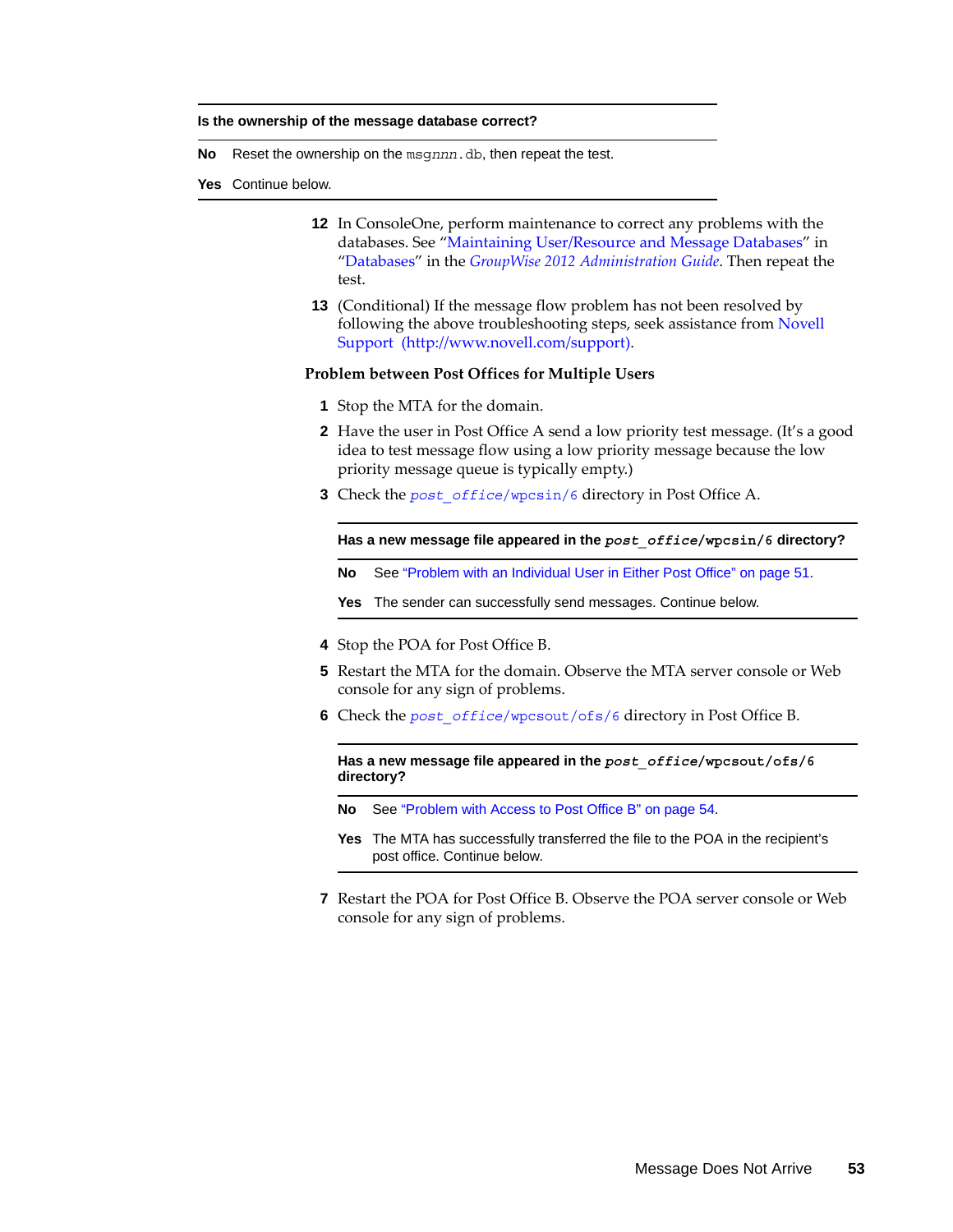**8** Recheck the *post\_office*/wpcsout/ofs/6 directory in Post Office B.

#### **Has the message file disappeared from the** *post\_office***/wpcsout/ofs/6 directory?**

- **No** The message transferred successfully between post offices, but the POA in Post Office B is unable to pick up the file. See [Step 8](#page-51-0) in "Problem with an [Individual User in Either Post Office" on page 51](#page-50-4).
- **Yes** The message transferred successfully between post offices, and the POA in Post Office B has picked up the file. If the message still does not arrive in the recipient's mailbox, see [Step 9](#page-51-1) through [Step 13](#page-52-1) in "Problem with an Individual [User in Either Post Office" on page 51.](#page-50-4)

#### <span id="page-53-0"></span>**Problem with Access to Post Office B**

- **1** Start ConsoleOne with read/write rights to the post office.
- **2** Double-click the eDirectory container where the domain is located, then select the Domain object.
- **3** Click *Tools > GroupWise Utilities > Link Configuration*.
- **4** Check the link from the domain to Post Office B.

**Does the link from the domain to the post office specify the correct IP address, UNC path, or mapped path to the post office directory for the recipient's post office?**

- **No** Correct the information. Restart the MTA. Observe the MTA server console or Web console for any sign of problems. Repeat the test.
- **Yes** The link to recipient's post office is correct. Continue below.
- **5** (Conditional) If you are using client/server access to Post Office B, check the IP address and port displayed in the *Network Address* box of the POA Identification page.

#### **Are the IP address and TCP port number for the POA correct?**

- **No** Correct the information. Restart the POA in Post Office B. Observe the POA server console or Web console for any sign of problems. Repeat the test.
- **Yes** The IP address and port for the POA are correct. Continue below.
- **6** Check rights for the MTA to write files into the *post\_office*[/wpcsout/](http://www.novell.com/documentation/groupwise2012/pdfdoc/gw2012_guide_tsh3/gw2012_guide_tsh3.pdf#a3edx6o) [ofs/6](http://www.novell.com/documentation/groupwise2012/pdfdoc/gw2012_guide_tsh3/gw2012_guide_tsh3.pdf#a3edx6o) directory in Post Office B.

#### **Are the network rights in the post office correct?**

- **No** Reset the rights in the post office, and repeat the test.
- **Yes** Continue below.
- **7** Check for available disk space in the *post\_office*/wpcsout/ofs/6 directory in Post Office B.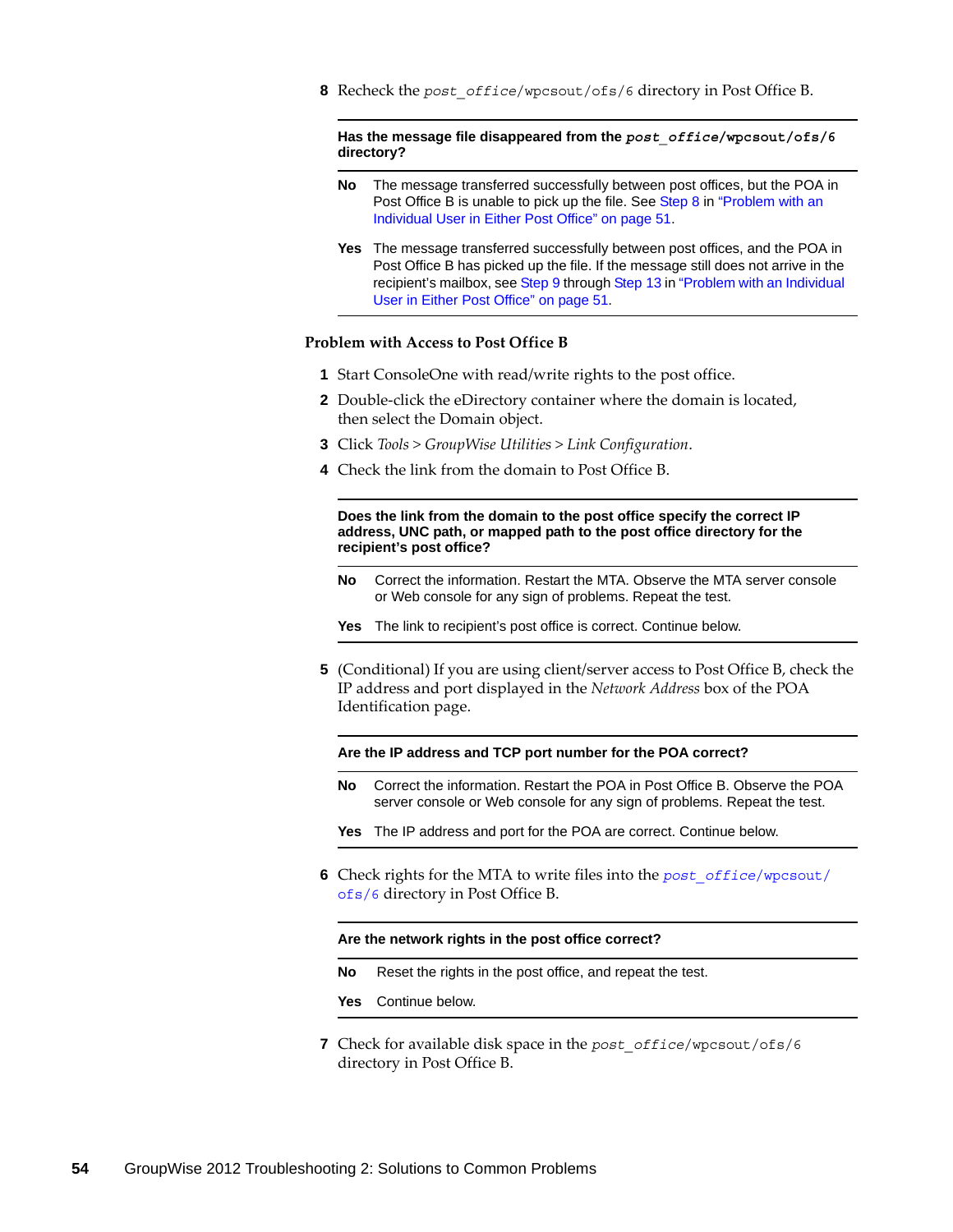#### **Is there adequate disk space available in the post office?**

**No** Remove unnecessary files from the server to free up disk space, then repeat the test.

**Yes** Continue below.

**8** (Conditional) If these troubleshooting steps have not enabled the MTA to write the file into the *post* of fice/wpcsout/ofs/6 directory in the recipient's post office, seek assistance from [Novell Support](http://www.novell.com/support) (http:// www.novell.com/support).

### <span id="page-54-0"></span>**Message Does Not Arrive between Domains**

- Problem: A message from a user in Domain A is not being delivered to a user in Domain B.
	- Action: Review the stages of message flow between domains. See "[Message Delivery to a](http://www.novell.com/documentation/groupwise2012/pdfdoc/gw2012_guide_tsh3/gw2012_guide_tsh3.pdf#haqnexwp)  [Different Domain](http://www.novell.com/documentation/groupwise2012/pdfdoc/gw2012_guide_tsh3/gw2012_guide_tsh3.pdf#haqnexwp)" in *[GroupWise 2012 Troubleshooting 3: Message Flow and](http://www.novell.com/documentation/groupwise2012/pdfdoc/gw2012_guide_tsh3/gw2012_guide_tsh3.pdf#A4ehibh)  [Directory Structure](http://www.novell.com/documentation/groupwise2012/pdfdoc/gw2012_guide_tsh3/gw2012_guide_tsh3.pdf#A4ehibh)*.
	- Action: Answer the question below:

**Can other users in Domain A send messages to other users in Domain B?**

- **Yes** See ["Problem with an Individual User in Either Domain" on page 55](#page-54-1).
- **No** See ["Problem between Domains for Multiple Users" on page 57](#page-56-0).

**Don't Know** See ["Problem between Domains for Multiple Users" on page 57](#page-56-0).

#### <span id="page-54-1"></span>**Problem with an Individual User in Either Domain**

- **1** Stop the MTA for Domain A.
- **2** Have the user in Domain A send a low priority test message to a recipient in Domain B. (It's a good idea to test message flow using a low priority message because the low priority message queue is typically empty.)
- **3** Check the *post* of fice[/wpcsin/6](http://www.novell.com/documentation/groupwise2012/pdfdoc/gw2012_guide_tsh3/gw2012_guide_tsh3.pdf#a3ectbd) directory in the sender's post office.

**Has a new message file appeared in the** *post\_office***/wpcsin/6 directory?**

**No** The GroupWise client was unable to create the message files. The user might not have sufficient rights to the directory. Correct the problem, then repeat the test.

**Yes** The sender can successfully send messages. Continue below.

- **4** Stop the POA for the recipient's post office in Domain B.
- **5** Start the MTA for Domain A. Observe the MTA server console or Web console for any sign of problems.
- **6** Check the *domain*[/wpcsin/6](http://www.novell.com/documentation/groupwise2012/pdfdoc/gw2012_guide_tsh3/gw2012_guide_tsh3.pdf#a3eatiw) directory in Domain B.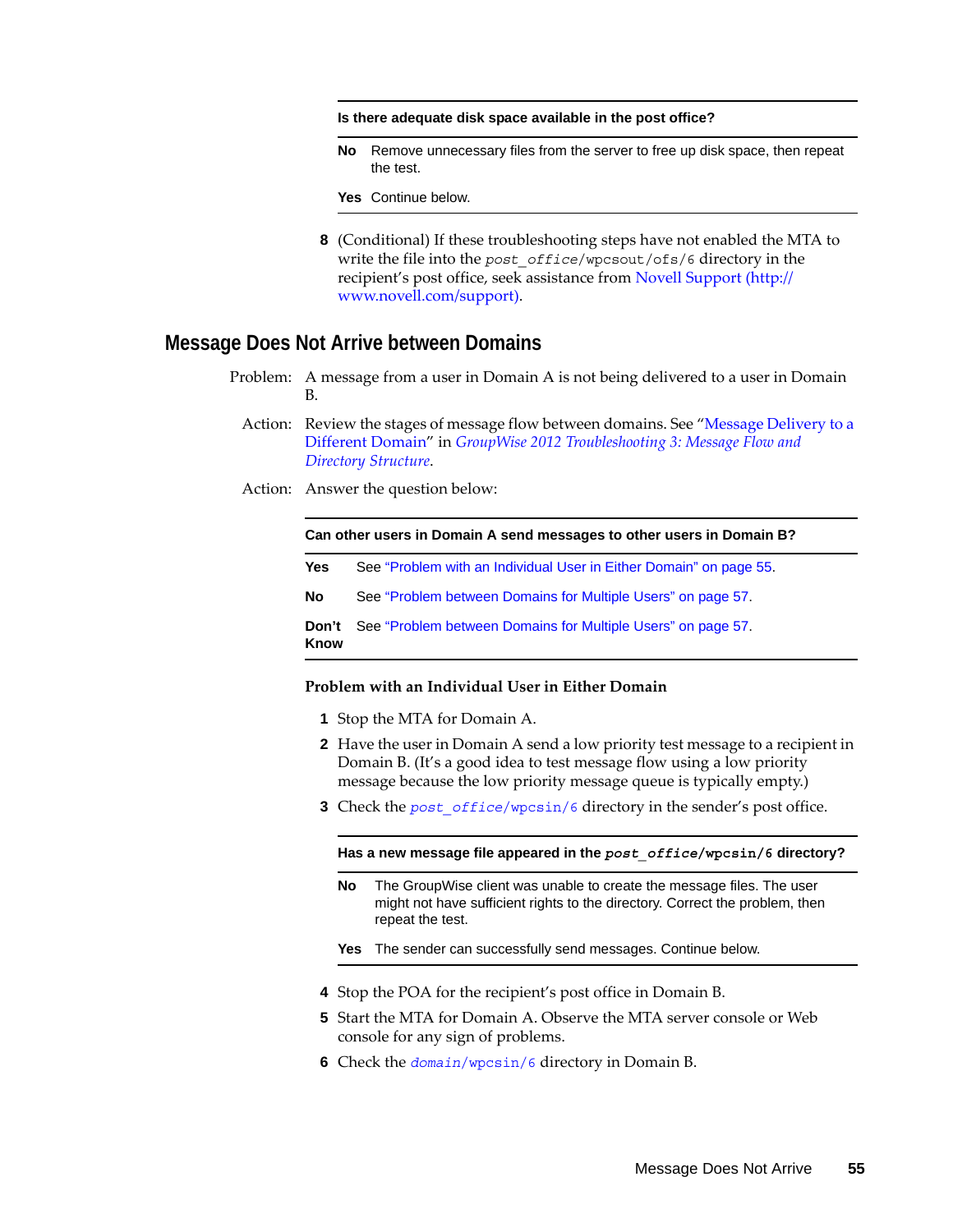**Has a new message file appeared in the** *domain***/wpcsin/6 directory?**

**No** The message is not transferring between domains. See ["Problem between](#page-56-0)  [Domains for Multiple Users" on page 57](#page-56-0).

**Yes** The message transferred successfully between domains. Continue below.

- **7** Restart the POA for the recipient's post office in Domain B. Observe the POA server console or Web console for any sign of problems.
- <span id="page-55-0"></span>**8** Recheck the *post\_office*[/wpcsout/ofs/6](http://www.novell.com/documentation/groupwise2012/pdfdoc/gw2012_guide_tsh3/gw2012_guide_tsh3.pdf#a3edx6o) directory in the recipient's post office in Domain B.

**Has the message file disappeared from the** *post\_office***/wpcsout/ofs/6 directory?**

- **No** The POA was unable to pick up the message. Correct the problem, then repeat the test.
- **Yes** The POA has successfully picked up the message. Continue below.
- **9** Check the recipient's mailbox.

**Does the new message appear in the recipient's mailbox?**

- **Yes** The POA has successfully delivered the message this time. Repeat the test with a different user.
- **No** The POA was unable to deliver the message. Continue below.
- **10** Check the ownership of the recipient's user database (user*xxx*[.db](http://www.novell.com/documentation/groupwise2012/pdfdoc/gw2012_guide_tsh3/gw2012_guide_tsh3.pdf#a3edsq6)).

**Does the ownership of the user database match the recipient's network login ID?**

**No** Reset the ownership on the user database, then repeat the test.

**Yes** Continue below.

**11** Check the ownership of the message database (msg*nnn*[.db](http://www.novell.com/documentation/groupwise2012/pdfdoc/gw2012_guide_tsh3/gw2012_guide_tsh3.pdf#a3edsq2)) in the recipient's post office that corresponds to the message database assigned to the sender in the sender's post office.

**Is the ownership of the message database correct?**

**No** Reset the ownership on the message database, then repeat the test.

**Yes** Continue below.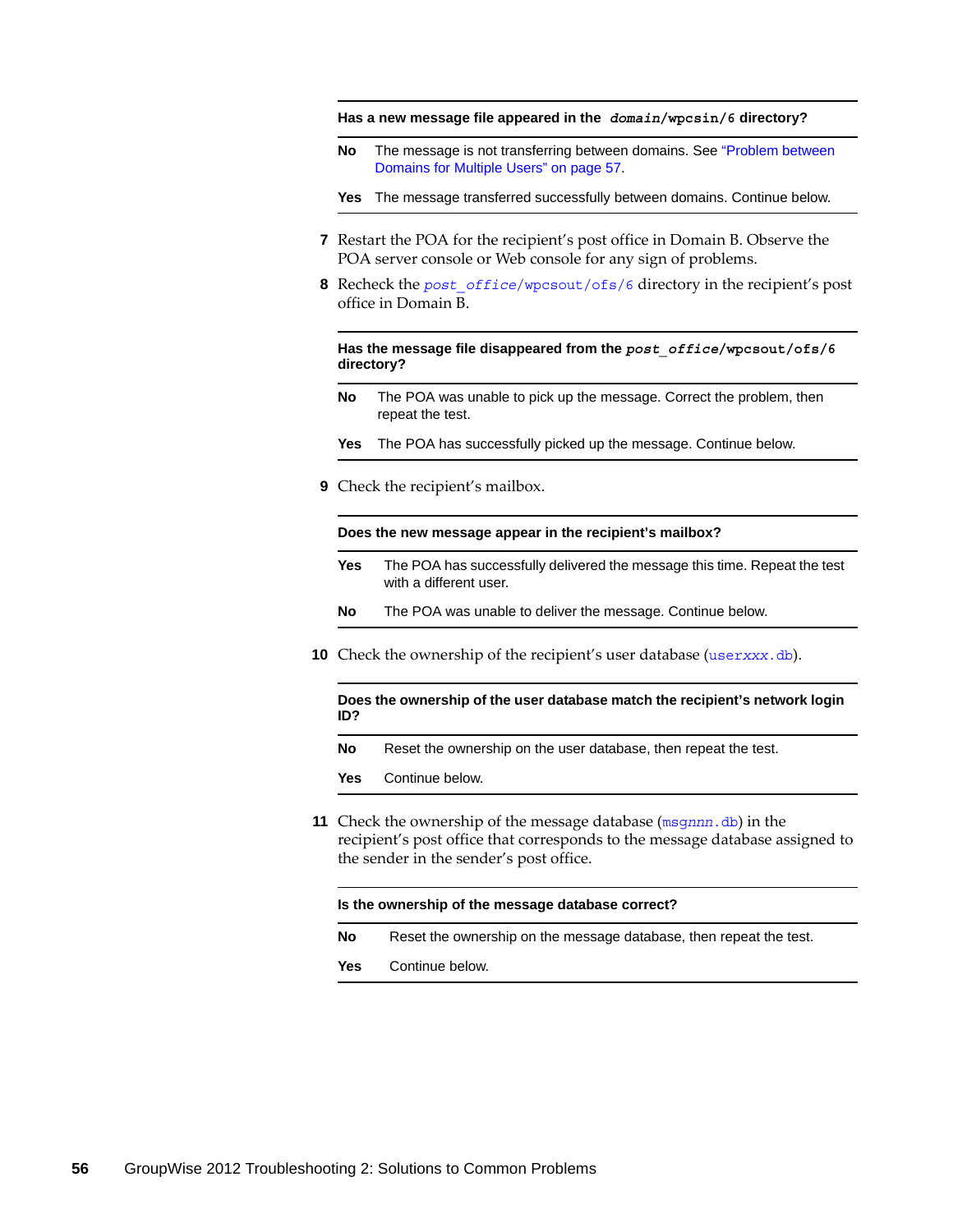- **12** In ConsoleOne, perform maintenance to correct any problems with the databases. See ["Maintaining User/Resource and Message Databases"](http://www.novell.com/documentation/groupwise2012/pdfdoc/gw2012_guide_admin/gw2012_guide_admin.pdf#abbtgc3) in ["Databases"](http://www.novell.com/documentation/groupwise2012/pdfdoc/gw2012_guide_admin/gw2012_guide_admin.pdf#a8n802e) in the *[GroupWise 2012 Administration Guide](http://www.novell.com/documentation/groupwise2012/pdfdoc/gw2012_guide_admin/gw2012_guide_admin.pdf#A2zvyc4)*. Then repeat the test.
- <span id="page-56-1"></span>**13** (Conditional) If the message flow problem has not been resolved by following the above troubleshooting steps, seek assistance from [Novell](http://www.novell.com/support)  [Support](http://www.novell.com/support) (http://www.novell.com/support).

#### <span id="page-56-0"></span>**Problem between Domains for Multiple Users**

- **1** Stop the MTA for Domain A.
- **2** Have the user in Domain A send a low priority test message. (It's a good idea to test message flow using a low priority message because the low priority message queue is typically empty.)
- **3** Check the *post* of fice[/wpcsin/6](http://www.novell.com/documentation/groupwise2012/pdfdoc/gw2012_guide_tsh3/gw2012_guide_tsh3.pdf#a3ectbd) directory in the sender's post office.

**Has a new message file appeared in the** *post\_office***/wpcsin/6 directory?**

**No** See ["Problem with an Individual User in Either Domain" on page 55](#page-54-1).

- **Yes** The sender can successfully send messages. Continue below.
- **4** Stop the POA and the MTA for Domain B.
- **5** Restart the MTA for Domain A. Observe the MTA server console or Web console for any sign of problems.
- **6** Check the *domain*[/wpcsin/6](http://www.novell.com/documentation/groupwise2012/pdfdoc/gw2012_guide_tsh3/gw2012_guide_tsh3.pdf#a3eatiw) directory in Domain B.

**Has a new message file appeared in the** *domain***/wpcsin/6 directory?**

**No** See ["Problem with Access to Domain B" on page 58](#page-57-0).

**Yes** The file has successfully transferred to Domain B. Continue below.

- **7** Restart the MTA for Domain B. Observe the MTA server console or Web console for any sign of problems.
- **8** Check the *post\_office*[/wpcsout/ofs/6](http://www.novell.com/documentation/groupwise2012/pdfdoc/gw2012_guide_tsh3/gw2012_guide_tsh3.pdf#a3edx6o) directory in the recipient's post office.

**Has a new message file appeared in the** *post\_office***/wpcsout/ofs/6?**

- **No** See ["Problem with Access to the Post Office in Domain B" on page 59](#page-58-0).
- **Yes** The MTA has successfully transferred the file to the POA in the recipient's post office. Continue below.
- **9** Restart the POA for the recipient's post office in Domain B. Observe the POA server console or Web console for any sign of problems.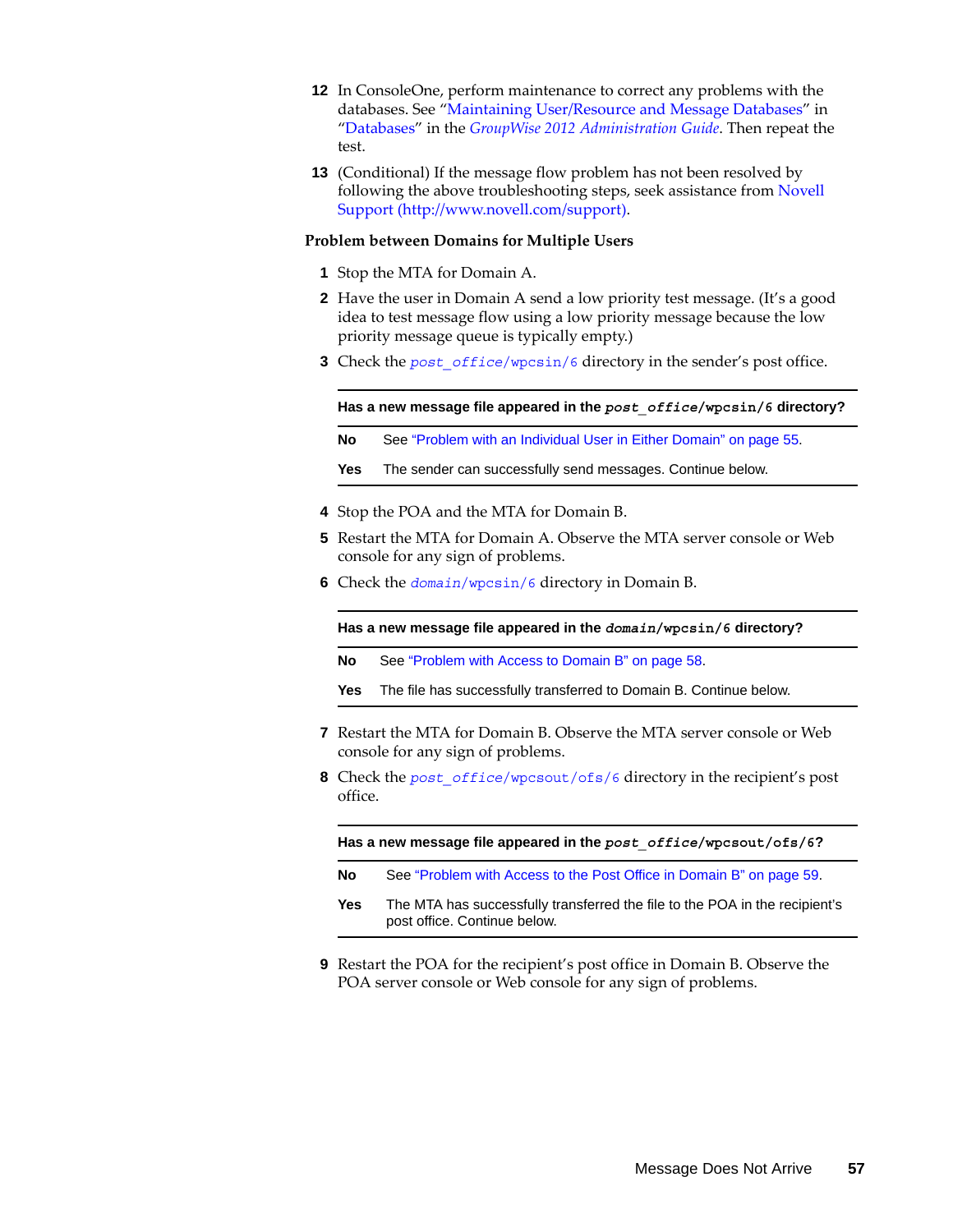**10** Recheck the *post\_office*/wpcsout/ofs/6 directory in the recipient's post office.

**Has the message file disappeared from the** *post\_office***/wpcsout/ofs/6 directory?**

- **No** The message transferred successfully between domains and into the recipient's post office, but the POA in the recipient's post office is unable to pick up the file. See [Step 8](#page-55-0) in "Problem with an Individual User in Either [Domain" on page 55](#page-54-1).
- **Yes** The message transferred successfully between domains and into the recipient's post office, and the POA in the recipient's post office has picked up the file. If the message still does not arrive in the recipient's mailbox, see [Step 8](#page-55-0) through [Step 13](#page-56-1) in ["Problem with an Individual User in Either](#page-54-1)  [Domain" on page 55](#page-54-1).

#### <span id="page-57-0"></span>**Problem with Access to Domain B**

- **1** Start ConsoleOne with read/write rights to the domain.
- **2** Double-click the eDirectory container where Domain A is located, then select Domain A.
- **3** Click *Tools > GroupWise Utilities > Link Configuration*.
- **4** Check the link from Domain A to Domain B.

**Does the link from Domain A specify the correct IP address, UNC path, or mapped path to the domain directory for Domain B?**

- **No** Correct the information. Restart the MTA in Domain A. Observe the MTA server console or Web console for any sign of problems. Repeat the test.
- **Yes** The link to Domain B is correct. Continue below.
- **5** (Conditional) If you are using TCP/IP links between domains, check the IP address and port displayed in the *Network Address* box of the MTA Identification page. See "[Using TCP/IP Links between Domains](http://www.novell.com/documentation/groupwise2012/pdfdoc/gw2012_guide_admin/gw2012_guide_admin.pdf#hi4xilif)" in "[Message Transfer Agent"](http://www.novell.com/documentation/groupwise2012/pdfdoc/gw2012_guide_admin/gw2012_guide_admin.pdf#a7q4zpk) in the *[GroupWise 2012 Administration Guide](http://www.novell.com/documentation/groupwise2012/pdfdoc/gw2012_guide_admin/gw2012_guide_admin.pdf#A2zvyc4)*.

**Are the IP address and TCP port number for the MTA correct?**

- **No** Correct the information. Restart the MTA. Observe the MTA server console or Web console for any sign of problems. Repeat the test.
- **Yes** The IP address and port for MTA are correct. Continue below.
- **6** (Conditional) If you are using mapped or UNC links, check rights for the Domain A MTA to write files into the *domain*/wpcsin/6 directory in Domain B.

#### **Are the network rights in the domain correct?**

- **No** Reset the rights in Domain B, and repeat the test.
- **Yes** Continue below.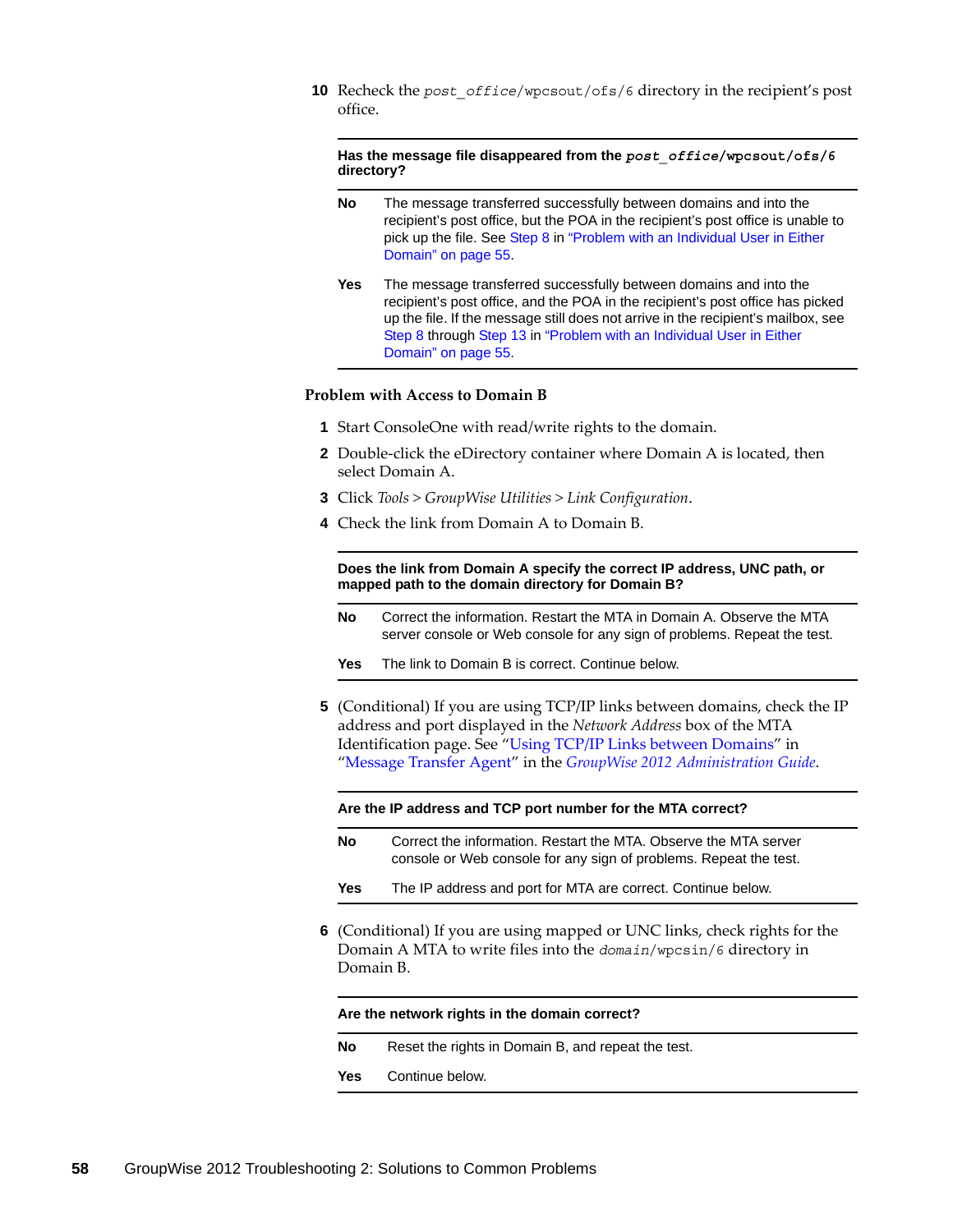**7** Check for available disk space in the *domain*/wpcsin/6 directory in Domain B.

| Is there adequate disk space available in the domain? |                                                                                          |  |
|-------------------------------------------------------|------------------------------------------------------------------------------------------|--|
| No                                                    | Remove unnecessary files from the server to free up disk space, then<br>repeat the test. |  |
| Yes                                                   | Continue below.                                                                          |  |
|                                                       |                                                                                          |  |

**8** (Conditional) If these troubleshooting steps have not enabled the Domain A MTA to write the file into the *domain*/wpcsin/6 directory in Domain B, seek assistance from [Novell Support](http://www.novell.com/support) (http://www.novell.com/support).

#### <span id="page-58-0"></span>**Problem with Access to the Post Office in Domain B**

- **1** Start ConsoleOne with read/write rights to the post office.
- **2** Double-click the eDirectory container where Domain B is located, then select Domain B.
- **3** Click *Tools > GroupWise Utilities > Link Configuration*.
- **4** Check the link from Domain B to the recipient's post office.

**Does the link from the domain to the post office specify the correct IP address, UNC path, or mapped path to the post office directory for the recipient's post office?**

- **No** Correct the information. Restart the MTA in Domain B. Observe the MTA server console or Web console for any sign of problems. Repeat the test.
- Yes The link to recipient's post office is correct. Continue below.
- **5** (Conditional) If you are using a TCP/IP link to the post office, check the IP address displayed in the *Network Address* box of the POA Identification page.

**Is the IP address and TCP port number for the POA correct?**

- **No** Correct the information. Restart the POA. Observe the POA server console or Web console for any sign of problems. Repeat the test.
- **Yes** The IP address and TCP port number for the POA are correct. Continue below.
- **6** (Conditional) If you are using a mapped or UNC link to the post office, check rights for the Domain B MTA to write files into the *post\_office*[/](http://www.novell.com/documentation/groupwise2012/pdfdoc/gw2012_guide_tsh3/gw2012_guide_tsh3.pdf#a3edx6o) [wpcsout/ofs/6](http://www.novell.com/documentation/groupwise2012/pdfdoc/gw2012_guide_tsh3/gw2012_guide_tsh3.pdf#a3edx6o) directory in the post office.

#### **Are the network rights for the post office correct?**

**No** Reset the rights in the post office, and repeat the test.

**Yes** Continue below.

**7** Check for available disk space in the *post\_office*/wpcsout/ofs/6 directory in the recipient's post office.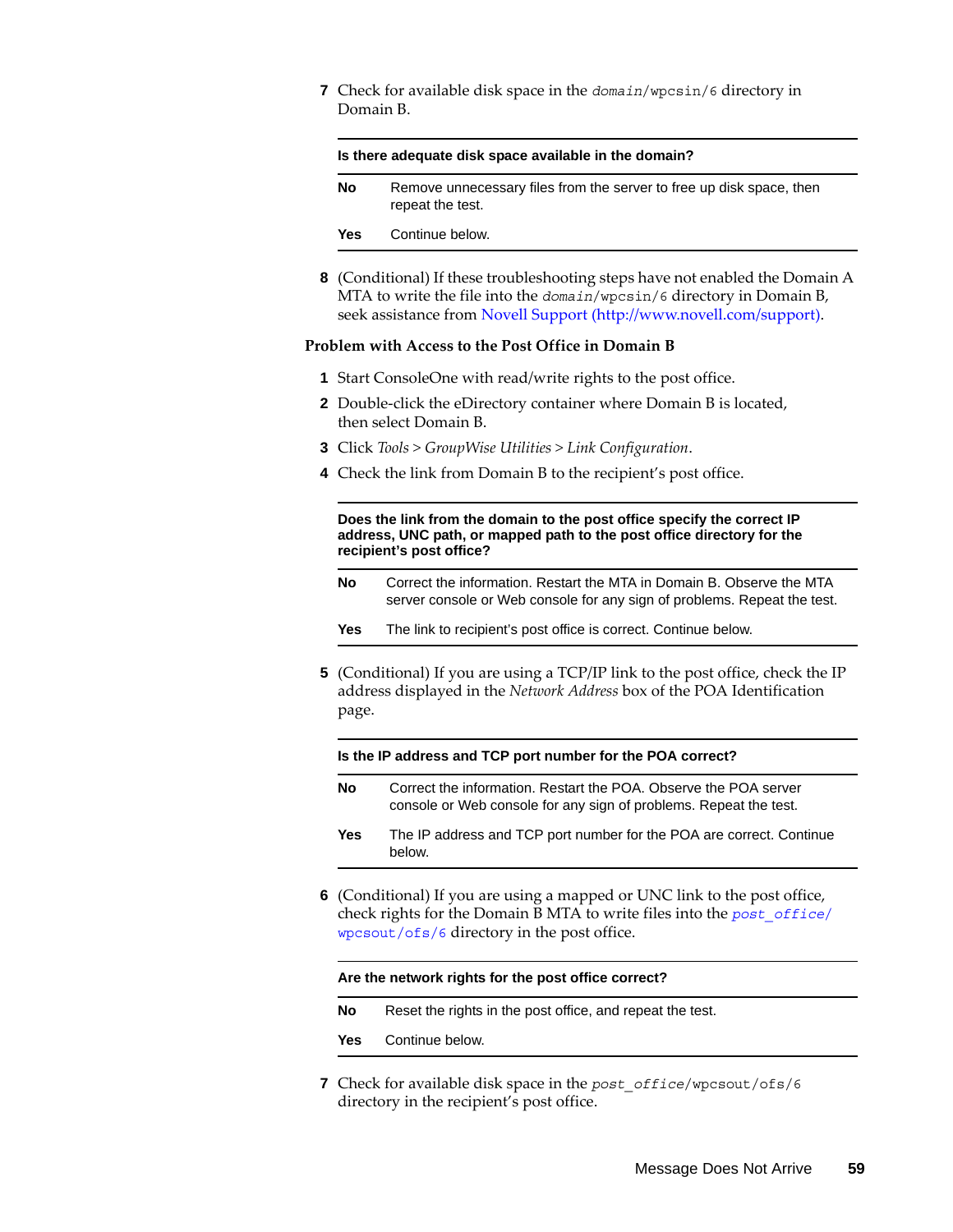#### **Is there adequate disk space available in the post office?**

**No** Remove unnecessary files from the server to free up disk space, then repeat the test.

**Yes** Continue below.

**8** (Conditional) If these troubleshooting steps have not enabled the Domain B MTA to write the file into the *post\_office*/wpcsout/ofs/6 directory in the recipient's post office, seek assistance from [Novell Support](http://www.novell.com/support) (http:// www.novell.com/support).

### <span id="page-59-0"></span>**Message Does Not Arrive Across the Internet**

- Problem: A message is not successfully delivered between a GroupWise user and an email user somewhere on the Internet.
	- Action: Review the stages of message flow performed by the Internet to send and receive messages across the Internet. See ["Message Delivery to and from the Internet"](http://www.novell.com/documentation/groupwise2012/pdfdoc/gw2012_guide_tsh3/gw2012_guide_tsh3.pdf#adn4r1v) in "[Message Flow Diagrams](http://www.novell.com/documentation/groupwise2012/pdfdoc/gw2012_guide_tsh3/gw2012_guide_tsh3.pdf#a3vx6ne)" in *[GroupWise 2012 Troubleshooting 3: Message Flow and](http://www.novell.com/documentation/groupwise2012/pdfdoc/gw2012_guide_tsh3/gw2012_guide_tsh3.pdf#A4ehibh)  [Directory Structure](http://www.novell.com/documentation/groupwise2012/pdfdoc/gw2012_guide_tsh3/gw2012_guide_tsh3.pdf#A4ehibh)*.
	- Action: The most useful procedure to find the source of a problem when a message is not being sent across the Internet is to break the GroupWise send process into steps and verify that the message arrives at each destination before the next piece receives and delivers it.

If a message has Pending status in the sender's Sent Items folder, the message is somewhere in the GroupWise system.

A message has Pending status in the sender's Sent Items folder until it is converted and queued to the SMTP service. The message has Transferred status after the GWIA queues the message to the SMTP service. If the GWIA is unsuccessful in sending the message and gets a temporary error (for example, Host Down), it attempts to send the message according to the Retry Schedule. During this time, the message has Pending status in the sender's Sent Items folder. If the GWIA is ultimately unsuccessful in sending the message, the sender receives an undeliverable status.

<span id="page-59-2"></span>The following steps provide general guidelines for checking the message at each point in the GroupWise system:

- **1** Stop the GWIA and the MTA. Send a message from GroupWise, then look in the *post\_office\_a*[/wpcsin/0-7](http://www.novell.com/documentation/groupwise2012/pdfdoc/gw2012_guide_tsh3/gw2012_guide_tsh3.pdf#a3ectbd) directory for a file where the client transfers the message. If the file exists, verify the time and date stamp of the file and continue with [Step 2.](#page-59-1) If the file does not exist, the client did not transfer the file into the wpcsin/0-7 directory. Verify the address of the message and send another message to someone else on the Internet.
- <span id="page-59-1"></span>**2** If the file does exist in the *post\_office\_a*/wpcsin/0-7 directory, then start the MTA. The MTA polls the wpcsin/0-7 directory and places the message in the wpgate/*[gwia](http://www.novell.com/documentation/groupwise2012/pdfdoc/gw2012_guide_tsh3/gw2012_guide_tsh3.pdf#a2iehf2)*/wpcsout/*gwixxxx/0-7* directory. (*gwixxxx* is a random directory name generated from information from ConsoleOne.) If the file exists, continue to [Step 3](#page-60-0).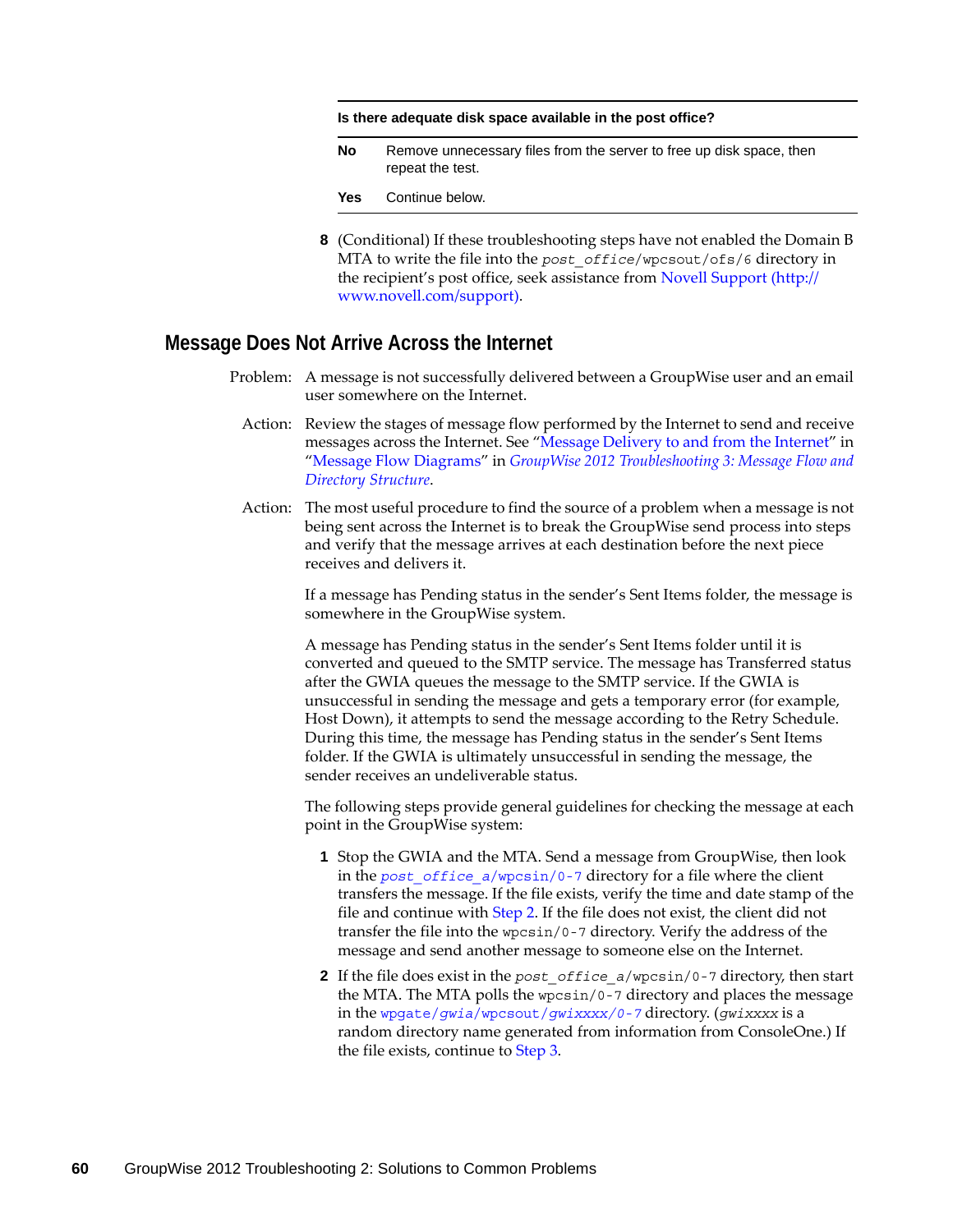If the file does not exist in the wpcsout/*gwixxxx*/*0-7* directory, then the MTA is not processing the files. See ["Message Transfer Agent Problems" on](#page-24-0)  [page 25.](#page-24-0) After the MTA is working correctly, return to [Step 1](#page-59-2).

<span id="page-60-0"></span>**3** After the file is in the *gwixxxx/0-7* directory, start the GWIA. The file should transfer to the *gwia*[/send](http://www.novell.com/documentation/groupwise2012/pdfdoc/gw2012_guide_tsh3/gw2012_guide_tsh3.pdf#bsfil9z) directory. If the file exists in the send directory, continue to [Step 4](#page-60-1).

If the file does not exist in the send directory, then the error is written to the log file. Look at the log file in the wpgate/*gwia*[/000.prc](http://www.novell.com/documentation/groupwise2012/pdfdoc/gw2012_guide_tsh3/gw2012_guide_tsh3.pdf#a2iehf6) directory. Files sent from GroupWise that have been corrupted are transferred to the [wpcsout/problem](http://www.novell.com/documentation/groupwise2012/pdfdoc/gw2012_guide_tsh3/gw2012_guide_tsh3.pdf#a2iehf2) directory. Change the log level to Diag, then repeat [Step 1](#page-59-2) through [Step 3](#page-60-0).

<span id="page-60-1"></span>**4** After the file is delivered to the send directory, exit the GWIA.

While the GWIA is delivering a message, it builds a file in the *gwia*[/result](http://www.novell.com/documentation/groupwise2012/pdfdoc/gw2012_guide_tsh3/gw2012_guide_tsh3.pdf#bsfil9z) directory. As soon as it delivers the entire message, check the result directory.

If the file does not exist in the result directory, then the GWIA is not working. Check the [--dhome](http://www.novell.com/documentation/groupwise2012/pdfdoc/gw2012_guide_admin/gw2012_guide_admin.pdf#a377a8d) and [--home](http://www.novell.com/documentation/groupwise2012/pdfdoc/gw2012_guide_admin/gw2012_guide_admin.pdf#a377e7u) switches to ensure that they are pointing to the correct directories.

If the file does exist in the result directory, check the TCP configuration or read the file and notice the last part of the message that was sent. You should have a file that contains several lines of comments preceded by 250 (OK reply).

- **5** (Conditional) If an Internet host is down or the connection is not made on the Internet, start the GWIA to place the message in the *gwia*[/defer](http://www.novell.com/documentation/groupwise2012/pdfdoc/gw2012_guide_tsh3/gw2012_guide_tsh3.pdf#bsfil9z) directory for 20 minutes. The GWIA transfers the file to the send directory for another attempt at sending to the Internet. The GWIA defers and requeues the message according to the Retry Schedule. The GWIA makes this attempt three times in one hour and then every four hours for four days. After the four days, if the Internet host remains down, an undeliverable status is sent back to the sender.
- **6** (Conditional) If the file in the result directory does not indicate an error, start the GWIA again and see if SMTP sends a message back to the sender's post office. In the client Sent Items folder, check the message properties for the message status. At this point, an undeliverable status indicates an incorrect Internet address.
- **7** Messages sent from GroupWise with a Delayed Delivery status do not go to the send directory. Instead they reside in the wpgate/*gwia*[/gwhold](http://www.novell.com/documentation/groupwise2012/pdfdoc/gw2012_guide_tsh3/gw2012_guide_tsh3.pdf#a2iehex) directory until the date the message should be sent.
- **8** (Conditional) If an Internet user receives an undeliverable message because of an incorrect address to a Groupwise user, a copy of the message from the Internet resides in the wpgate/*gwia*[/gwprob](http://www.novell.com/documentation/groupwise2012/pdfdoc/gw2012_guide_tsh3/gw2012_guide_tsh3.pdf#A3eahuw) directory.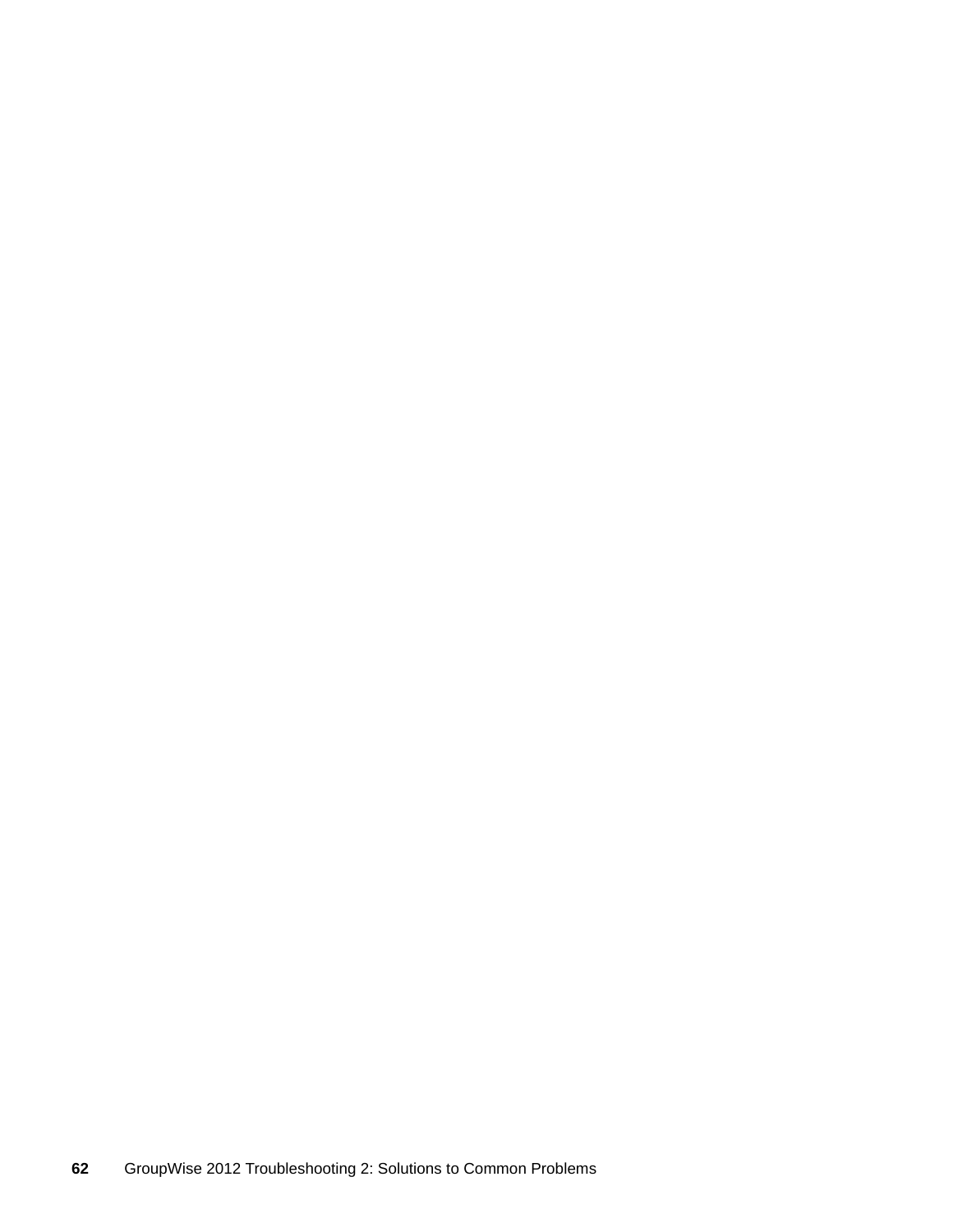# <span id="page-62-0"></span><sup>9</sup>**Message Delivery Is Slow**

Select the configuration where message flow is slow:

- ["Message Delivery Is Slow in the Local Post Office" on page 63](#page-62-1)
- ["Message Delivery Is Slow between Post Offices" on page 63](#page-62-2)
- ["Message Delivery Is Slow between Domains" on page 64](#page-63-0)

# <span id="page-62-1"></span>**Message Delivery Is Slow in the Local Post Office**

- Problem: Message delivery between GroupWise users in the same post office is slower than desired.
	- Action: Review the stages of message flow within the local post office. See ["Message](http://www.novell.com/documentation/groupwise2012/pdfdoc/gw2012_guide_tsh3/gw2012_guide_tsh3.pdf#h1faqptp)  [Delivery in the Local Post Office](http://www.novell.com/documentation/groupwise2012/pdfdoc/gw2012_guide_tsh3/gw2012_guide_tsh3.pdf#h1faqptp)" in *[GroupWise 2012 Troubleshooting 3: Message](http://www.novell.com/documentation/groupwise2012/pdfdoc/gw2012_guide_tsh3/gw2012_guide_tsh3.pdf#A4ehibh)  [Flow and Directory Structure](http://www.novell.com/documentation/groupwise2012/pdfdoc/gw2012_guide_tsh3/gw2012_guide_tsh3.pdf#A4ehibh)*.
- Possible Cause: The POA has been installed on a server with insufficient system resources.
	- Action: Check the utilization and memory on the server where the POA is running to see if other programs are taking more resources than usual. If the POA has fewer resources than usual, it can take longer to deliver messages. Make sure the server still meets the system requirements for running the POA. See ["Agent System](http://www.novell.com/documentation/groupwise2012/pdfdoc/gw2012_guide_install/gw2012_guide_install.pdf#bpcgnfq)  [Requirements"](http://www.novell.com/documentation/groupwise2012/pdfdoc/gw2012_guide_install/gw2012_guide_install.pdf#bpcgnfq) in ["Installing GroupWise Agents](http://www.novell.com/documentation/groupwise2012/pdfdoc/gw2012_guide_install/gw2012_guide_install.pdf#a8pam03)" in the *[GroupWise 2012](http://www.novell.com/documentation/groupwise2012/pdfdoc/gw2012_guide_install/gw2012_guide_install.pdf#gw2012guideinst)  [Installation Guide](http://www.novell.com/documentation/groupwise2012/pdfdoc/gw2012_guide_install/gw2012_guide_install.pdf#gw2012guideinst)*.
- Possible Cause: The POA is not configured optimally.
	- Action: Go to the server where the POA is running. Check the POA server console or Web console to see how busy the POA is. If the POA is very busy, it can take longer to deliver messages. If the POA needs to handle the current load on a permanent basis, see "[Optimizing the POA"](http://www.novell.com/documentation/groupwise2012/pdfdoc/gw2012_guide_admin/gw2012_guide_admin.pdf#hx0rwd73) in ["Post Office Agent"](http://www.novell.com/documentation/groupwise2012/pdfdoc/gw2012_guide_admin/gw2012_guide_admin.pdf#a84jmbe) in the *[GroupWise 2012 Administration Guide](http://www.novell.com/documentation/groupwise2012/pdfdoc/gw2012_guide_admin/gw2012_guide_admin.pdf#A2zvyc4)*.
	- Action: TCP/IP links between the GroupWise client and the post office can be faster than mapped drive connections. If you are currently using mapped drive connections and have TCP/IP available, you could change the configuration of the client and POA to use TCP/IP links instead. See "[Using Client/Server Access to the Post](http://www.novell.com/documentation/groupwise2012/pdfdoc/gw2012_guide_admin/gw2012_guide_admin.pdf#hwmqoxfk)  [Office"](http://www.novell.com/documentation/groupwise2012/pdfdoc/gw2012_guide_admin/gw2012_guide_admin.pdf#hwmqoxfk)in "[Post Office Agent](http://www.novell.com/documentation/groupwise2012/pdfdoc/gw2012_guide_admin/gw2012_guide_admin.pdf#a84jmbe)" in the *[GroupWise 2012 Administration Guide](http://www.novell.com/documentation/groupwise2012/pdfdoc/gw2012_guide_admin/gw2012_guide_admin.pdf#A2zvyc4)*.

### <span id="page-62-2"></span>**Message Delivery Is Slow between Post Offices**

- Problem: Message delivery between GroupWise users in different post offices in the same domain is slower than desired.
	- Action: Review the stages of message flow between post offices. See ["Message Delivery](http://www.novell.com/documentation/groupwise2012/pdfdoc/gw2012_guide_tsh3/gw2012_guide_tsh3.pdf#h23xeinv)  [to a Different Post Office"](http://www.novell.com/documentation/groupwise2012/pdfdoc/gw2012_guide_tsh3/gw2012_guide_tsh3.pdf#h23xeinv) in *[GroupWise 2012 Troubleshooting 3: Message Flow and](http://www.novell.com/documentation/groupwise2012/pdfdoc/gw2012_guide_tsh3/gw2012_guide_tsh3.pdf#A4ehibh)  [Directory Structure](http://www.novell.com/documentation/groupwise2012/pdfdoc/gw2012_guide_tsh3/gw2012_guide_tsh3.pdf#A4ehibh)*.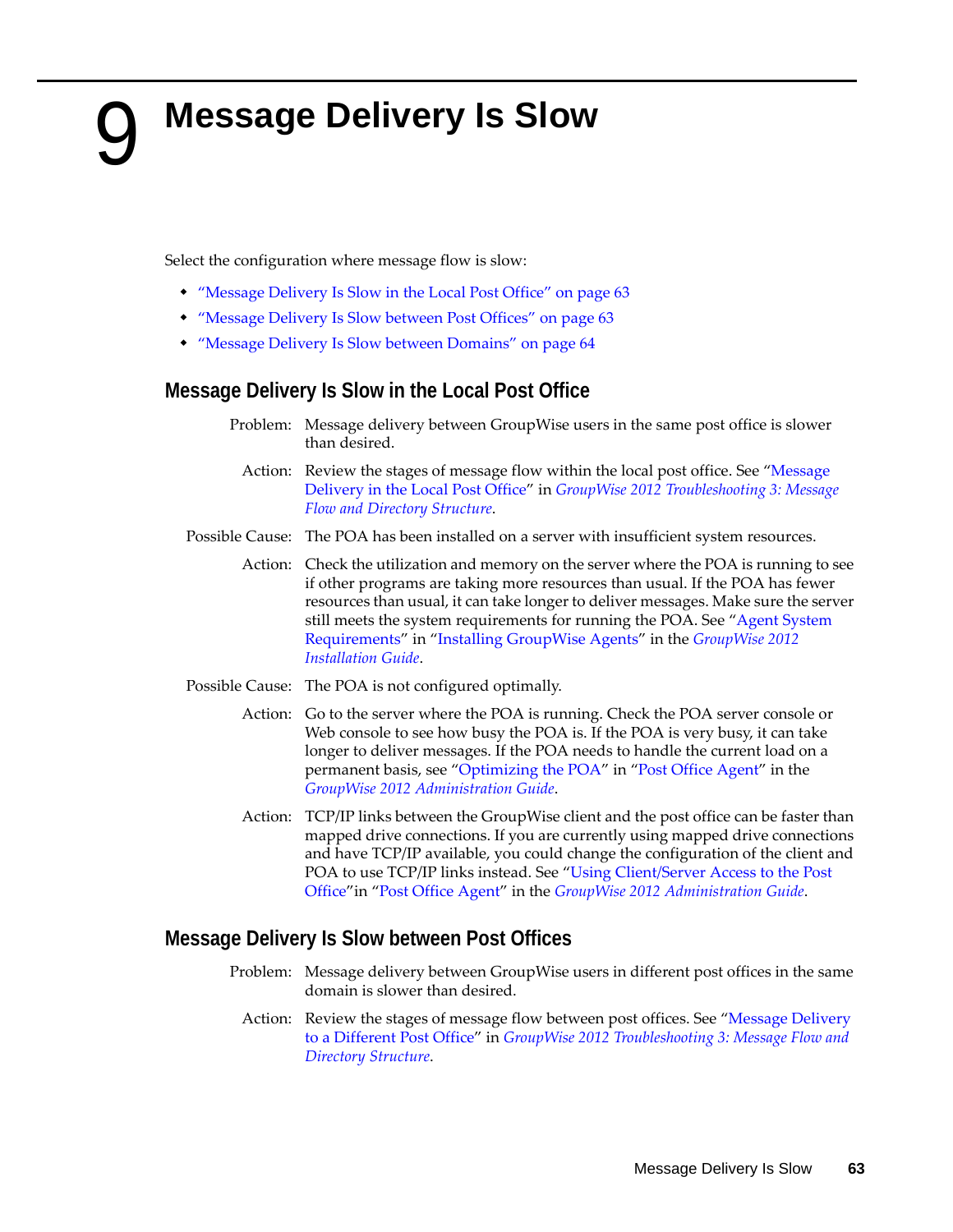- Action: If message delivery between users in the same post office is also slower than desired, see ["Message Delivery Is Slow in the Local Post Office" on page 63.](#page-62-1) Resolve problems in local post offices first before troubleshooting problems between post offices.
- Possible Cause: The MTA has been installed on a server with insufficient system resources.
	- Action: Check the utilization and memory on the server where the MTA is running to see if other programs are taking more resources than usual. If the MTA has fewer resources than usual, it can take longer to deliver messages between post offices. Make sure the server still meets the system requirements for running the MTA. See ["Agent System Requirements](http://www.novell.com/documentation/groupwise2012/pdfdoc/gw2012_guide_install/gw2012_guide_install.pdf#bpcgnfq)" in "[Installing GroupWise Agents"](http://www.novell.com/documentation/groupwise2012/pdfdoc/gw2012_guide_install/gw2012_guide_install.pdf#a8pam03) in the *[GroupWise 2012 Installation Guide](http://www.novell.com/documentation/groupwise2012/pdfdoc/gw2012_guide_install/gw2012_guide_install.pdf#gw2012guideinst)*.
- Possible Cause: The MTA is not configured optimally.
	- Action: Go to the server where the MTA is running. Check the MTA server console or Web console to see how busy the MTA is. If the MTA is very busy, it can take longer to deliver messages between post offices. If the MTA needs to handle the current load on a permanent basis, see "[Optimizing the MTA"](http://www.novell.com/documentation/groupwise2012/pdfdoc/gw2012_guide_admin/gw2012_guide_admin.pdf#a530sif) in "Message [Transfer Agent](http://www.novell.com/documentation/groupwise2012/pdfdoc/gw2012_guide_admin/gw2012_guide_admin.pdf#a7q4zpk)" in the *[GroupWise 2012 Administration Guide](http://www.novell.com/documentation/groupwise2012/pdfdoc/gw2012_guide_admin/gw2012_guide_admin.pdf#A2zvyc4)*.
- Possible Cause: The network itself is busy.
	- Action: Check network traffic between the servers where the POA and MTA are running. Heavy network traffic can slow down the transfer of GroupWise messages between post offices.
- Possible Cause: If the MTA has received a large number of administrative messages, user messages might be delayed because administrative messages are of higher priority.
	- Action: Check the MTA log file to see what types of messages the MTA is currently processing. See "[Using MTA Log Files"](http://www.novell.com/documentation/groupwise2012/pdfdoc/gw2012_guide_admin/gw2012_guide_admin.pdf#a7xzvus) in ["Message Transfer Agent](http://www.novell.com/documentation/groupwise2012/pdfdoc/gw2012_guide_admin/gw2012_guide_admin.pdf#a7q4zpk)" in the *[GroupWise 2012 Administration Guide](http://www.novell.com/documentation/groupwise2012/pdfdoc/gw2012_guide_admin/gw2012_guide_admin.pdf#A2zvyc4)*. After high priority administrative messages are processed, user messages are processed.

# <span id="page-63-0"></span>**Message Delivery Is Slow between Domains**

- Explanation: Message delivery between GroupWise users in different domains is slower than desired.
	- Action: Review the stages of message flow between domains. See "[Message Delivery to a](http://www.novell.com/documentation/groupwise2012/pdfdoc/gw2012_guide_tsh3/gw2012_guide_tsh3.pdf#haqnexwp)  [Different Domain](http://www.novell.com/documentation/groupwise2012/pdfdoc/gw2012_guide_tsh3/gw2012_guide_tsh3.pdf#haqnexwp)" in *[GroupWise 2012 Troubleshooting 3: Message Flow and](http://www.novell.com/documentation/groupwise2012/pdfdoc/gw2012_guide_tsh3/gw2012_guide_tsh3.pdf#A4ehibh)  [Directory Structure](http://www.novell.com/documentation/groupwise2012/pdfdoc/gw2012_guide_tsh3/gw2012_guide_tsh3.pdf#A4ehibh)*.
	- Action: If message delivery between users in the same post office is also slower than desired, see ["Message Delivery Is Slow in the Local Post Office" on page 63.](#page-62-1) Resolve problems in local post offices first before troubleshooting problems between post offices or domains.
	- Action: If message delivery between users in different post offices in the same domain is also slower than desired, see ["Message Delivery Is Slow between Post Offices"](#page-62-2)  [on page 63.](#page-62-2) Resolve problems between post offices before troubleshooting problems between domains.
- Possible Cause: The MTA has been installed on a server with insufficient system resources.
	- Action: Check the utilization and memory on the server where the MTA is running to see if other programs are taking more resources than usual. If the MTA has fewer resources than usual, it can take longer to deliver messages between domains.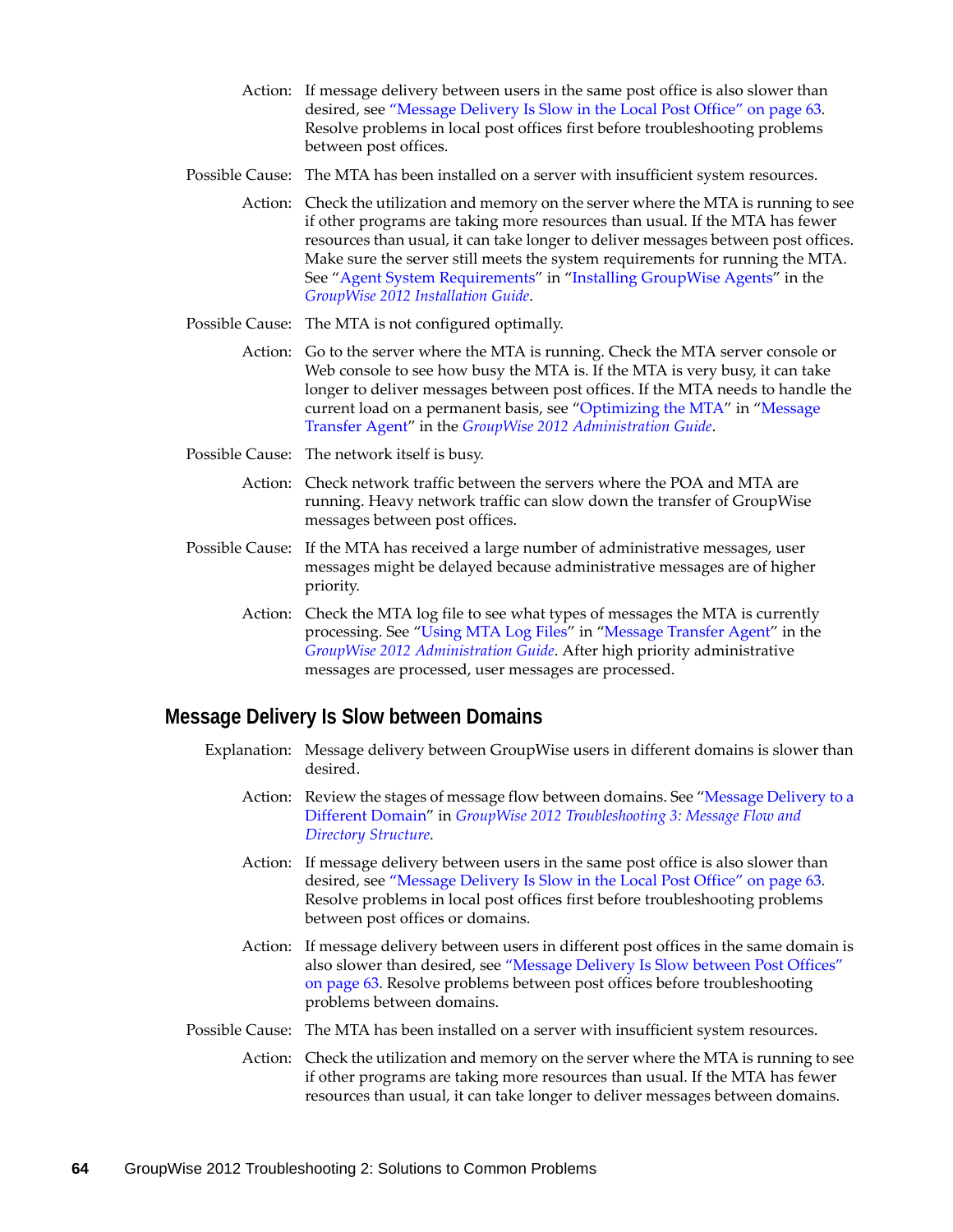Make sure the server still meets the system requirements for running the MTA. See ["Agent System Requirements](http://www.novell.com/documentation/groupwise2012/pdfdoc/gw2012_guide_install/gw2012_guide_install.pdf#bpcgnfq)" in "[Installing GroupWise Agents"](http://www.novell.com/documentation/groupwise2012/pdfdoc/gw2012_guide_install/gw2012_guide_install.pdf#a8pam03) in the *[GroupWise 2012 Installation Guide](http://www.novell.com/documentation/groupwise2012/pdfdoc/gw2012_guide_install/gw2012_guide_install.pdf#gw2012guideinst)*.

Possible Cause: The MTA is not configured optimally.

Action: Go to the server where the MTA is running. Check the MTA server console or Web console to see how busy the MTA is. If the MTA is very busy, it can take longer to deliver messages between domains. If the MTA needs to handle the current load on a permanent basis, see "[Optimizing the MTA"](http://www.novell.com/documentation/groupwise2012/pdfdoc/gw2012_guide_admin/gw2012_guide_admin.pdf#a530sif) in "Message [Transfer Agent](http://www.novell.com/documentation/groupwise2012/pdfdoc/gw2012_guide_admin/gw2012_guide_admin.pdf#a7q4zpk)" in the *[GroupWise 2012 Administration Guide](http://www.novell.com/documentation/groupwise2012/pdfdoc/gw2012_guide_admin/gw2012_guide_admin.pdf#A2zvyc4)*.

- Possible Cause: The network itself is busy.
	- Action: Check network traffic between the servers where the POA and MTA are running. Heavy network traffic can slow down the transfer of GroupWise messages between domains. Also check general network configuration, looking for slow links, congested hubs, and busy subnets that lie along the route GroupWise messages must take between domains.
- Possible Cause: Links between domains are not configured optimally.
	- Action: Check the number of hops the message must travel between domains. You can view this information for a message in the mailbox of a user who has problems with slow message delivery. If messages are being routed through a large number of domains, use the Link Configuration Tool in ConsoleOne to design a more efficient route for messages between domains. See ["Understanding Link](http://www.novell.com/documentation/groupwise2012/pdfdoc/gw2012_guide_admin/gw2012_guide_admin.pdf#a3a8aiv)  [Configuration"](http://www.novell.com/documentation/groupwise2012/pdfdoc/gw2012_guide_admin/gw2012_guide_admin.pdf#a3a8aiv) in ["Domains](http://www.novell.com/documentation/groupwise2012/pdfdoc/gw2012_guide_admin/gw2012_guide_admin.pdf#a7q4vpv)" in the *[GroupWise 2012 Administration Guide](http://www.novell.com/documentation/groupwise2012/pdfdoc/gw2012_guide_admin/gw2012_guide_admin.pdf#A2zvyc4)*.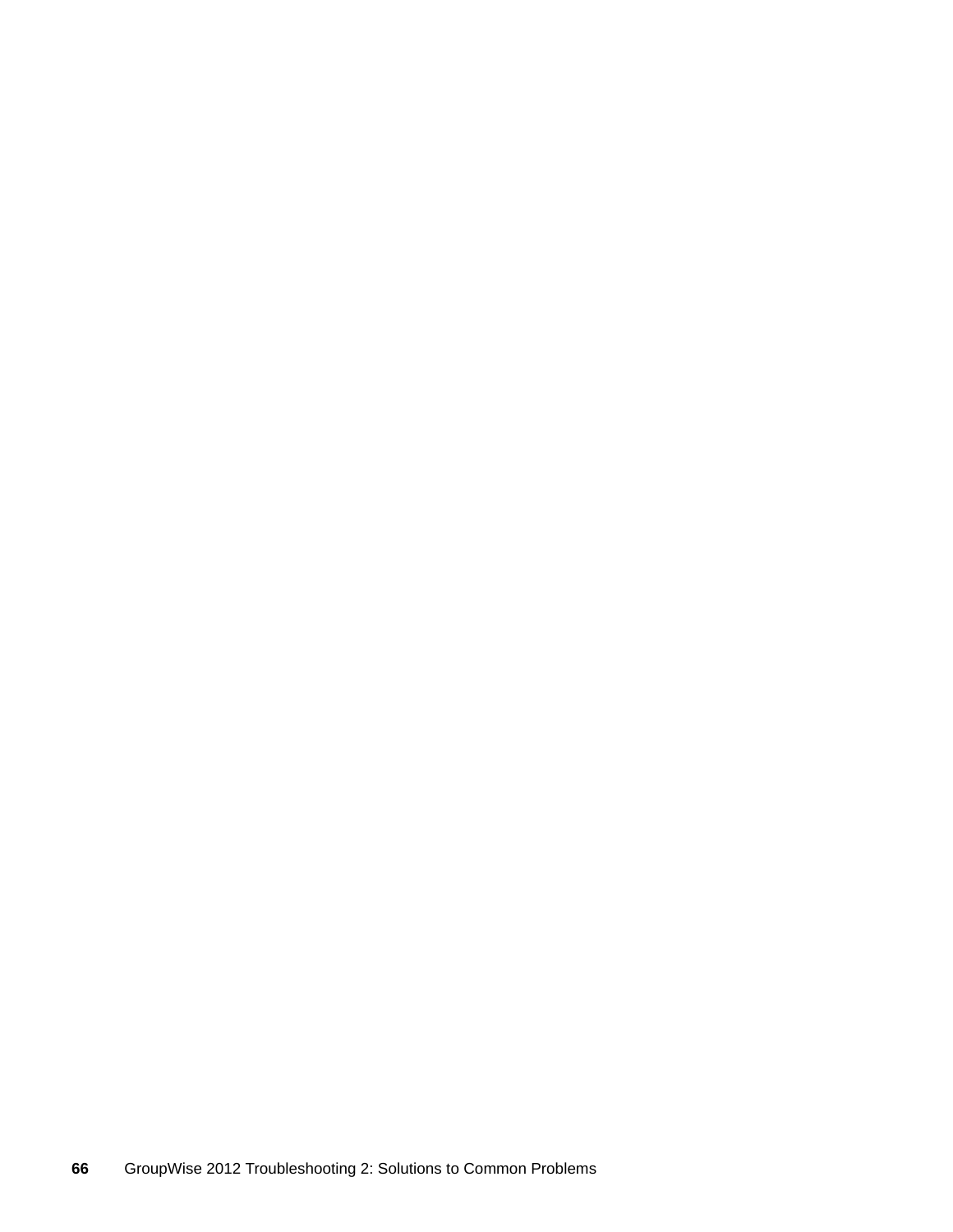# <span id="page-66-0"></span>10 <sup>10</sup>**Message Has Undeliverable Status**

Select the configuration where undeliverable messages are occurring:

- ["Message Has Undeliverable Status in the Local Post Office" on page 67](#page-66-1)
- ["Message Has Undeliverable Status between Post Offices" on page 67](#page-66-2)
- ["Message Has Undeliverable Status between Domains" on page 68](#page-67-0)

# <span id="page-66-1"></span>**Message Has Undeliverable Status in the Local Post Office**

| Problem: A user sends a message to another user in the same post office, and the message<br>comes back with a status of Undeliverable.                                                                 |
|--------------------------------------------------------------------------------------------------------------------------------------------------------------------------------------------------------|
| Explanation: A status of Undeliverable indicates the user to whom the message is addressed<br>does not exist in the post office.                                                                       |
| Possible Cause: The sender manually typed the recipient's address, rather than selecting it in the<br>GroupWise Address Book, and typed it incorrectly.                                                |
| Action: Have the sender select the recipient in the GroupWise Address Book so the<br>address is provided automatically, then resend the message.                                                       |
| Possible Cause: If the sender is selecting a group, rather than an individual recipient, from the<br>GroupWise Address Book, the group could be out of date if the recipient's user<br>ID has changed. |
| Action: Re-create the group by selecting each individual user from the Address Book to<br>make sure current user IDs are included in the group.                                                        |
| Possible Cause: If the recipient is a new user, the sender might have sent the message before the<br>recipient was actually created in the post office.                                                |
| Action: Verify the existence of the user in the post office before the sender tries to send<br>the message again.                                                                                      |
| Possible Cause: The recipient's mailbox might be damaged so the message cannot be delivered.                                                                                                           |
| Action: In ConsoleOne, perform maintenance to correct any problems with the<br>recipient's mailbox. See "Maintaining User/Resource and Message Databases" in                                           |

## <span id="page-66-2"></span>**Message Has Undeliverable Status between Post Offices**

Problem: A user sends a message to a recipient in a different post office, and the message comes back with a status of Undeliverable.

"[Databases"](http://www.novell.com/documentation/groupwise2012/pdfdoc/gw2012_guide_admin/gw2012_guide_admin.pdf#a8n802e) in the *[GroupWise 2012 Administration Guide](http://www.novell.com/documentation/groupwise2012/pdfdoc/gw2012_guide_admin/gw2012_guide_admin.pdf#A2zvyc4)*.

- Explanation: A status of Undeliverable indicates either that the user to whom the message is addressed does not exist in the post office, or that the post office does not exist in the domain.
- Possible Cause: The sender manually typed the recipient's address, rather than selecting it in the GroupWise Address Book, and typed it incorrectly.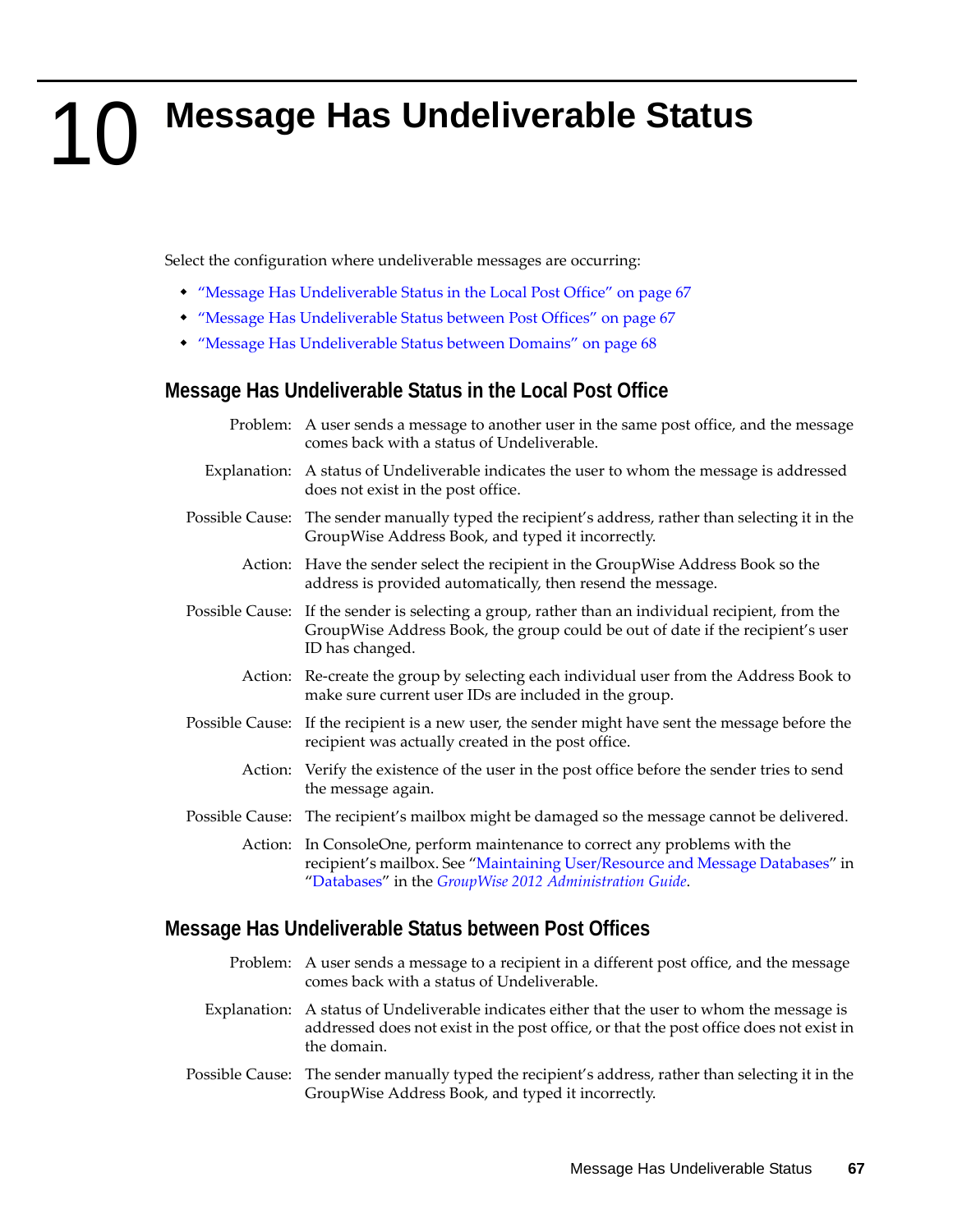- Action: Have the sender select the recipient in the GroupWise Address Book so the address is provided automatically, then resend the message.
- Possible Cause: If the sender is selecting a group from the GroupWise Address Book, rather than an individual recipient, the group could be out of date if the recipient's user ID or post office has changed.
	- Action: Re-create the group by selecting each individual user from the Address Book to make sure current user IDs and post offices are included in the group.
- Possible Cause: If the recipient is a new user, the sender might have sent the message before the recipient was actually created in the post office.
	- Action: Verify the existence of the user in the post office before the sender tries to send the message again.
- Possible Cause: The recipient's mailbox might be damaged so the message cannot be delivered.
	- Action: In ConsoleOne, perform maintenance to correct any problems with the recipient's mailbox. See ["Maintaining User/Resource and Message Databases](http://www.novell.com/documentation/groupwise2012/pdfdoc/gw2012_guide_admin/gw2012_guide_admin.pdf#abbtgc3)" in "[Databases"](http://www.novell.com/documentation/groupwise2012/pdfdoc/gw2012_guide_admin/gw2012_guide_admin.pdf#a8n802e) in the *[GroupWise 2012 Administration Guide](http://www.novell.com/documentation/groupwise2012/pdfdoc/gw2012_guide_admin/gw2012_guide_admin.pdf#A2zvyc4)*.

# <span id="page-67-0"></span>**Message Has Undeliverable Status between Domains**

Problem: A user sends a message to a recipient in a different domain, and the message comes back with a status of Undeliverable. Explanation: A status of Undeliverable indicates that the user to whom the message is addressed does not exist in the post office; that the post office does not exist in the domain; or that the domain does not exist in the GroupWise system. Possible Cause: If the sender is selecting a group from the GroupWise Address Book, rather than an individual recipient, the group could be out of date if the recipient's user ID or post office has changed. Action: Re-create the group by selecting each individual user from the Address Book to make sure that current user IDs and post offices are included in the group. Possible Cause: If the recipient is a new user, the sender might have sent the message before the recipient was actually created in the post office. Action: Verify the existence of the user in the post office before the sender tries to send the message again. Possible Cause: The recipient's mailbox might be damaged so the message cannot be delivered. Action: In ConsoleOne, perform maintenance to correct any problems with the recipient's mailbox. See ["Maintaining User/Resource and Message Databases](http://www.novell.com/documentation/groupwise2012/pdfdoc/gw2012_guide_admin/gw2012_guide_admin.pdf#abbtgc3)" in "[Databases"](http://www.novell.com/documentation/groupwise2012/pdfdoc/gw2012_guide_admin/gw2012_guide_admin.pdf#a8n802e) in the *[GroupWise 2012 Administration Guide](http://www.novell.com/documentation/groupwise2012/pdfdoc/gw2012_guide_admin/gw2012_guide_admin.pdf#A2zvyc4)*. Possible Cause: If the sender is selecting a group from the GroupWise Address Book, rather than an individual recipient, the group could be out of date if the recipient's user ID, post office, or domain has changed. Action: Re-create the group by selecting each individual user from the Address Book to make sure current user IDs, post offices, and domains are included in the group. Possible Cause: The sender is mailing to a user in an external GroupWise system and has an incorrect address. Action: Have the sender verify the address with the recipient, then send the message

again.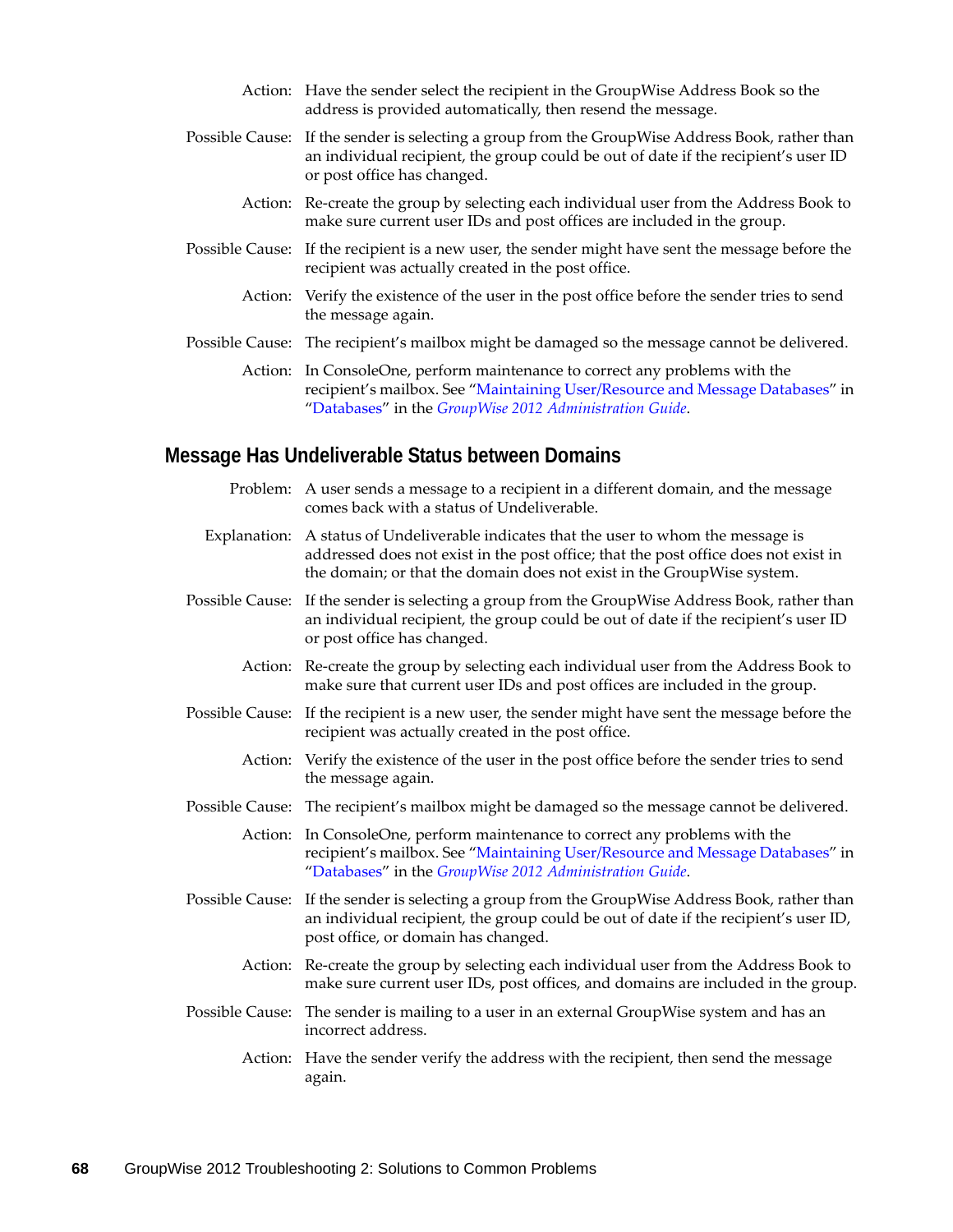- Possible Cause: If the recipient is a new user, the sender might have sent the message before the recipient was actually created in the post office.
	- Action: Verify the existence of the user in the post office before the sender tries to send the message again.
- Possible Cause: The recipient's mailbox might be damaged so the message cannot be delivered.
	- Action: In ConsoleOne, perform maintenance to correct any problems with the recipient's mailbox. See ["Maintaining User/Resource and Message Databases](http://www.novell.com/documentation/groupwise2012/pdfdoc/gw2012_guide_admin/gw2012_guide_admin.pdf#abbtgc3)" in "[Databases"](http://www.novell.com/documentation/groupwise2012/pdfdoc/gw2012_guide_admin/gw2012_guide_admin.pdf#a8n802e) in the *[GroupWise 2012 Administration Guide](http://www.novell.com/documentation/groupwise2012/pdfdoc/gw2012_guide_admin/gw2012_guide_admin.pdf#A2zvyc4)*.
- Possible Cause: Links between domains and post offices are not set up correctly.
	- Action: Check the link configuration in ConsoleOne to make sure links between domains and post offices are set up correctly. See ["Understanding Link](http://www.novell.com/documentation/groupwise2012/pdfdoc/gw2012_guide_admin/gw2012_guide_admin.pdf#a3a8aiv)  [Configuration"](http://www.novell.com/documentation/groupwise2012/pdfdoc/gw2012_guide_admin/gw2012_guide_admin.pdf#a3a8aiv) in ["Domains](http://www.novell.com/documentation/groupwise2012/pdfdoc/gw2012_guide_admin/gw2012_guide_admin.pdf#a7q4vpv)" in the *[GroupWise 2012 Administration Guide](http://www.novell.com/documentation/groupwise2012/pdfdoc/gw2012_guide_admin/gw2012_guide_admin.pdf#A2zvyc4)*.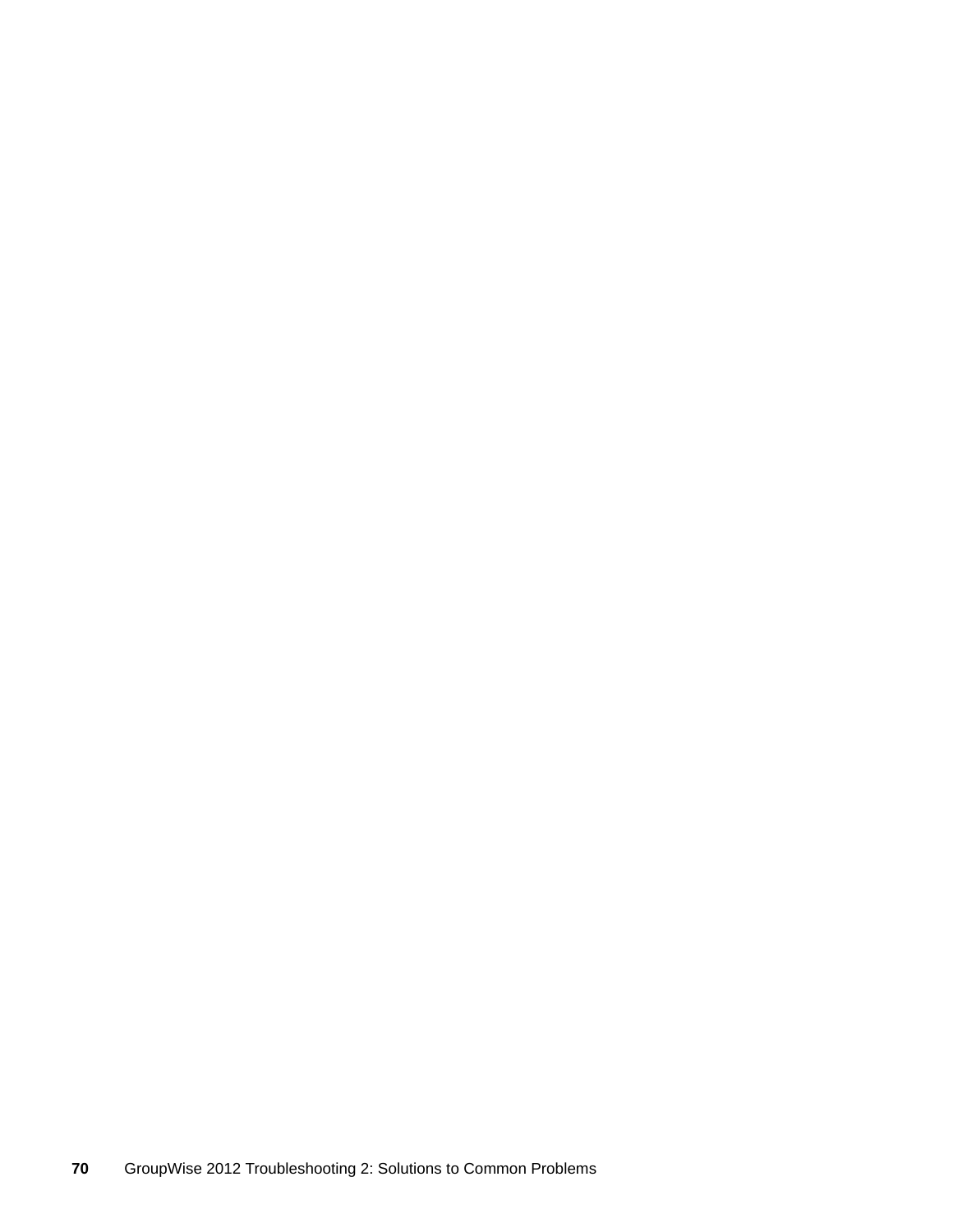# <span id="page-70-0"></span>**11** Message Is Dropped in the problem Directory **Directory**

Select the location of the problem directory:

- ["Message Is Dropped in the problem Directory in the Post Office" on page 71](#page-70-1)
- ["Message Is Dropped in the problem Directory in the Domain" on page 71](#page-70-2)

## <span id="page-70-1"></span>**Message Is Dropped in the problem Directory in the Post Office**

- Problem: In the *Statistics* box of an agent server console or on the Status page of an agent Web console, you notice that some problem messages or message errors have been encountered.
- Explanation: Problem messages are message files that cannot be processed by the agents for a variety of reasons. Each file has an extension that indicates which agent (POA or MTA) placed the file in the *post\_office*[/wpcsout/problem](http://www.novell.com/documentation/groupwise2012/pdfdoc/gw2012_guide_tsh3/gw2012_guide_tsh3.pdf#a3edzdj) directory.
	- Action: If GroupWise is currently set up to mail problem messages to the GroupWise administrator, check the mailbox of the GroupWise administrator for messages with problem message files attached. Follow the instructions in the message for handling the problem files.
	- Action: Sometimes a problem file can be handled successfully if it is requeued. Place the file into the proper priority 0 subdirectory, as indicated by the extension on the message file. Placing it in the 0 subdirectory gives it high priority for reprocessing. If conditions have changed on the network, the message might be able to be processed.

If the message still cannot be processed after being requeued, it has been damaged in some way that makes it unreadable. This should happen very rarely.

Action: If your GroupWise system reports a large number of problem messages, you should determine what is causing the damage. Seek assistance from [Novell](http://www.novell.com/support)  [Support](http://www.novell.com/support) (http://www.novell.com/support).

## <span id="page-70-2"></span>**Message Is Dropped in the problem Directory in the Domain**

- Problem: In the *Statistics* box of an agent server console or on the Status page of an agent Web console, you notice that some problem messages or message errors have been encountered.
- Explanation: Problem messages are message files that cannot be processed by the agents for a variety of reasons. Therefore, they are placed in the *domain*[/wpcsout/problem](http://www.novell.com/documentation/groupwise2012/pdfdoc/gw2012_guide_tsh3/gw2012_guide_tsh3.pdf#a3ec28j) directory.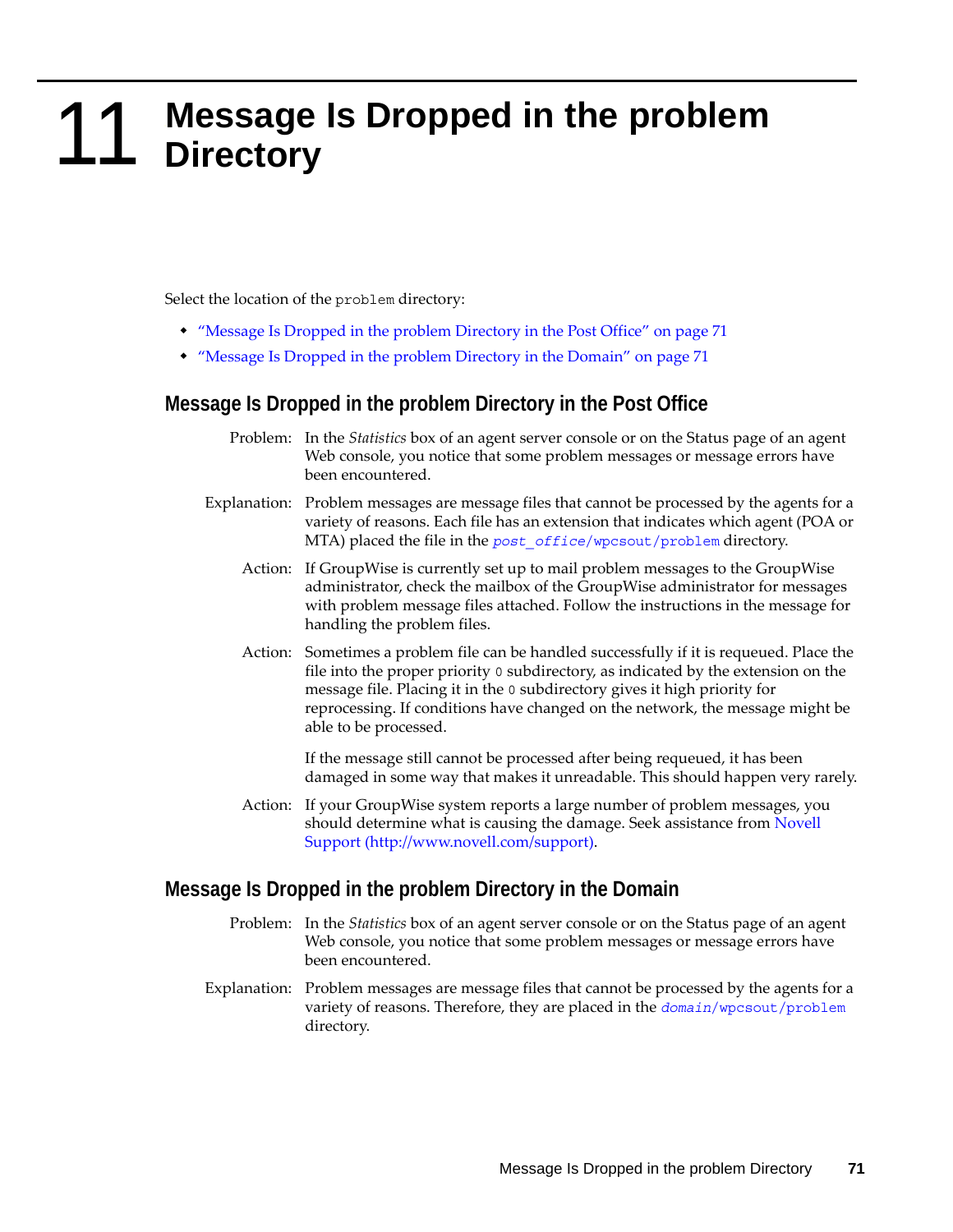- Action: If GroupWise is currently set up to mail problem messages to the GroupWise administrator, check the mailbox of the GroupWise administrator for messages with problem message files attached. Follow the instructions in the message for handling the problem files.
- Possible Cause: Files placed in the problem directory in the domain have been damaged in some way that makes them unreadable.
	- Action: None. This should happen very rarely.
	- Action: If your GroupWise system reports a large number of problem messages, you should determine what is causing the damage. Seek assistance from [Novell](http://www.novell.com/support)  [Support](http://www.novell.com/support) (http://www.novell.com/support).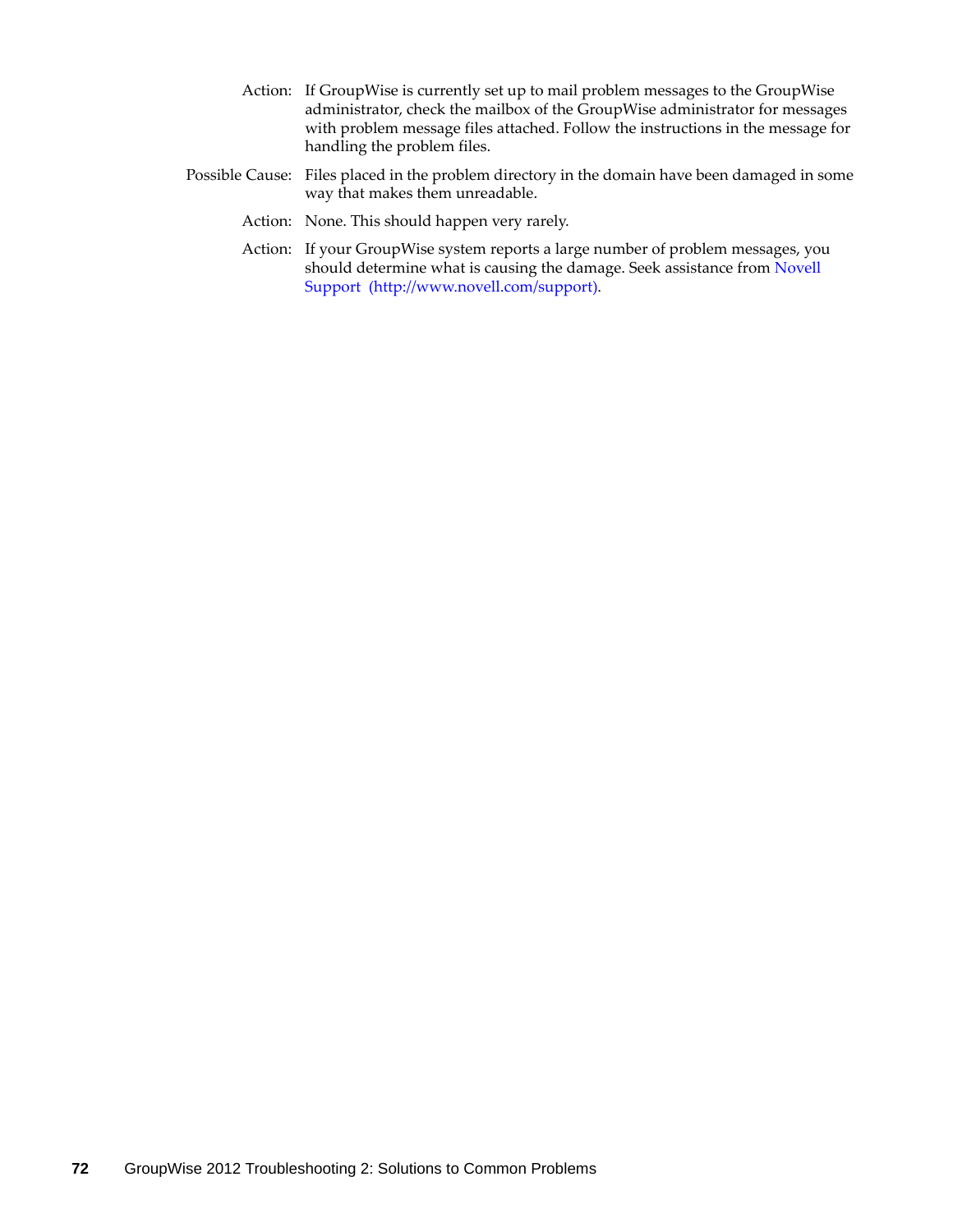# **IV** Strategies for Administration<br> **IV** Problems **Problems**

This part of *Troubleshooting 2: Solutions to Common Problems* helps you resolve problems running the GroupWise Administrator snap-in to ConsoleOne and problems managing GroupWise Document Management Services (DMS).

- [Chapter 12, "GroupWise Administrator Snap-In to ConsoleOne Problems," on page 75](#page-74-0)
- [Chapter 13, "Document Management Services Problems," on page 79](#page-78-0)

Other sources of assistance include:

- [Novell Support and Knowledgebase](http://www.novell.com/support) (http://www.novell.com/support)
- [GroupWise Support Forums](http://forums.novell.com/forumdisplay.php?&f=356) (http://forums.novell.com/forumdisplay.php?&f=356)
- [GroupWise Support Community](http://www.novell.com/support/products/groupwise) (http://www.novell.com/support/products/groupwise)
- [GroupWise Cool Solutions](http://www.novell.com/communities/coolsolutions/gwmag) (http://www.novell.com/communities/coolsolutions/gwmag)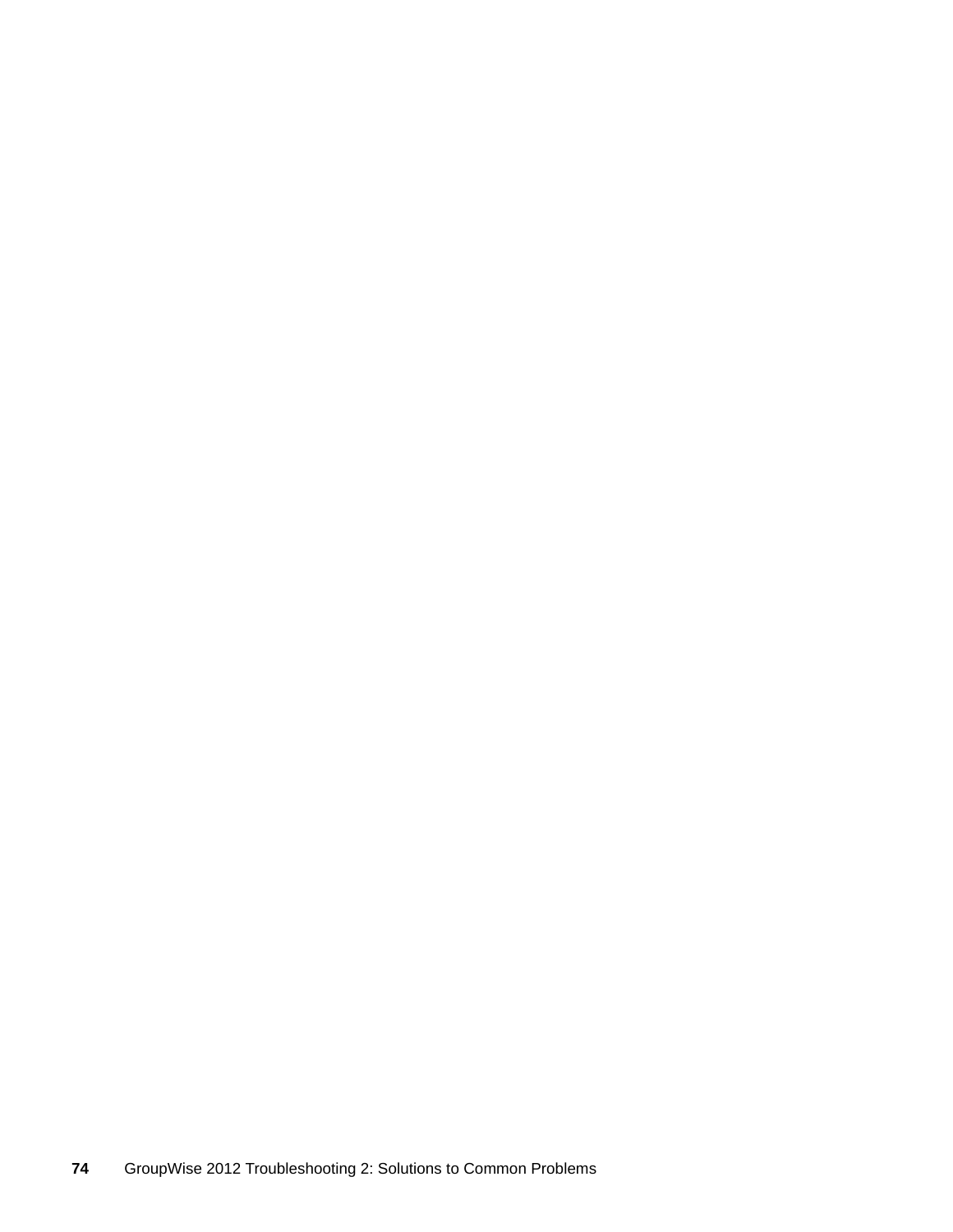# <span id="page-74-0"></span>12 <sup>12</sup>**GroupWise Administrator Snap-In to ConsoleOne Problems**

Suggested solutions are provided for the following problems:

- ["ConsoleOne Can't Access the Domain Database" on page 75](#page-74-1)
- ["You Aren't Connected to the Right GroupWise Domain" on page 76](#page-75-0)
- ["You Can't Create or Delete GroupWise Objects" on page 76](#page-75-1)
- ["Pending Operations Aren't Completed" on page 76](#page-75-2)
- ["Creation of a Secondary Domain Isn't Completed" on page 77](#page-76-0)
- ["Synchronization Isn't Working" on page 77](#page-76-1)
- ["You Can't Move a User" on page 77](#page-76-2)
- ["eDirectory Objects Aren't Linking to GroupWise Objects" on page 77](#page-76-3)

See also ["Administration Error Messages](http://www.novell.com/documentation/groupwise2012/pdfdoc/gw2012_guide_tsh1/gw2012_guide_tsh1.pdf#a4evqe1)" in *[GroupWise 2012 Troubleshooting 1: Error Messages](http://www.novell.com/documentation/groupwise2012/pdfdoc/gw2012_guide_tsh1/gw2012_guide_tsh1.pdf#A4ehiyt)*.

# <span id="page-74-1"></span>**ConsoleOne Can't Access the Domain Database**

- Problem: You run ConsoleOne but cannot access the domain where you need to make changes. Possible Cause: You have not yet authenticated to an eDirectory tree. On Linux, ConsoleOne does not automatically connect to the same domain database you were connected to during the previous ConsoleOne session. Action: Manually connect. See "[Connecting to a Domain](http://www.novell.com/documentation/groupwise2012/pdfdoc/gw2012_guide_admin/gw2012_guide_admin.pdf#ab8ccqe)" in ["Domains](http://www.novell.com/documentation/groupwise2012/pdfdoc/gw2012_guide_admin/gw2012_guide_admin.pdf#a7q4vpv)" in the *[GroupWise 2012 Administration Guide](http://www.novell.com/documentation/groupwise2012/pdfdoc/gw2012_guide_admin/gw2012_guide_admin.pdf#A2zvyc4)*. Possible Cause: You are not connected to the correct domain. Action: Make sure you are connected to the correct domain. See "[Connecting to a](http://www.novell.com/documentation/groupwise2012/pdfdoc/gw2012_guide_admin/gw2012_guide_admin.pdf#ab8ccqe)  [Domain"](http://www.novell.com/documentation/groupwise2012/pdfdoc/gw2012_guide_admin/gw2012_guide_admin.pdf#ab8ccqe) in ["Domains](http://www.novell.com/documentation/groupwise2012/pdfdoc/gw2012_guide_admin/gw2012_guide_admin.pdf#a7q4vpv)" in the *[GroupWise 2012 Administration Guide](http://www.novell.com/documentation/groupwise2012/pdfdoc/gw2012_guide_admin/gw2012_guide_admin.pdf#A2zvyc4)*.
- Possible Cause: You don't have sufficient rights.
	- Action: Make sure you started ConsoleOne with sufficient rights to modify the Domain object.
- Possible Cause: The domain database ([wpdomain.db](http://www.novell.com/documentation/groupwise2012/pdfdoc/gw2012_guide_tsh3/gw2012_guide_tsh3.pdf#a3ec28k)) is damaged.
	- Action: Rebuild the domain database. See "[Rebuilding Domain or Post Office](http://www.novell.com/documentation/groupwise2012/pdfdoc/gw2012_guide_admin/gw2012_guide_admin.pdf#a3n5dhl)  [Databases"](http://www.novell.com/documentation/groupwise2012/pdfdoc/gw2012_guide_admin/gw2012_guide_admin.pdf#a3n5dhl) in ["Databases](http://www.novell.com/documentation/groupwise2012/pdfdoc/gw2012_guide_admin/gw2012_guide_admin.pdf#a8n802e)" in the *[GroupWise 2012 Administration Guide](http://www.novell.com/documentation/groupwise2012/pdfdoc/gw2012_guide_admin/gw2012_guide_admin.pdf#A2zvyc4)*.
- Possible Cause: The domain database ([wpdomain.db](http://www.novell.com/documentation/groupwise2012/pdfdoc/gw2012_guide_tsh3/gw2012_guide_tsh3.pdf#a3ec28k)) is locked. Because ConsoleOne is designed to allow multiple administrators to access databases simultaneously, this theoretically should not happen, but occasionally it does.
	- Action: Exit ConsoleOne and restart.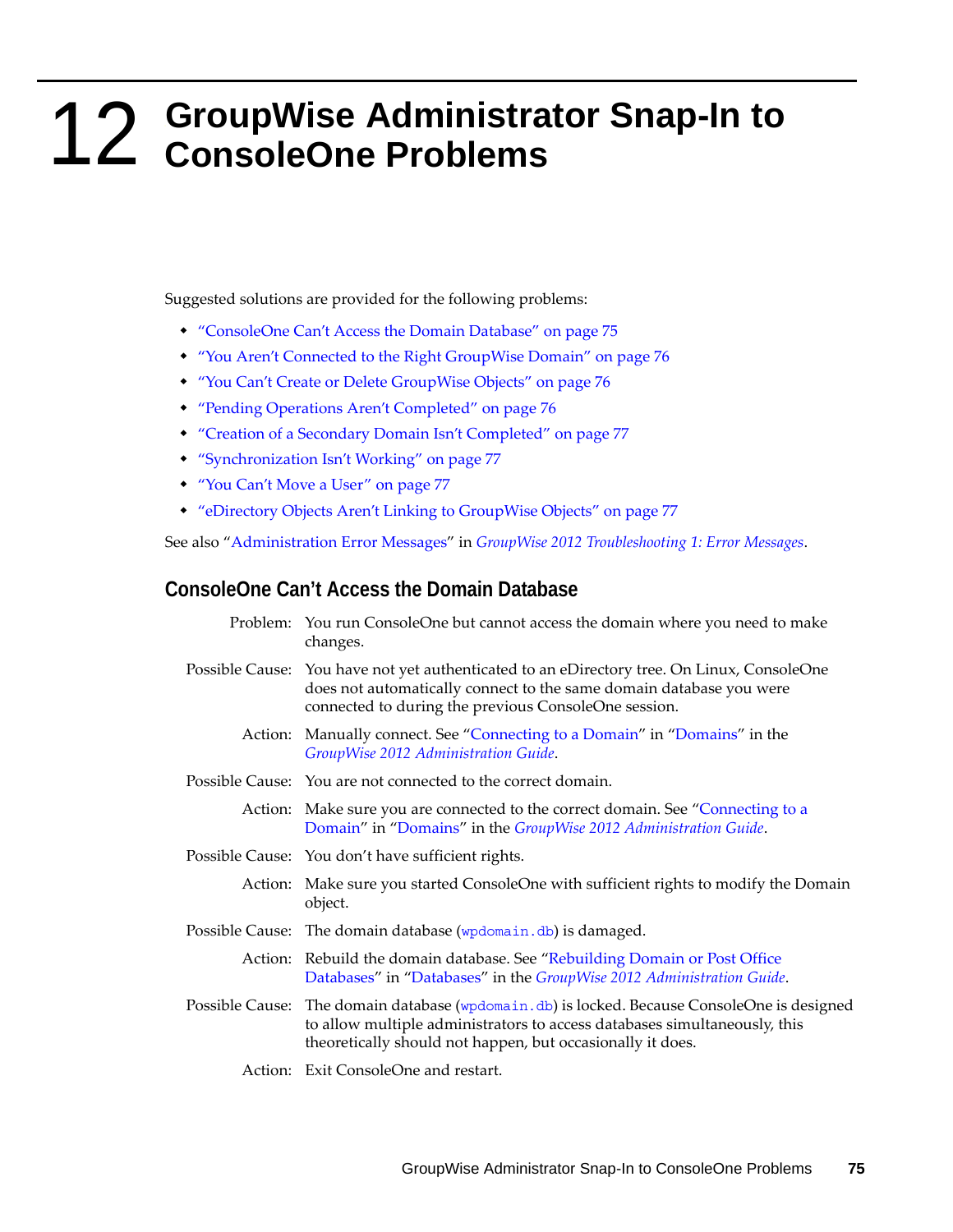- Possible Cause: In a cross-platform environment where you are using Windows ConsoleOne to access a domain on Linux or Linux ConsoleOne to access a domain on Windows, the cross-platform connection is not set up correctly.
	- Action: Follow the applicable instructions in ["ConsoleOne in a Multiple-Platform](http://www.novell.com/documentation/groupwise2012/pdfdoc/gw2012_guide_admin/gw2012_guide_admin.pdf#b4du0sh)  [Environment](http://www.novell.com/documentation/groupwise2012/pdfdoc/gw2012_guide_admin/gw2012_guide_admin.pdf#b4du0sh)" in ["System](http://www.novell.com/documentation/groupwise2012/pdfdoc/gw2012_guide_admin/gw2012_guide_admin.pdf#A7q4urx)" in the *[GroupWise 2012 Administration Guide](http://www.novell.com/documentation/groupwise2012/pdfdoc/gw2012_guide_admin/gw2012_guide_admin.pdf#A2zvyc4)*.

## <span id="page-75-0"></span>**You Aren't Connected to the Right GroupWise Domain**

- Problem: You are attempting to modify a GroupWise object in ConsoleOne. A message informs you that you cannot perform the action because you are not connected to the correct GroupWise domain.
	- Action: Connect to the correct GroupWise domain. See ["Connecting to a Domain](http://www.novell.com/documentation/groupwise2012/pdfdoc/gw2012_guide_admin/gw2012_guide_admin.pdf#ab8ccqe)" in ["Domains"](http://www.novell.com/documentation/groupwise2012/pdfdoc/gw2012_guide_admin/gw2012_guide_admin.pdf#a7q4vpv) in the *[GroupWise 2012 Administration Guide](http://www.novell.com/documentation/groupwise2012/pdfdoc/gw2012_guide_admin/gw2012_guide_admin.pdf#A2zvyc4)*.

## <span id="page-75-1"></span>**You Can't Create or Delete GroupWise Objects**

- Problem: You are running ConsoleOne to create or delete a GroupWise object. However, you are unable to perform the action.
- Possible Cause: You are not connected to the correct domain.
	- Action: Make sure you are connected to the correct domain. See "[Connecting to a](http://www.novell.com/documentation/groupwise2012/pdfdoc/gw2012_guide_admin/gw2012_guide_admin.pdf#ab8ccqe)  [Domain"](http://www.novell.com/documentation/groupwise2012/pdfdoc/gw2012_guide_admin/gw2012_guide_admin.pdf#ab8ccqe) in ["Domains](http://www.novell.com/documentation/groupwise2012/pdfdoc/gw2012_guide_admin/gw2012_guide_admin.pdf#a7q4vpv)" in the *[GroupWise 2012 Administration Guide](http://www.novell.com/documentation/groupwise2012/pdfdoc/gw2012_guide_admin/gw2012_guide_admin.pdf#A2zvyc4)*.
- Possible Cause: You do not have sufficient eDirectory rights.
	- Action: Make sure you started ConsoleOne with sufficient rights to the GroupWise object.
- Possible Cause: You do not have sufficient file system rights.
	- Action: Make sure you have sufficient rights to the directory structure associated with the GroupWise domain or post office. See "[GroupWise Administrator Rights"](http://www.novell.com/documentation/groupwise2012/pdfdoc/gw2012_guide_admin/gw2012_guide_admin.pdf#ak9e6f4) in "[Security Administration"](http://www.novell.com/documentation/groupwise2012/pdfdoc/gw2012_guide_admin/gw2012_guide_admin.pdf#altf8xr) in the *[GroupWise 2012 Administration Guide](http://www.novell.com/documentation/groupwise2012/pdfdoc/gw2012_guide_admin/gw2012_guide_admin.pdf#A2zvyc4)*.

# <span id="page-75-2"></span>**Pending Operations Aren't Completed**

- Problem: You have performed some actions on GroupWise objects in ConsoleOne. You see them listed in the Pending Operations dialog box, but they are not completed.
	- Action: Use the *Retry* option or the Undo option in the Pending Operations dialog box. See ["Pending Operations"](http://www.novell.com/documentation/groupwise2012/pdfdoc/gw2012_guide_admin/gw2012_guide_admin.pdf#a3n2hl9) in "[System](http://www.novell.com/documentation/groupwise2012/pdfdoc/gw2012_guide_admin/gw2012_guide_admin.pdf#a7q4urx)" in the *[GroupWise 2012 Administration](http://www.novell.com/documentation/groupwise2012/pdfdoc/gw2012_guide_admin/gw2012_guide_admin.pdf#A2zvyc4)  [Guide](http://www.novell.com/documentation/groupwise2012/pdfdoc/gw2012_guide_admin/gw2012_guide_admin.pdf#A2zvyc4)*.
	- Action: Check the MTA log files to see if the administrative message has been delivered. See ["Using MTA Log Files](http://www.novell.com/documentation/groupwise2012/pdfdoc/gw2012_guide_admin/gw2012_guide_admin.pdf#a7xzvus)" in ["Message Transfer Agent"](http://www.novell.com/documentation/groupwise2012/pdfdoc/gw2012_guide_admin/gw2012_guide_admin.pdf#a7q4zpk) in the *[GroupWise 2012](http://www.novell.com/documentation/groupwise2012/pdfdoc/gw2012_guide_admin/gw2012_guide_admin.pdf#A2zvyc4)  [Administration Guide](http://www.novell.com/documentation/groupwise2012/pdfdoc/gw2012_guide_admin/gw2012_guide_admin.pdf#A2zvyc4)*.
- Possible Cause: The MTA is not running.
	- Action: Make sure that the MTA is running and that no post offices or domains are closed. See ["Monitoring the MTA](http://www.novell.com/documentation/groupwise2012/pdfdoc/gw2012_guide_admin/gw2012_guide_admin.pdf#a530rmt)" in ["Message Transfer Agent"](http://www.novell.com/documentation/groupwise2012/pdfdoc/gw2012_guide_admin/gw2012_guide_admin.pdf#a7q4zpk) in the *[GroupWise 2012 Administration Guide](http://www.novell.com/documentation/groupwise2012/pdfdoc/gw2012_guide_admin/gw2012_guide_admin.pdf#A2zvyc4)*.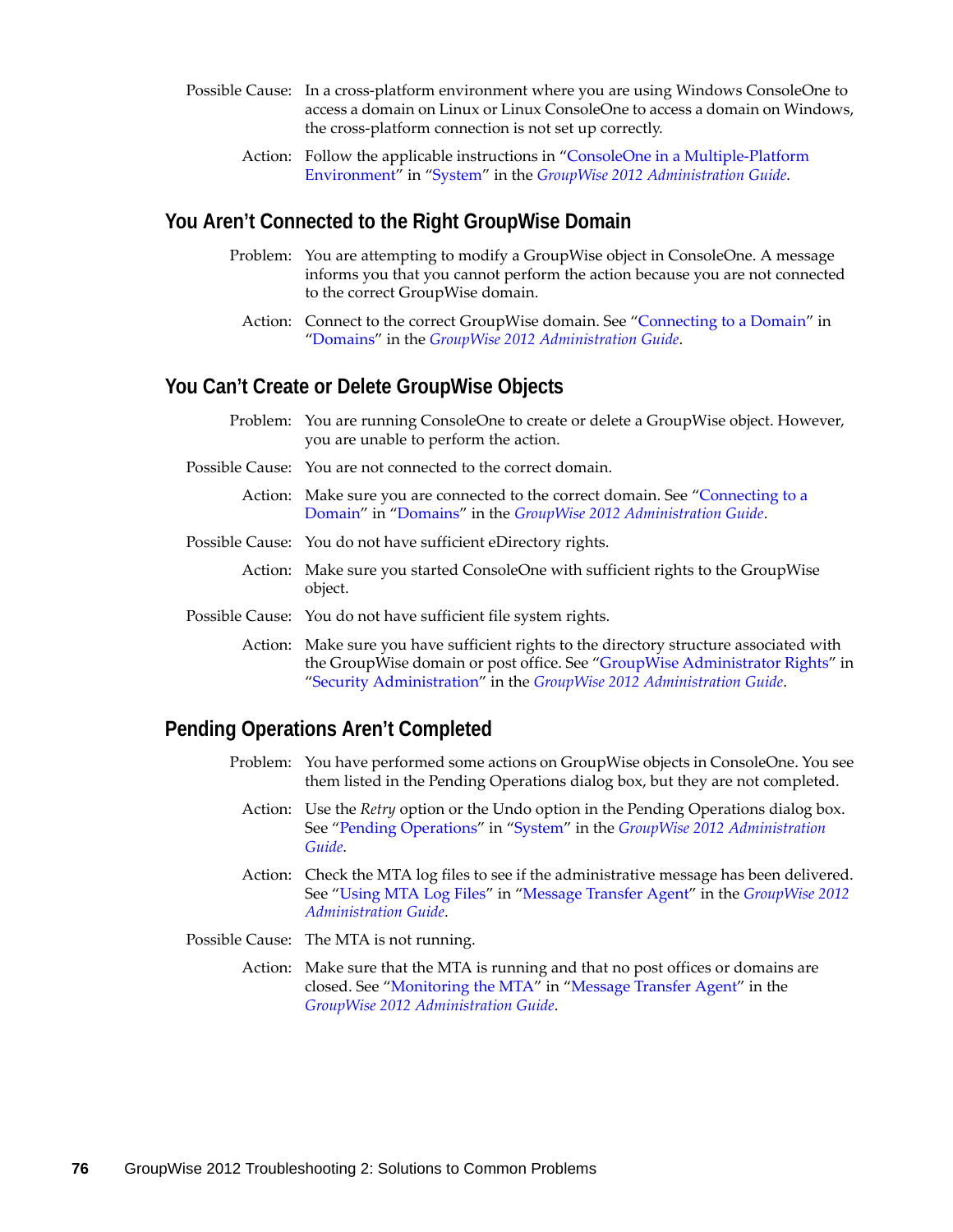# <span id="page-76-0"></span>**Creation of a Secondary Domain Isn't Completed**

- Problem: You are creating a secondary domain, but the process is interrupted before completion. For example, you click *Cancel*, or a power failure or hardware failure occurs. The result is that the new secondary domain appears in the GroupWise View but does not appear in the eDirectory tree.
	- Action: First, graft the new secondary domain into the eDirectory tree. See "GW / [eDirectory Association"](http://www.novell.com/documentation/groupwise2012/pdfdoc/gw2012_guide_admin/gw2012_guide_admin.pdf#a3n2jfk) in "[System"](http://www.novell.com/documentation/groupwise2012/pdfdoc/gw2012_guide_admin/gw2012_guide_admin.pdf#a7q4urx) in the *[GroupWise 2012 Administration Guide](http://www.novell.com/documentation/groupwise2012/pdfdoc/gw2012_guide_admin/gw2012_guide_admin.pdf#A2zvyc4)*. Next, select the secondary domain in the eDirectory tree, then rebuild it. See ["Rebuilding Domain or Post Office Databases"](http://www.novell.com/documentation/groupwise2012/pdfdoc/gw2012_guide_admin/gw2012_guide_admin.pdf#a3n5dhl) in "[Databases](http://www.novell.com/documentation/groupwise2012/pdfdoc/gw2012_guide_admin/gw2012_guide_admin.pdf#a8n802e)" in the *[GroupWise](http://www.novell.com/documentation/groupwise2012/pdfdoc/gw2012_guide_admin/gw2012_guide_admin.pdf#A2zvyc4)  [2012 Administration Guide](http://www.novell.com/documentation/groupwise2012/pdfdoc/gw2012_guide_admin/gw2012_guide_admin.pdf#A2zvyc4)*.

## <span id="page-76-1"></span>**Synchronization Isn't Working**

- Problem: The MTA automatically synchronizes information throughout your GroupWise system. However, you notice that some GroupWise information is not being synchronized.
	- Action: Manually synchronize the information in ConsoleOne. See "[Synchronizing](http://www.novell.com/documentation/groupwise2012/pdfdoc/gw2012_guide_admin/gw2012_guide_admin.pdf#abbtntx)  [Database Information](http://www.novell.com/documentation/groupwise2012/pdfdoc/gw2012_guide_admin/gw2012_guide_admin.pdf#abbtntx)" in "[Databases"](http://www.novell.com/documentation/groupwise2012/pdfdoc/gw2012_guide_admin/gw2012_guide_admin.pdf#a8n802e) in the *[GroupWise 2012 Administration](http://www.novell.com/documentation/groupwise2012/pdfdoc/gw2012_guide_admin/gw2012_guide_admin.pdf#A2zvyc4)  [Guide](http://www.novell.com/documentation/groupwise2012/pdfdoc/gw2012_guide_admin/gw2012_guide_admin.pdf#A2zvyc4)*.

# <span id="page-76-2"></span>**You Can't Move a User**

- Problem: You attempt to move a user from one post office to another, but the user does not appear in the destination post office.
- Possible Cause: The agents aren't functioning properly.
	- Action: Make sure the MTA and POA are configured correctly and are running. See "[Message Transfer Agent"](http://www.novell.com/documentation/groupwise2012/pdfdoc/gw2012_guide_admin/gw2012_guide_admin.pdf#a7q4zpk) and "[Post Office Agent](http://www.novell.com/documentation/groupwise2012/pdfdoc/gw2012_guide_admin/gw2012_guide_admin.pdf#a84jmbe)" in the *[GroupWise 2012](http://www.novell.com/documentation/groupwise2012/pdfdoc/gw2012_guide_admin/gw2012_guide_admin.pdf#A2zvyc4)  [Administration Guide](http://www.novell.com/documentation/groupwise2012/pdfdoc/gw2012_guide_admin/gw2012_guide_admin.pdf#A2zvyc4)*.
- Possible Cause: The move hasn't been completed yet.
	- Action: If you are moving a user from one domain to another, view the pending operations to see if the operation is complete. See "[Pending Operations](http://www.novell.com/documentation/groupwise2012/pdfdoc/gw2012_guide_admin/gw2012_guide_admin.pdf#a3n2hl9)" in "[System"](http://www.novell.com/documentation/groupwise2012/pdfdoc/gw2012_guide_admin/gw2012_guide_admin.pdf#a7q4urx) in the *[GroupWise 2012 Administration Guide](http://www.novell.com/documentation/groupwise2012/pdfdoc/gw2012_guide_admin/gw2012_guide_admin.pdf#A2zvyc4)*. You can also use the Move User Status utility to watch the progress of user moves. See ["Monitoring User](http://www.novell.com/documentation/groupwise2012/pdfdoc/gw2012_guide_admin/gw2012_guide_admin.pdf#aj6re00)  [Move Status"](http://www.novell.com/documentation/groupwise2012/pdfdoc/gw2012_guide_admin/gw2012_guide_admin.pdf#aj6re00) in ["Users](http://www.novell.com/documentation/groupwise2012/pdfdoc/gw2012_guide_admin/gw2012_guide_admin.pdf#a7q4x8x)" in the *[GroupWise 2012 Administration Guide](http://www.novell.com/documentation/groupwise2012/pdfdoc/gw2012_guide_admin/gw2012_guide_admin.pdf#A2zvyc4)*.
- Possible Cause: The move failed.
	- Action: Check the MTA and POA log files to see if the process failed. If so, repeat the move.
- Possible Cause: There is insufficient disk space in the destination post office.
	- Action: Verify that the post office to which you are moving the user has sufficient free disk space.

### <span id="page-76-3"></span>**eDirectory Objects Aren't Linking to GroupWise Objects**

- Problem: In ConsoleOne, eDirectory objects are not linking successfully to GroupWise objects.
	- Action: Record the conditions under which you encountered the problem. Seek assistance from [Novell Support](http://www.novell.com/support) (http://www.novell.com/support).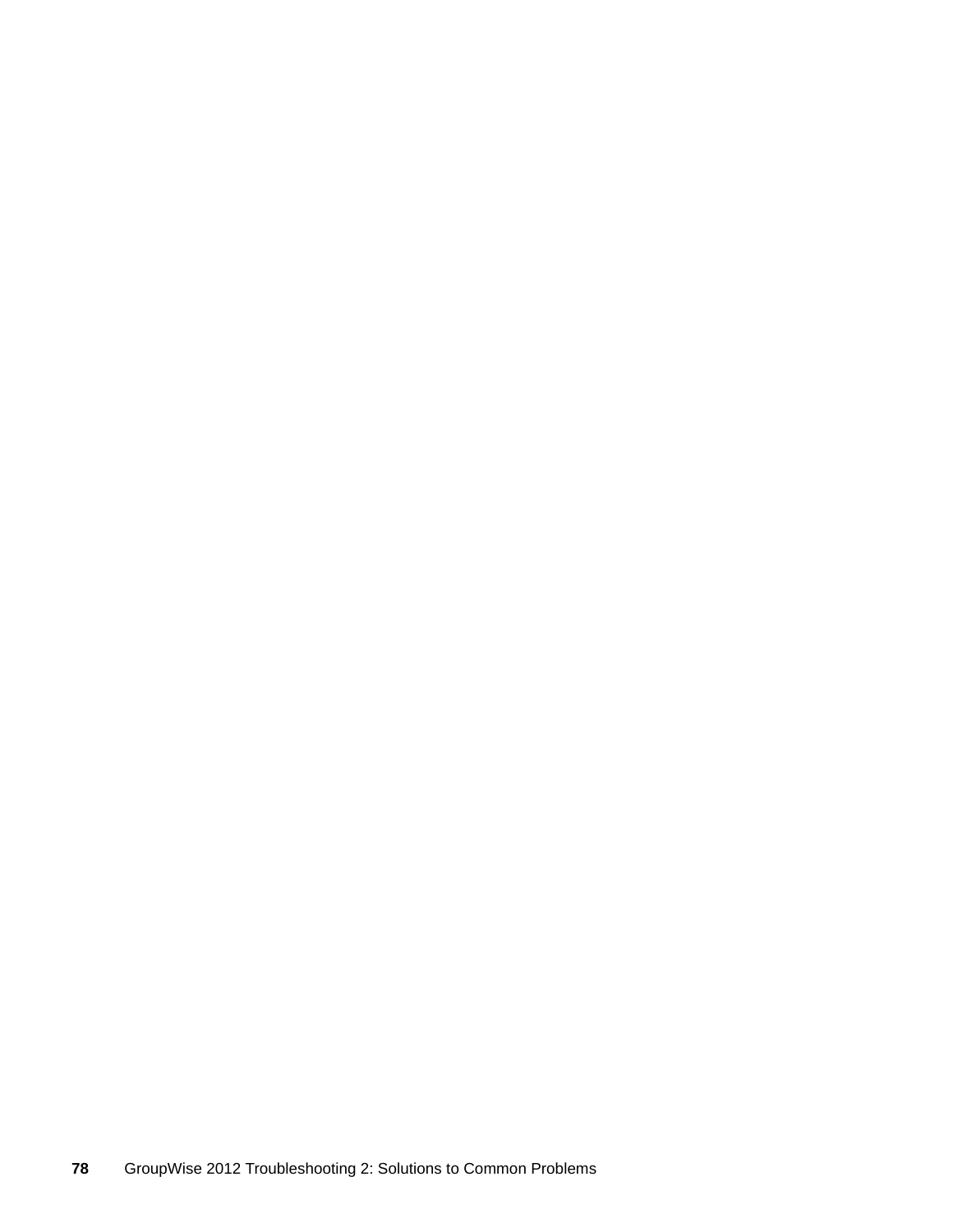# <span id="page-78-0"></span>13 <sup>13</sup>**Document Management Services Problems**

Suggested solutions are provided for the following problems:

- ["Documents Are Not Listed in User's Folder" on page 79](#page-78-1)
- ["User Can't Exit GroupWise Because a Document Isn't Closed" on page 79](#page-78-2)
- ["GroupWise Can't Monitor a Non-Integrated Application" on page 79](#page-78-3)
- ["User Wants to Turn Off Integrations Temporarily" on page 81](#page-80-0)
- ["Administrator Wants to Remove Integrations Permanently" on page 81](#page-80-1)
- ["Administrator Wants to Add a Custom Integration" on page 81](#page-80-2)
- ["Administrator Wants to Distribute Standardized Integrations" on page 82](#page-81-0)

## <span id="page-78-1"></span>**Documents Are Not Listed in User's Folder**

- Problem: A user creates or imports a document in the GroupWise Windows client. The document does not appear in the folder where the user expects to find it.
	- Action: On the GroupWise client toolbar, click *Show Personal Items*. Documents are considered personal items and are not listed when personal items are filtered out.

## <span id="page-78-2"></span>**User Can't Exit GroupWise Because a Document Isn't Closed**

- Problem: A user edits a document in a non-integrated application. The user has exited the application. However, when the user tries to exit the GroupWise Windows client, the client indicates that a document is still open or has not been returned to the GroupWise library.
	- Action: Click *Yes* in the error dialog box to let GroupWise attempt to return the document to the GroupWise library.
	- Action: Locate the open document and make sure it is closed properly. Look in the Work in Progress folder for open documents.

## <span id="page-78-3"></span>**GroupWise Can't Monitor a Non-Integrated Application**

- Problem: The user edits a document and the GroupWise Windows client indicates the application cannot be monitored. Therefore, the user must return the document to the GroupWise library manually.
- Explanation: The manner in which the GroupWise client monitors applications can be modified using settings in the gwappint.inf file. This file contains information about integrating applications and monitoring non-integrated applications that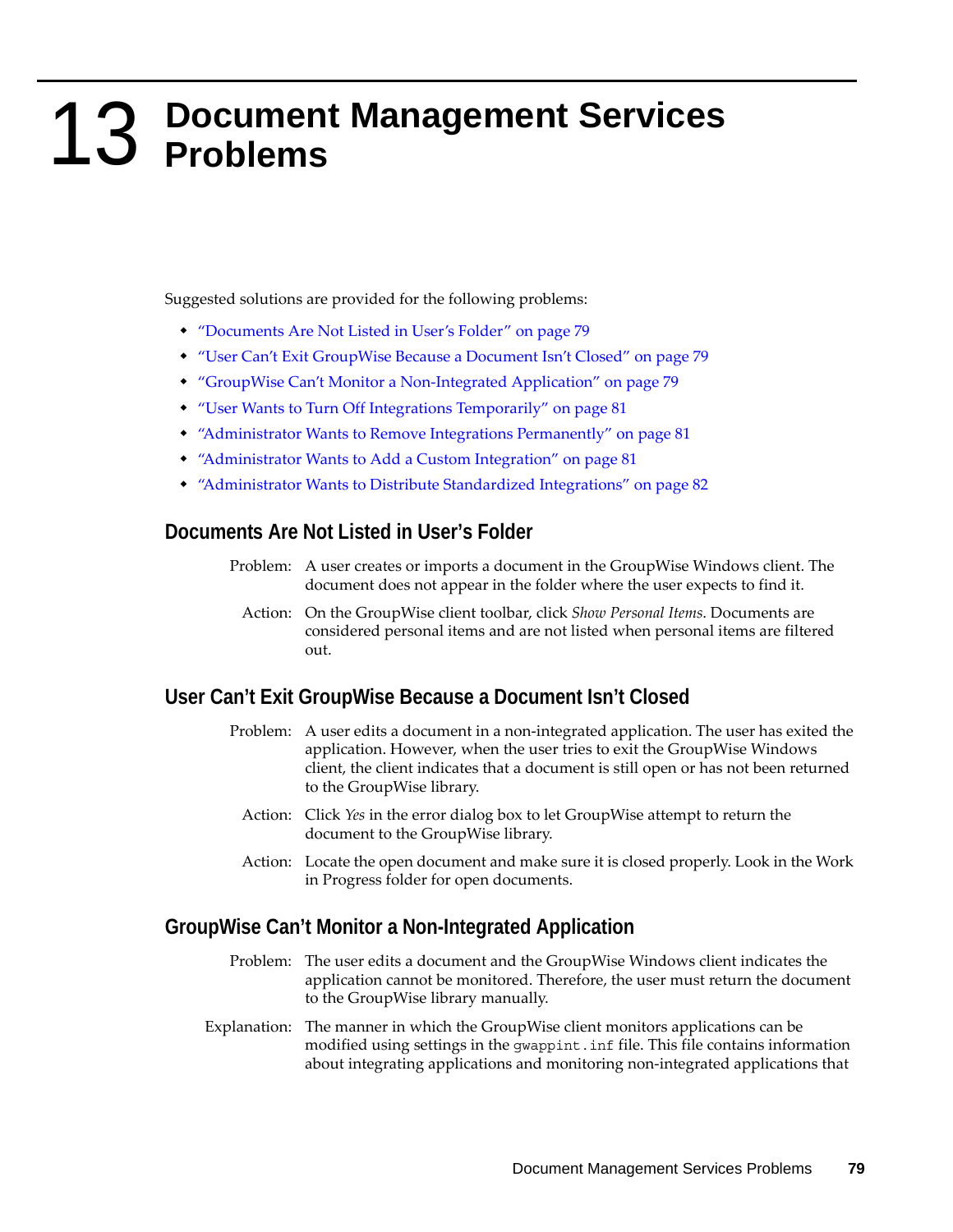are started from the GroupWise client. For information about the gwappint.inf file, see ["Setting Up Integrations Using the gwappint.inf File"](http://www.novell.com/documentation/groupwise2012/pdfdoc/gw2012_guide_admin/gw2012_guide_admin.pdf#Abvxgnr) in ["Libraries and](http://www.novell.com/documentation/groupwise2012/pdfdoc/gw2012_guide_admin/gw2012_guide_admin.pdf#A7q4z71)  [Documents"](http://www.novell.com/documentation/groupwise2012/pdfdoc/gw2012_guide_admin/gw2012_guide_admin.pdf#A7q4z71) in the *[GroupWise 2012 Administration Guide](http://www.novell.com/documentation/groupwise2012/pdfdoc/gw2012_guide_admin/gw2012_guide_admin.pdf#A2zvyc4)*.

Possible Cause: Some applications, such as WordPerfect 7.0 and Lotus Word Pro 96, are integrated through ODMA. Other applications, such as Microsoft Word 7.0 and Excel 7.0, are integrated through application macros. If an integrated application is not set up correctly, it is handled as a non-integrated application.

> Normally, Setup detects if an application is installed and then allows the user to choose whether or not to have integrations installed for that application. If the application setup didn't run correctly, the GroupWise client might not detect that the integration installed. If necessary, integrations can be installed manually.

Action: For ODMA applications, the gwappint.inf file needs to contain an Integrations=2 entry for the application. For information about the gwappint.inf file, see "[Setting Up Integrations Using the gwappint.inf File](http://www.novell.com/documentation/groupwise2012/pdfdoc/gw2012_guide_admin/gw2012_guide_admin.pdf#Abvxgnr)" in ["Libraries and Documents"](http://www.novell.com/documentation/groupwise2012/pdfdoc/gw2012_guide_admin/gw2012_guide_admin.pdf#A7q4z71) in the *[GroupWise 2012 Administration Guide](http://www.novell.com/documentation/groupwise2012/pdfdoc/gw2012_guide_admin/gw2012_guide_admin.pdf#A2zvyc4)*.

> In addition, the following DLL programs are copied to the  $c:\wedge\swarrow s$  stem directory when Setup is run: odma32.dll, gwodm132.dll, and gwodm1*xx*.dll. The name of the gwodm1*xx*.dll depends on which language was selected when Setup was run.

Action: For applications that use an integration macro, the gwappint.inf file needs to contains an Integrations=1 entry for the application. For information about the gwappint.inf file, see "[Setting Up Integrations Using the gwappint.inf File](http://www.novell.com/documentation/groupwise2012/pdfdoc/gw2012_guide_admin/gw2012_guide_admin.pdf#Abvxgnr)" in ["Libraries and Documents"](http://www.novell.com/documentation/groupwise2012/pdfdoc/gw2012_guide_admin/gw2012_guide_admin.pdf#A7q4z71) in the *[GroupWise 2012 Administration Guide](http://www.novell.com/documentation/groupwise2012/pdfdoc/gw2012_guide_admin/gw2012_guide_admin.pdf#A2zvyc4)*.

> There should also be an integration macro installed in the application's macro startup directory.

- Possible Cause: For non-integrated applications, the GroupWise client attempts to monitor when an application terminates so open documents can be returned to the GroupWise library automatically. If the GroupWise client wasn't able to determine the information needed to monitor the application termination, the user is instructed to return documents manually.
	- Action: Return documents manually. Save and exit each document. In the GroupWise client, right-click each document reference, then click *Actions > Reset Document Status*.
- Possible Cause: Some applications do not start quickly enough for the GroupWise client to detect that they have started.
	- Action: You can change the amount of time the GroupWise client allows for the application to start using the [WaitInterval](http://www.novell.com/documentation/groupwise2012/pdfdoc/gw2012_guide_admin/gw2012_guide_admin.pdf#Abvysk1) setting.
	- Action: If problems persists, you can turn off the message for the application. Use ShowMessage=0 [i](http://www.novell.com/documentation/groupwise2012/pdfdoc/gw2012_guide_admin/gw2012_guide_admin.pdf#Abvysnb)n the gwappint.inf file to turn off the message. For information about the gwappint.inf file, see "[Setting Up Integrations Using the](http://www.novell.com/documentation/groupwise2012/pdfdoc/gw2012_guide_admin/gw2012_guide_admin.pdf#Abvxgnr)  [gwappint.inf File"](http://www.novell.com/documentation/groupwise2012/pdfdoc/gw2012_guide_admin/gw2012_guide_admin.pdf#Abvxgnr) in "[Libraries and Documents](http://www.novell.com/documentation/groupwise2012/pdfdoc/gw2012_guide_admin/gw2012_guide_admin.pdf#A7q4z71)" in the *[GroupWise 2012](http://www.novell.com/documentation/groupwise2012/pdfdoc/gw2012_guide_admin/gw2012_guide_admin.pdf#A2zvyc4)  [Administration Guide](http://www.novell.com/documentation/groupwise2012/pdfdoc/gw2012_guide_admin/gw2012_guide_admin.pdf#A2zvyc4)*.
	- Action: See the comments in the gwappint.inf file for more information.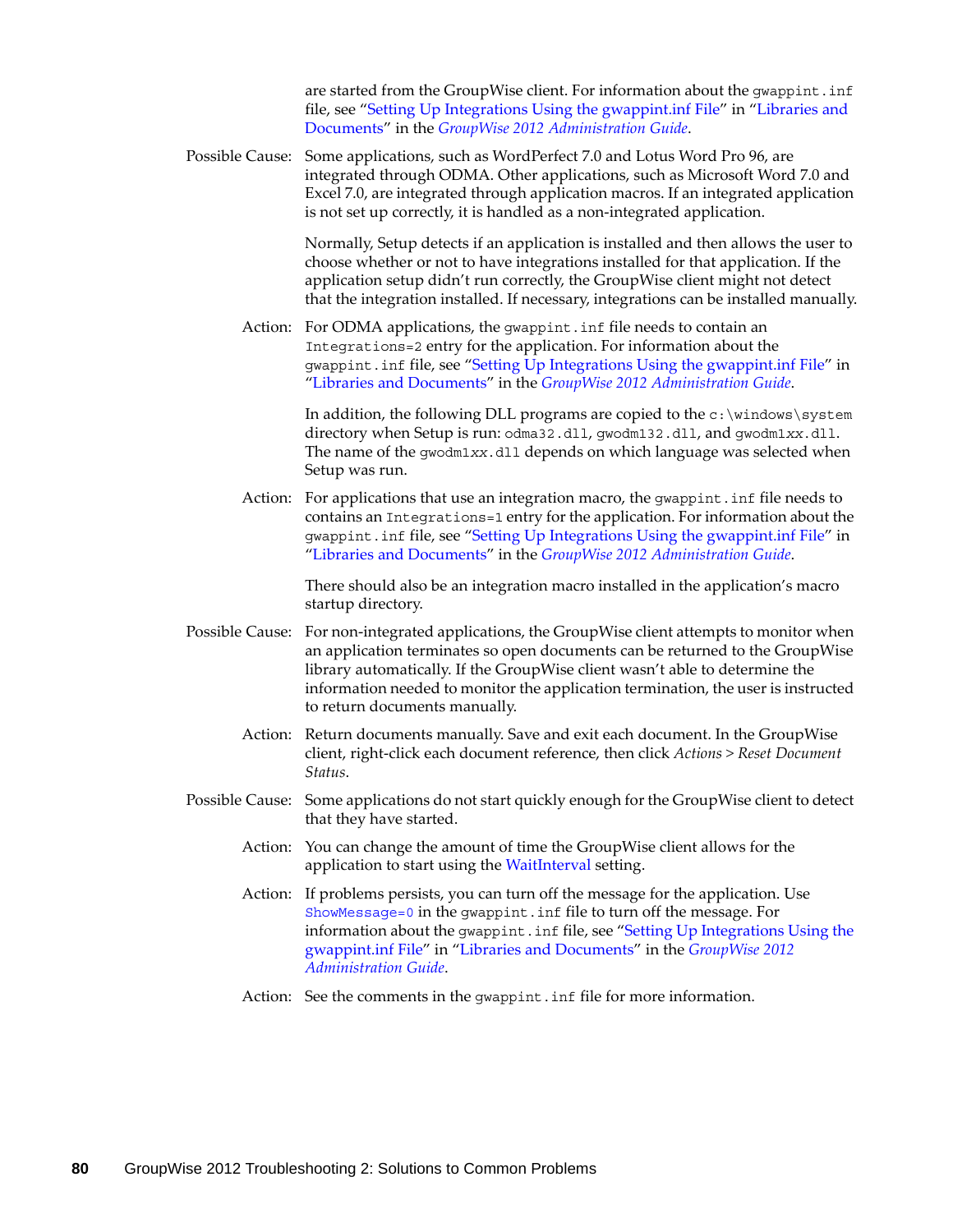# <span id="page-80-0"></span>**User Wants to Turn Off Integrations Temporarily**

- Problem: The user wants to turn off application integrations so the GroupWise Windows client no longer performs document management functions when the application is used. However, the user wants to be able to turn integrations back on easily.
	- Action: You can turn off integration for all integrated applications. From the *Tools* menu in the GroupWise Windows client, click *Options > Documents*, then deselect *Enable Integration with Other Applications*. This turns off all integrations. You cannot turn off integration for an individual application and leave other applications integrated.

# <span id="page-80-1"></span>**Administrator Wants to Remove Integrations Permanently**

- Problem: The administrator wants to permanently turn off one or more application integrations so the GroupWise Windows client no longer performs document management functions.
	- Action: Have users rerun GroupWise client Setup and deselect integrated applications so they are no longer integrated when the client software is updated. Then the macro must be removed from the startup directories for Microsoft Word or Excel as described below.
	- Action: The administrator can edit the gwappint.inf file to remove the integration information. For information about the qwappint . inf file, see "Setting  $Up$ [Integrations Using the gwappint.inf File"](http://www.novell.com/documentation/groupwise2012/pdfdoc/gw2012_guide_admin/gw2012_guide_admin.pdf#Abvxgnr) in "[Libraries and Documents](http://www.novell.com/documentation/groupwise2012/pdfdoc/gw2012_guide_admin/gw2012_guide_admin.pdf#A7q4z71)" in the *[GroupWise 2012 Administration Guide](http://www.novell.com/documentation/groupwise2012/pdfdoc/gw2012_guide_admin/gw2012_guide_admin.pdf#A2zvyc4)*.
		- **Integrations=2:** If an application has the setting Integrations=2 for an ODMA-compliant application, you can change to Integrations=0 for no integration.
		- **Integrations=1:** If an application has the setting Integrations=1, indicating it is integrated using a startup macro, you must change to Integrations=0 for no integration and delete the startup macro. For example, to remove integration for Word, you need to delete the gwnorm*xx*.dot macro from the Word startup directory. For Excel, you need to delete the gwxl97.xla macro from the xlstart directory and reset the Excel toolbars.

# <span id="page-80-2"></span>**Administrator Wants to Add a Custom Integration**

- Problem: The administrator wants to integrate a new application with the GroupWise Windows client.
- Explanation: Integrations are set up using the gwappint.inf file. This file contains information about integrating applications started from the GroupWise client. It can be edited using an ASCII or ANSI text editor. For information about the gwappint.inf file, see "[Setting Up Integrations Using the gwappint.inf File](http://www.novell.com/documentation/groupwise2012/pdfdoc/gw2012_guide_admin/gw2012_guide_admin.pdf#Abvxgnr)" in ["Libraries and Documents"](http://www.novell.com/documentation/groupwise2012/pdfdoc/gw2012_guide_admin/gw2012_guide_admin.pdf#A7q4z71) in the *[GroupWise 2012 Administration Guide](http://www.novell.com/documentation/groupwise2012/pdfdoc/gw2012_guide_admin/gw2012_guide_admin.pdf#A2zvyc4)*.
	- Action: To integrate a new application, create a new section in the gwappint.inf file by surrounding the name of the program with square brackets. For example, [WPWIN.EXE]. Use the following options to define the integration:
		- **Integrations=2:** If the application is ODMA-compliant, specify Integrations=2.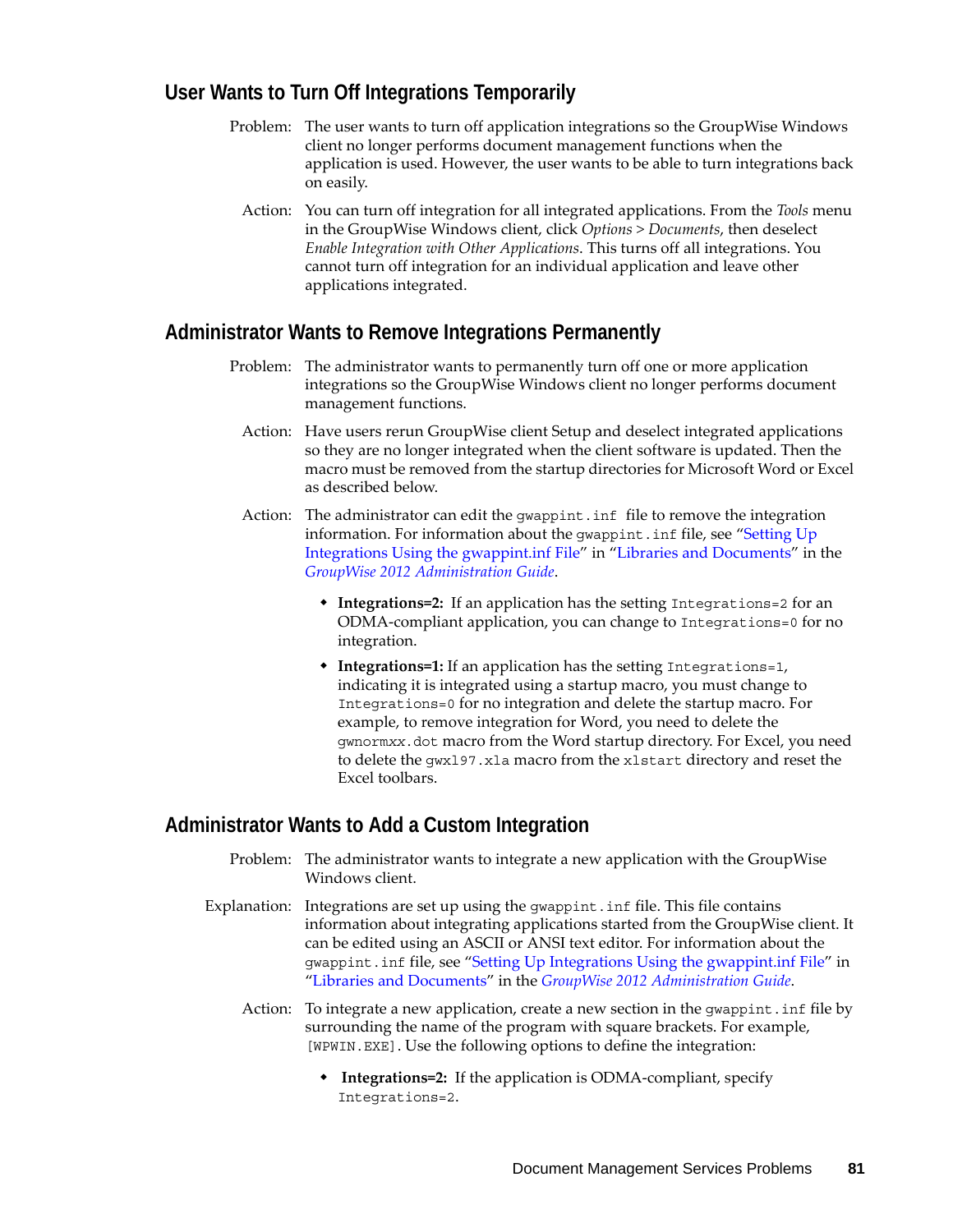- **Integrations=1:** If the application has its own macro language and you want to write a startup macro, use Integrations=1, followed by AppKey=*application\_name*. Use the application to create the startup macro and place the startup macro in the application's startup directory.
- **DualExe:** For some applications, the name of the file containing the actual application is different from what you type to start the application. For example, to start WordPerfect 6.1, you type wpwin, but the WordPerfect 6.1 program is actually contained in a file named wpwin61.exe. For such applications, you use the name of the program that starts the application as the section heading. For example, [WPWIN.EXE]. Then you use DualExe to specify the name of the file that actually contains the application. For example, dualexe=wpwin61.exe. You would need to consult the application documentation or its installation directory to determine the file name to use with DualExe.

For information about the gwappint.inf file, see ["Setting Up Integrations Using](http://www.novell.com/documentation/groupwise2012/pdfdoc/gw2012_guide_admin/gw2012_guide_admin.pdf#Abvxgnr)  [the gwappint.inf File](http://www.novell.com/documentation/groupwise2012/pdfdoc/gw2012_guide_admin/gw2012_guide_admin.pdf#Abvxgnr)" in "[Libraries and Documents"](http://www.novell.com/documentation/groupwise2012/pdfdoc/gw2012_guide_admin/gw2012_guide_admin.pdf#A7q4z71) in the *[GroupWise 2012](http://www.novell.com/documentation/groupwise2012/pdfdoc/gw2012_guide_admin/gw2012_guide_admin.pdf#A2zvyc4)  [Administration Guide](http://www.novell.com/documentation/groupwise2012/pdfdoc/gw2012_guide_admin/gw2012_guide_admin.pdf#A2zvyc4)*.

# <span id="page-81-0"></span>**Administrator Wants to Distribute Standardized Integrations**

- Problem: You have created a custom integration between a new application and the GroupWise Windows client. You want all GroupWise users to have access to this new integration.
	- Action: You can distribute copies of the updated gwappint.inf file to all GroupWise users. For information about the gwappint.inf file, see "Setting Up Integrations [Using the gwappint.inf File"](http://www.novell.com/documentation/groupwise2012/pdfdoc/gw2012_guide_admin/gw2012_guide_admin.pdf#Abvxgnr) in "[Libraries and Documents"](http://www.novell.com/documentation/groupwise2012/pdfdoc/gw2012_guide_admin/gw2012_guide_admin.pdf#A7q4z71) in the *[GroupWise](http://www.novell.com/documentation/groupwise2012/pdfdoc/gw2012_guide_admin/gw2012_guide_admin.pdf#A2zvyc4)  [2012 Administration Guide](http://www.novell.com/documentation/groupwise2012/pdfdoc/gw2012_guide_admin/gw2012_guide_admin.pdf#A2zvyc4)*.

This file is not replaced when Setup is run; therefore, customizations are preserved through updates.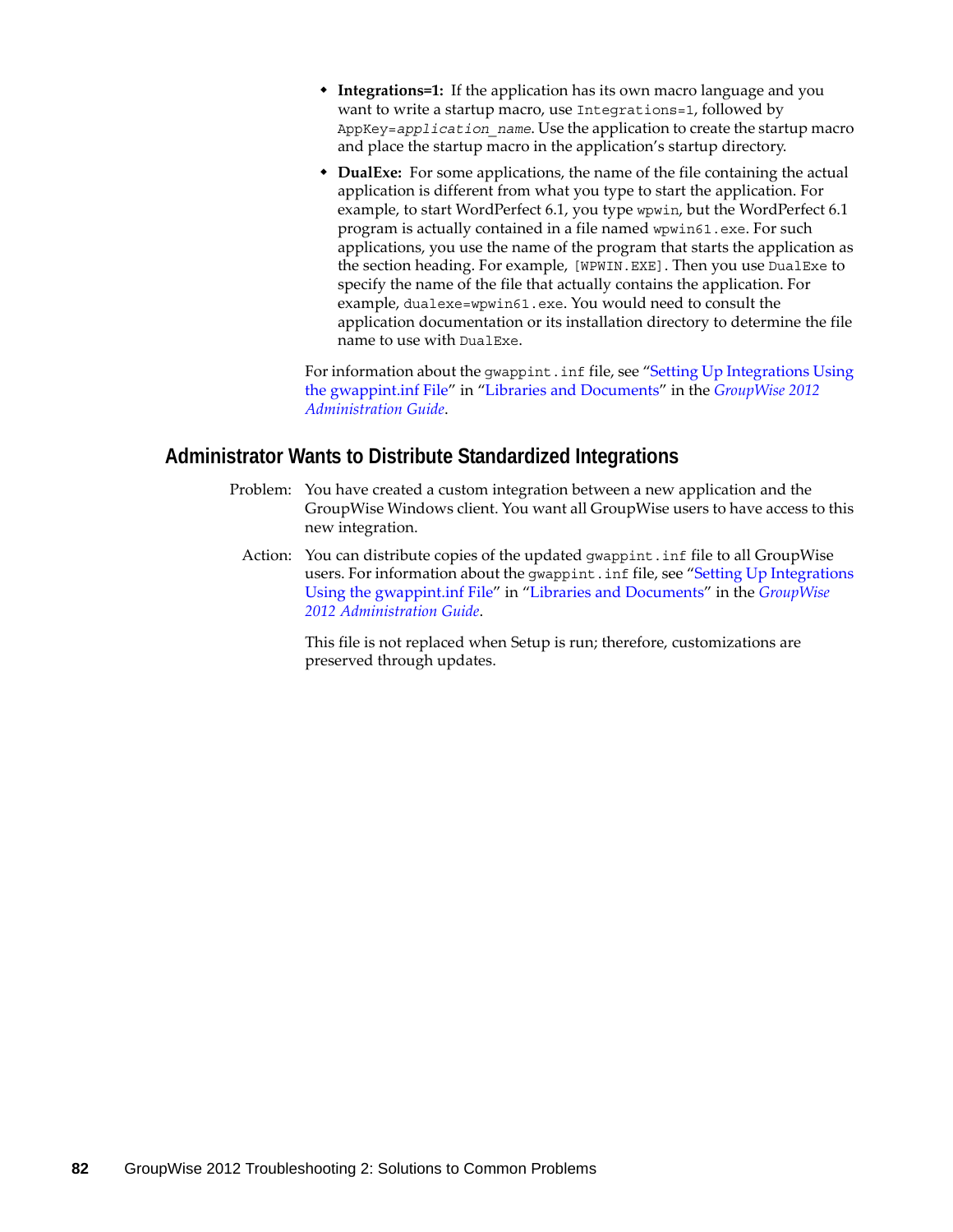# V **Strategies for Client Problems**

This part of *Troubleshooting 2: Solutions to Common Problems* helps you resolve problems users encounter when running the GroupWise Windows client or Remote client.

- [Chapter 14, "GroupWise Client Problems," on page 85](#page-84-0)
- [Chapter 15, "GroupWise Remote Problems," on page 91](#page-90-0)

Other sources of assistance include:

- [Novell Support and Knowledgebase](http://www.novell.com/support) (http://www.novell.com/support)
- [GroupWise Support Forums](http://forums.novell.com/forumdisplay.php?&f=356) (http://forums.novell.com/forumdisplay.php?&f=356)
- [GroupWise Support Community](http://www.novell.com/support/products/groupwise) (http://www.novell.com/support/products/groupwise)
- [GroupWise Cool Solutions](http://www.novell.com/communities/coolsolutions/gwmag) (http://www.novell.com/communities/coolsolutions/gwmag)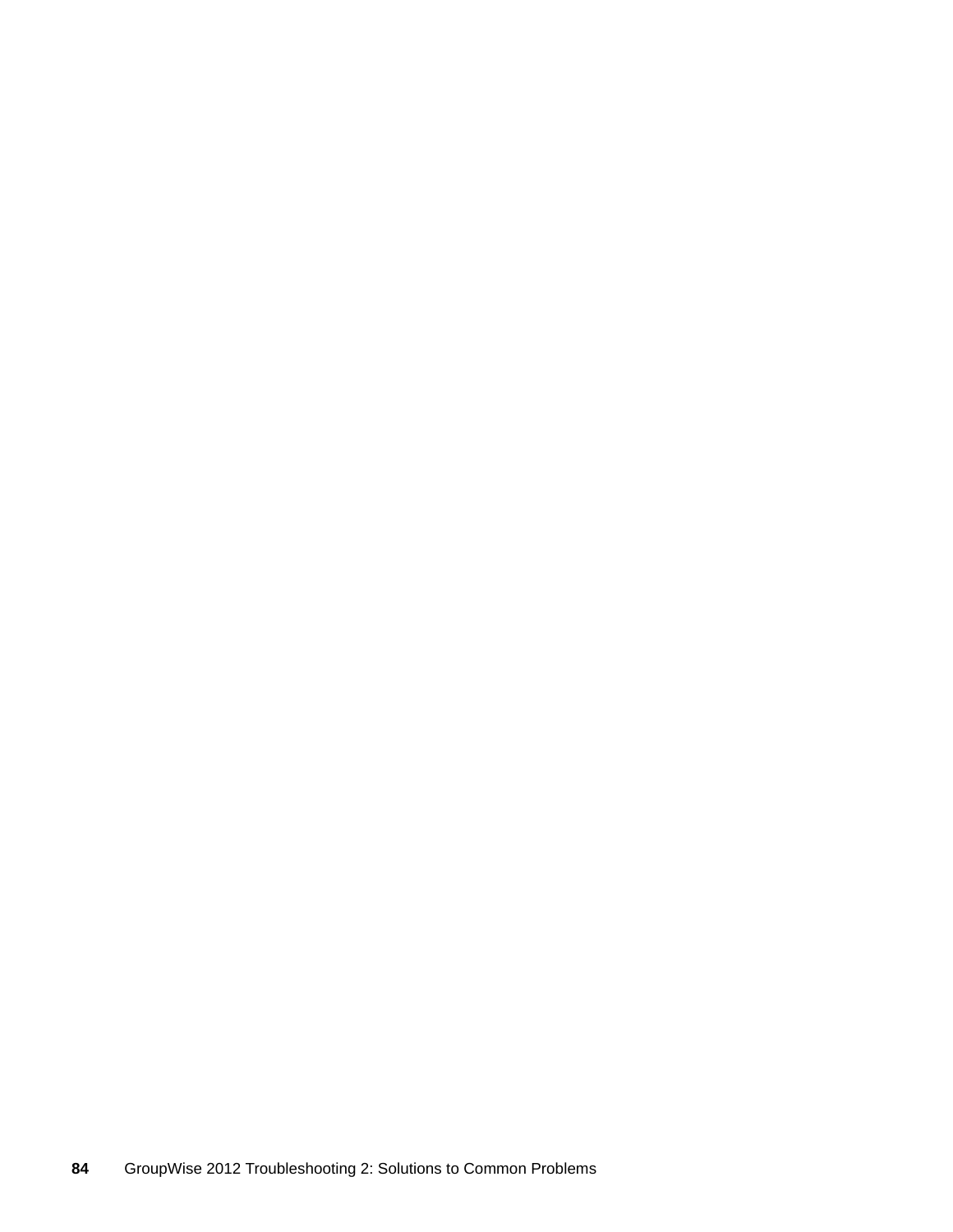# <span id="page-84-0"></span>14 <sup>14</sup>**GroupWise Client Problems**

These problems can occur in the GroupWise client.

- ["User Can't Start the GroupWise Client" on page 85](#page-84-1)
- ["User Receives an Error Message and Code" on page 86](#page-85-0)
- ["User Forgets His or Her GroupWise Password" on page 86](#page-85-1)
- ["User Isn't Notified of New Messages" on page 86](#page-85-2)
- ["User Can't Access Archived Messages" on page 86](#page-85-3)
- ["Wrong Date/Time Appears in Messages" on page 87](#page-86-0)
- ["Status Isn't Being Returned for Sent Messages" on page 87](#page-86-1)
- ["User's Message Isn't Delivered" on page 87](#page-86-2)
- ["Users Don't Appear in the GroupWise Address Book or Appear Multiple Times" on page 87](#page-86-3)
- ["Screen Information Isn't Being Updated Immediately" on page 88](#page-87-0)
- ["User Is Notified of a New Message But the Message Isn't Received" on page 88](#page-87-1)
- ["User Experiences a Delay When Starting the Client or Using Certain Client Features" on](#page-87-2)  [page 88](#page-87-2)
- ["User Experiences a Delay When Viewing or Printing" on page 89](#page-88-0)

# <span id="page-84-1"></span>**User Can't Start the GroupWise Client**

Problem: A user can't start the GroupWise client.

- Possible Cause: The user doesn't exist in the post office yet.
	- Action: Verify that you've added the user to a post office. See "[Creating GroupWise](http://www.novell.com/documentation/groupwise2012/pdfdoc/gw2012_guide_admin/gw2012_guide_admin.pdf#a3n30h9)  [Accounts](http://www.novell.com/documentation/groupwise2012/pdfdoc/gw2012_guide_admin/gw2012_guide_admin.pdf#a3n30h9)" in ["Users](http://www.novell.com/documentation/groupwise2012/pdfdoc/gw2012_guide_admin/gw2012_guide_admin.pdf#a7q4x8x)" in the *[GroupWise 2012 Administration Guide](http://www.novell.com/documentation/groupwise2012/pdfdoc/gw2012_guide_admin/gw2012_guide_admin.pdf#A2zvyc4)*.
- Possible Cause: If using client/server access, the user's TCP/IP information might be incorrect.
	- Action: Make sure the user's post office is set up for client/server access. See "Using [Client/Server Access to the Post Office](http://www.novell.com/documentation/groupwise2012/pdfdoc/gw2012_guide_admin/gw2012_guide_admin.pdf#hwmqoxfk)" in ["Post Office Agent"](http://www.novell.com/documentation/groupwise2012/pdfdoc/gw2012_guide_admin/gw2012_guide_admin.pdf#a84jmbe) in the *[GroupWise](http://www.novell.com/documentation/groupwise2012/pdfdoc/gw2012_guide_admin/gw2012_guide_admin.pdf#A2zvyc4)  [2012 Administration Guide](http://www.novell.com/documentation/groupwise2012/pdfdoc/gw2012_guide_admin/gw2012_guide_admin.pdf#A2zvyc4)*.
	- Action: Set up a GroupWise name server. See "[Simplifying Client/Server Access with a](http://www.novell.com/documentation/groupwise2012/pdfdoc/gw2012_guide_admin/gw2012_guide_admin.pdf#hmlkfq3d)  [GroupWise Name Server"](http://www.novell.com/documentation/groupwise2012/pdfdoc/gw2012_guide_admin/gw2012_guide_admin.pdf#hmlkfq3d) in "[Post Office Agent](http://www.novell.com/documentation/groupwise2012/pdfdoc/gw2012_guide_admin/gw2012_guide_admin.pdf#a84jmbe)" in the *[GroupWise 2012](http://www.novell.com/documentation/groupwise2012/pdfdoc/gw2012_guide_admin/gw2012_guide_admin.pdf#A2zvyc4)  [Administration Guide](http://www.novell.com/documentation/groupwise2012/pdfdoc/gw2012_guide_admin/gw2012_guide_admin.pdf#A2zvyc4)*.
	- Action: Use the */ipa* and */ipp* client startup switches to provide the correct IP address and TCP port information.
- Possible Cause: Multiple users have the same network ID.
	- Action: If users share the same network ID, but have different GroupWise user IDs, start the GroupWise client using the  $\sqrt{\omega}$ u client startup switch.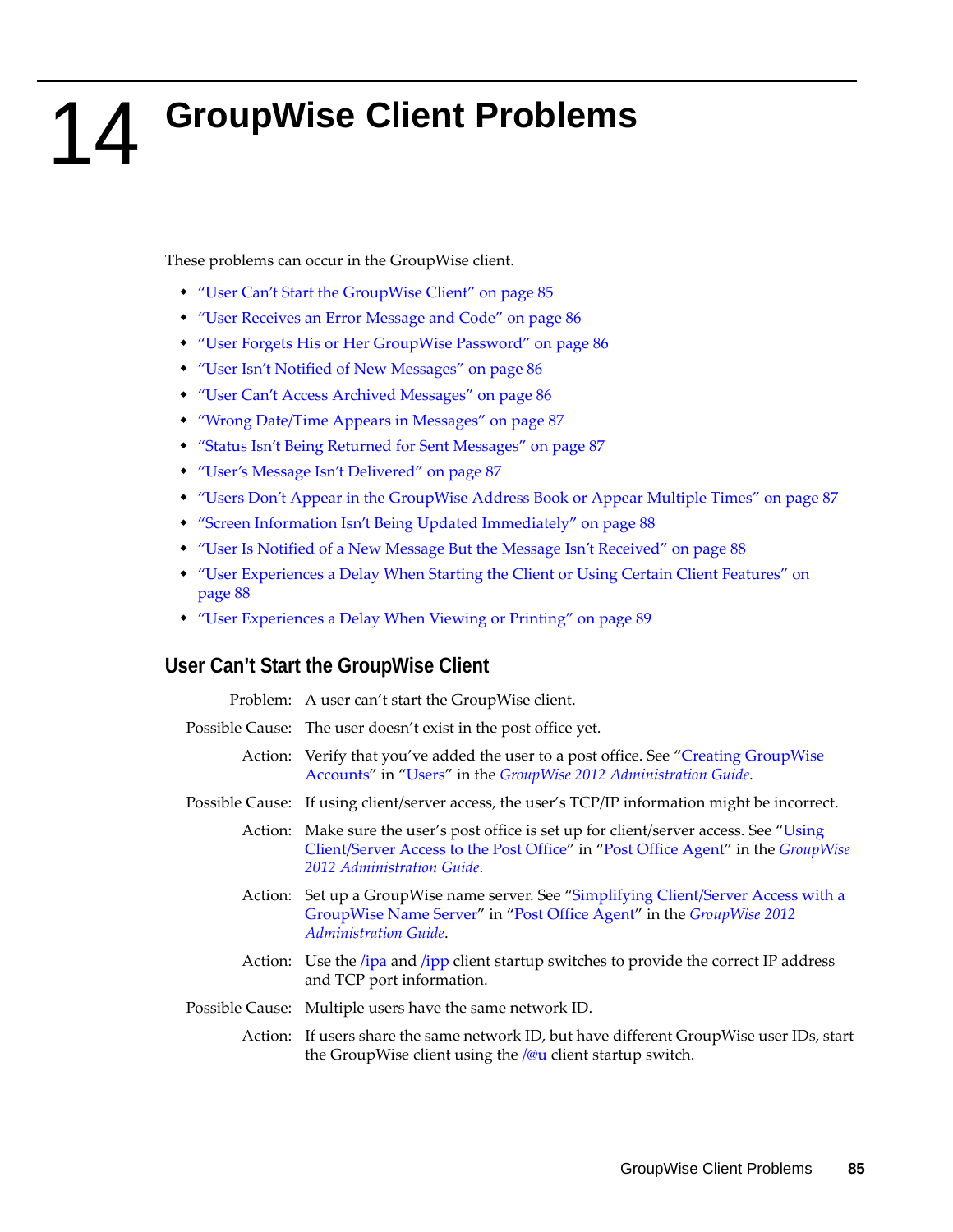## <span id="page-85-0"></span>**User Receives an Error Message and Code**

Explanation: The user receives an error message and code while using the GroupWise client.

- Action: See ["GroupWise Engine Error Codes"](http://www.novell.com/documentation/groupwise2012/pdfdoc/gw2012_guide_tsh1/gw2012_guide_tsh1.pdf#a3wxgq9) in *[GroupWise 2012 Troubleshooting 1: Error](http://www.novell.com/documentation/groupwise2012/pdfdoc/gw2012_guide_tsh1/gw2012_guide_tsh1.pdf#A4ehiyt)  [Messages](http://www.novell.com/documentation/groupwise2012/pdfdoc/gw2012_guide_tsh1/gw2012_guide_tsh1.pdf#A4ehiyt)*. If the error code you received is not in the list provided, standard solutions are not yet available. Search the [Novell Support Knowledgebase](http://www.novell.com/support) (http:/ /www.novell.com/support).
- Action: Use the Search feature of the GroupWise online documentation to locate a GroupWise error code or message text. If the error you received is not found, standard solutions are not yet available. Search the Novell Support [Knowledgebase](http://www.novell.com/support) (http://www.novell.com/support).
- Action: If you cannot locate the specific error message or the suggested actions do not resolve the problem, see ["General Troubleshooting Strategies" on page 7.](#page-6-0)

## <span id="page-85-1"></span>**User Forgets His or Her GroupWise Password**

- Problem: The user places a password on his or her GroupWise mailbox, then later forgets it.
	- Action: Use ConsoleOne to reset the user's password. See "Creating or Changing a [Mailbox Password"](http://www.novell.com/documentation/groupwise2012/pdfdoc/gw2012_guide_admin/gw2012_guide_admin.pdf#a3n3kh0) in ["Users](http://www.novell.com/documentation/groupwise2012/pdfdoc/gw2012_guide_admin/gw2012_guide_admin.pdf#a7q4x8x)" in the *[GroupWise 2012 Administration Guide](http://www.novell.com/documentation/groupwise2012/pdfdoc/gw2012_guide_admin/gw2012_guide_admin.pdf#A2zvyc4)*. Then notify the user of the new password.

### <span id="page-85-2"></span>**User Isn't Notified of New Messages**

Problem: The user does not receive notifications when new GroupWise messages arrive.

- Possible Cause: The user hasn't turned on the Notify feature yet.
	- Action: Make sure Notify is turned on in the user's GroupWise Windows client and the user is subscribed to Notify. See "[Notify](http://www.novell.com/documentation/groupwise2012/pdfdoc/gw2012_guide_userwin/gw2012_guide_userwin.pdf#b9yfdqr)" in the ["GroupWise 2012 Windows](http://www.novell.com/documentation/groupwise2012/pdfdoc/gw2012_guide_userwin/gw2012_guide_userwin.pdf#ab32nt1)  [Client User Guide"](http://www.novell.com/documentation/groupwise2012/pdfdoc/gw2012_guide_userwin/gw2012_guide_userwin.pdf#ab32nt1)
- Possible Cause: Notify isn't running on the user's Windows workstation.
	- Action: Make sure Notify is running for the user. By default, Notify is not added to the user's Windows Startup folder when GroupWise Setup runs. If necessary, rerun Setup to place Notify in the user's Windows Startup folder.

### <span id="page-85-3"></span>**User Can't Access Archived Messages**

- Explanation: The user has archived GroupWise messages onto the hard disk of his or her computer. Later, the user cannot access the archived messages.
- Possible Cause: The user doesn't have an archive path set or has an invalid archive path set.
	- Action: Verify that the archive path specified under *Tools > Options Environment > File Location* in the GroupWise client is valid. See ["Archiving Email](http://www.novell.com/documentation/groupwise2012/pdfdoc/gw2012_guide_userwin/gw2012_guide_userwin.pdf#aai3dkx)" in ["Maintaining](http://www.novell.com/documentation/groupwise2012/pdfdoc/gw2012_guide_userwin/gw2012_guide_userwin.pdf#baba8ro)  [GroupWise"](http://www.novell.com/documentation/groupwise2012/pdfdoc/gw2012_guide_userwin/gw2012_guide_userwin.pdf#baba8ro) in the "[GroupWise 2012 Windows Client User Guide"](http://www.novell.com/documentation/groupwise2012/pdfdoc/gw2012_guide_userwin/gw2012_guide_userwin.pdf#ab32nt1).
- Possible Cause: The user's archive is damaged.

Action: The GroupWise client automatically fixes most problems it detects with archive databases each time it starts. In addition, you can run GWCheck to fix more difficult problems the client can't handle. See ["GroupWise Check](http://www.novell.com/documentation/groupwise2012/pdfdoc/gw2012_guide_admin/gw2012_guide_admin.pdf#a3n60l6)" in ["Stand-](http://www.novell.com/documentation/groupwise2012/pdfdoc/gw2012_guide_admin/gw2012_guide_admin.pdf#abbx8e1)[Alone Database Maintenance Programs"](http://www.novell.com/documentation/groupwise2012/pdfdoc/gw2012_guide_admin/gw2012_guide_admin.pdf#abbx8e1) in the *[GroupWise 2012 Administration](http://www.novell.com/documentation/groupwise2012/pdfdoc/gw2012_guide_admin/gw2012_guide_admin.pdf#A2zvyc4)  [Guide](http://www.novell.com/documentation/groupwise2012/pdfdoc/gw2012_guide_admin/gw2012_guide_admin.pdf#A2zvyc4)*.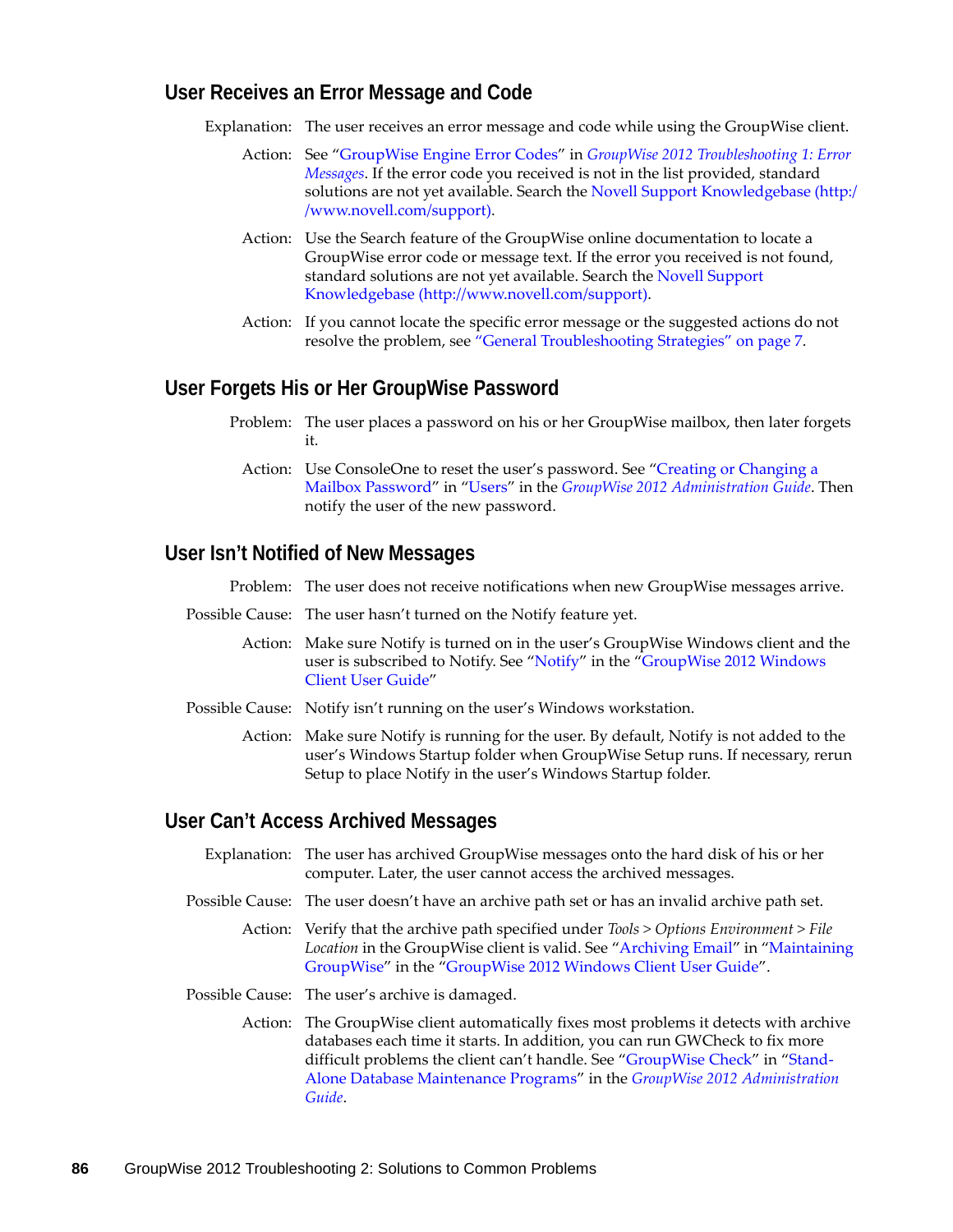- Possible Cause: The user is using GroupWise WebAccess, which does not currently allow you to access your archive.
	- Action: Use the Windows client when you need to access your archive.

# <span id="page-86-0"></span>**Wrong Date/Time Appears in Messages**

Problem: The wrong date or time or both appear in GroupWise messages.

- Possible Cause: The time zone and daylight saving time information for the user's post office and/or domain are incorrect.
	- Action: Use ConsoleOne to check the Domain and Post Office objects to make sure the time zone and daylight saving time settings are correct. See ["Time Zones](http://www.novell.com/documentation/groupwise2012/pdfdoc/gw2012_guide_admin/gw2012_guide_admin.pdf#a3n2hp8)" in "[System"](http://www.novell.com/documentation/groupwise2012/pdfdoc/gw2012_guide_admin/gw2012_guide_admin.pdf#a7q4urx) in the *[GroupWise 2012 Administration Guide](http://www.novell.com/documentation/groupwise2012/pdfdoc/gw2012_guide_admin/gw2012_guide_admin.pdf#A2zvyc4)*.
- Possible Cause: The local time on the user's workstation is incorrect.
	- Action: Check the local time on the user's workstation.
- Possible Cause: The local time of the servers where the GroupWise agents are running is incorrect.

Action: Check the local time of the server where the GroupWise agents are running.

# <span id="page-86-1"></span>**Status Isn't Being Returned for Sent Messages**

- Problem: The user is unable to determine if recipients have received messages because no status information appears in the user's mailbox.
- Possible Cause: The user has turned off status tracking.
	- Action: Ensure that the user's GroupWise client is configured to track status information. See ["Confirming Delivery of Email You Send](http://www.novell.com/documentation/groupwise2012/pdfdoc/gw2012_guide_userwin/gw2012_guide_userwin.pdf#bayj45h)" in "[Email"](http://www.novell.com/documentation/groupwise2012/pdfdoc/gw2012_guide_userwin/gw2012_guide_userwin.pdf#b9q6aqb) in the "[GroupWise 2012 Windows Client User Guide"](http://www.novell.com/documentation/groupwise2012/pdfdoc/gw2012_guide_userwin/gw2012_guide_userwin.pdf#ab32nt1).

## <span id="page-86-2"></span>**User's Message Isn't Delivered**

- Problem: The user sends a GroupWise message, but one or more recipients do not receive it.
- Possible Cause: The user elected to delay delivery.

Action: Ensure that the user does not have Delay Delivery selected in the GroupWise client. See ["Delaying Delivery of an Item"](http://www.novell.com/documentation/groupwise2012/pdfdoc/gw2012_guide_userwin/gw2012_guide_userwin.pdf#aaqsws0) in ["Email](http://www.novell.com/documentation/groupwise2012/pdfdoc/gw2012_guide_userwin/gw2012_guide_userwin.pdf#b9q6aqb)" in the *[GroupWise 2012](http://www.novell.com/documentation/groupwise2012/pdfdoc/gw2012_guide_userwin/gw2012_guide_userwin.pdf#ab32nt1)  [Windows Client User Guide](http://www.novell.com/documentation/groupwise2012/pdfdoc/gw2012_guide_userwin/gw2012_guide_userwin.pdf#ab32nt1)*

- Possible Cause: Message transfer has been interrupted at some point between sender and recipients.
	- Action: Check the user's Sent Items folder for status information.
	- Action: For additional strategies, see ["Strategies for Message Delivery Problems" on](#page-48-0)  [page 49.](#page-48-0)

## <span id="page-86-3"></span>**Users Don't Appear in the GroupWise Address Book or Appear Multiple Times**

Problem: Valid GroupWise users are missing from the GroupWise Address Book or are listed more than once.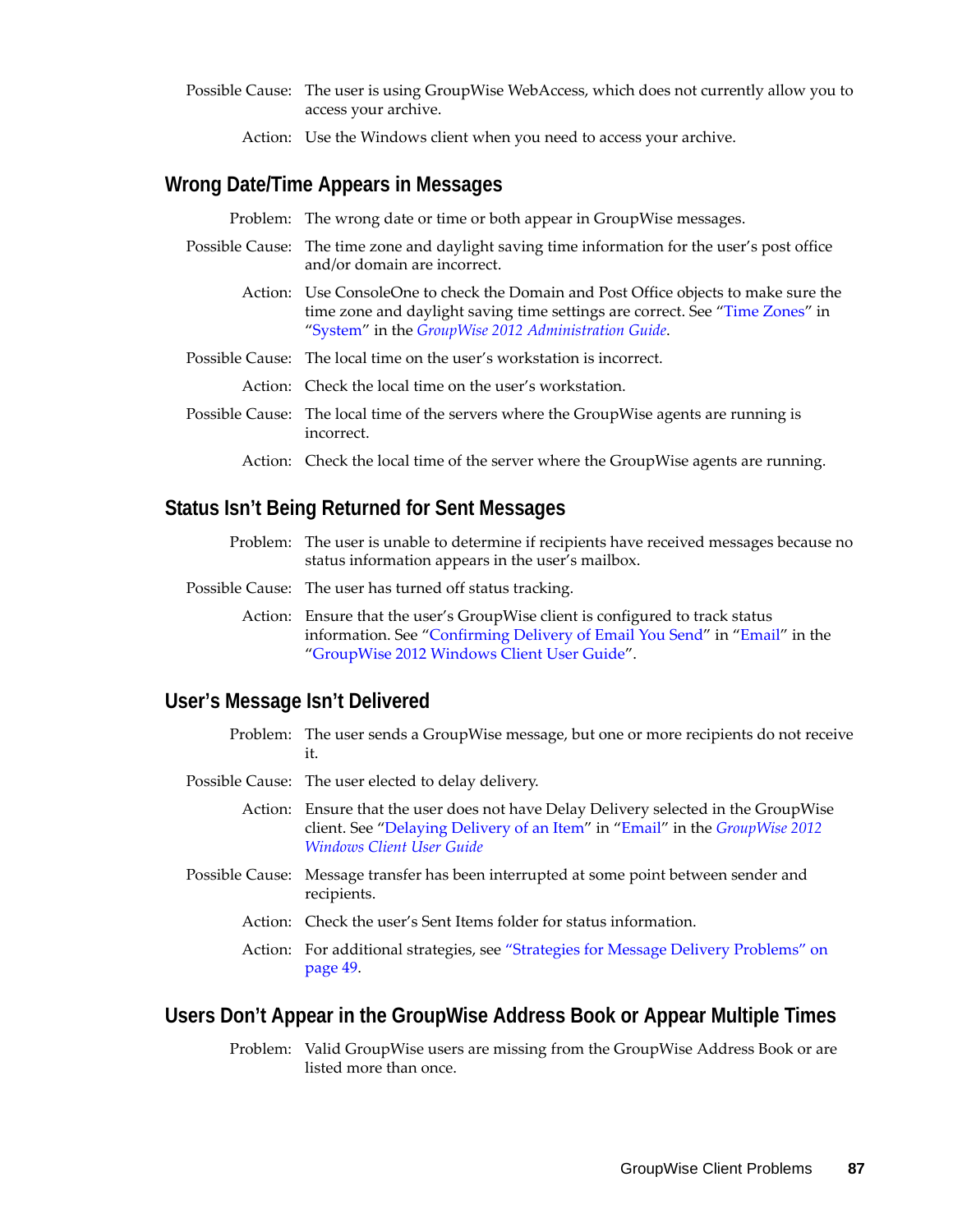- Possible Cause: The user's visibility has been set so the user is not visible to other users even though the user exists.
	- Action: Use ConsoleOne to check the users' visibility. See "[Controlling Object Visibility"](http://www.novell.com/documentation/groupwise2012/pdfdoc/gw2012_guide_admin/gw2012_guide_admin.pdf#a3n3sbb) in ["System](http://www.novell.com/documentation/groupwise2012/pdfdoc/gw2012_guide_admin/gw2012_guide_admin.pdf#a7q4urx)" in the *[GroupWise 2012 Administration Guide](http://www.novell.com/documentation/groupwise2012/pdfdoc/gw2012_guide_admin/gw2012_guide_admin.pdf#A2zvyc4)*.
- Possible Cause: User information in the local post office is not synchronized with the rest of the GroupWise system.
	- Action: Use ConsoleOne to synchronize the users' information. See "Synchronizing [Individual Users or Resources](http://www.novell.com/documentation/groupwise2012/pdfdoc/gw2012_guide_admin/gw2012_guide_admin.pdf#a3n3uw1)" in "[Databases"](http://www.novell.com/documentation/groupwise2012/pdfdoc/gw2012_guide_admin/gw2012_guide_admin.pdf#a8n802e) in the *[GroupWise 2012](http://www.novell.com/documentation/groupwise2012/pdfdoc/gw2012_guide_admin/gw2012_guide_admin.pdf#A2zvyc4)  [Administration Guide](http://www.novell.com/documentation/groupwise2012/pdfdoc/gw2012_guide_admin/gw2012_guide_admin.pdf#A2zvyc4)*.

# <span id="page-87-0"></span>**Screen Information Isn't Being Updated Immediately**

- Problem: The user performs an action in the GroupWise client but does not see the results of that action. For example, the user sends a message but does not see that message in the Sent Items folder. Or the user deletes sent messages from the mailbox but the messages are still displayed.
	- Action: By default, the GroupWise Windows client updates the screen once every minute. Users can specify a shorter update interval in the client so their screen information is updated more frequently; this also increases network traffic because the client is polling the users' mailboxes more often. In the GroupWise Windows client, click *Tools > Options*, then double-click *Environment*. Click *General*, then adjust the *Refresh Interval* setting.

# <span id="page-87-1"></span>**User Is Notified of a New Message But the Message Isn't Received**

|               | Problem: A Windows user receives notification that a new GroupWise message has<br>arrived but the message does not appear in the user's mailbox.            |
|---------------|-------------------------------------------------------------------------------------------------------------------------------------------------------------|
|               | Possible Cause: The message might have been retracted by the sender before the recipient could<br>open it.                                                  |
| Action: None. |                                                                                                                                                             |
|               | Possible Cause: The message might have had a rule or filter applied to it.                                                                                  |
|               | Action: Have the user check for unwanted rules or filters in the GroupWise Windows<br>client. See "Rules" in the "GroupWise 2012 Windows Client User Guide" |
|               | Possible Cause: Message transfer has been interrupted at some point between sender and<br>recipients.                                                       |
|               | Action: For additional strategies, see "Strategies for Message Delivery Problems" on                                                                        |

# <span id="page-87-2"></span>**User Experiences a Delay When Starting the Client or Using Certain Client Features**

Problem: The client user connects to the post office in client/server mode. DNS names have been configured on the system. The client user experiences a lengthy delay when performing one of the following activities:

- Starting the GroupWise client
- Accessing a shared folder for the first time
- Accessing a query folder where sources are located in a different post office

[page 49.](#page-48-0)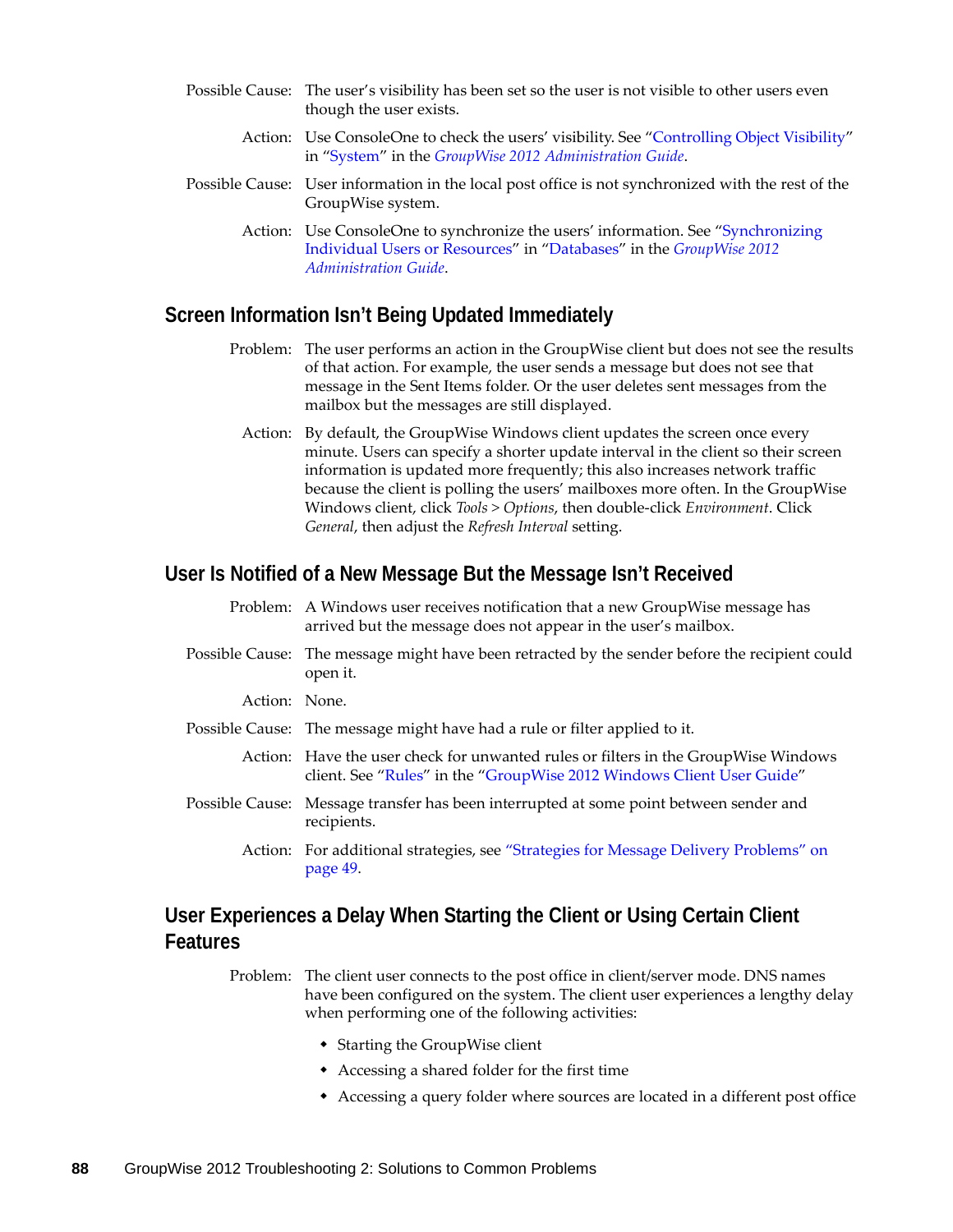- Using Find where sources are located in a different post office
- Accessing the GroupWise Address Book for the first time
- Performing a cross-post office proxy
- Possible Cause: The DNS search order for the user's workstation includes unavailable DNS servers.
	- Action: Make sure the client workstation has the DNS search order set up correctly. The features listed above often require IP address information. If your system is configured with DNS names, these must be resolved to IP addresses by the client as these features are used. For each unavailable DNS server (IP address) that precedes an available DNS server in the configured search order, the client experiences a delay while timing out waiting to resolve DNS names.

# <span id="page-88-0"></span>**User Experiences a Delay When Viewing or Printing**

- Problem: A user experiences a lengthy delay when performing one of the following activities in the GroupWise client:
	- Viewing an attachment
	- Viewing a document
	- Viewing mailbox items using QuickViewer
	- Viewing item properties
	- Printing items or attachments
- Possible Cause: The user does not have a default printer set up.

Action: Make sure the user has a valid default printer defined. Printer information is used for viewing as well as printing.